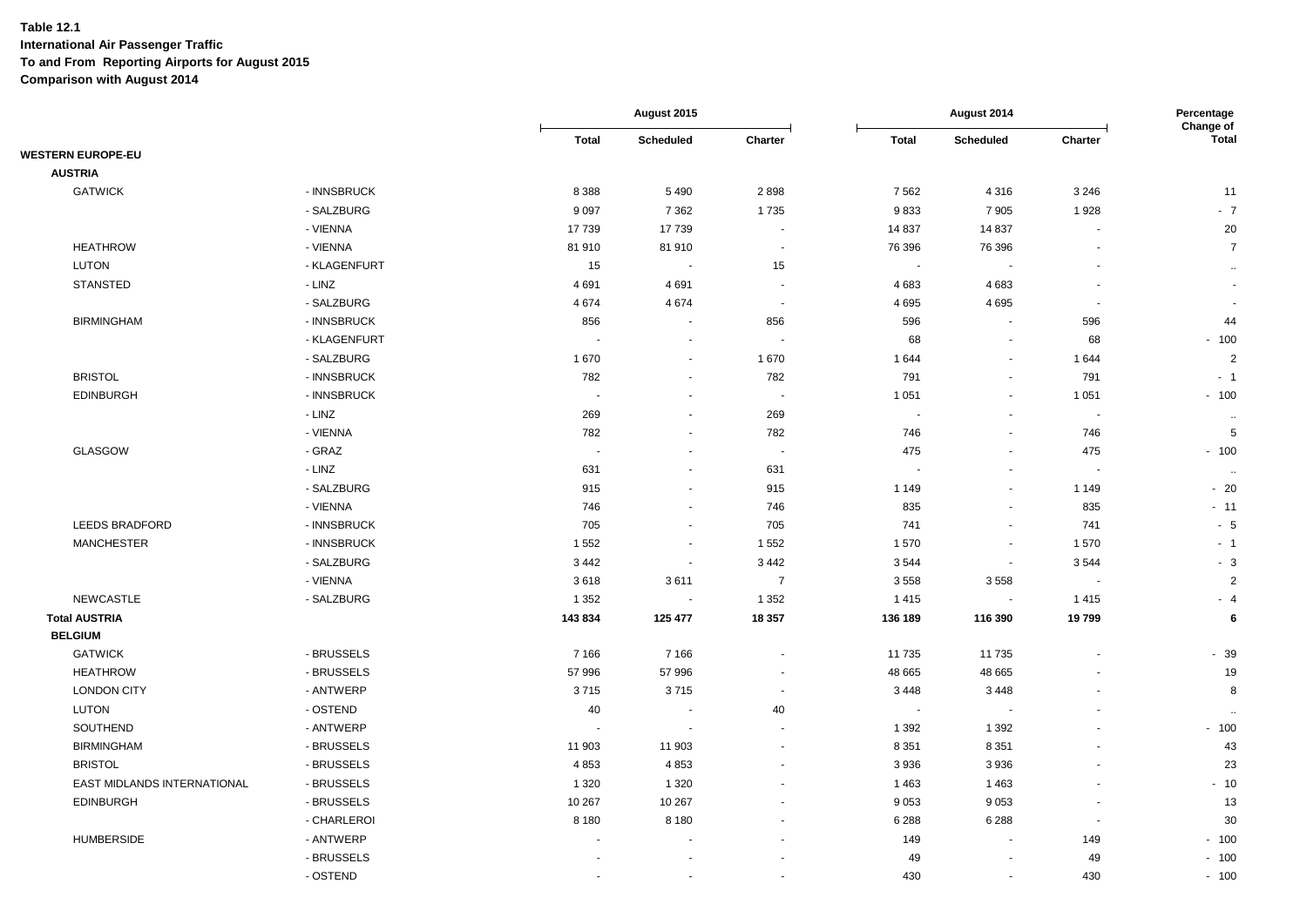|                             |             |                          | August 2015              |                          |                          | August 2014              |                | Percentage<br>Change of |
|-----------------------------|-------------|--------------------------|--------------------------|--------------------------|--------------------------|--------------------------|----------------|-------------------------|
| <b>MANCHESTER</b>           | - BRUSSELS  | <b>Total</b><br>18 5 21  | Scheduled<br>18 29 2     | Charter<br>229           | <b>Total</b><br>12 475   | Scheduled<br>12 475      | Charter        | <b>Total</b><br>48      |
|                             | - CHARLEROI | 17 339                   | 17 339                   | $\blacksquare$           | 15 344                   | 15 344                   |                | 13                      |
|                             | - OSTEND    | 1688                     | $\tilde{\phantom{a}}$    | 1688                     | $\sim$                   | $\sim$                   |                | $\ddot{\phantom{1}}$    |
| <b>NEWCASTLE</b>            | - BRUSSELS  | 1825                     | 1825                     | $\blacksquare$           | 1730                     | 1730                     |                | $\,$ 5 $\,$             |
| SOUTHAMPTON                 | - ANTWERP   | 282                      | 282                      |                          | $\overline{\phantom{a}}$ |                          |                | $\sim$                  |
| <b>Total BELGIUM</b>        |             | 145 095                  | 143 138                  | 1957                     | 124 508                  | 123 880                  | 628            | 17                      |
| <b>CROATIA</b>              |             |                          |                          |                          |                          |                          |                |                         |
| <b>GATWICK</b>              | - DUBROVNIK | 35 352                   | 35 35 2                  | $\sim$                   | 33 623                   | 31 538                   | 2 0 8 5        | $\,$ 5 $\,$             |
|                             | - PULA      | 7617                     | 4 2 5 7                  | 3 3 6 0                  | 3 3 3 8                  | $\overline{\phantom{a}}$ | 3 3 3 8        | 128                     |
|                             | - SPLIT     | 31 239                   | 29749                    | 1490                     | 29 360                   | 29 3 60                  | $\sim$         | 6                       |
|                             | - ZAGREB    |                          |                          |                          | 6 3 8 8                  | 6 3 8 8                  |                | $-100$                  |
| <b>HEATHROW</b>             | - SPLIT     | 3999                     | 3999                     |                          | 1 608                    | 1608                     |                | 149                     |
|                             | - ZAGREB    | 17 696                   | 17696                    | $\overline{\phantom{a}}$ | 16 4 63                  | 16 4 63                  | $\sim$         | $\overline{7}$          |
| <b>LUTON</b>                | - DUBROVNIK | $\overline{\phantom{a}}$ | $\overline{\phantom{a}}$ | $\blacksquare$           | 29                       | $\sim$                   | 29             | $-100$                  |
|                             | - SPLIT     | 13852                    | 13852                    |                          | 5 6 30                   | 5630                     |                | 146                     |
| <b>STANSTED</b>             | - DUBROVNIK | 3801                     | 3801                     |                          | 4 1 3 7                  | 4 1 3 7                  |                | $-8$                    |
|                             | - OSIJEK    | 3 1 3 4                  | 3 1 3 4                  | L.                       | 2793                     | 2793                     | ÷              | 12                      |
|                             | - PULA      | 6469                     | 6469                     |                          | 6 3 8 2                  | 6382                     |                | $\overline{1}$          |
|                             | - RIJEKA    | 3 2 2 7                  | 3 2 2 7                  |                          | 2 9 6 0                  | 2960                     |                | 9                       |
|                             | - SPLIT     | 3828                     | 3828                     |                          | 3784                     | 3784                     |                | $\overline{1}$          |
|                             | - ZADAR     | 7 900                    | 7 9 0 0                  | $\blacksquare$           | 7638                     | 7638                     | $\blacksquare$ | $\sqrt{3}$              |
| BELFAST INTERNATIONAL       | - DUBROVNIK | 1423                     | 1 4 2 3                  |                          | 1 4 5 7                  | 1457                     | $\sim$         | $-2$                    |
|                             | - SPLIT     | 1 1 2 8                  | 1 1 2 8                  | $\blacksquare$           | 40                       | $\sim$                   | 40             | 2720                    |
| <b>BIRMINGHAM</b>           | - DUBROVNIK | 4 9 27                   | 4 9 27                   | $\overline{a}$           | 7 0 0 4                  | 5 1 5 3                  | 1851           | $-30$                   |
|                             | - PULA      | 3555                     | $\sim$                   | 3555                     | 3 2 9 5                  | $\sim$                   | 3 2 9 5        | 8                       |
|                             | - SPLIT     | $\sim$                   | $\mathbf{u}$             | $\blacksquare$           | 4 107                    | 4 1 0 7                  |                | $-100$                  |
| <b>BRISTOL</b>              | - DUBROVNIK | 1486                     | 1486                     | $\overline{\phantom{a}}$ | $\sim$                   |                          |                | $\alpha$                |
|                             | - PULA      | 1871                     | $\sim$                   | 1871                     | $\sim$                   | $\overline{\phantom{a}}$ |                | $\ddot{\phantom{a}}$    |
|                             | - SPLIT     | 4 0 3 0                  | 4 0 3 0                  |                          | 3972                     | 3972                     |                | $\overline{1}$          |
| EAST MIDLANDS INTERNATIONAL | - DUBROVNIK | 2759                     | 2759                     |                          | 2 5 4 0                  | 2540                     |                | 9                       |
| <b>EDINBURGH</b>            | - DUBROVNIK | 4 4 3 1                  | 4 4 3 1                  | $\blacksquare$           | 5676                     | 5676                     |                | $-22$                   |
|                             | - PULA      | 1 4 3 1                  | 1431                     | $\blacksquare$           | 1 3 5 4                  | 1 3 5 4                  |                | 6                       |
|                             | - SPLIT     | 1 4 0 2                  | 1 4 0 2                  |                          | 143                      | 143                      |                | 880                     |
| <b>GLASGOW</b>              | - DUBROVNIK | 1815                     | 1669                     | 146                      | 162                      | $\sim$                   | 162            | 1 0 2 0                 |
|                             | - SPLIT     | 2610                     | 2610                     | $\ddot{\phantom{1}}$     | 2 3 8 8                  | 2 3 8 8                  |                | 9                       |
| LEEDS BRADFORD              | - DUBROVNIK | 2575                     | 2575                     | $\blacksquare$           | 2 9 0 9                  | 2 9 0 9                  |                | $-11$                   |
|                             | - PULA      | 1 4 0 9                  | 1 4 0 9                  |                          | 1 4 3 5                  | 1 4 3 5                  |                | $-2$                    |
|                             | - SPLIT     | 1 4 0 7                  | 1 4 0 7                  |                          | 1 3 9 2                  | 1 3 9 2                  |                | $\overline{1}$          |
| <b>MANCHESTER</b>           | - DUBROVNIK | 9442                     | 9442                     |                          | 10 822                   | 8667                     | 2 1 5 5        | $-13$                   |
|                             | - PULA      | 6 189                    | 2869                     | 3 3 2 0                  | 5806                     | 2528                     | 3 2 7 8        | $\overline{7}$          |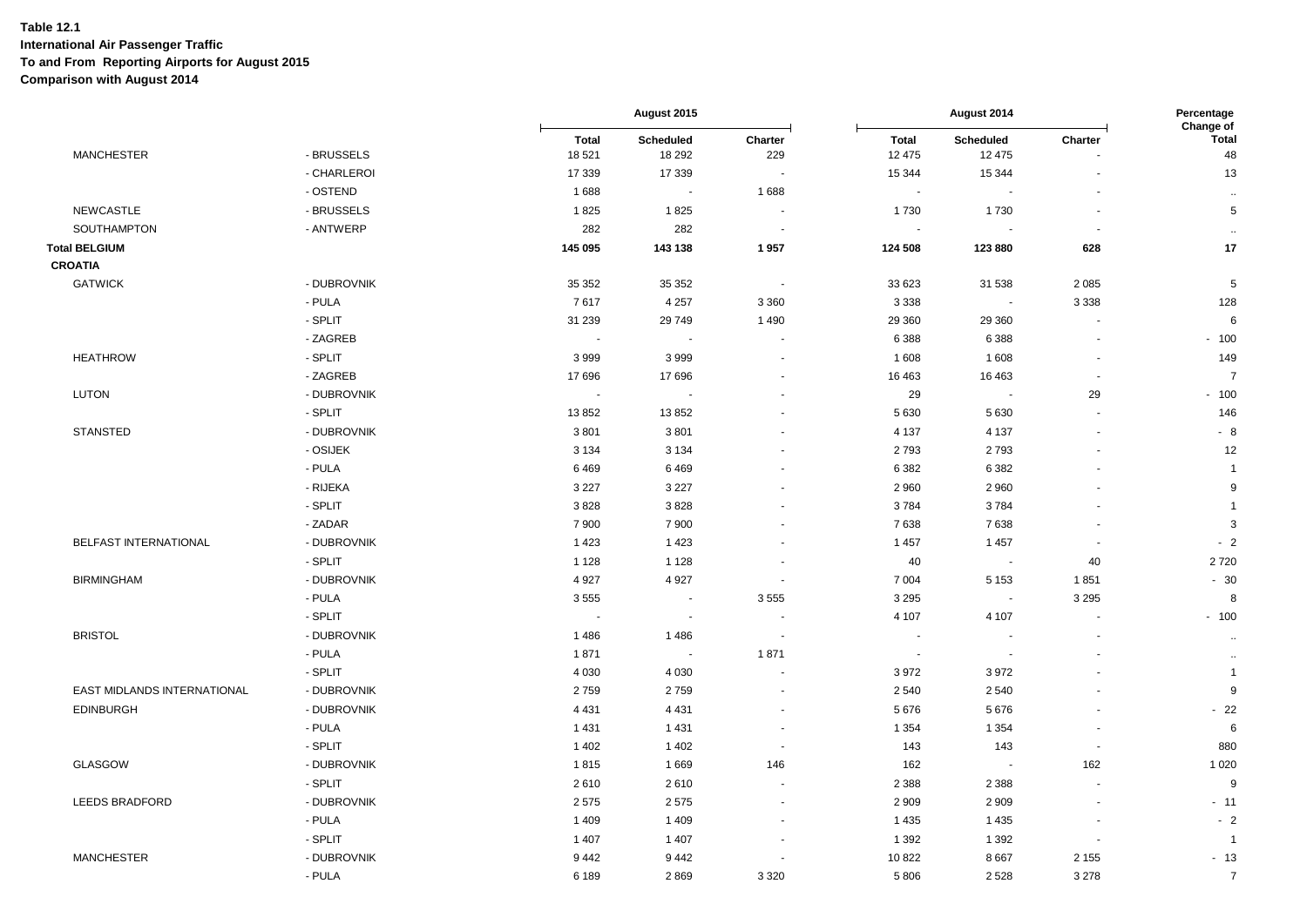|                                       |             |                      | August 2015              |                          | August 2014              |                          | Percentage<br>Change of |                     |
|---------------------------------------|-------------|----------------------|--------------------------|--------------------------|--------------------------|--------------------------|-------------------------|---------------------|
| <b>MANCHESTER</b>                     | - SPLIT     | <b>Total</b><br>6941 | Scheduled<br>5 4 4 7     | Charter<br>1494          | <b>Total</b><br>2515     | Scheduled<br>2515        | Charter                 | <b>Total</b><br>176 |
|                                       | - ZADAR     | 3 1 8 8              | 3 1 8 8                  |                          | 3 0 7 5                  | 3075                     |                         | $\overline{4}$      |
| <b>NEWCASTLE</b>                      | - DUBROVNIK | 4 0 8 8              | 4 0 8 8                  |                          | 2 5 7 8                  | 2578                     |                         | 59                  |
|                                       | - PULA      |                      |                          |                          | 1 0 8 1                  | 1 0 8 1                  |                         | $-100$              |
|                                       | - SPLIT     | 2561                 | 2 5 6 1                  |                          | $\overline{\phantom{a}}$ |                          |                         | $\ldots$            |
| <b>Total CROATIA</b><br><b>CYPRUS</b> |             | 208 782              | 193 546                  | 15 236                   | 187884                   | 171 651                  | 16 233                  | 11                  |
| <b>GATWICK</b>                        | - LARNACA   | 39 0 25              | 21 517                   | 17 508                   | 41 999                   | 24 442                   | 17 557                  | $-7$                |
|                                       | - PAPHOS    | 47 911               | 31 771                   | 16 140                   | 44 506                   | 32 006                   | 12 500                  | 8                   |
| <b>HEATHROW</b>                       | - LARNACA   | 31 058               | 31 058                   |                          | 23 535                   | 23 5 35                  |                         | 32                  |
| <b>LUTON</b>                          | - LARNACA   | 7909                 | 6437                     | 1472                     | 7822                     | 6316                     | 1506                    | $\overline{1}$      |
|                                       | - PAPHOS    | 10 471               | 4697                     | 5774                     | 8676                     | 4754                     | 3922                    | 21                  |
| <b>STANSTED</b>                       | - LARNACA   |                      | $\overline{\phantom{a}}$ |                          | 158                      | $\tilde{\phantom{a}}$    | 158                     | $-100$              |
|                                       | - PAPHOS    | 18 099               | 14 708                   | 3 3 9 1                  | 13 3 5 3                 | 9985                     | 3 3 6 8                 | 36                  |
| BELFAST INTERNATIONAL                 | - LARNACA   | 3809                 | ۰.                       | 3809                     | 1 704                    | $\blacksquare$           | 1704                    | 124                 |
| <b>BIRMINGHAM</b>                     | - LARNACA   | 15 890               | 8 3 6 6                  | 7524                     | 14 402                   | 8564                     | 5838                    | 10                  |
|                                       | - PAPHOS    | 11 609               | 4767                     | 6842                     | 8846                     | 3524                     | 5 3 2 2                 | 31                  |
| <b>BOURNEMOUTH</b>                    | - PAPHOS    | 1 4 6 7              | $\overline{\phantom{a}}$ | 1 4 6 7                  | 1 508                    | $\blacksquare$           | 1508                    | $-3$                |
| <b>BRISTOL</b>                        | - LARNACA   | 5 3 7 5              | $\blacksquare$           | 5 3 7 5                  | 3704                     | $\sim$                   | 3704                    | 45                  |
|                                       | - PAPHOS    | 6312                 | 4537                     | 1775                     | 6 2 9 0                  | 4508                     | 1782                    |                     |
| <b>CARDIFF WALES</b>                  | - LARNACA   | 3 4 2 8              | $\sim$                   | 3 4 2 8                  | 3 2 3 2                  | $\blacksquare$           | 3 2 3 2                 | 6                   |
|                                       | - PAPHOS    | 1670                 | $\blacksquare$           | 1670                     | 1 4 9 4                  | $\overline{\phantom{a}}$ | 1 4 9 4                 | 12                  |
| DONCASTER SHEFFIELD                   | - PAPHOS    | 3 3 5 5              | $\sim$                   | 3 3 5 5                  | 3 1 6 5                  | $\sim$                   | 3 1 6 5                 | 6                   |
| EAST MIDLANDS INTERNATIONAL           | - LARNACA   | 5 4 5 0              | 1462                     | 3988                     | 5 2 3 9                  | 1 4 3 9                  | 3800                    | $\overline{4}$      |
|                                       | - PAPHOS    | 10518                | 3 3 0 1                  | 7 2 1 7                  | 10 269                   | 3 1 2 3                  | 7 1 4 6                 | $\overline{2}$      |
| <b>EDINBURGH</b>                      | - PAPHOS    | 4914                 | 3088                     | 1826                     | 4 8 3 4                  | 3 1 4 9                  | 1685                    | $\overline{2}$      |
| <b>EXETER</b>                         | - LARNACA   | 1875                 | $\blacksquare$           | 1875                     | 1 609                    | $\blacksquare$           | 1 609                   | 17                  |
|                                       | - PAPHOS    | 1887                 | $\sim$                   | 1887                     | 1890                     | $\blacksquare$           | 1890                    |                     |
| GLASGOW                               | - LARNACA   | 7645                 | 1440                     | 6 2 0 5                  | 6 0 25                   | $\blacksquare$           | 6 0 25                  | 27                  |
|                                       | - PAPHOS    | 7 2 1 4              | 3 3 3 2                  | 3882                     | 5 4 9 4                  | 3 2 9 4                  | 2 2 0 0                 | 31                  |
| <b>LEEDS BRADFORD</b>                 | - LARNACA   | 6803                 | 6803                     |                          | 5822                     | 5822                     |                         | 17                  |
|                                       | - PAPHOS    | 4 1 3 0              | 4 1 3 0                  | $\overline{\phantom{a}}$ | 4 0 3 3                  | 4 0 3 3                  | $\blacksquare$          | $\overline{2}$      |
| LIVERPOOL (JOHN LENNON)               | - LARNACA   | 3 0 6 7              | 3 0 6 7                  |                          | 3 0 3 5                  | 3 0 3 5                  |                         | $\overline{1}$      |
| <b>MANCHESTER</b>                     | - LARNACA   | 22 968               | 6 2 1 3                  | 16755                    | 25 366                   | 14 2 29                  | 11 137                  | $-9$                |
|                                       | - PAPHOS    | 33 244               | 18 577                   | 14 667                   | 35 558                   | 22 0 21                  | 13 5 37                 | $-7$                |
| <b>NEWCASTLE</b>                      | - LARNACA   | 8 0 5 3              | 1 4 3 4                  | 6619                     | 5 6 3 4                  | $\overline{\phantom{a}}$ | 5 6 3 4                 | 43                  |
|                                       | - PAPHOS    | 6631                 | 3 2 8 1                  | 3 3 5 0                  | 6934                     | 3800                     | 3 1 3 4                 | $-4$                |
| <b>Total CYPRUS</b>                   |             | 331 787              | 183 986                  | 147 801                  | 306 136                  | 181 579                  | 124 557                 | 8                   |
| <b>DENMARK</b>                        |             |                      |                          |                          |                          |                          |                         |                     |
| <b>GATWICK</b>                        | - AALBORG   | 3 2 6 2              | 3 2 6 2                  |                          | 2711                     | 2711                     |                         | 20                  |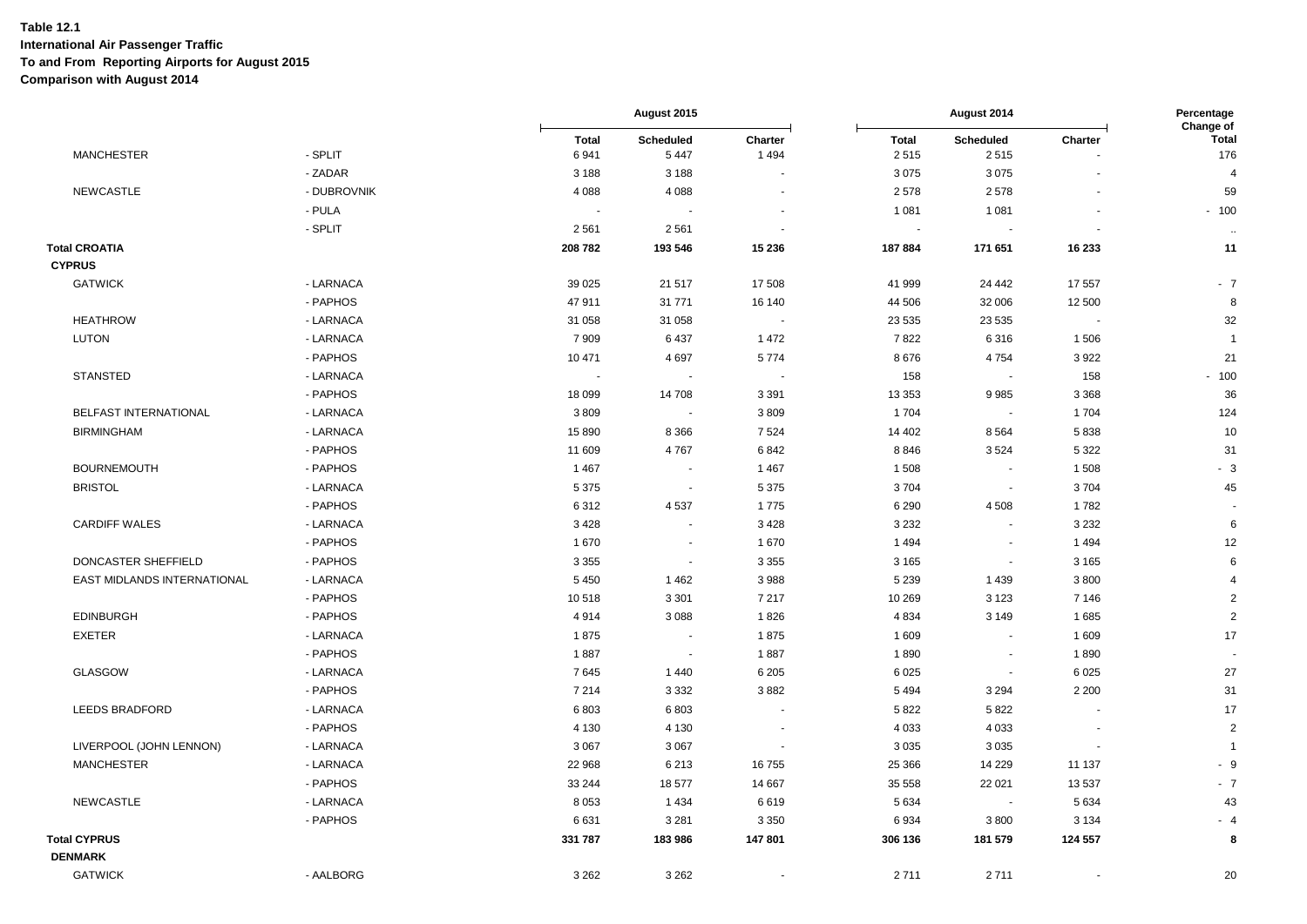|                         |                     |                          | August 2015                 |                          |                          | August 2014                |                          | Percentage<br>Change of  |  |
|-------------------------|---------------------|--------------------------|-----------------------------|--------------------------|--------------------------|----------------------------|--------------------------|--------------------------|--|
| <b>GATWICK</b>          | - COPENHAGEN        | <b>Total</b><br>73 422   | Scheduled<br>73 4 22        | Charter                  | <b>Total</b><br>63 383   | <b>Scheduled</b><br>63 383 | Charter                  | <b>Total</b><br>16       |  |
| <b>HEATHROW</b>         | - COPENHAGEN        | 90 640                   | 90 640                      |                          | 86 773                   | 86 505                     | 268                      | $\overline{4}$           |  |
| <b>LONDON CITY</b>      | - BILLUND           | 1759                     | 1759                        |                          | 867                      | 867                        |                          | 103                      |  |
| LUTON                   | - COPENHAGEN        | 36 260                   | 36 260                      |                          | $\overline{\phantom{a}}$ | $\overline{\phantom{a}}$   | $\overline{\phantom{a}}$ | $\ddot{\phantom{a}}$     |  |
|                         | - ODENSE            | $\sim$                   |                             |                          | 19                       | $\overline{\phantom{a}}$   | 19                       | $-100$                   |  |
|                         | - ROSKILDE          | 99                       | $\overline{\phantom{a}}$    | 99                       | $\blacksquare$           | $\overline{\phantom{a}}$   | $\overline{\phantom{a}}$ | $\ddot{\phantom{a}}$     |  |
| <b>STANSTED</b>         | - AARHUS (TIRSTRUP) | 6211                     | 6 2 1 1                     |                          | 6 0 20                   | 6020                       |                          | 3                        |  |
|                         | - BILLUND           | 23 977                   | 23 977                      |                          | 22 5 6 6                 | 22 5 6 6                   |                          | 6                        |  |
|                         | - COPENHAGEN        | 2 1 9 5                  | 2 1 9 5                     | $\ddot{\phantom{1}}$     | 16 323                   | 16 323                     |                          | $-87$                    |  |
| <b>ABERDEEN</b>         | - COPENHAGEN        | 6 4 3 0                  | 6430                        |                          | 4 3 7 6                  | 4 3 7 6                    |                          | 47                       |  |
|                         | - ESBJERG           | 823                      | 823                         | ä,                       | 995                      | 995                        |                          | $-17$                    |  |
| <b>BIRMINGHAM</b>       | - COPENHAGEN        | 8 0 9 9                  | 8 0 9 9                     |                          | 7971                     | 7971                       |                          | $\overline{2}$           |  |
| <b>BOURNEMOUTH</b>      | - BILLUND           | 88                       | $\blacksquare$              | 88                       | $\blacksquare$           | $\overline{\phantom{a}}$   |                          | $\ddot{\phantom{a}}$     |  |
|                         | - KARUP             | 47                       | ÷.                          | 47                       | ÷,                       |                            |                          | $\ddotsc$                |  |
| <b>BRISTOL</b>          | - COPENHAGEN        | 3 4 4 9                  | 3 4 4 9                     |                          | 5 1 1 5                  | 5 1 1 5                    | $\overline{\phantom{a}}$ | $-33$                    |  |
| DONCASTER SHEFFIELD     | - COPENHAGEN        |                          |                             | $\sim$                   | 60                       | $\blacksquare$             | 60                       | $-100$                   |  |
| <b>EDINBURGH</b>        | - BILLUND           | 425                      | ÷.                          | 425                      | 381                      | $\blacksquare$             | 381                      | 12                       |  |
|                         | - COPENHAGEN        | 23 7 35                  | 23 7 35                     | $\overline{\phantom{a}}$ | 12 841                   | 12 841                     | $\overline{\phantom{a}}$ | 85                       |  |
| GLASGOW                 | - COPENHAGEN        | 521                      | $\overline{\phantom{a}}$    | 521                      | $\overline{\phantom{a}}$ |                            |                          | $\ddot{\phantom{1}}$     |  |
| <b>LEEDS BRADFORD</b>   | - COPENHAGEN        | $\overline{\phantom{a}}$ |                             |                          | 226                      | 226                        |                          | $-100$                   |  |
| <b>MANCHESTER</b>       | - AARHUS (TIRSTRUP) | 190                      | 190                         |                          | 353                      | 353                        |                          | $-46$                    |  |
|                         | - BILLUND           | 1805                     | 1805                        |                          | 1887                     | 1887                       |                          | $-4$                     |  |
|                         | - COPENHAGEN        | 27 241                   | 27 241                      | $\overline{\phantom{a}}$ | 27 21 2                  | 27 212                     |                          | $\overline{\phantom{a}}$ |  |
| <b>NEWCASTLE</b>        | - COPENHAGEN        | 2 1 0 1                  | 2 1 0 1                     | $\overline{\phantom{a}}$ | 1 5 6 2                  | 1562                       |                          | 35                       |  |
| SOUTHAMPTON             | - BILLUND           | 170                      | $\overline{\phantom{a}}$    | 170                      | ÷,                       |                            |                          | $\sim$                   |  |
|                         | - KARUP             | 44                       | $\blacksquare$              | 44                       | $\blacksquare$           |                            | $\sim$                   | $\ddotsc$                |  |
| <b>Total DENMARK</b>    |                     | 312 993                  | 311 599                     | 1 3 9 4                  | 261 641                  | 260 913                    | 728                      | 20                       |  |
| <b>FINLAND</b>          |                     |                          |                             |                          |                          |                            |                          |                          |  |
| <b>GATWICK</b>          | - HELSINKI          | 19699                    | 19699                       | L,                       | 17874                    | 17874                      | ÷,                       | 10                       |  |
| <b>HEATHROW</b>         | - HELSINKI          | 60 780                   | 60780                       |                          | 59 198                   | 59 198                     |                          | 3                        |  |
| <b>STANSTED</b>         | - TAMPERE           | 3 2 0 8                  | 3 2 0 8                     | ä,                       | 3 1 4 4                  | 3 1 4 4                    | $\overline{\phantom{a}}$ | $\overline{2}$           |  |
| <b>GLASGOW</b>          | - HELSINKI          | ÷,                       |                             | ä,                       | 66                       |                            | 66                       | $-100$                   |  |
| LIVERPOOL (JOHN LENNON) | - HELSINKI          | 52                       | $\mathcal{L}_{\mathcal{A}}$ | 52                       | $\overline{\phantom{a}}$ |                            | $\overline{\phantom{a}}$ | $\ddot{\phantom{1}}$     |  |
| <b>MANCHESTER</b>       | - HELSINKI          | 10 427                   | 10 4 27                     |                          | 10 500                   | 10 500                     | $\overline{\phantom{a}}$ | $-1$                     |  |
| <b>Total FINLAND</b>    |                     | 94 166                   | 94 114                      | 52                       | 90782                    | 90716                      | 66                       | 4                        |  |
| <b>FRANCE</b>           |                     |                          |                             |                          |                          |                            |                          |                          |  |
| <b>GATWICK</b>          | - AJACCIO           | 1614                     | 1614                        |                          | 3 0 0 9                  | 3 0 0 9                    |                          | $-46$                    |  |
|                         | - BASTIA            | 2 9 6 5                  | 2965                        |                          | 2917                     | 2917                       |                          | $\overline{2}$           |  |
|                         | - BIARRITZ          | 10 990                   | 10 990                      |                          | 9972                     | 9972                       |                          | 10                       |  |
|                         | - BORDEAUX          | 36 568                   | 36 568                      |                          | 33 516                   | 33516                      |                          | 9                        |  |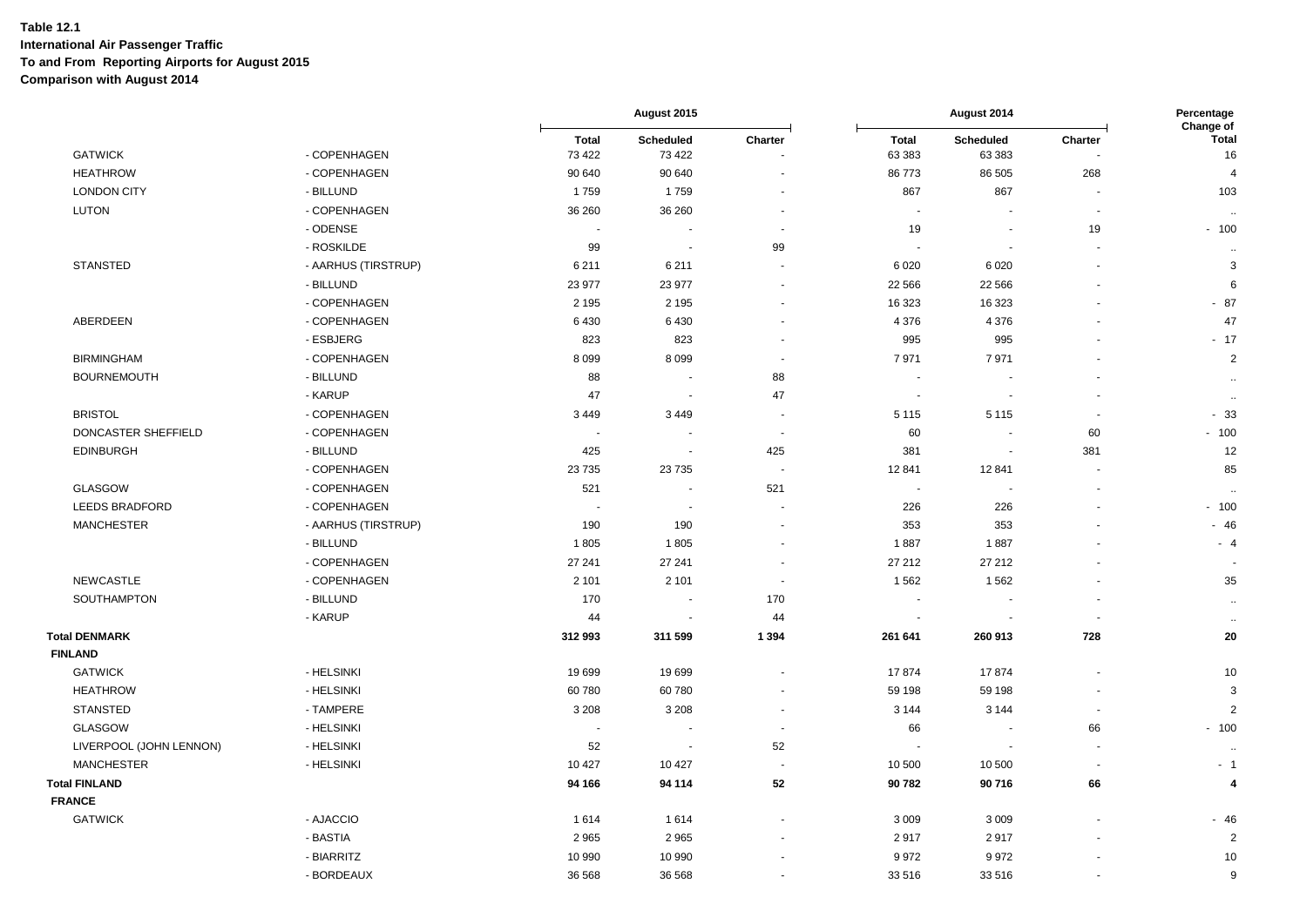|             |                             | August 2015          |                          | August 2014              |                         |                          | Percentage |                            |
|-------------|-----------------------------|----------------------|--------------------------|--------------------------|-------------------------|--------------------------|------------|----------------------------|
| GATWICK     | - BREST                     | <b>Total</b><br>3644 | Scheduled<br>3644        | Charter                  | <b>Total</b><br>3 2 5 3 | Scheduled<br>3 2 5 3     | Charter    | Change of<br>Total<br>$12$ |
|             | - FIGARI                    | 2767                 | 2767                     |                          |                         |                          |            |                            |
|             | - LA ROCHELLE               | 8978                 | 8978                     |                          | 8 4 9 3                 | 8 4 9 3                  |            | 6                          |
|             | - LYON                      | 16 623               | 16 623                   |                          | 16 614                  | 16 614                   |            |                            |
|             | - MARSEILLE                 | 20 901               | 20 901                   |                          | 18 646                  | 18 646                   |            | 12                         |
|             | - MONTPELLIER               | 17 977               | 17977                    |                          | 17797                   | 17797                    |            | $\overline{1}$             |
|             | - NANTES                    | 16 278               | 16 278                   |                          | 10723                   | 10723                    |            | 52                         |
|             | - NICE                      | 81 103               | 81 103                   |                          | 87 510                  | 87510                    |            | $-7$                       |
|             | - PARIS (CHARLES DE GAULLE) | 18 041               | 18 041                   | $\overline{\phantom{a}}$ | 17 946                  | 17 946                   |            | $\overline{1}$             |
|             | - PARIS (LE BOURGET)        | 102                  | $\sim$                   | 102                      |                         |                          |            |                            |
|             | - STRASBOURG                | 5 1 9 7              | 5 1 9 7                  |                          | 4789                    | 4789                     |            | 9                          |
|             | - TOULOUSE (BLAGNAC)        | 35 878               | 35 878                   |                          | 33 351                  | 33 351                   |            | 8                          |
| HEATHROW    | - BASTIA                    | 1597                 | $\overline{\phantom{a}}$ | 1597                     | 1 4 5 6                 |                          | 1456       | 10                         |
|             | - FIGARI                    | 1 0 2 8              | $\blacksquare$           | 1 0 28                   | 1 5 6 5                 | $\overline{\phantom{a}}$ | 1565       | $-34$                      |
|             | - LYON                      | 23 3 28              | 23 3 28                  |                          | 20 356                  | 20 356                   |            | 15                         |
|             | - MARSEILLE                 | 23 945               | 23 945                   |                          | 21 951                  | 21 951                   |            | 9                          |
|             | - NICE                      | 57 604               | 57 604                   |                          | 51 143                  | 51 143                   |            | 13                         |
|             | - PARIS (CHARLES DE GAULLE) | 120 568              | 120 568                  |                          | 115 324                 | 115 324                  |            | $\,$ 5 $\,$                |
|             | - PARIS (ORLY)              | 31 929               | 31 929                   |                          | 26 433                  | 26 433                   |            | 21                         |
|             | - TOULOUSE (BLAGNAC)        | 27 183               | 27 183                   |                          | 23766                   | 23766                    |            | 14                         |
| LONDON CITY | - ANGERS- MARCE             | 1 3 4 5              | 1 3 4 5                  |                          | 1 4 0 3                 | 1 4 0 3                  |            | $-4$                       |
|             | - AVIGNON                   | 731                  | 731                      |                          | 699                     | 699                      |            | 5                          |
|             | - BREST                     | $\sim$               | $\overline{\phantom{a}}$ |                          | 608                     | 608                      |            | $-100$                     |
|             | - BRIVE-LA-GAILLARDE        | 1 1 4 6              | 1 1 4 6                  |                          | 1 1 6 7                 | 1 1 6 7                  |            | $-2$                       |
|             | - DEAUVILLE                 |                      |                          |                          | 721                     | 721                      |            | $-100$                     |
|             | - NANTES                    | 1 908                | 1 9 0 8                  |                          | 2814                    | 2814                     |            | $-32$                      |
|             | - NICE                      | 6 0 0 3              | 6 0 0 3                  |                          | 5 4 9 8                 | 5 3 9 1                  | 107        | 9                          |
|             | - PARIS (CHARLES DE GAULLE) | $\sim$               | $\blacksquare$           |                          | 58                      | 58                       |            | $-100$                     |
|             | - PARIS (ORLY)              | 10 586               | 10 586                   |                          | 5 1 5 4                 | 5 1 5 4                  |            | 105                        |
|             | - QUIMPER                   | 1695                 | 1695                     |                          | 1651                    | 1651                     |            | 3                          |
|             | - RENNES                    |                      |                          |                          | 38                      | 38                       |            | $-100$                     |
|             | - TOULON / HYERES           | 2 3 5 8              | 2 3 5 8                  |                          | 1 1 8 3                 | 1 1 8 3                  |            | 99                         |
| LUTON       | - BEZIERS                   | 7868                 | 7868                     |                          | 6011                    | 6011                     |            | 31                         |
|             | - BORDEAUX                  | 10 842               | 10842                    |                          | 10 248                  | 10 248                   |            | 6                          |
|             | - LYON                      | 6623                 | 6623                     |                          |                         |                          |            | $\ddotsc$                  |
|             | - MONTPELLIER               | 5 4 3 4              | 5 4 3 4                  |                          | 5 4 3 7                 | 5 4 3 7                  |            |                            |
|             | - NANTES                    |                      | $\sim$                   |                          | 22                      | $\overline{\phantom{a}}$ | 22         | $-100$                     |
|             | - NICE                      | 20 883               | 20 875                   | 8                        | 19879                   | 19879                    |            | $5\phantom{.0}$            |
|             | - NIMES                     | 9 3 3 2              | 9 3 3 2                  |                          | 10704                   | 10704                    |            | $-13$                      |
|             | - PARIS (CHARLES DE GAULLE) | 21 440               | 21 440                   |                          | 19821                   | 19821                    |            | 8                          |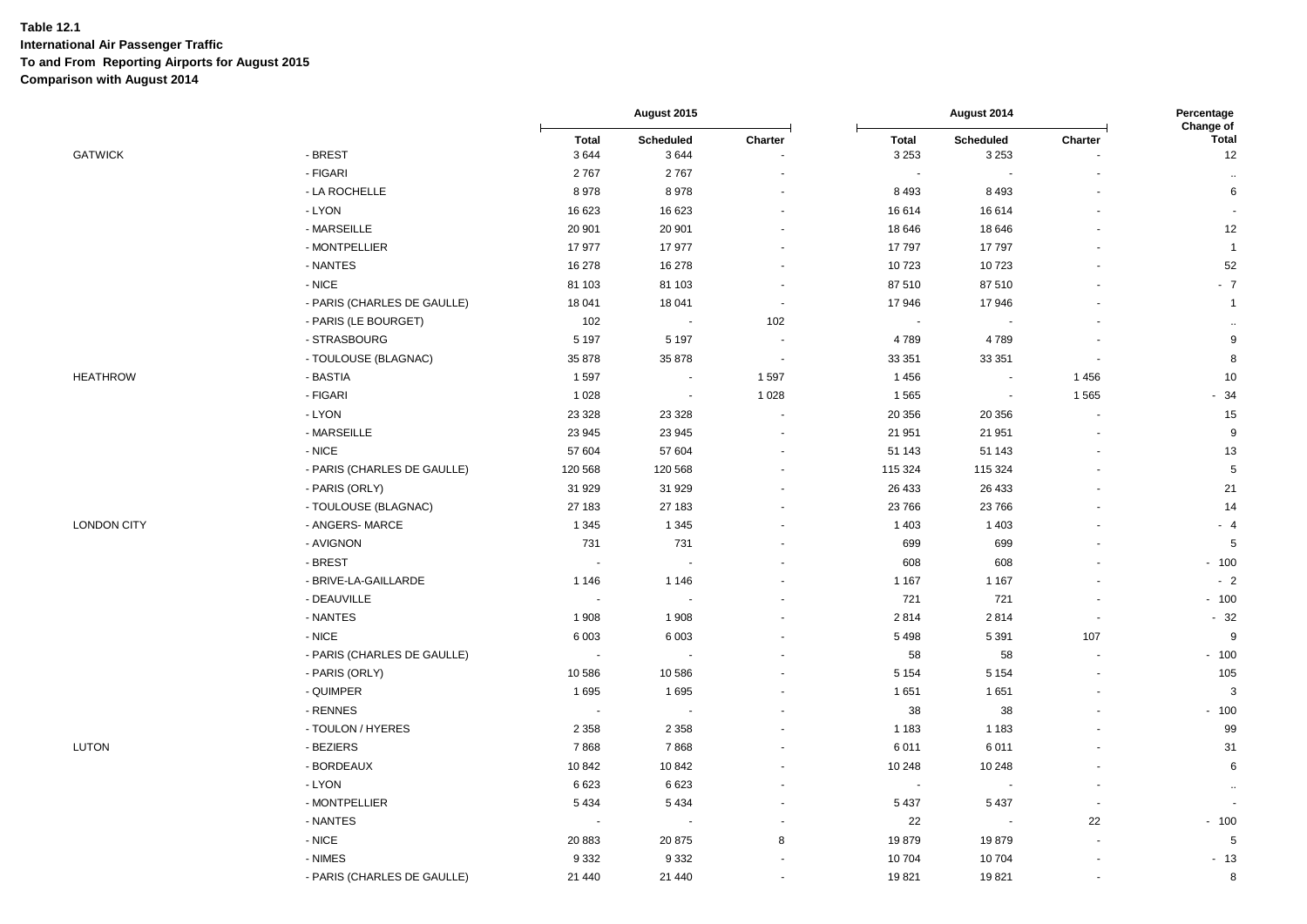|                              |                                | August 2015          |                          | August 2014              |                         |                          | Percentage<br>Change of  |                          |
|------------------------------|--------------------------------|----------------------|--------------------------|--------------------------|-------------------------|--------------------------|--------------------------|--------------------------|
| SOUTHEND                     | - CAEN                         | <b>Total</b><br>1546 | Scheduled<br>1546        | Charter                  | <b>Total</b><br>2 0 9 2 | Scheduled<br>2 0 9 2     | Charter                  | <b>Total</b><br>$-26$    |
|                              | - RENNES                       | 3998                 | 3998                     |                          | 3 1 4 2                 | 3 1 4 2                  |                          | $27\,$                   |
| <b>STANSTED</b>              | - BERGERAC                     | 18 8 34              | 18834                    |                          | 18 327                  | 18 327                   |                          | $\mathbf{3}$             |
|                              | - BIARRITZ                     | 14 700               | 14 700                   |                          | 14 4 33                 | 14 4 33                  |                          | $\mathbf 2$              |
|                              | - BORDEAUX                     | 4791                 | 4791                     | $\sim$                   | 4 5 2 5                 | 4525                     |                          | 6                        |
|                              | - BRIVE-LA-GAILLARDE           | 3 2 5 5              | 3 2 5 5                  | $\blacksquare$           | 3 1 8 1                 | 3 1 8 1                  |                          | $\overline{c}$           |
|                              | - CALVI                        | 1 1 6 5              |                          | 1 1 6 5                  | 1 0 8 6                 |                          | 1 0 8 6                  | $\overline{7}$           |
|                              | - CARCASSONNE                  | 15 5 93              | 15 5 93                  |                          | 15 216                  | 15 216                   |                          | $\overline{2}$           |
|                              | - CLERMONT FERRAND             | 3 1 9 1              | 3 1 9 1                  |                          |                         |                          |                          | $\ddot{\phantom{1}}$     |
|                              | - DEAUVILLE                    | 2837                 | 2837                     |                          |                         |                          |                          | $\bullet\bullet$         |
|                              | - DINARD                       | 9 2 7 9              | 9 2 7 9                  |                          | 9 2 6 0                 | 9 2 6 0                  |                          | $\overline{\phantom{a}}$ |
|                              | - LA ROCHELLE                  | 9590                 | 9590                     |                          | 8 1 3 0                 | 8 1 3 0                  |                          | 18                       |
|                              | - LIMOGES                      | 14 3 25              | 14 3 25                  |                          | 14 005                  | 14 005                   |                          | $\overline{2}$           |
|                              | - LYON                         | $\sim$               | $\blacksquare$           | $\sim$                   | 9 2 8 2                 | 9 2 8 2                  |                          | $-100$                   |
|                              | - MARSEILLE                    | 14 507               | 14 507                   | $\sim$                   | 11 286                  | 11 286                   |                          | 29                       |
|                              | - NICE                         | 8 2 7 3              | 8 2 7 3                  | $\overline{\phantom{a}}$ | 9 1 2 5                 | 9 1 2 5                  |                          | $-9$                     |
|                              | - PARIS (CHARLES DE GAULLE)    | 120                  |                          | 120                      |                         |                          |                          | $\sim$                   |
|                              | - PERPIGNAN                    | 12 969               | 12 969                   | ä,                       | 12 673                  | 12673                    |                          | $\overline{2}$           |
|                              | - POITIERS                     | 7822                 | 7822                     |                          | 7974                    | 7974                     |                          | $-2$                     |
|                              | - RODEZ                        | 4551                 | 4551                     | $\overline{\phantom{a}}$ | 5916                    | 5916                     |                          | $-23$                    |
|                              | - STRASBOURG                   | 7 3 4 3              | 7 3 4 3                  | $\overline{\phantom{a}}$ | 4 4 0 8                 | 4 4 0 8                  |                          | 67                       |
|                              | - TARBES-LOURDES INTERNATIONAL | 5899                 | 4675                     | 1 2 2 4                  | 5867                    | 4 6 0 2                  | 1 2 6 5                  | $\overline{1}$           |
|                              | - TOULON / HYERES              | $\sim$               | $\overline{\phantom{a}}$ | $\blacksquare$           | 9486                    | 9486                     | $\sim$                   | $-100$                   |
|                              | - TOURS                        | 6 3 9 2              | 6 3 9 2                  |                          | 6 3 3 1                 | 6331                     | $\overline{\phantom{a}}$ | $\overline{1}$           |
| ABERDEEN                     | - BIARRITZ                     | $\sim$               |                          |                          | 132                     |                          | 132                      | $-100$                   |
|                              | - PARIS (CHARLES DE GAULLE)    | 10 183               | 10 183                   |                          | 9711                    | 9711                     |                          | 5                        |
| <b>BELFAST INTERNATIONAL</b> | - BORDEAUX                     | 2 5 8 3              | 2 5 8 3                  |                          | 1 3 0 3                 | 1 3 0 3                  |                          | 98                       |
|                              | - NICE                         | 3942                 | 3942                     |                          | 3887                    | 3887                     |                          | $\overline{1}$           |
|                              | - PARIS (CHARLES DE GAULLE)    | 7806                 | 7806                     |                          | 7743                    | 7743                     |                          | $\overline{1}$           |
| BIRMINGHAM                   | - AVIGNON                      | 1 3 6 6              | 1 3 6 6                  |                          | 721                     | 721                      |                          | 89                       |
|                              | - BASTIA                       | 686                  | 686                      |                          |                         |                          |                          | $\ddot{\phantom{a}}$     |
|                              | - BEAUVAIS                     | $\sim$               | $\overline{\phantom{a}}$ |                          | 145                     | $\overline{\phantom{a}}$ | 145                      | $-100$                   |
|                              | - BERGERAC                     | 3 9 6 3              | 3963                     |                          | 2 5 3 6                 | 2536                     |                          | 56                       |
|                              | - BIARRITZ                     | 795                  | 795                      |                          |                         |                          |                          | $\ddotsc$                |
|                              | - BORDEAUX                     | 2937                 | 2937                     |                          | 2800                    | 2800                     |                          | $\overline{5}$           |
|                              | - BREST                        | 1643                 | 1643                     |                          | 1653                    | 1653                     |                          | $-1$                     |
|                              | - DEAUVILLE                    | 1 3 6 6              | 1 3 6 6                  |                          |                         |                          |                          |                          |
|                              | - LA ROCHELLE                  | 1814                 | 1814                     |                          | 1 3 5 9                 | 1 3 5 9                  |                          | 33                       |
|                              | - LYON                         | 4666                 | 4666                     |                          | 4 2 4 9                 | 4 2 4 9                  |                          | 10                       |
|                              | $-$ NICE                       | 5857                 | 5857                     |                          | 7 1 3 6                 | 7 1 3 6                  |                          | $-18$                    |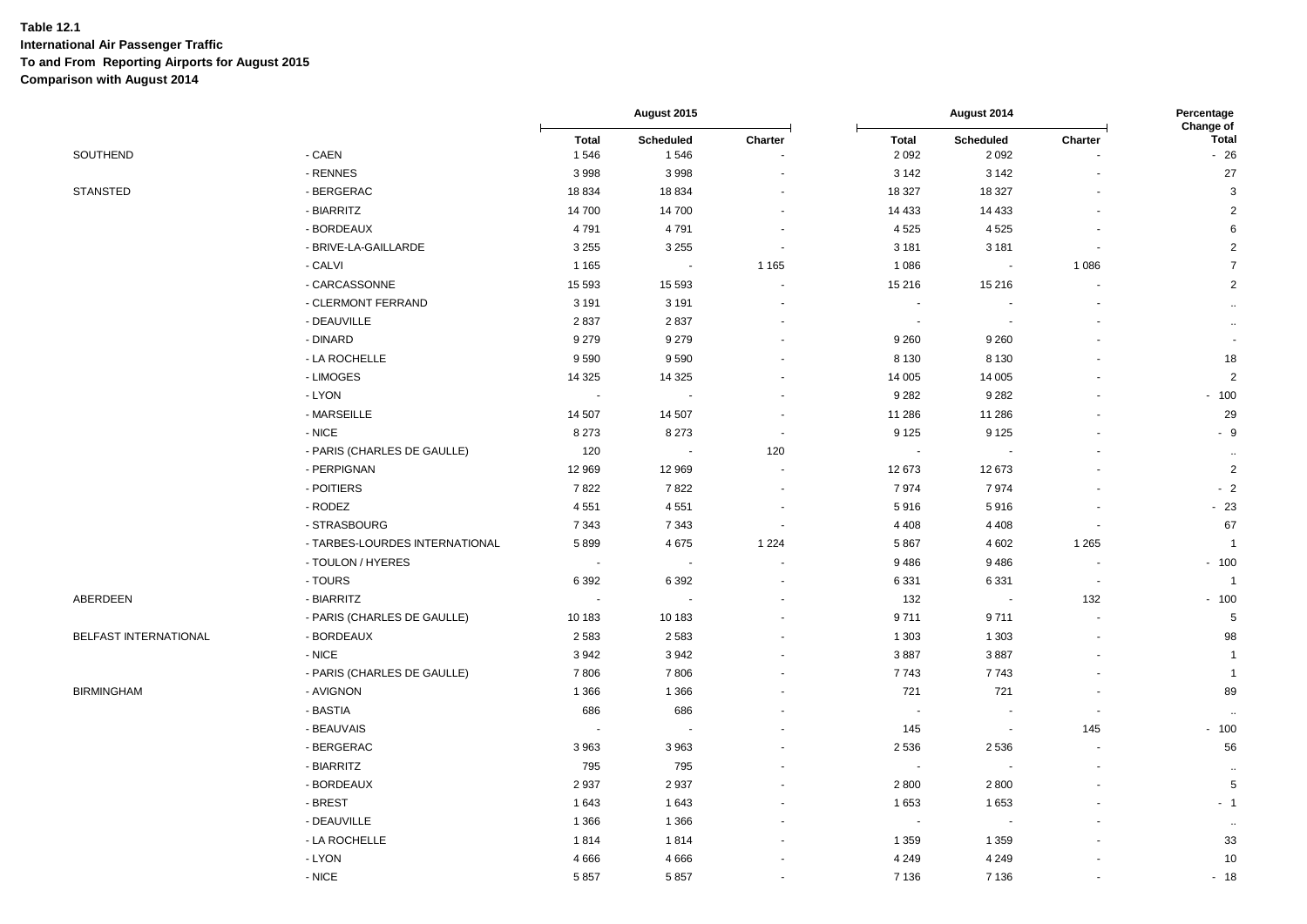|                             |                                |                        | August 2015              |                          |                          | August 2014              |                          | Percentage<br>Change of        |
|-----------------------------|--------------------------------|------------------------|--------------------------|--------------------------|--------------------------|--------------------------|--------------------------|--------------------------------|
| <b>BIRMINGHAM</b>           | - PARIS (CHARLES DE GAULLE)    | <b>Total</b><br>33 900 | Scheduled<br>33 900      | Charter                  | <b>Total</b><br>31 687   | Scheduled<br>31 541      | Charter<br>146           | <b>Total</b><br>$\overline{7}$ |
|                             | - PERPIGNAN                    | 3 0 5 4                | 3 0 5 4                  |                          | 3 4 9 9                  | 3 4 9 9                  |                          | $-13$                          |
|                             | - TARBES-LOURDES INTERNATIONAL | 190                    | $\sim$                   | 190                      | 143                      | $\blacksquare$           | 143                      | 33                             |
|                             | - TOULOUSE (BLAGNAC)           | $\sim$                 | $\sim$                   | $\blacksquare$           | 3850                     | 3850                     |                          | $-100$                         |
| <b>BOURNEMOUTH</b>          | - BIARRITZ                     | 625                    | 625                      | $\blacksquare$           |                          |                          |                          |                                |
|                             | - CARCASSONNE                  | $\sim$                 | ÷.                       |                          | 3 0 3 4                  | 3 0 3 4                  |                          | $-100$                         |
|                             | - DEAUVILLE                    | 1 1 3 4                | 1 1 3 4                  |                          |                          |                          |                          | $\ddot{\phantom{a}}$           |
|                             | - PARIS (CHARLES DE GAULLE)    | 2 2 4 3                | 2 2 4 3                  |                          |                          |                          |                          | $\ddot{\phantom{a}}$           |
|                             | - TOULON / HYERES              | 2 4 8 1                | 2 4 8 1                  | $\overline{a}$           |                          |                          | $\overline{\phantom{a}}$ | $\sim$                         |
| <b>BRISTOL</b>              | - BASTIA                       | 361                    | $\blacksquare$           | 361                      | 376                      | $\overline{\phantom{a}}$ | 376                      | $-4$                           |
|                             | - BERGERAC                     | 4569                   | 4569                     |                          | 4516                     | 4516                     |                          | $\overline{1}$                 |
|                             | - BEZIERS                      | 7782                   | 7782                     | $\blacksquare$           | 6 3 0 7                  | 6 3 0 7                  |                          | 23                             |
|                             | - BORDEAUX                     | 7417                   | 7417                     | $\overline{\phantom{a}}$ | 7 0 5 8                  | 7 0 5 8                  |                          | 5                              |
|                             | - LA ROCHELLE                  | 3813                   | 3813                     | $\blacksquare$           | 3956                     | 3956                     |                          | $-4$                           |
|                             | - LIMOGES                      | 3 1 9 2                | 3 1 9 2                  |                          | 3 2 0 2                  | 3 2 0 2                  |                          |                                |
|                             | - MARSEILLE                    | 4 0 1 5                | 4 0 1 5                  |                          | 4 0 6 6                  | 4 0 6 6                  |                          | $-1$                           |
|                             | - NANTES                       | 393                    | 393                      |                          |                          |                          |                          | $\ddot{\phantom{1}}$           |
|                             | - NICE                         | 10 149                 | 10 149                   |                          | 9 2 2 8                  | 9 2 2 8                  |                          | 10                             |
|                             | - PARIS (CHARLES DE GAULLE)    | 11 678                 | 11 678                   | $\ddot{\phantom{0}}$     | 9 4 5 0                  | 9450                     |                          | 24                             |
|                             | - TOULOUSE (BLAGNAC)           | 10 143                 | 9665                     | 478                      | 9999                     | 9 2 7 4                  | 725                      | $\overline{1}$                 |
| <b>CARDIFF WALES</b>        | - PARIS (CHARLES DE GAULLE)    | 3700                   | 3700                     | $\sim$                   | $\overline{\phantom{a}}$ | $\overline{\phantom{a}}$ | $\overline{\phantom{a}}$ |                                |
|                             | - PARIS (ORLY)                 |                        | $\overline{\phantom{a}}$ |                          | 1 9 9 7                  | 1997                     | $\overline{\phantom{a}}$ | $-100$                         |
|                             | - TARBES-LOURDES INTERNATIONAL | $\sim$                 | $\overline{\phantom{a}}$ | $\overline{\phantom{a}}$ | 172                      |                          | 172                      | $-100$                         |
| EAST MIDLANDS INTERNATIONAL | - BERGERAC                     | 4 3 7 8                | 4 3 7 8                  |                          | 3 0 8 3                  | 3 0 8 3                  |                          | 42                             |
|                             | - CARCASSONNE                  | 4575                   | 4575                     |                          | 6 1 6 9                  | 6 1 6 9                  |                          | $-26$                          |
|                             | - DINARD                       | 4 4 2 7                | 4 4 2 7                  |                          | 4754                     | 4754                     |                          | $-7$                           |
|                             | - LA ROCHELLE                  | 3 1 2 3                | 3 1 2 3                  |                          | 3 1 1 9                  | 3 1 1 9                  |                          |                                |
|                             | - LIMOGES                      | 4638                   | 4638                     |                          | 7587                     | 7587                     |                          | $-39$                          |
|                             | - PARIS (CHARLES DE GAULLE)    |                        | $\sim$                   |                          | 4 2 6 9                  | 4 2 6 9                  |                          | $-100$                         |
| <b>EDINBURGH</b>            | - BERGERAC                     | 679                    | 679                      |                          | 695                      | 695                      |                          | $-2$                           |
|                             | - BEZIERS                      | 3 1 5 6                | 3 1 5 6                  |                          | 3 1 0 6                  | 3 1 0 6                  |                          | $\overline{2}$                 |
|                             | - BIARRITZ                     | $\sim$                 |                          |                          | 103                      |                          | 103                      | $-100$                         |
|                             | - BORDEAUX                     | 6 1 0 8                | 6 1 0 8                  |                          | 4 6 0 5                  | 4605                     |                          | 33                             |
|                             | - LA ROCHELLE                  | $\sim$                 | $\overline{\phantom{a}}$ |                          | 1 3 1 3                  | 1 3 1 3                  |                          | $-100$                         |
|                             | - LYON                         | 2 600                  | 2600                     |                          | 2694                     | 2694                     | $\overline{\phantom{a}}$ | $-3$                           |
|                             | - MARSEILLE                    | 3 2 0 7                | 3 2 0 7                  |                          | 3 2 6 6                  | 3 1 5 6                  | 110                      | $-2$                           |
|                             | - NICE                         | 6982                   | 6982                     |                          | 6587                     | 6587                     |                          | 6                              |
|                             | - PARIS (CHARLES DE GAULLE)    | 26 347                 | 26 347                   |                          | 29 153                   | 29 153                   |                          | $-10$                          |
|                             | - POITIERS                     | 3 0 2 4                | 3 0 2 4                  |                          | 2800                     | 2800                     |                          | 8                              |
|                             | - TOULOUSE (BLAGNAC)           |                        |                          | ÷,                       | 2 5 5 2                  | 2 5 5 2                  |                          | $-100$                         |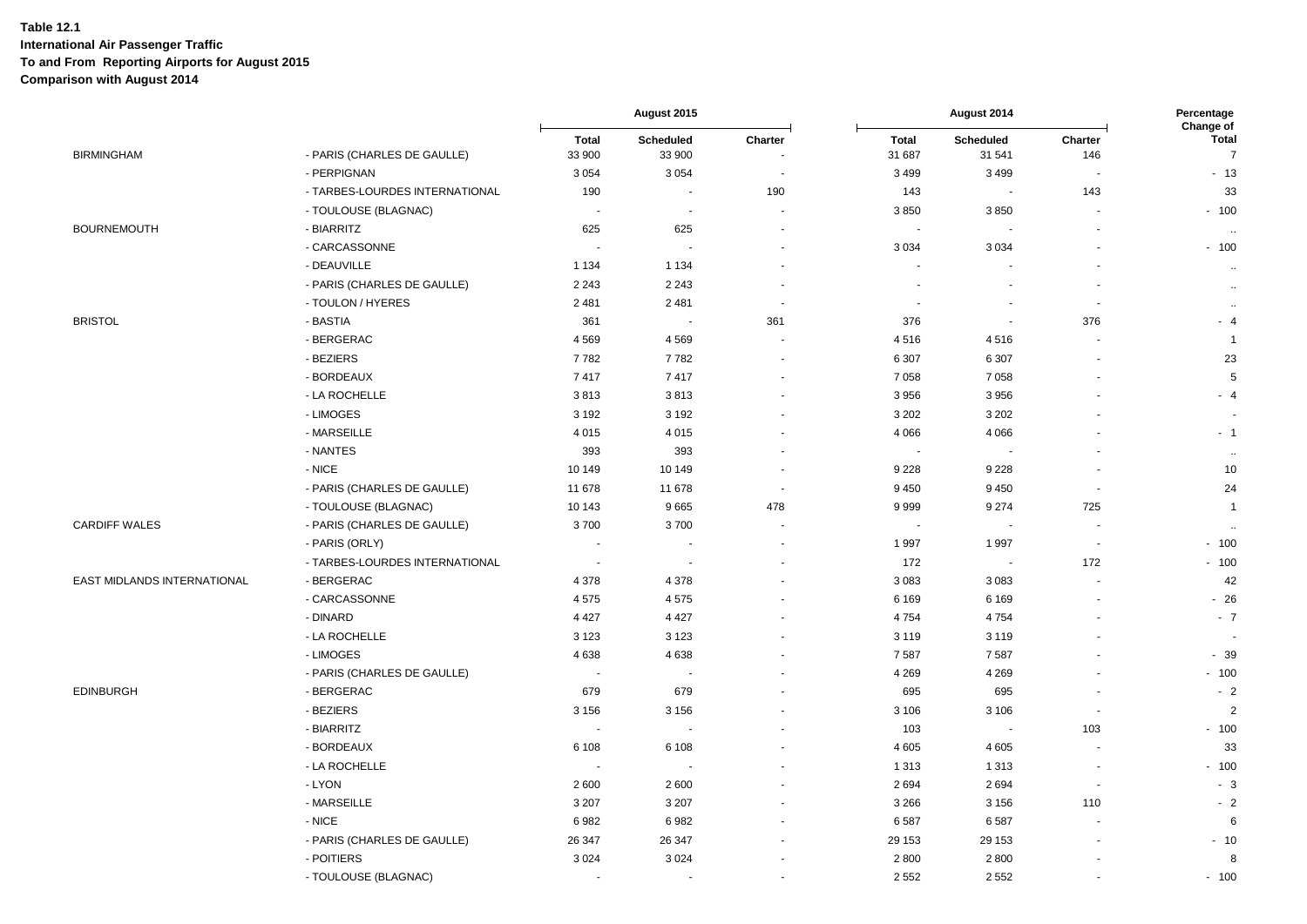|                         |                                |                          | August 2015              |                | August 2014              |                          | Percentage<br>Change of  |                      |
|-------------------------|--------------------------------|--------------------------|--------------------------|----------------|--------------------------|--------------------------|--------------------------|----------------------|
|                         |                                | <b>Total</b>             | Scheduled                | Charter        | <b>Total</b>             | <b>Scheduled</b>         | Charter                  | <b>Total</b>         |
| <b>EXETER</b>           | - BERGERAC                     | 706                      | 706                      |                | 740                      | 740                      |                          | $-5$                 |
|                         | - DEAUVILLE                    | 733                      | 733                      |                | $\overline{\phantom{a}}$ |                          |                          | $\ddotsc$            |
|                         | - PARIS (CHARLES DE GAULLE)    | 4 2 2 1                  | 4 2 2 1                  |                | 5 8 0 5                  | 5805                     | ÷,                       | $-27$                |
|                         | - RENNES                       | 608                      | 608                      |                | 688                      | 688                      | $\sim$                   | $-12$                |
| GLASGOW                 | - BORDEAUX                     | 2 3 5 8                  | 2 3 5 8                  |                |                          |                          |                          | $\sim$               |
|                         | - CANNES                       |                          |                          |                | $\overline{a}$           |                          | 4                        | $-100$               |
|                         | - CARCASSONNE                  | 3 1 4 6                  | 3 1 4 6                  |                | $\overline{\phantom{a}}$ | $\sim$                   | $\blacksquare$           | $\ddot{\phantom{a}}$ |
|                         | - PARIS (CHARLES DE GAULLE)    | 10 049                   | 10 049                   |                | 9468                     | 9335                     | 133                      | 6                    |
|                         | - RENNES                       | $\sim$                   | $\overline{\phantom{a}}$ |                | 60                       | $\overline{\phantom{a}}$ | 60                       | $-100$               |
| <b>GUERNSEY</b>         | - DINARD                       | 241                      | 241                      |                | 289                      | 289                      | ÷,                       | $-17$                |
| <b>HUMBERSIDE</b>       | - NICE                         | $\sim$                   | $\overline{\phantom{a}}$ | $\sim$         | 15                       |                          | 15                       | $-100$               |
| <b>ISLE OF MAN</b>      | - RENNES                       | 238                      | $\blacksquare$           | 238            | $\overline{\phantom{a}}$ | $\overline{\phantom{a}}$ | $\blacksquare$           | $\ddotsc$            |
| <b>JERSEY</b>           | - NANTES                       |                          | ÷,                       |                | 163                      |                          | 163                      | $-100$               |
|                         | - PARIS (CHARLES DE GAULLE)    | 147                      | $\blacksquare$           | 147            | 820                      | 820                      | ÷,                       | $-82$                |
| <b>LEEDS BRADFORD</b>   | - BERGERAC                     | 1 3 2 8                  | 1 3 2 8                  |                | 1 2 6 7                  | 1 2 6 7                  |                          | $5\phantom{.0}$      |
|                         | - DINARD                       | 3 0 8 2                  | 3 0 8 2                  |                | 2 9 5 3                  | 2953                     |                          | $\overline{4}$       |
|                         | - LA ROCHELLE                  | $\overline{\phantom{a}}$ | $\overline{\phantom{a}}$ |                | 1 3 5 4                  | 1 3 5 4                  |                          | $-100$               |
|                         | - LIMOGES                      | 4 5 6 4                  | 4564                     |                | 3 1 4 7                  | 3 1 4 7                  |                          | 45                   |
|                         | - MONTPELLIER                  | 3 2 2 6                  | 3 2 2 6                  |                | 2821                     | 2821                     |                          | 14                   |
|                         | - NICE                         | 4 0 1 2                  | 4 0 1 2                  |                | 5 0 1 7                  | 5017                     |                          | $-20$                |
|                         | - PARIS (CHARLES DE GAULLE)    | 5 0 0 8                  | 5 0 0 8                  | $\blacksquare$ | 7 3 6 0                  | 7 3 6 0                  |                          | $-32$                |
|                         | - PERPIGNAN                    | 80                       | $\overline{\phantom{a}}$ | 80             |                          |                          |                          | $\sim$               |
|                         | - TOULOUSE (BLAGNAC)           |                          | $\overline{\phantom{a}}$ | $\sim$         | 1 3 3 2                  | 1 3 3 2                  |                          | $-100$               |
| LIVERPOOL (JOHN LENNON) | - BERGERAC                     | 4571                     | 4571                     |                | 4 2 9 1                  | 4 2 9 1                  |                          | $\overline{7}$       |
|                         | - BORDEAUX                     | 5 1 2 7                  | 5 1 2 7                  |                | 4746                     | 4746                     |                          | 8                    |
|                         | - CARCASSONNE                  | 4519                     | 4519                     |                | 3 0 9 7                  | 3097                     |                          | 46                   |
|                         | - LIMOGES                      | 6 1 5 3                  | 6 1 5 3                  |                | 4 4 4 2                  | 4 4 4 2                  |                          | 39                   |
|                         | - NANTES                       | 2 5 0 7                  | 2 5 0 7                  |                | 2 4 7 3                  | 2473                     |                          | $\overline{1}$       |
|                         | - NICE                         | 11 143                   | 11 143                   |                | 12 172                   | 12 172                   |                          | $-8$                 |
|                         | - NIMES                        | 3 1 3 8                  | 3 1 3 8                  |                | 2 9 8 0                  | 2 9 8 0                  |                          | $5\phantom{.0}$      |
|                         | - PARIS (CHARLES DE GAULLE)    | 7 0 0 7                  | 7 0 0 7                  | $\blacksquare$ | 6795                     | 6795                     | $\overline{\phantom{a}}$ | 3                    |
|                         | - TARBES-LOURDES INTERNATIONAL | 157                      | $\overline{\phantom{a}}$ | 157            | 575                      | $\overline{\phantom{a}}$ | 575                      | $-73$                |
| <b>MANCHESTER</b>       | - BASTIA                       | 1 3 9 2                  | 1 3 9 2                  |                | 1 2 7 5                  | 1 2 7 5                  |                          | 9                    |
|                         | - BEAUVAIS                     | 4 5 6 4                  | 4564                     |                | 5815                     | 5815                     |                          | $-22$                |
|                         | - BERGERAC                     | 734                      | 734                      |                | 2 1 6 6                  | 2 1 6 6                  | $\blacksquare$           | $-66$                |
|                         | - BEZIERS                      | 4591                     | 4591                     | $\sim$         | 4 2 9 0                  | 4 2 9 0                  | $\sim$                   | $\overline{7}$       |
|                         | - CALVI                        | 746                      | $\sim$                   | 746            | 623                      |                          | 623                      | 20                   |
|                         | - FIGARI                       | $\sim$                   | $\overline{\phantom{a}}$ |                | 480                      |                          | 480                      | $-100$               |
|                         | - LA ROCHELLE                  | 1 2 4 8                  | 1 2 4 8                  |                | 1 2 3 5                  | 1 2 3 5                  |                          | $\overline{1}$       |
|                         | - MARSEILLE                    | 2846                     | 2846                     | $\blacksquare$ |                          |                          | $\blacksquare$           | $\sim$               |
|                         |                                |                          |                          |                |                          |                          |                          |                      |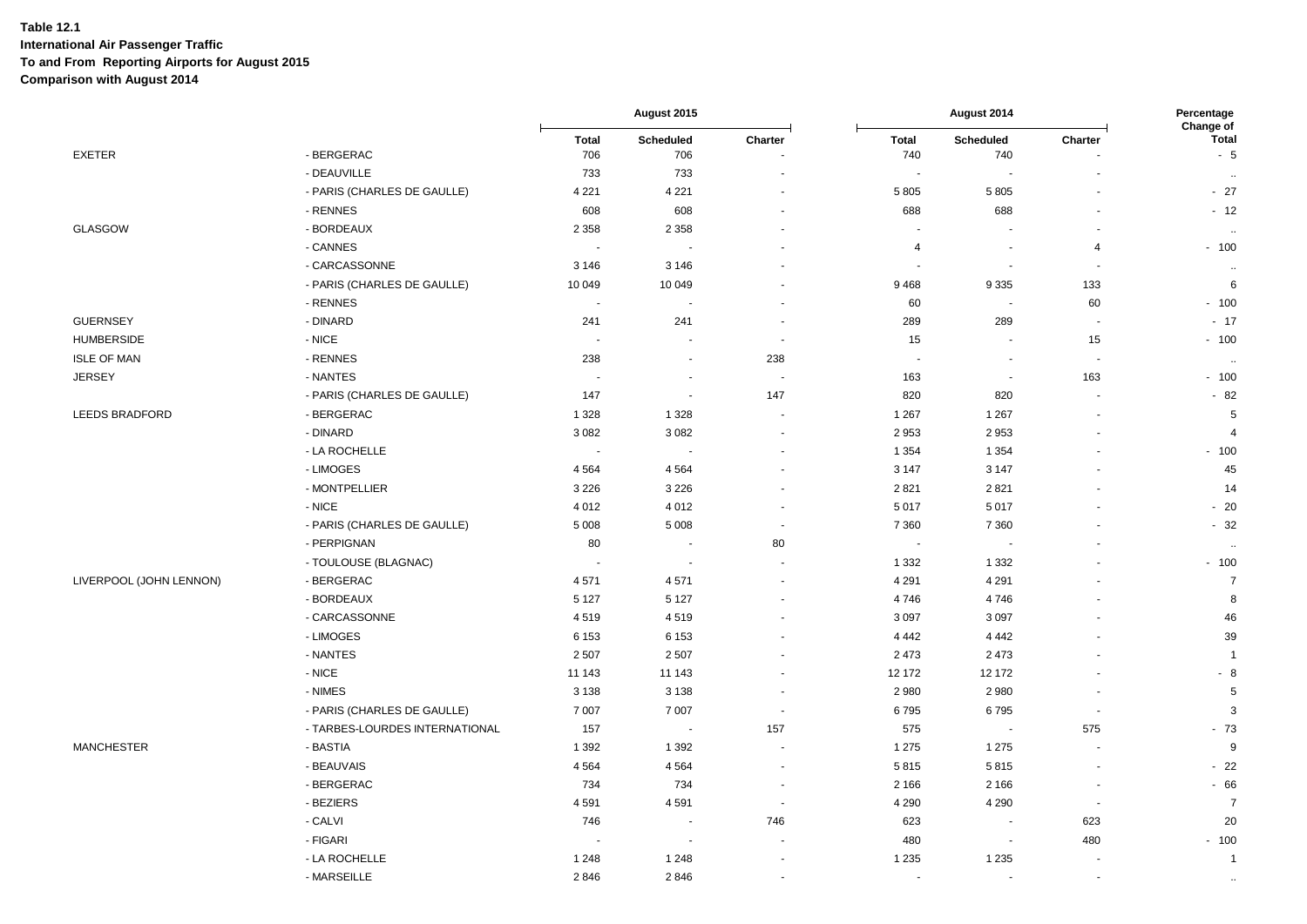|                     |                                |                          | August 2015              |                          | August 2014          |                       | Percentage<br>Change of |                      |
|---------------------|--------------------------------|--------------------------|--------------------------|--------------------------|----------------------|-----------------------|-------------------------|----------------------|
| <b>MANCHESTER</b>   | - NANTES                       | <b>Total</b><br>4 0 9 1  | Scheduled<br>4 0 9 1     | Charter                  | <b>Total</b><br>2658 | Scheduled<br>2658     | Charter                 | <b>Total</b><br>54   |
|                     | - NICE                         | 7591                     | 7591                     | ä,                       | 7586                 | 7586                  |                         |                      |
|                     | - PARIS (CHARLES DE GAULLE)    | 41 135                   | 41 135                   | ÷,                       | 43 0 24              | 43 0 24               |                         | $-4$                 |
|                     | - PERPIGNAN                    | 68                       | $\blacksquare$           | 68                       | $\blacksquare$       | $\blacksquare$        | $\blacksquare$          | $\sim$               |
|                     | - RENNES                       | 713                      | 713                      | $\sim$                   | 763                  | 763                   | ÷,                      | $-7$                 |
|                     | - TARBES-LOURDES INTERNATIONAL | 909                      | $\overline{\phantom{a}}$ | 909                      | 1 1 9 8              | $\blacksquare$        | 1 1 9 8                 | $-24$                |
|                     | - TOULOUSE (BLAGNAC)           | 2 4 5 7                  | 2 4 5 7                  |                          | 4691                 | 4691                  |                         | $-48$                |
| <b>NEWCASTLE</b>    | - BIARRITZ                     | $\sim$                   |                          |                          | 76                   | $\sim$                | 76                      | $-100$               |
|                     | - DEAUVILLE                    | $\overline{\phantom{a}}$ |                          | $\blacksquare$           | 22                   | ä,                    | 22                      | $-100$               |
|                     | - NICE                         | 3897                     | 3897                     |                          | 3869                 | 3869                  |                         | $\mathbf{1}$         |
|                     | - PARIS (CHARLES DE GAULLE)    | 14 402                   | 14 402                   | $\overline{\phantom{a}}$ | 14 361               | 14 3 61               | <b>.</b>                |                      |
|                     | - TARBES-LOURDES INTERNATIONAL | 265                      | $\sim$                   | 265                      | 255                  | $\sim$                | 255                     | $\overline{4}$       |
| <b>NORWICH</b>      | - NANTES                       | 60                       | $\blacksquare$           | 60                       | $\blacksquare$       | $\blacksquare$        | $\blacksquare$          | $\sim$               |
| <b>PRESTWICK</b>    | - CARCASSONNE                  |                          | $\blacksquare$           |                          | 3 1 6 8              | 3 1 6 8               | ÷,                      | $-100$               |
| SOUTHAMPTON         | - AVIGNON                      | 1 6 3 0                  | 1630                     |                          | 1847                 | 1847                  | $\blacksquare$          | $-12$                |
|                     | - BASTIA                       | 1 4 5 7                  | 1 4 5 7                  |                          |                      |                       |                         | $\ddot{\phantom{a}}$ |
|                     | - BERGERAC                     | 4 4 0 8                  | 4 4 0 8                  |                          | 5 0 36               | 5 0 3 6               | $\ddot{\phantom{1}}$    | $-12$                |
|                     | - BORDEAUX                     | 689                      | 689                      |                          | 722                  | 722                   |                         | $-5$                 |
|                     | - BREST                        | 2 1 8 9                  | 2 1 8 9                  |                          | 2 4 7 4              | 2474                  | $\ddot{\phantom{0}}$    | $-12$                |
|                     | - CLERMONT FERRAND             | $\sim$                   |                          |                          | 1863                 | 1863                  |                         | $-100$               |
|                     | - LA ROCHELLE                  | 2 4 7 7                  | 2 4 7 7                  |                          | 2 3 9 8              | 2 3 9 8               | $\overline{a}$          | $\mathbf{3}$         |
|                     | - LIMOGES                      | 3 1 2 9                  | 3 1 2 9                  |                          | 3 2 8 1              | 3 2 8 1               | ÷,                      | $-5$                 |
|                     | - NANTES                       | 2819                     | 2819                     |                          | 3 9 6 8              | 3968                  |                         | $-29$                |
|                     | - NICE                         | ÷                        |                          |                          | 2837                 | 2837                  |                         | $-100$               |
|                     | - PARIS (ORLY)                 | 5 3 3 0                  | 5 3 3 0                  |                          | 5 4 7 8              | 5478                  |                         | $-3$                 |
|                     | - PERPIGNAN                    | 690                      | 690                      |                          | 707                  | 707                   | $\sim$                  | $-2$                 |
|                     | - RENNES                       | 3 2 7 6                  | 3 2 7 6                  | $\sim$                   | 3 2 2 0              | 3 2 2 0               | ۰.                      | $\overline{2}$       |
|                     | - TARBES-LOURDES INTERNATIONAL | 550                      | $\blacksquare$           | 550                      | 235                  | $\tilde{\phantom{a}}$ | 235                     | 134                  |
| <b>Total FRANCE</b> |                                | 1 288 094                | 1 278 601                | 9493                     | 1 247 656            | 1 236 264             | 11 392                  | $\mathbf{3}$         |
| <b>GERMANY</b>      |                                |                          |                          |                          |                      |                       |                         |                      |
| <b>GATWICK</b>      | - BERLIN (SCHONEFELD)          | 42 418                   | 42 418                   |                          | 26 908               | 26 908                |                         | 58                   |
|                     | - COLOGNE BONN                 | 9 9 0 7                  | 9 9 0 7                  | $\blacksquare$           | 12 5 64              | 12 5 64               | $\blacksquare$          | $-21$                |
|                     | - DUSSELDORF                   | 8 3 3 2                  | 8 3 3 2                  | $\ddot{\phantom{1}}$     | 11 536               | 11 536                | $\ddot{\phantom{1}}$    | $-28$                |
|                     | - ERFURT                       | 1642                     | 1642                     |                          | 1 2 8 5              | 1 2 8 5               | $\blacksquare$          | 28                   |
|                     | - HAMBURG                      | 13 2 35                  | 13 2 35                  |                          | 13 2 32              | 13 2 32               | $\sim$                  |                      |
|                     | - MUNICH                       | 17 053                   | 17 053                   |                          | 17 112               | 17 0 24               | 88                      |                      |
|                     | - STUTTGART                    | 14 407                   | 14 407                   |                          | $\sim$               |                       | $\blacksquare$          | $\sim$               |
| <b>HEATHROW</b>     | - BERLIN (TEGEL)               | 76 522                   | 76 522                   |                          | 69 742               | 69742                 |                         | 10                   |
|                     | - COLOGNE BONN                 | 15 622                   | 15 622                   |                          | 15 802               | 15 802                |                         | $-1$                 |
|                     | - DUSSELDORF                   | 61 107                   | 61 107                   | $\blacksquare$           | 54 902               | 54 902                | $\ddot{\phantom{0}}$    | 11                   |
|                     |                                |                          |                          |                          |                      |                       |                         |                      |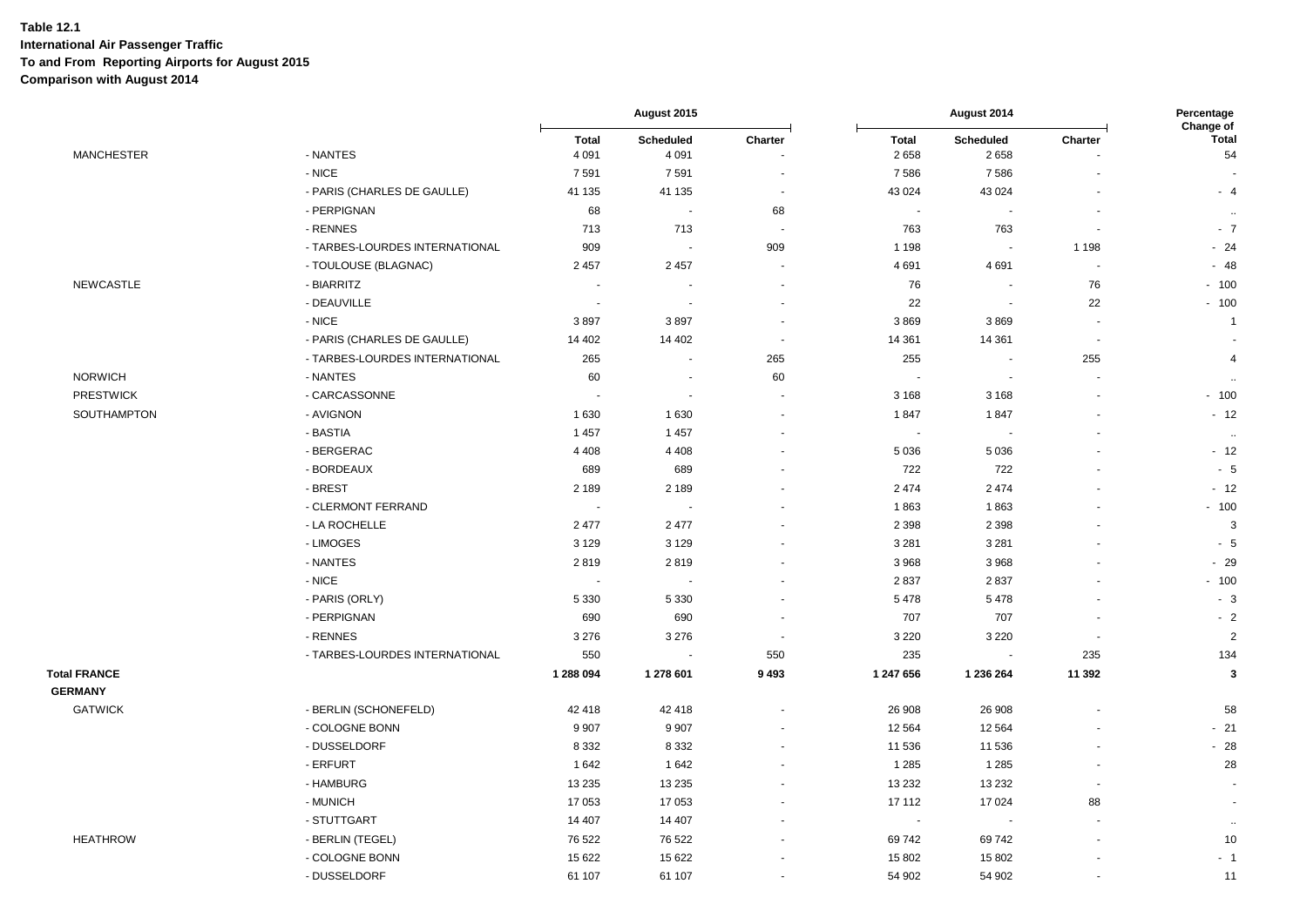|                       |                         |                         | August 2015          |                          |                         | August 2014          |                          | Percentage<br>Change of |  |
|-----------------------|-------------------------|-------------------------|----------------------|--------------------------|-------------------------|----------------------|--------------------------|-------------------------|--|
| <b>HEATHROW</b>       | - FRANKFURT MAIN        | <b>Total</b><br>158 175 | Scheduled<br>158 175 | Charter                  | <b>Total</b><br>155 363 | Scheduled<br>155 363 | Charter                  | Total<br>$\sqrt{2}$     |  |
|                       | - HAMBURG               | 56 385                  | 56 385               |                          | 48788                   | 48788                |                          | 16                      |  |
|                       | - HANOVER               | 17739                   | 17739                |                          | 17 103                  | 17 103               |                          | $\overline{4}$          |  |
|                       | - MUNICH                | 117 762                 | 117 762              |                          | 103879                  | 103879               |                          | 13                      |  |
|                       | - STUTTGART             | 31 843                  | 31 843               | $\sim$                   | 31 989                  | 31 989               |                          |                         |  |
| <b>LONDON CITY</b>    | - DRESDEN               | 1917                    | 1917                 |                          | 2 3 1 0                 | 2 3 1 0              |                          | $-17$                   |  |
|                       | - DUSSELDORF            | 4616                    | 4616                 |                          | 5953                    | 5953                 |                          | $-22$                   |  |
|                       | - FRANKFURT MAIN        | 18 145                  | 18 145               |                          | 16 624                  | 16 624               |                          | $9\,$                   |  |
|                       | - HAMBURG               | 367                     | 367                  |                          | $\blacksquare$          |                      |                          | $\ddotsc$               |  |
| <b>LUTON</b>          | - BERLIN (SCHONEFELD)   | 18 068                  | 18 0 68              |                          | 18 4 45                 | 18 4 45              |                          | $-2$                    |  |
|                       | - DORTMUND              | 7 5 3 3                 | 7533                 |                          | 14 149                  | 14 14 9              |                          | $-47$                   |  |
|                       | - HAMBURG               | 7978                    | 7978                 | $\ddot{\phantom{1}}$     | 7958                    | 7958                 |                          | ÷.                      |  |
|                       | - MUNICH                | 4 9 5 2                 | 4 9 5 2              | $\sim$                   | $\sim$                  |                      |                          | $\ddotsc$               |  |
| SOUTHEND              | - BERLIN (SCHONEFELD)   | 5 2 0 6                 | 5 2 0 6              |                          | 7576                    | 7576                 |                          | $-31$                   |  |
|                       | - MUNSTER-OSNABRUCK     | 1871                    | 1871                 | $\overline{\phantom{a}}$ | 2 0 9 3                 | 2093                 |                          | $-11$                   |  |
| <b>STANSTED</b>       | - BERLIN (SCHONEFELD)   | 21 590                  | 21 590               |                          | 10892                   | 10892                |                          | 98                      |  |
|                       | - BREMEN                | 18 240                  | 18 164               | 76                       | 21 573                  | 21 573               | $\sim$                   | $-15$                   |  |
|                       | - COLOGNE BONN          | 36916                   | 36 916               |                          | 11842                   | 11770                | 72                       | 212                     |  |
|                       | - DORTMUND              | 10 4 84                 | 10 4 84              | $\ddot{\phantom{1}}$     | 10 162                  | 10 162               |                          | 3                       |  |
|                       | - DUSSELDORF            | $\sim$                  |                      |                          | 7 2 9 9                 | 7 2 9 9              |                          | $-100$                  |  |
|                       | - HAHN                  | 21 563                  | 21 5 63              |                          | 19790                   | 19790                |                          | $\boldsymbol{9}$        |  |
|                       | - HANOVER               | 7 2 2 5                 | 7 2 2 5              | $\blacksquare$           | 11 938                  | 11 938               |                          | $-39$                   |  |
|                       | - KARLSRUHE/BADEN BADEN | 6 3 4 1                 | 6 3 4 1              |                          | 6 2 3 9                 | 6 2 3 9              |                          | $\overline{2}$          |  |
|                       | - LEIPZIG               | 4 4 5 0                 | 4 4 5 0              | $\ddot{\phantom{1}}$     | 4 5 22                  | 4522                 |                          | $-2$                    |  |
|                       | - MEMMINGEN ALLGAU      | 7662                    | 7662                 |                          | 7907                    | 7907                 |                          | $-3$                    |  |
|                       | - MUNICH                | 9 4 4 1                 | 9 2 8 4              | 157                      | 9 3 6 5                 | 9 3 6 5              |                          | $\overline{1}$          |  |
|                       | - NIEDERRHEIN           | 10 805                  | 10 805               | ÷,                       | 11755                   | 11755                |                          | $-8$                    |  |
|                       | - NUREMBERG             | 9 3 8 4                 | 9 3 8 4              |                          | 9 1 1 8                 | 9 1 1 8              |                          | $\mathbf{3}$            |  |
|                       | - STUTTGART             | 6937                    | 6937                 | ٠                        | 6492                    | 6492                 |                          | $\overline{7}$          |  |
| ABERDEEN              | - FRANKFURT MAIN        | 20 26 6                 | 20 26 6              |                          | 20 201                  | 20 20 1              |                          |                         |  |
| BELFAST INTERNATIONAL | - PADERBORN             |                         |                      |                          | 17                      |                      | 17                       | $-100$                  |  |
| <b>BIRMINGHAM</b>     | - BERLIN (TEGEL)        | 4 3 2 1                 | 4 3 2 1              |                          | 4 0 0 4                 | 4 0 0 4              |                          | 8                       |  |
|                       | - BREMEN                |                         |                      | ä,                       | 86                      |                      | 86                       | $-100$                  |  |
|                       | - COLOGNE BONN          |                         |                      |                          | 3 3 4 2                 | 3 3 4 2              | $\sim$                   | $-100$                  |  |
|                       | - DUSSELDORF            | 18 26 6                 | 18 26 6              |                          | 15 4 46                 | 15 4 46              |                          | 18                      |  |
|                       | - FRANKFURT MAIN        | 34 617                  | 34 617               | $\blacksquare$           | 30 879                  | 30 879               | $\sim$                   | 12                      |  |
|                       | - HAMBURG               | 3 1 1 9                 | 3 1 1 9              | $\overline{\phantom{a}}$ | 3 4 2 2                 | 3422                 | $\overline{\phantom{a}}$ | $-9$                    |  |
|                       | - HANOVER               | 4 1 8 5                 | 3718                 | 467                      | 6 0 61                  | 5 5 4 1              | 520                      | $-31$                   |  |
|                       | - MUNICH                | 15 899                  | 15 651               | 248                      | 13510                   | 13510                |                          | 18                      |  |
|                       | - PADERBORN             | 656                     |                      | 656                      | $\sim$                  |                      | $\sim$                   | $\ddot{\phantom{a}}$    |  |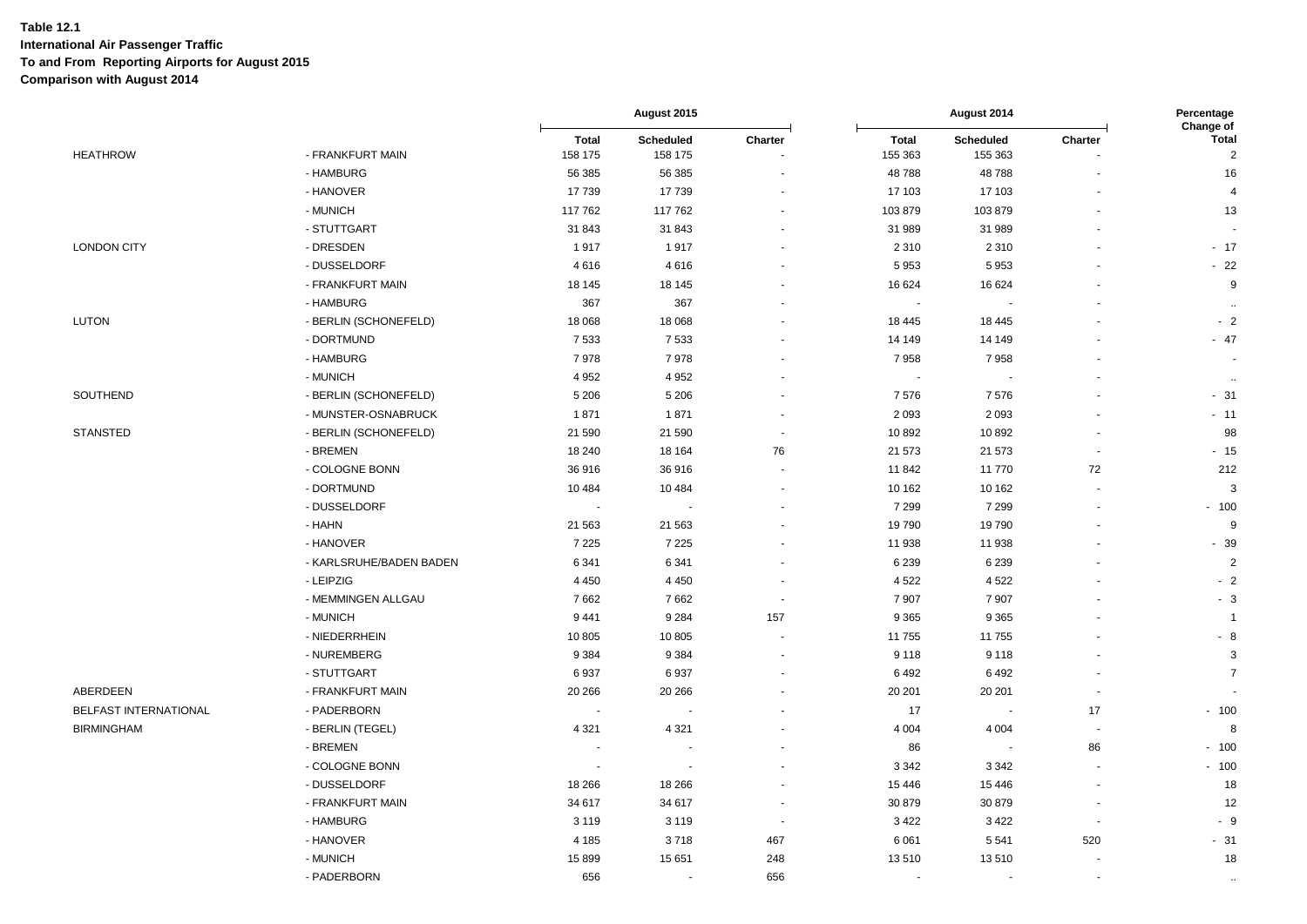|                             |                       |                          | August 2015              |                      |                       | August 2014              |                          | Percentage<br>Change of |  |
|-----------------------------|-----------------------|--------------------------|--------------------------|----------------------|-----------------------|--------------------------|--------------------------|-------------------------|--|
| <b>BIRMINGHAM</b>           | - STUTTGART           | <b>Total</b><br>6983     | Scheduled<br>6983        | Charter              | <b>Total</b><br>7066  | Scheduled<br>7066        | Charter                  | <b>Total</b><br>$-1$    |  |
| <b>BRISTOL</b>              | - BERLIN (SCHONEFELD) | 7420                     | 7420                     |                      | 6858                  | 6858                     |                          | 8                       |  |
|                             | - DUSSELDORF          | 1 1 4 0                  | 1 1 4 0                  |                      | $\sim$                | $\overline{\phantom{a}}$ |                          | $\ddotsc$               |  |
|                             | - FRANKFURT MAIN      | 4 4 4 6                  | 4 4 4 6                  | $\blacksquare$       | 2888                  | 2888                     | $\sim$                   | 54                      |  |
|                             | - HAMBURG             | 1 1 8 3                  | 1 1 8 3                  | $\blacksquare$       | 1848                  | 1848                     | $\blacksquare$           | $-36$                   |  |
|                             | - MUNICH              | 3 3 0 8                  | 3 1 6 5                  | 143                  | 1776                  | 1776                     | $\blacksquare$           | 86                      |  |
| <b>CARDIFF WALES</b>        | - BRAUNSCHWEIG        |                          | $\sim$                   |                      | 41                    | ÷,                       | 41                       | $-100$                  |  |
|                             | - DUSSELDORF          | 622                      | 622                      |                      | 711                   | 711                      | $\blacksquare$           | $-13$                   |  |
|                             | - MUNICH              | 171                      | 171                      | $\overline{a}$       | $\blacksquare$        |                          | $\overline{\phantom{a}}$ | $\ddotsc$               |  |
|                             | - STUTTGART           | $\overline{\phantom{a}}$ |                          | $\blacksquare$       | 40                    | $\overline{\phantom{a}}$ | 40                       | $-100$                  |  |
| DONCASTER SHEFFIELD         | - HAHN                | 33                       | $\sim$                   | 33                   | $\sim$                |                          | $\overline{\phantom{a}}$ | $\ddotsc$               |  |
| EAST MIDLANDS INTERNATIONAL | - BERLIN (SCHONEFELD) | 4 6 24                   | 4 6 24                   | $\blacksquare$       | 3 2 1 7               | 3 2 1 7                  | $\overline{\phantom{a}}$ | 44                      |  |
|                             | - HAMBURG             |                          | $\sim$                   | ÷                    | 43                    | $\sim$                   | 43                       | $-100$                  |  |
| <b>EDINBURGH</b>            | - BERLIN (SCHONEFELD) | 5 2 4 8                  | 5 2 4 8                  | $\blacksquare$       | 3 9 0 7               | 3 9 0 7                  | $\overline{\phantom{a}}$ | 34                      |  |
|                             | - BREMEN              | 4 3 5 7                  | 4 3 5 7                  | ä,                   | 7 2 6 6               | 7 2 6 6                  | $\overline{\phantom{a}}$ | $-40$                   |  |
|                             | - COLOGNE BONN        | 7481                     | 7481                     |                      | 7776                  | 7642                     | 134                      | $-4$                    |  |
|                             | - FRANKFURT MAIN      | 22 767                   | 22 767                   |                      | 22724                 | 22724                    | $\blacksquare$           |                         |  |
|                             | - HAHN                | 4 6 4 0                  | 4 6 4 0                  |                      | 7568                  | 7568                     |                          | $-39$                   |  |
|                             | - HAMBURG             | 5 2 8 9                  | 5 2 8 9                  | $\blacksquare$       | 5 2 0 6               | 5 2 0 6                  | $\blacksquare$           | $\mathbf 2$             |  |
|                             | - MUNICH              | 9 2 0 3                  | 9 2 0 3                  |                      | 9 2 3 9               | 9 2 3 9                  |                          |                         |  |
|                             | - NIEDERRHEIN         | 4704                     | 4 704                    | $\ddot{\phantom{1}}$ | 4 4 5 5               | 4 4 5 5                  | $\ddot{\phantom{1}}$     | 6                       |  |
| <b>EXETER</b>               | - DUSSELDORF          |                          |                          | $\blacksquare$       | 664                   | 664                      | $\ddot{\phantom{1}}$     | $-100$                  |  |
|                             | - FRIEDRICHSHAFEN     | 69                       | $\sim$                   | 69                   |                       |                          |                          | $\sim$                  |  |
| <b>GLASGOW</b>              | - BERLIN (SCHONEFELD) | 6557                     | 6557                     | ÷.                   | 6517                  | 6517                     |                          | $\overline{1}$          |  |
|                             | - DUSSELDORF          | 4 2 9 7                  | 4 2 9 7                  | $\blacksquare$       | 4583                  | 4583                     |                          | $-6$                    |  |
|                             | - MUNICH              | 1 1 2 1                  | 1 1 2 1                  | $\blacksquare$       | $\tilde{\phantom{a}}$ | ÷,                       | ÷,                       | $\ddot{\phantom{a}}$    |  |
| <b>GUERNSEY</b>             | - DUSSELDORF          | 597                      | 597                      |                      | 650                   | 650                      |                          | $-8$                    |  |
|                             | - FRANKFURT MAIN      | $\sim$                   | $\sim$                   | $\blacksquare$       | 123                   | 123                      | $\blacksquare$           | $-100$                  |  |
|                             | - STUTTGART           | 539                      | 539                      |                      | 29                    | 29                       |                          | 1759                    |  |
| <b>HUMBERSIDE</b>           | - FRIEDRICHSHAFEN     | 136                      | $\overline{\phantom{a}}$ | 136                  | $\sim$                | $\ddot{\phantom{1}}$     | ÷,                       | $\ddot{\phantom{a}}$    |  |
|                             | - STUTTGART           |                          | $\overline{\phantom{a}}$ | $\overline{a}$       | 78                    | $\overline{a}$           | 78                       | $-100$                  |  |
| <b>ISLE OF MAN</b>          | - FRIEDRICHSHAFEN     | 70                       | $\sim$                   | 70                   | $\sim$                | $\sim$                   | $\blacksquare$           | ٠.                      |  |
| <b>JERSEY</b>               | - DUSSELDORF          | 1934                     | 1934                     | ä,                   | 2 1 1 0               | 2 1 1 0                  | $\overline{\phantom{a}}$ | $-8$                    |  |
|                             | - FRANKFURT MAIN      | $\sim$                   | $\sim$                   | $\ddot{\phantom{1}}$ | 422                   | 422                      | $\overline{a}$           | $-100$                  |  |
|                             | - HANOVER             | 613                      | 613                      | $\blacksquare$       | 637                   | 637                      | $\sim$                   | $-4$                    |  |
|                             | - KOBLENZ             | 545                      | $\sim$                   | 545                  | 144                   | $\overline{\phantom{a}}$ | 144                      | 278                     |  |
|                             | - MUNICH              | 873                      | 873                      | $\sim$               | 917                   | 917                      | $\overline{\phantom{a}}$ | $-5$                    |  |
|                             | - STUTTGART           | 636                      | 636                      |                      | 503                   | 503                      |                          | 26                      |  |
| <b>LEEDS BRADFORD</b>       | - DUSSELDORF          | 4 1 7 2                  | 4 1 7 2                  | $\blacksquare$       | 4 0 5 4               | 4 0 5 4                  |                          | 3                       |  |
|                             | - FRIEDRICHSHAFEN     | 163                      | $\blacksquare$           | 163                  | $\blacksquare$        |                          |                          | $\sim$                  |  |
|                             |                       |                          |                          |                      |                       |                          |                          |                         |  |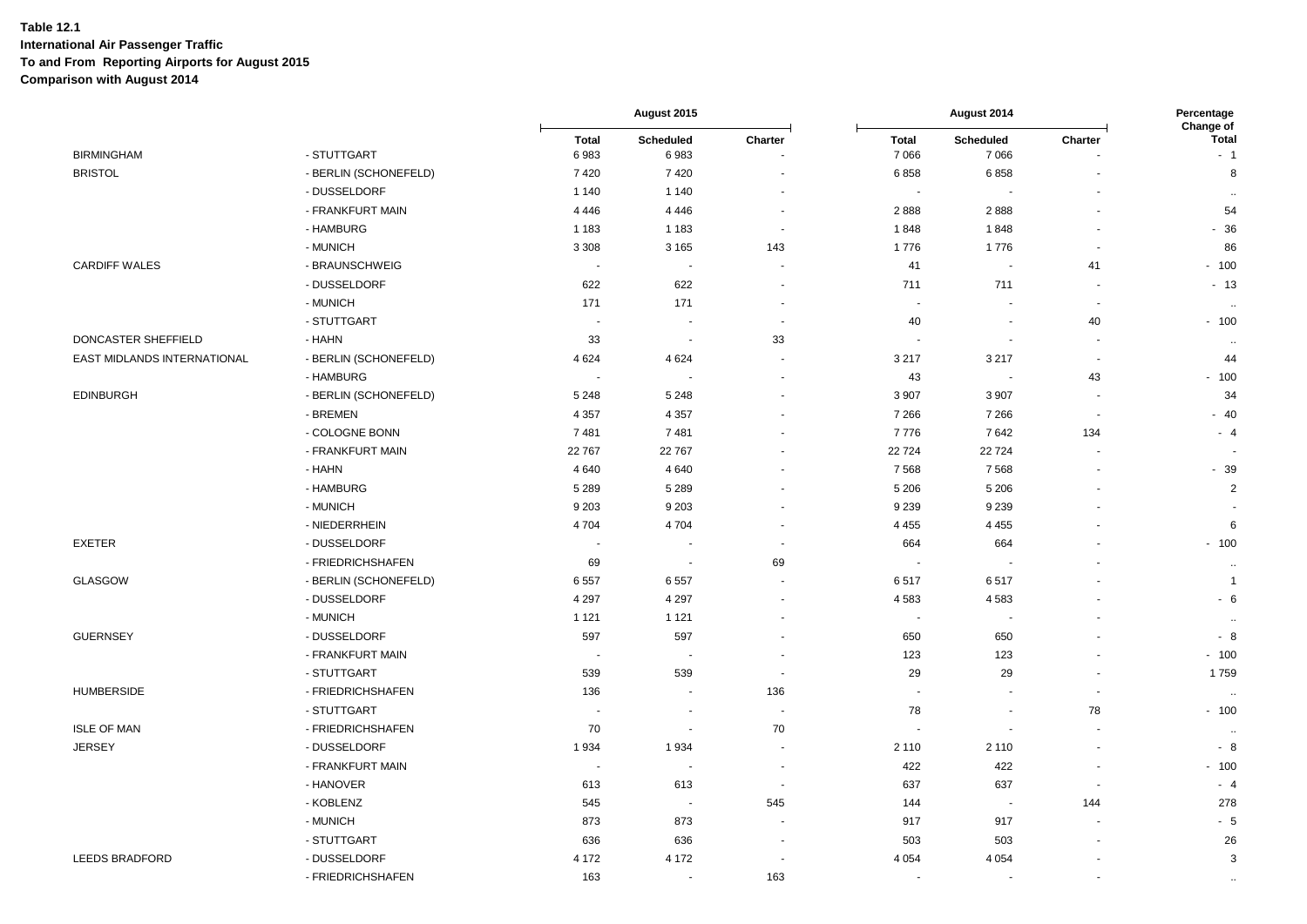|                         |                       |                         | August 2015              |                          |                          | August 2014              |                          | Percentage<br>Change of |  |
|-------------------------|-----------------------|-------------------------|--------------------------|--------------------------|--------------------------|--------------------------|--------------------------|-------------------------|--|
| LIVERPOOL (JOHN LENNON) | - BERLIN (SCHONEFELD) | <b>Total</b><br>5 1 8 2 | Scheduled<br>5 1 8 2     | Charter                  | <b>Total</b><br>5 5 3 7  | Scheduled<br>5537        | Charter                  | <b>Total</b><br>$-6$    |  |
|                         | - DORTMUND            | $\blacksquare$          | ÷,                       |                          | 133                      | $\sim$                   | 133                      | $-100$                  |  |
|                         | - PADERBORN           |                         |                          |                          | 110                      | $\blacksquare$           | 110                      | $-100$                  |  |
| <b>MANCHESTER</b>       | - BERLIN (SCHONEFELD) | 6966                    | 6966                     | ÷,                       | 6784                     | 6784                     | $\blacksquare$           | 3                       |  |
|                         | - BREMEN              |                         |                          |                          | 4 2 3 4                  | 4 2 3 4                  | $\blacksquare$           | $-100$                  |  |
|                         | - COLOGNE BONN        | 5 5 2 4                 | 5474                     | 50                       | 4 6 3 0                  | 4630                     |                          | 19                      |  |
|                         | - DUSSELDORF          | 14 7 14                 | 14714                    |                          | 14 536                   | 14 536                   |                          | $\overline{1}$          |  |
|                         | - FRANKFURT MAIN      | 39 623                  | 39 623                   |                          | 36 544                   | 36 544                   |                          | 8                       |  |
|                         | - HAMBURG             | 13 2 38                 | 13 2 38                  | $\overline{a}$           | 12 991                   | 12 991                   |                          | $\overline{2}$          |  |
|                         | - HANOVER             | 3540                    | 3540                     | $\blacksquare$           | 4 0 3 5                  | 4 0 3 5                  |                          | $-12$                   |  |
|                         | - MUNICH              | 28 881                  | 28 442                   | 439                      | 27712                    | 27712                    |                          | $\overline{4}$          |  |
|                         | - STUTTGART           | 9581                    | 9581                     | $\overline{\phantom{a}}$ | ÷,                       | $\blacksquare$           | $\overline{\phantom{a}}$ | $\cdots$                |  |
| <b>NEWCASTLE</b>        | - DUSSELDORF          | 3874                    | 3835                     | 39                       | 3 3 8 7                  | 3 3 4 5                  | 42                       | 14                      |  |
|                         | - HANOVER             | 36                      | $\overline{\phantom{a}}$ | 36                       | $\overline{\phantom{a}}$ |                          | $\overline{\phantom{a}}$ | $\ddot{\phantom{1}}$    |  |
|                         | - MUNSTER-OSNABRUCK   | $\sim$                  | $\sim$                   | $\overline{\phantom{a}}$ | 46                       | $\blacksquare$           | 46                       | $-100$                  |  |
| NEWQUAY                 | - DUSSELDORF          | 833                     | 833                      |                          | 829                      | 829                      |                          |                         |  |
| <b>NORWICH</b>          | - FRIEDRICHSHAFEN     | 140                     | $\blacksquare$           | 140                      | $\overline{\phantom{a}}$ | $\sim$                   | $\overline{\phantom{a}}$ | $\sim$                  |  |
| SOUTHAMPTON             | - COLOGNE BONN        | $\sim$                  | ÷,                       |                          | 118                      | $\blacksquare$           | 118                      | $-100$                  |  |
|                         | - HAMBURG             | 88                      | 88                       | $\overline{\phantom{a}}$ |                          | $\overline{\phantom{a}}$ | $\overline{\phantom{a}}$ | $\sim$                  |  |
|                         | - NIEDERRHEIN         | 240                     |                          | 240                      |                          |                          |                          | $\sim$                  |  |
| <b>Total GERMANY</b>    |                       | 1 233 570               | 1 229 863                | 3707                     | 1 136 861                | 1 135 149                | 1712                     | 9                       |  |
| <b>GIBRALTAR</b>        |                       |                         |                          |                          |                          |                          |                          |                         |  |
| <b>GATWICK</b>          | - GIBRALTAR           | 15 0 59                 | 15 0 59                  |                          | 15 693                   | 15 693                   |                          | $-4$                    |  |
| <b>HEATHROW</b>         | - GIBRALTAR           | 11 694                  | 11 694                   |                          | 10 905                   | 10 905                   |                          | $\overline{7}$          |  |
| <b>LUTON</b>            | - GIBRALTAR           | 6499                    | 6499                     |                          | 7 5 4 0                  | 7540                     |                          | $-14$                   |  |
| <b>BIRMINGHAM</b>       | - GIBRALTAR           | 3 9 6 7                 | 3 9 6 7                  |                          | 3 6 0 6                  | 3606                     |                          | 10                      |  |
| <b>BRISTOL</b>          | - GIBRALTAR           | 3851                    | 3851                     |                          |                          |                          |                          | $\sim$                  |  |
| <b>MANCHESTER</b>       | - GIBRALTAR           | 5821                    | 5821                     |                          | 5747                     | 5747                     |                          | $\overline{1}$          |  |
| Total GIBRALTAR         |                       | 46 891                  | 46 891                   |                          | 43 491                   | 43 491                   |                          | 8                       |  |
| <b>GREECE</b>           |                       |                         |                          |                          |                          |                          |                          |                         |  |
| <b>GATWICK</b>          | - ATHENS              | 17 169                  | 17 169                   |                          | 10761                    | 10 380                   | 381                      | 60                      |  |
|                         | - CHANIA              | 13 104                  | 8972                     | 4 1 3 2                  | 13 602                   | 7414                     | 6 1 8 8                  | $-4$                    |  |
|                         | - CORFU               | 52 768                  | 23 166                   | 29 602                   | 53 684                   | 23 4 23                  | 30 261                   | $-2$                    |  |
|                         | - HERAKLION           | 56 695                  | 32 703                   | 23 992                   | 48 685                   | 25 5 64                  | 23 1 21                  | 16                      |  |
|                         | - KALAMATA            | 7 9 0 9                 | 5752                     | 2 1 5 7                  | 7703                     | 4086                     | 3617                     | 3                       |  |
|                         | - KAVALA              | 3 2 8 9                 | $\overline{\phantom{a}}$ | 3 2 8 9                  | 4 3 0 8                  | $\overline{\phantom{a}}$ | 4 3 0 8                  | $-24$                   |  |
|                         | - KEFALLINIA          | 26 933                  | 10 439                   | 16 4 94                  | 24 370                   | 7014                     | 17 356                   | 11                      |  |
|                         | - KOS                 | 23 7 84                 | 5 2 8 4                  | 18 500                   | 25 911                   | 6 3 5 4                  | 19557                    | - 8                     |  |
|                         | - LEMNOS              |                         |                          |                          | 2 2 8 9                  | $\blacksquare$           | 2 2 8 9                  | $-100$                  |  |
|                         | - MIKONOS             | 15 683                  | 14 240                   | 1 4 4 3                  | 12 198                   | 10526                    | 1672                     | 29                      |  |
|                         |                       |                         |                          |                          |                          |                          |                          |                         |  |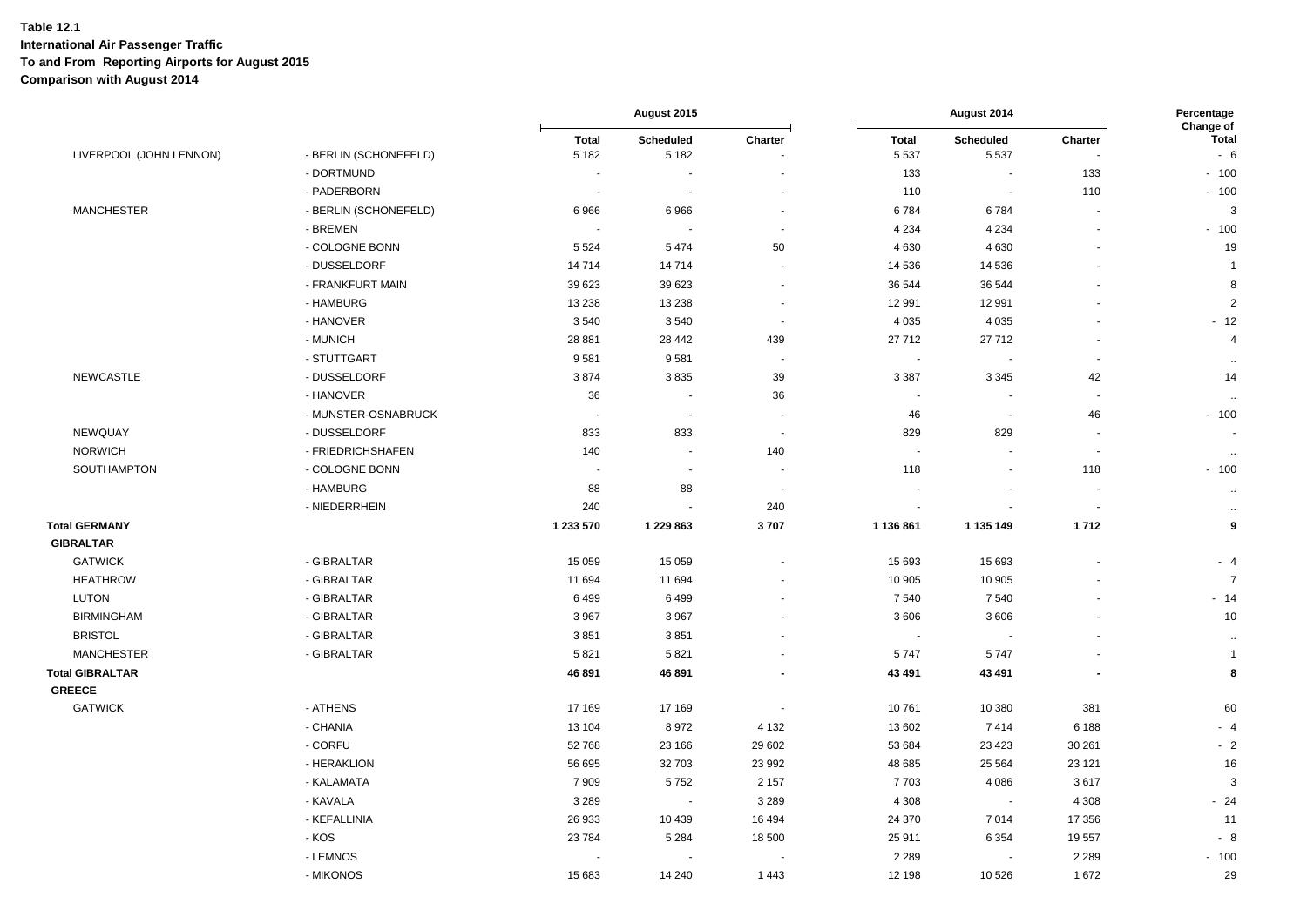|                    |                     | August 2015             |                          |                          | Percentage<br>Change of  |                          |                          |                           |
|--------------------|---------------------|-------------------------|--------------------------|--------------------------|--------------------------|--------------------------|--------------------------|---------------------------|
| <b>GATWICK</b>     | - MYTILINI          | <b>Total</b><br>2 1 4 4 | Scheduled                | Charter<br>2 1 4 4       | <b>Total</b><br>2 2 0 8  | Scheduled                | Charter<br>2 2 0 8       | <b>Total</b><br>$-3$      |
|                    | - PATRAS            | $\sim$                  |                          | $\overline{\phantom{a}}$ | 1 3 0 8                  |                          | 1 3 0 8                  | $-100$                    |
|                    | - PREVEZA           | 17 907                  | 6864                     | 11 043                   | 18 343                   | $\sim$                   | 18 343                   | $-2$                      |
|                    | - RHODES            | 37 596                  | 16 158                   | 21 4 38                  | 34 639                   | 11875                    | 22 764                   | 9                         |
|                    | - SALONIKA          | 17 538                  | 15 168                   | 2 3 7 0                  | 16780                    | 14 4 8 9                 | 2 2 9 1                  | $\,$ 5 $\,$               |
|                    | - SAMOS             | 2 4 8 6                 | $\blacksquare$           | 2486                     | 2 4 4 0                  | $\mathbf{r}$             | 2 4 4 0                  | $\sqrt{2}$                |
|                    | - SKIATHOS          | 9980                    | $\blacksquare$           | 9980                     | 12 098                   | $\blacksquare$           | 12 098                   | $-18$                     |
|                    | - THIRA (SANTORINI) | 16 688                  | 13813                    | 2875                     | 16 392                   | 13 3 6 2                 | 3 0 3 0                  | $\sqrt{2}$                |
|                    | - VOLOS             | 1 4 5 4                 | $\sim$                   | 1 4 5 4                  | $\sim$                   | $\sim$                   | $\sim$                   | $\ddot{\phantom{a}}$      |
|                    | - ZAKINTHOS         | 38 511                  | 11876                    | 26 635                   | 35 855                   | 10 210                   | 25 645                   | $\boldsymbol{7}$          |
| <b>HEATHROW</b>    | - ATHENS            | 70 792                  | 70 278                   | 514                      | 71 420                   | 71 4 20                  |                          | $-1$                      |
|                    | - CORFU             | 6705                    | 5 5 8 7                  | 1 1 1 8                  | $\overline{\phantom{a}}$ | $\sim$                   | $\blacksquare$           | $\cdot\cdot$              |
|                    | - KALAMATA          | 2 0 0 2                 | $\sim$                   | 2 0 0 2                  | 1 804                    | $\overline{\phantom{a}}$ | 1804                     | 11                        |
|                    | - KOS               | 5 5 4 8                 | 2 4 3 2                  | 3 1 1 6                  | 3 0 5 0                  | $\sim$                   | 3 0 5 0                  | 82                        |
|                    | - LEMNOS            | 3505                    |                          | 3505                     | 1709                     |                          | 1709                     | 105                       |
|                    | - MIKONOS           | 2 2 5 4                 | 2 2 5 4                  | $\sim$                   | 2 2 8 3                  | 2 2 8 3                  | $\sim$                   | $-1$                      |
|                    | - PREVEZA           | 1 605                   | $\tilde{\phantom{a}}$    | 1 605                    | 1563                     | $\sim$                   | 1563                     | $\ensuremath{\mathsf{3}}$ |
|                    | - RHODES            | 3013                    | $\sim$                   | 3013                     | 3 0 3 2                  | $\sim$                   | 3 0 3 2                  | $-1$                      |
|                    | - THIRA (SANTORINI) | 3534                    | 3534                     | $\ddot{\phantom{a}}$     | 2 3 2 1                  | 2 3 2 1                  | $\overline{\phantom{a}}$ | 52                        |
| <b>LONDON CITY</b> | - MIKONOS           | 2 6 0 4                 | 2604                     |                          | $\blacksquare$           |                          |                          | $\ddot{\phantom{1}}$      |
|                    | - THIRA (SANTORINI) | 1 0 2 2                 | 1 0 2 2                  | $\overline{\phantom{a}}$ | $\blacksquare$           | $\sim$                   | $\blacksquare$           | $\sim$                    |
| <b>LUTON</b>       | - CORFU             | 9 0 6 9                 | 7 3 4 5                  | 1724                     | 11753                    | 9621                     | 2 1 3 2                  | $-23$                     |
|                    | - HERAKLION         | 4 9 5 9                 | 3 1 3 2                  | 1827                     | 4733                     | 3 0 6 2                  | 1671                     | $\sqrt{5}$                |
|                    | - KEFALLINIA        | 1 4 9 9                 | $\overline{\phantom{a}}$ | 1499                     | 1 4 7 3                  |                          | 1 4 7 3                  | $\overline{2}$            |
|                    | - MIKONOS           | 2556                    | 2 5 5 6                  | $\sim$                   | 2 9 0 7                  | 2 9 0 7                  | $\blacksquare$           | $-12$                     |
|                    | - RHODES            | 3 3 2 3                 | $\sim$                   | 3 3 2 3                  | 3 3 0 6                  | $\sim$                   | 3 3 0 6                  | $\overline{1}$            |
|                    | - SKIATHOS          | 1691                    | $\sim$                   | 1691                     | 1715                     |                          | 1715                     | $-1$                      |
|                    | - ZAKINTHOS         | 4 3 1 3                 | 2853                     | 1 4 6 0                  | 2670                     | $\sim$                   | 2670                     | 62                        |
| <b>STANSTED</b>    | - ATHENS            | 25 556                  | 25 556                   |                          | 11 309                   | 11 309                   |                          | 126                       |
|                    | - CHANIA            | 6486                    | 6486                     | $\sim$                   | 5868                     | 5868                     | $\blacksquare$           | 11                        |
|                    | - CORFU             | 9925                    | 6 3 3 3                  | 3592                     | 10 179                   | 5765                     | 4 4 1 4                  | $-2$                      |
|                    | - HERAKLION         | 3 3 8 4                 | $\sim$                   | 3 3 8 4                  | 4776                     | $\sim$                   | 4776                     | $-29$                     |
|                    | - KEFALLINIA        | 7 0 6 5                 | 3 1 2 1                  | 3944                     | 8 3 5 8                  | 4466                     | 3892                     | $-15$                     |
|                    | - KOS               | 8 0 4 6                 | 4 5 0 5                  | 3541                     | 7482                     | 4 2 6 4                  | 3 2 1 8                  | 8                         |
|                    | - PREVEZA           | 1 1 8 6                 | $\sim$                   | 1 1 8 6                  | $\bullet$                |                          | $\blacksquare$           | $\bullet\bullet$          |
|                    | - RHODES            | 12781                   | 7752                     | 5 0 2 9                  | 12 378                   | 7425                     | 4953                     | $\ensuremath{\mathsf{3}}$ |
|                    | - SALONIKA          | 14 671                  | 14 546                   | 125                      | 13707                    | 13707                    | $\sim$ $\sim$            | $\overline{7}$            |
|                    | - SKIATHOS          | 1 4 8 4                 | ٠                        | 1484                     | 2 0 0 8                  | $\sim$                   | 2 0 0 8                  | $-26$                     |
|                    | - ZAKINTHOS         | 5 2 7 9                 |                          | 5 2 7 9                  | 5 2 5 1                  |                          | 5 2 5 1                  | $\overline{1}$            |
| ABERDEEN           | - CORFU             | 1 1 1 6                 | $\blacksquare$           | 1 1 1 6                  | 1 4 1 3                  | $\sim$                   | 1413                     | $-21$                     |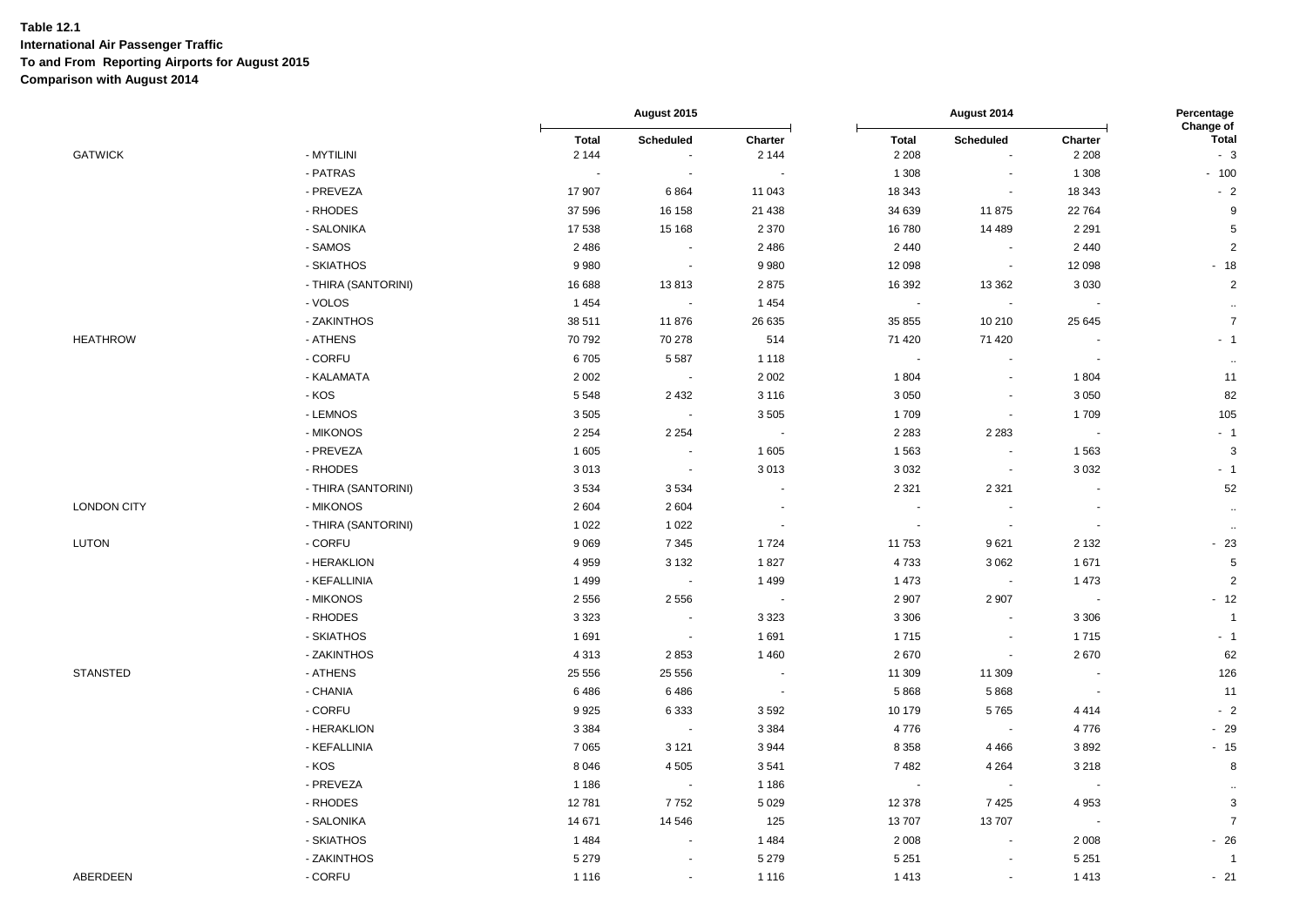|                              |                     |                         | August 2015                 |                          |                          | August 2014         |                          | Percentage<br>Change of |  |
|------------------------------|---------------------|-------------------------|-----------------------------|--------------------------|--------------------------|---------------------|--------------------------|-------------------------|--|
| <b>BELFAST INTERNATIONAL</b> | - CORFU             | <b>Total</b><br>3 1 2 6 | Scheduled<br>$\blacksquare$ | Charter<br>3 1 2 6       | <b>Total</b><br>1861     | Scheduled<br>$\sim$ | Charter<br>1861          | <b>Total</b><br>68      |  |
|                              | - HERAKLION         | 2 9 9 6                 | ÷,                          | 2 9 9 6                  | 3 3 0 2                  |                     | 3 3 0 2                  | $-9$                    |  |
|                              | - RHODES            | 1 3 2 8                 | $\sim$                      | 1 3 2 8                  | 1 6 3 2                  | $\sim$              | 1 6 3 2                  | $-19$                   |  |
|                              | - ZAKINTHOS         | 1 1 3 3                 | 1 1 3 3                     | $\blacksquare$           | $\overline{\phantom{a}}$ | $\blacksquare$      |                          | $\sim$                  |  |
| <b>BIRMINGHAM</b>            | - ATHENS            | 2862                    | 2862                        | $\overline{\phantom{a}}$ | 2 4 5 9                  | 2459                | $\blacksquare$           | 16                      |  |
|                              | - CHANIA            | 1 4 8 2                 | $\sim$                      | 1 4 8 2                  | $\blacksquare$           |                     |                          | $\sim$                  |  |
|                              | - CORFU             | 10861                   | $\sim$                      | 10861                    | 11 363                   | $\sim$              | 11 363                   | $-4$                    |  |
|                              | - HERAKLION         | 9584                    | 2 5 0 9                     | 7075                     | 12 483                   | 3 2 3 2             | 9 2 5 1                  | $-23$                   |  |
|                              | - KALAMATA          | 1672                    | $\blacksquare$              | 1672                     | $\blacksquare$           | $\sim$              | $\sim$                   | $\ddotsc$               |  |
|                              | - KAVALA            | 2 1 4 3                 | $\blacksquare$              | 2 1 4 3                  | 2 1 8 2                  | $\sim$              | 2 1 8 2                  | $-2$                    |  |
|                              | - KEFALLINIA        | 7860                    | $\blacksquare$              | 7860                     | 3516                     | $\sim$              | 3516                     | 124                     |  |
|                              | - KOS               | 7 5 3 2                 | $\sim$                      | 7532                     | 5832                     | $\sim$              | 5832                     | 29                      |  |
|                              | - MYTILINI          | 2 0 6 9                 | $\overline{\phantom{a}}$    | 2 0 6 9                  | $\blacksquare$           | $\sim$              | $\overline{\phantom{a}}$ | $\ddotsc$               |  |
|                              | - PREVEZA           | 1804                    | 1804                        | $\tilde{\phantom{a}}$    | 1 631                    | $\sim$              | 1 6 3 1                  | 11                      |  |
|                              | - RHODES            | 9 4 9 6                 | ÷.                          | 9 4 9 6                  | 12 549                   | $\sim$              | 12 549                   | $-24$                   |  |
|                              | - SKIATHOS          | 1702                    | $\sim$                      | 1702                     | 3 1 2 6                  | $\sim$              | 3 1 2 6                  | $-46$                   |  |
|                              | - THIRA (SANTORINI) | 1713                    | $\mathbf{u}$                | 1713                     | 1611                     | $\sim$              | 1611                     | 6                       |  |
|                              | - ZAKINTHOS         | 11 966                  | $\blacksquare$              | 11 966                   | 11 011                   | $\blacksquare$      | 11 011                   | 9                       |  |
| <b>BOURNEMOUTH</b>           | - CHANIA            |                         | $\overline{\phantom{a}}$    |                          | 1 3 4 1                  | 1 3 4 1             |                          | $-100$                  |  |
|                              | $-CORFU$            | 1 4 7 9                 | $\blacksquare$              | 1 4 7 9                  | 1816                     | $\sim$              | 1816                     | $-19$                   |  |
|                              | - RHODES            | 1854                    | $\sim$                      | 1854                     | 3 0 0 8                  | 1 1 7 0             | 1838                     | $-38$                   |  |
| <b>BRISTOL</b>               | - CHANIA            | 4 4 2 4                 | 4 4 2 4                     | $\tilde{\phantom{a}}$    | 4 3 4 5                  | 4 3 4 5             | $\sim$                   | $\overline{2}$          |  |
|                              | - CORFU             | 8 4 7 9                 | 4584                        | 3895                     | 6721                     | 2918                | 3803                     | 26                      |  |
|                              | - HERAKLION         | 8 1 8 5                 | 3093                        | 5 0 9 2                  | 6543                     | 3 1 1 0             | 3 4 3 3                  | 25                      |  |
|                              | - KEFALLINIA        | 1763                    | $\sim$                      | 1763                     | 1757                     | $\blacksquare$      | 1757                     | $\sim$                  |  |
|                              | - KOS               | 3 4 2 4                 | $\sim$                      | 3 4 2 4                  | 3 3 7 5                  | $\sim$              | 3 3 7 5                  | $\overline{1}$          |  |
|                              | - RHODES            | 3861                    | $\blacksquare$              | 3861                     | 3 3 6 7                  | $\blacksquare$      | 3 3 6 7                  | 15                      |  |
|                              | - SALONIKA          | 1837                    | $\blacksquare$              | 1837                     | $\sim$                   |                     | $\sim$                   | $\ddot{\phantom{a}}$    |  |
|                              | - SKIATHOS          | 1539                    | $\blacksquare$              | 1539                     | 210                      | $\blacksquare$      | 210                      | 633                     |  |
|                              | - THIRA (SANTORINI) | 1632                    | $\sim$                      | 1632                     | $\sim$                   | $\sim$              |                          | $\ddotsc$               |  |
|                              | - ZAKINTHOS         | 10700                   | 1 2 6 2                     | 9438                     | 9 3 8 0                  | $\sim$              | 9 3 8 0                  | 14                      |  |
| <b>CARDIFF WALES</b>         | - CORFU             | 1 4 9 3                 | $\overline{\phantom{a}}$    | 1 4 9 3                  | 1848                     | $\sim$              | 1848                     | $-19$                   |  |
|                              | - HERAKLION         | 1 4 8 3                 | $\blacksquare$              | 1 4 8 3                  | 2869                     | $\sim$              | 2869                     | $-48$                   |  |
|                              | - KEFALLINIA        | 1 4 6 7                 | $\sim$                      | 1 4 6 7                  | 1508                     | $\sim$              | 1508                     | $-3$                    |  |
|                              | - KOS               | 1810                    | $\blacksquare$              | 1810                     | 1826                     | $\sim$              | 1826                     | $-1$                    |  |
|                              | - RHODES            | 2857                    | $\blacksquare$              | 2857                     | 2838                     | $\sim$              | 2838                     | $\mathbf{1}$            |  |
|                              | - ZAKINTHOS         | 4 601                   | $\sim$                      | 4 601                    | 4 5 9 2                  | $\sim$              | 4 5 9 2                  |                         |  |
| DONCASTER SHEFFIELD          | - CORFU             | 3 3 6 0                 | $\blacksquare$              | 3 3 6 0                  | 3 1 3 0                  | $\sim$              | 3 1 3 0                  | $\overline{7}$          |  |
|                              | - RHODES            | 1 477                   | $\sim$                      | 1 477                    | 1 4 7 4                  | $\sim$              | 1 4 7 4                  | $\sim$                  |  |
|                              |                     |                         |                             |                          |                          |                     |                          |                         |  |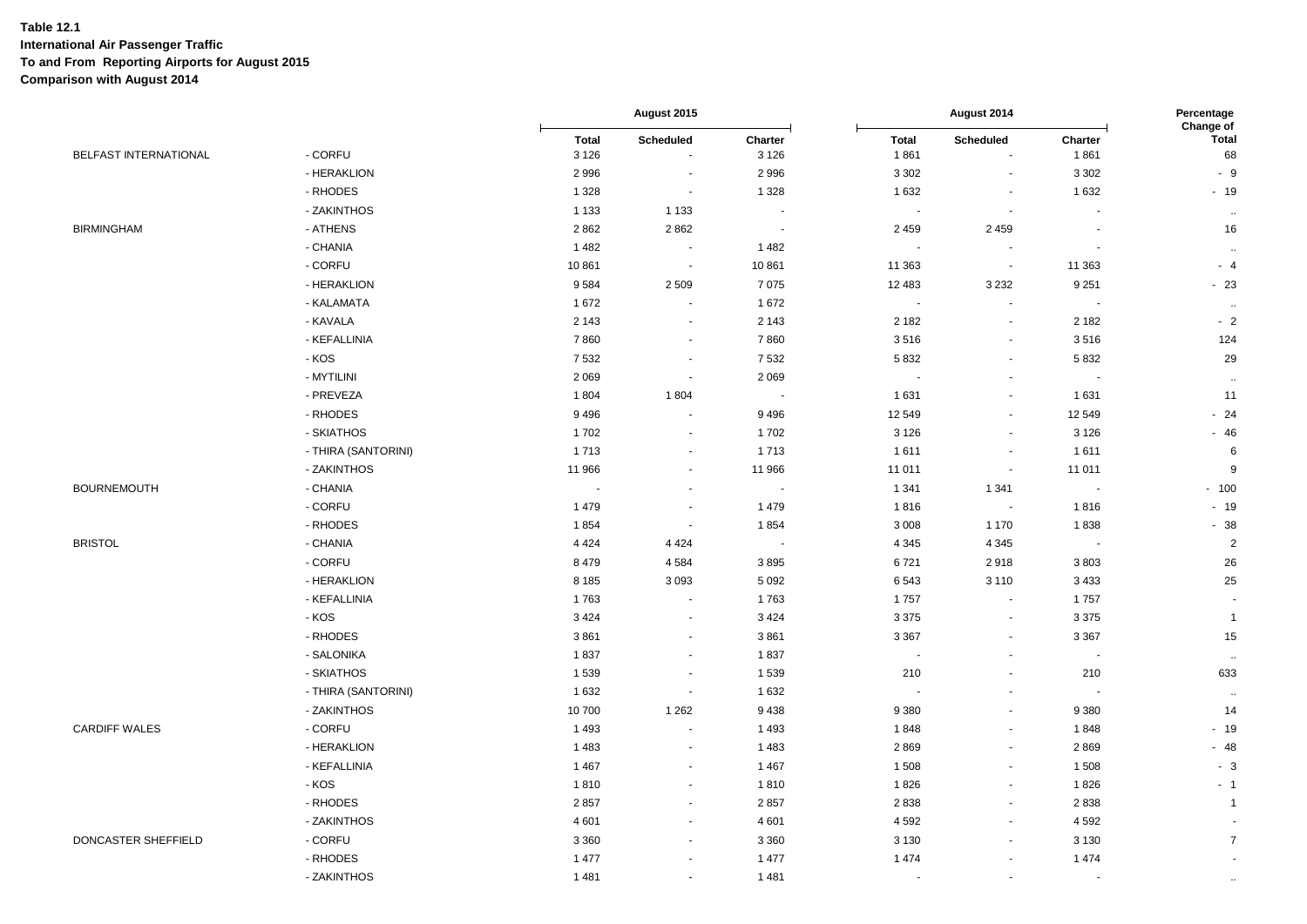|                             |              | August 2015            |                          |                          | Percentage<br>Change of |                          |         |                      |
|-----------------------------|--------------|------------------------|--------------------------|--------------------------|-------------------------|--------------------------|---------|----------------------|
| EAST MIDLANDS INTERNATIONAL | - CHANIA     | <b>Total</b><br>4 6 20 | Scheduled<br>4 6 20      | Charter                  | <b>Total</b><br>4 0 5 5 | Scheduled<br>4 0 5 5     | Charter | <b>Total</b><br>14   |
|                             | - CORFU      | 10736                  | 3544                     | 7 1 9 2                  | 13 298                  | 6 1 2 3                  | 7 1 7 5 | $-19$                |
|                             | - HERAKLION  | 6470                   | 3 1 0 6                  | 3 3 6 4                  | 8 1 1 6                 | 3 1 6 0                  | 4 9 5 6 | $-20$                |
|                             | - KOS        | 2945                   | 1 4 7 3                  | 1472                     | 2793                    | 1 2 8 8                  | 1505    | $\sqrt{5}$           |
|                             | - RHODES     | 10 134                 | 5 0 8 5                  | 5 0 4 9                  | 11 160                  | 6 1 3 4                  | 5 0 26  | $-9$                 |
|                             | - SALONIKA   | 1871                   | $\sim$                   | 1871                     | 1 4 6 0                 | $\blacksquare$           | 1460    | 28                   |
|                             | - SKIATHOS   | 1645                   | $\sim$                   | 1645                     | 2 0 9 7                 | $\sim$                   | 2 0 9 7 | $-22$                |
|                             | - ZAKINTHOS  | 8 2 6 8                | 1 4 6 7                  | 6801                     | 8578                    | 1 3 9 1                  | 7 1 8 7 | $-4$                 |
| <b>EDINBURGH</b>            | - ATHENS     | 2 9 9 4                | 2 9 9 4                  | $\sim$                   | 2 9 4 7                 | 2947                     | $\sim$  | $\sqrt{2}$           |
|                             | - CORFU      | 3 2 5 7                | 1774                     | 1483                     | 3 0 9 2                 | 1 2 9 6                  | 1796    | $\overline{5}$       |
|                             | - HERAKLION  | 3 0 7 6                | 3 0 7 6                  | $\sim$                   | 3 0 9 4                 | 3 0 9 4                  | $\sim$  | $-1$                 |
| <b>EXETER</b>               | - CORFU      | 1 4 8 6                | $\blacksquare$           | 1486                     | 1827                    | $\blacksquare$           | 1827    | $-19$                |
|                             | - HERAKLION  | 1 3 3 9                | $\tilde{\phantom{a}}$    | 1 3 3 9                  | 1 3 1 5                 | $\sim$                   | 1 3 1 5 | $\overline{c}$       |
|                             | - SALONIKA   | 1 4 8 6                | $\blacksquare$           | 1486                     | $\sim$                  | $\overline{\phantom{a}}$ | $\sim$  | $\alpha$             |
| <b>GLASGOW</b>              | - CHANIA     | 1 3 1 7                | 1 3 1 7                  |                          |                         |                          | $\sim$  | $\sim$               |
|                             | - CORFU      | 5927                   | 1699                     | 4 2 2 8                  | 6 3 9 7                 | 1 2 3 5                  | 5 1 6 2 | $-7$                 |
|                             | - HERAKLION  | 10 341                 | 4978                     | 5 3 6 3                  | 10 487                  | 4785                     | 5702    | $-1$                 |
|                             | - KOS        | 4 8 8 2                | 3 0 8 8                  | 1794                     | 6458                    | 2933                     | 3525    | $-24$                |
|                             | - RHODES     | 3543                   | 1410                     | 2 1 3 3                  | 3413                    | 1 3 8 4                  | 2029    | $\overline{4}$       |
|                             | - ZAKINTHOS  | 5 4 5 4                | 1 4 0 8                  | 4 0 4 6                  | 6944                    | 1 3 6 7                  | 5577    | $-21$                |
| <b>LEEDS BRADFORD</b>       | - CHANIA     | 3 1 7 9                | 3 1 7 9                  | $\overline{\phantom{a}}$ | 3 1 3 6                 | 3 1 3 6                  | $\sim$  | $\overline{1}$       |
|                             | - CORFU      | 6657                   | 3525                     | 3 1 3 2                  | 6 2 3 3                 | 2979                     | 3 2 5 4 | $\overline{7}$       |
|                             | - HERAKLION  | 7424                   | 5953                     | 1 4 7 1                  | 7822                    | 7822                     | $\sim$  | $-5$                 |
|                             | - KEFALLINIA | 1 1 0 1                | 1 1 0 1                  | ٠.                       | $\sim$                  |                          |         | $\ddot{\phantom{a}}$ |
|                             | - KOS        | 1454                   | 1 4 5 4                  | $\sim$                   | 2738                    | 2738                     | $\sim$  | $-47$                |
|                             | - RHODES     | 3674                   | 1813                     | 1861                     | 3576                    | 1741                     | 1835    | $\mathbf{3}$         |
|                             | - ZAKINTHOS  | 1764                   | 1764                     | $\overline{\phantom{a}}$ | 2 4 8 0                 | 2480                     | $\sim$  | $-29$                |
| LIVERPOOL (JOHN LENNON)     | - KOS        | 1687                   | 1687                     |                          | 1677                    | 1677                     |         | $\mathbf{1}$         |
|                             | - RHODES     | 6 0 63                 | 6 0 63                   | $\tilde{\phantom{a}}$    | 5718                    | 5718                     | $\sim$  | $\,6\,$              |
|                             | - ZAKINTHOS  | 1 1 6 4                | 1 1 6 4                  | $\sim$                   | $\blacksquare$          |                          | $\sim$  | $\ddot{\phantom{a}}$ |
| <b>MANCHESTER</b>           | - ATHENS     | 9038                   | 8788                     | 250                      | 10 167                  | 9666                     | 501     | $-11$                |
|                             | - CHANIA     | 5762                   | 3 1 7 9                  | 2 5 8 3                  | 4 2 7 7                 |                          | 4 2 7 7 | 35                   |
|                             | - CORFU      | 37 369                 | 16 077                   | 21 29 2                  | 31 795                  | 13 119                   | 18 676  | 18                   |
|                             | - HERAKLION  | 30 766                 | 12 472                   | 18 294                   | 30 847                  | 11 1 20                  | 19727   |                      |
|                             | - KALAMATA   | 3 1 2 4                | $\sim$                   | 3 1 2 4                  | 3 0 0 7                 | $\sim$                   | 3 0 0 7 | 4                    |
|                             | - KAVALA     | 1862                   | $\overline{\phantom{a}}$ | 1862                     | 1868                    | $\overline{\phantom{a}}$ | 1868    | $\sim$               |
|                             | - KEFALLINIA | 19317                  | 4 9 9 9                  | 14 3 18                  | 15 152                  | $\blacksquare$           | 15 152  | 27                   |
|                             | - KOS        | 22 539                 | 6 1 5 3                  | 16 386                   | 19896                   | 5897                     | 13 999  | 13                   |
|                             | - MIKONOS    | 2 2 5 2                | 2 2 5 2                  |                          | 2858                    | 2858                     |         | $-21$                |
|                             | - MYTILINI   | 2 2 3 0                | $\sim$                   | 2 2 3 0                  | 3932                    | $\sim$                   | 3932    | $-43$                |
|                             |              |                        |                          |                          |                         |                          |         |                      |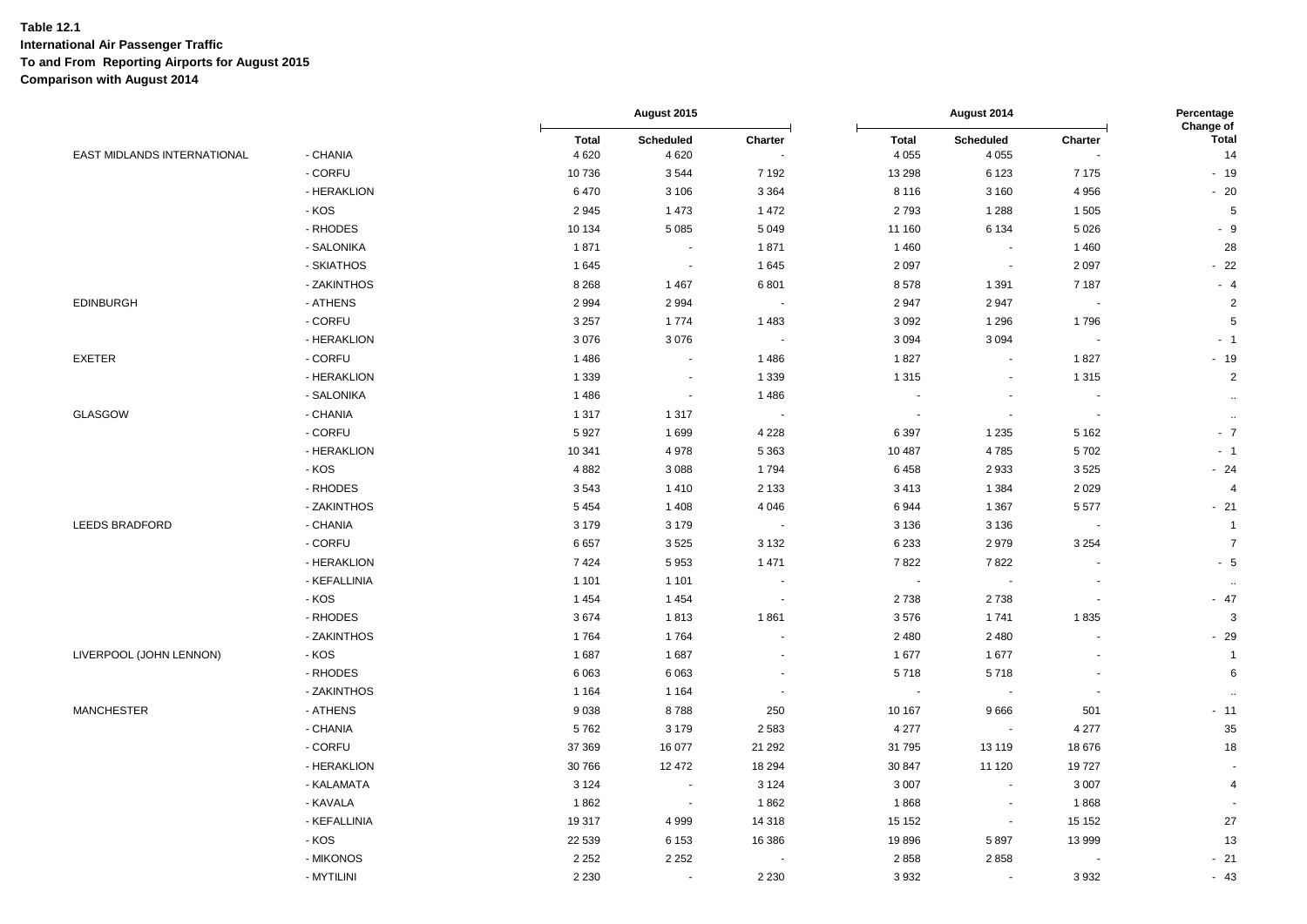|                                              |                       | August 2015              |                          |                 | August 2014             |                     |                          |                                |
|----------------------------------------------|-----------------------|--------------------------|--------------------------|-----------------|-------------------------|---------------------|--------------------------|--------------------------------|
| <b>MANCHESTER</b>                            | - PREVEZA             | <b>Total</b><br>9648     | Scheduled<br>1 9 0 9     | Charter<br>7739 | <b>Total</b><br>9 0 6 5 | Scheduled<br>$\sim$ | Charter<br>9 0 6 5       | Change of<br><b>Total</b><br>6 |
|                                              | - RHODES              | 30 092                   | 7 3 8 5                  | 22 707          | 26 261                  | 5 3 7 4             | 20 887                   | 15                             |
|                                              | - SALONIKA            | 4 5 0 2                  | 2638                     | 1864            | 5 5 0 7                 | 4 0 6 5             | 1442                     | $-18$                          |
|                                              | - SKIATHOS            | 9894                     | $\sim$                   | 9894            | 10 665                  | $\mathbb{Z}$        | 10 665                   | $-7$                           |
|                                              | - THIRA (SANTORINI)   | 9734                     | 4 1 5 2                  | 5 5 8 2         | 6 2 6 9                 | 2783                | 3 4 8 6                  | 55                             |
|                                              | - VOLOS               | 616                      | $\sim$                   | 616             | 1 0 5 3                 | $\blacksquare$      | 1 0 5 3                  | $-42$                          |
|                                              | - ZAKINTHOS           | 27 479                   | 6745                     | 20 734          | 26 644                  | 5546                | 21 098                   | 3                              |
| <b>NEWCASTLE</b>                             | - CORFU               | 10729                    | 3504                     | 7 2 2 5         | 8878                    | 1808                | 7 0 7 0                  | 21                             |
|                                              | - HERAKLION           | 4 3 5 0                  | 1482                     | 2868            | 4 8 7 2                 | 1760                | 3 1 1 2                  | $-11$                          |
|                                              | - KAVALA              | 219                      | $\blacksquare$           | 219             | 815                     | $\blacksquare$      | 815                      | $-73$                          |
|                                              | - KEFALLINIA          | 3 1 6 1                  | $\blacksquare$           | 3 1 6 1         | 3 0 8 0                 | $\blacksquare$      | 3 0 8 0                  | 3                              |
|                                              | - KOS                 | 3 1 2 7                  | $\blacksquare$           | 3 1 2 7         | 3540                    | $\blacksquare$      | 3540                     | $-12$                          |
|                                              | - RHODES              | 7533                     | 2808                     | 4725            | 6657                    | 1761                | 4896                     | 13                             |
|                                              | - SKIATHOS            | 1 3 1 6                  | $\overline{\phantom{a}}$ | 1 3 1 6         | 1 2 5 9                 | $\blacksquare$      | 1 2 5 9                  | $\sqrt{5}$                     |
|                                              | - THIRA (SANTORINI)   | 1955                     | $\sim$                   | 1955            | $\sim$                  | $\blacksquare$      |                          | $\ddot{\phantom{a}}$           |
|                                              | - ZAKINTHOS           | 7882                     | 1 1 2 9                  | 6753            | 6 1 1 7                 | $\blacksquare$      | 6 1 1 7                  | 29                             |
| <b>NORWICH</b>                               | - CORFU               | 1 1 7 5                  | $\sim$                   | 1 1 7 5         | 1 3 8 5                 | $\sim$              | 1 3 8 5                  | $-15$                          |
| <b>PRESTWICK</b>                             | - CHANIA              |                          | $\overline{\phantom{a}}$ |                 | 1 3 3 7                 | 1 3 3 7             |                          | $-100$                         |
|                                              | - CORFU               | 1 4 0 2                  | 1 4 0 2                  | $\blacksquare$  | 1 2 7 8                 | 1 2 7 8             |                          | 10                             |
| <b>Total GREECE</b><br><b>IRISH REPUBLIC</b> |                       | 1 134 177                | 530 987                  | 603 190         | 1 057 940               | 445 545             | 612 395                  | $\overline{7}$                 |
| <b>GATWICK</b>                               | - CORK                | 7927                     | 7927                     |                 | 11 200                  | 11 200              |                          | $-29$                          |
|                                              | - DUBLIN              | 101 848                  | 101 848                  |                 | 88 041                  | 88 041              |                          | 16                             |
|                                              | - IRELAND WEST(KNOCK) | 8657                     | 8657                     |                 | 9 1 8 0                 | 9 1 8 0             |                          | $-6$                           |
|                                              | - SHANNON             | 10 954                   | 10 954                   |                 | 11 048                  | 11 048              |                          | $-1$                           |
| <b>HEATHROW</b>                              | - CORK                | 39 223                   | 39 223                   |                 | 39 890                  | 39 890              |                          | $-2$                           |
|                                              | - DUBLIN              | 156 342                  | 156 342                  |                 | 153 842                 | 153 842             |                          | $\sqrt{2}$                     |
|                                              | - SHANNON             | 22 989                   | 22 989                   |                 | 24 092                  | 24 092              |                          | $-5$                           |
| <b>LONDON CITY</b>                           | - DUBLIN              | 32 030                   | 32 030                   | $\blacksquare$  | 15 24 6                 | 15 24 6             |                          | 110                            |
| <b>LUTON</b>                                 | - DUBLIN              | 31 828                   | 31 713                   | 115             | 31 615                  | 31 475              | 140                      | $\overline{1}$                 |
|                                              | - IRELAND WEST(KNOCK) | 14 096                   | 14 096                   |                 | 14 273                  | 14 273              | $\blacksquare$           | $-1$                           |
|                                              | - KERRY COUNTY        | 10889                    | 10889                    |                 | 10818                   | 10818               | $\overline{\phantom{a}}$ | $\overline{1}$                 |
|                                              | - WATERFORD           | 3748                     | 3748                     |                 |                         |                     |                          | $\mathbf{r}$                   |
| SOUTHEND                                     | - DUBLIN              | $\overline{\phantom{a}}$ |                          | $\blacksquare$  | 6449                    | 6449                |                          | $-100$                         |
| <b>STANSTED</b>                              | $-CORK$               | 26 811                   | 26 811                   |                 | 21 733                  | 21 7 3 3            |                          | 23                             |
|                                              | - DUBLIN              | 82 036                   | 82 036                   |                 | 66 432                  | 66 432              |                          | 23                             |
|                                              | - IRELAND WEST(KNOCK) | 17 115                   | 17 115                   |                 | 16798                   | 16798               |                          | $\overline{2}$                 |
|                                              | - KERRY COUNTY        | 7633                     | 7633                     |                 | 7774                    | 7774                |                          | $-2$                           |
|                                              | - SHANNON             | 21 649                   | 21 649                   |                 | 21 518                  | 21 518              |                          | $\overline{1}$                 |
| ABERDEEN                                     | - DUBLIN              | 3709                     | 3709                     |                 | 4566                    | 4566                |                          | $-19$                          |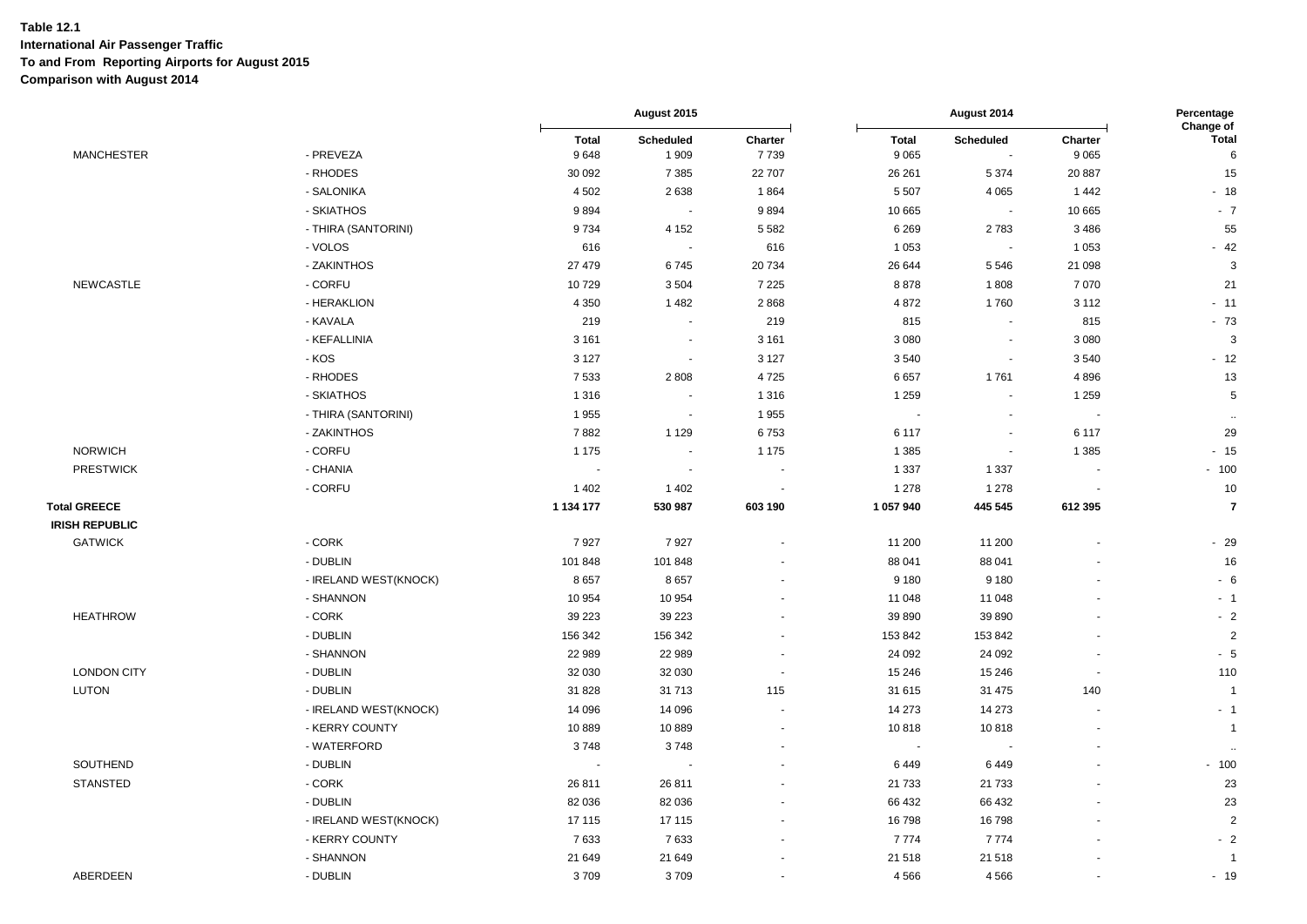|                             |                       |                          | August 2015                 |                |                      | August 2014              |         | Percentage                     |
|-----------------------------|-----------------------|--------------------------|-----------------------------|----------------|----------------------|--------------------------|---------|--------------------------------|
| <b>BIRMINGHAM</b>           | - CORK                | <b>Total</b><br>7 3 5 2  | <b>Scheduled</b><br>7 3 5 2 | Charter        | <b>Total</b><br>6846 | <b>Scheduled</b><br>6846 | Charter | Change of<br><b>Total</b><br>7 |
|                             | - DUBLIN              | 69743                    | 69743                       |                | 51 893               | 51 893                   |         | 34                             |
|                             | - IRELAND WEST(KNOCK) |                          |                             |                | 4 2 1 5              | 4 2 1 5                  |         | $-100$                         |
|                             | - SHANNON             | 3 1 4 6                  | 3 1 4 6                     |                | 4 6 9 0              | 4690                     |         | $-33$                          |
|                             | - WATERFORD           | 1 1 6 0                  | 1 1 6 0                     |                | 2588                 | 2588                     |         | $-55$                          |
| <b>BLACKPOOL</b>            | - DUBLIN              | $\sim$                   |                             |                | 2 2 4 7              | 2 2 4 7                  |         | $-100$                         |
| <b>BOURNEMOUTH</b>          | - DUBLIN              | 2 2 9 1                  | 2 2 9 1                     |                | 1693                 | 1693                     |         | 35                             |
| <b>BRISTOL</b>              | - CORK                | 3976                     | 3976                        |                | 4 3 2 3              | 4 3 2 3                  |         | - 8                            |
|                             | - DUBLIN              | 36 842                   | 36 842                      |                | 28 969               | 28 969                   |         | 27                             |
|                             | - IRELAND WEST(KNOCK) | 4 5 0 4                  | 4 5 0 4                     |                | 4567                 | 4567                     |         | $-1$                           |
|                             | - SHANNON             |                          |                             |                | 2097                 | 2 0 9 7                  |         | $-100$                         |
| CAMBRIDGE                   | - DUBLIN              | $\overline{\phantom{a}}$ |                             |                | 2 0 9 3              | 2093                     |         | $-100$                         |
| <b>CARDIFF WALES</b>        | - CORK                | 894                      | 894                         | $\overline{a}$ |                      |                          |         | $\ddotsc$                      |
|                             | - DUBLIN              | 10 138                   | 9959                        | 179            | 6433                 | 6433                     |         | 58                             |
| DONCASTER SHEFFIELD         | - DUBLIN              | 1999                     | 1999                        |                |                      |                          |         | $\sim$                         |
| <b>DURHAM TEES VALLEY</b>   | - DUBLIN              | $\overline{7}$           |                             | $\overline{7}$ |                      |                          |         | $\ddotsc$                      |
| EAST MIDLANDS INTERNATIONAL | - CORK                | $\sim$                   |                             |                | 3546                 | 3546                     |         | $-100$                         |
|                             | - DUBLIN              | 13771                    | 13771                       |                | 9717                 | 9717                     |         | 42                             |
|                             | - IRELAND WEST(KNOCK) | 7631                     | 7631                        |                | 7 3 9 4              | 7 3 9 4                  |         | 3                              |
| <b>EDINBURGH</b>            | $-CORK$               | 3761                     | 3761                        |                | 3864                 | 3864                     |         | - 3                            |
|                             | - DUBLIN              | 54 243                   | 54 197                      | 46             | 38 986               | 38 986                   |         | 39                             |
|                             | - SHANNON             |                          |                             |                | 3539                 | 3539                     |         | $-100$                         |
| <b>EXETER</b>               | - DUBLIN              | 3 0 5 0                  | 3 0 5 0                     |                | 5 6 3 6              | 5 6 3 6                  |         | $-46$                          |
| GLASGOW                     | - CORK                | 2 0 7 1                  | 2071                        |                | 2413                 | 2413                     |         | $-14$                          |
|                             | - DONEGAL             | 1 2 5 9                  | 1 2 5 9                     |                | 1 3 0 8              | 1 3 0 8                  |         | - 4                            |
|                             | - DUBLIN              | 43 249                   | 43 249                      |                | 16 204               | 16 204                   |         | 167                            |
| <b>INVERNESS</b>            | - DUBLIN              | 2 3 9 6                  | 2 3 9 6                     |                |                      |                          |         | $\cdot$                        |
| <b>ISLE OF MAN</b>          | - DUBLIN              | 3 4 5 8                  | 3458                        |                | 3578                 | 3578                     |         | $-3$                           |
| <b>JERSEY</b>               | - CORK                | 956                      | 956                         |                | 1 1 0 7              | 1 1 0 7                  |         | $-14$                          |
|                             | - DUBLIN              | 2936                     | 2936                        |                | 2822                 | 2822                     |         | $\overline{4}$                 |
| <b>LEEDS BRADFORD</b>       | - DUBLIN              | 28 060                   | 28 060                      |                | 17948                | 17948                    |         | 56                             |
|                             | - SHANNON             | 34                       |                             | 34             | 44                   |                          | 44      | $-23$                          |
| LIVERPOOL (JOHN LENNON)     | - CORK                | 7903                     | 7903                        |                | 8776                 | 8776                     |         | $-10$                          |
|                             | - DUBLIN              | 30 917                   | 30 917                      |                | 26 802               | 26 802                   |         | 15                             |
|                             | - IRELAND WEST(KNOCK) | 7829                     | 7829                        |                | 10 137               | 10 137                   |         | $-23$                          |
|                             | - SHANNON             | $\sim$                   |                             |                | 3811                 | 3811                     |         | $-100$                         |
| <b>MANCHESTER</b>           | - CORK                | 7793                     | 7793                        |                | 7933                 | 7933                     |         | $-2$                           |
|                             | - DUBLIN              | 76 143                   | 75 989                      | 154            | 67 520               | 67 401                   | 119     | 13                             |
|                             | - IRELAND WEST(KNOCK) | 3 1 5 1                  | 3 1 5 1                     |                | 4 3 0 2              | 4 3 0 2                  |         | $-27$                          |
|                             | - SHANNON             | 10 4 95                  | 10 4 95                     |                | 6579                 | 6579                     |         | 60                             |
|                             |                       |                          |                             |                |                      |                          |         |                                |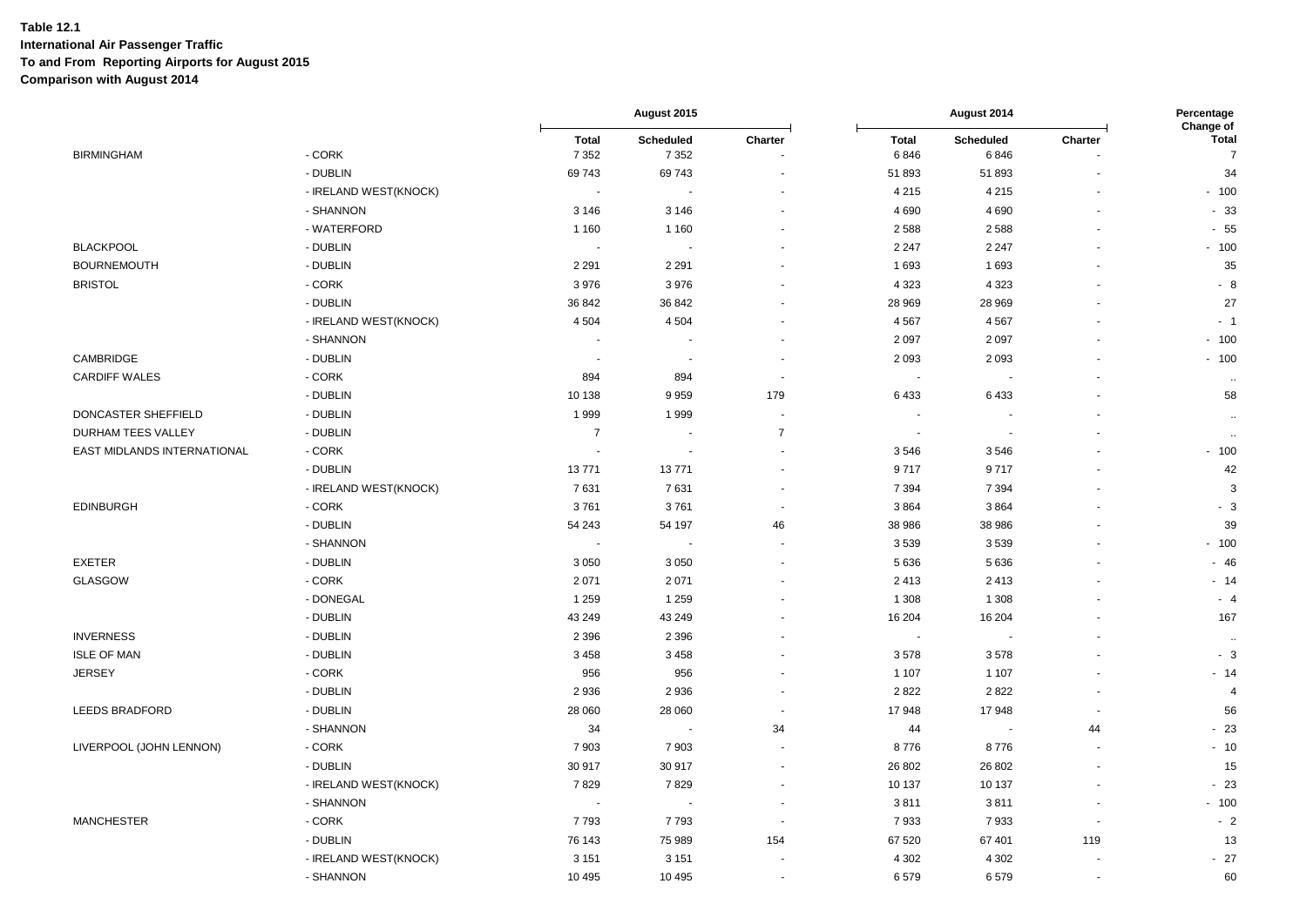|                             |                          |                                       | August 2015              |                          |                          | August 2014       |                          | Percentage<br>Change of |  |
|-----------------------------|--------------------------|---------------------------------------|--------------------------|--------------------------|--------------------------|-------------------|--------------------------|-------------------------|--|
| <b>MANCHESTER</b>           | - WATERFORD              | <b>Total</b><br>$\tilde{\phantom{a}}$ | Scheduled                | Charter                  | <b>Total</b><br>1925     | Scheduled<br>1925 | Charter                  | <b>Total</b><br>$-100$  |  |
| <b>NEWCASTLE</b>            | - CORK                   | 1 0 2 0                               | 1 0 2 0                  |                          | 1818                     | 1818              |                          | $-44$                   |  |
|                             | - DUBLIN                 |                                       |                          | ÷,                       | 15871                    | 15871             |                          | 16                      |  |
| NEWQUAY                     | - DUBLIN                 | 18 4 14<br>2 3 5 5                    | 18 4 14<br>2 3 5 5       | ÷,                       | $\overline{\phantom{a}}$ |                   |                          |                         |  |
| <b>PRESTWICK</b>            | - DUBLIN                 |                                       |                          |                          |                          |                   |                          |                         |  |
|                             |                          |                                       |                          |                          | 11 989                   | 11 989            |                          | $-100$<br>$-100$        |  |
|                             | - IRELAND WEST(KNOCK)    |                                       |                          | $\overline{\phantom{a}}$ | 3 3 5 9                  | 3 3 5 9           | ÷.                       |                         |  |
| SOUTHAMPTON                 | - DUBLIN<br>- DUBLIN     | 12 204                                | 12 204                   |                          | 14723                    | 14723             | 341                      | $-17$<br>$-35$          |  |
| <b>SUMBURGH</b>             |                          | 223                                   | $\blacksquare$           | 223                      | 341                      |                   |                          |                         |  |
| <b>Total IRISH REPUBLIC</b> |                          | 1 086 858                             | 1 086 100                | 758                      | 981 161                  | 980 517           | 644                      | 11                      |  |
| <b>ITALY</b>                |                          |                                       |                          |                          |                          |                   |                          |                         |  |
| <b>GATWICK</b>              | - ALGHERO (FERTILIA)     | 2 1 8 8                               | $\overline{a}$           | 2 1 8 8                  | 2 2 0 1                  | $\blacksquare$    | 2 2 0 1                  | $-1$                    |  |
|                             | - BARI (PALESE)          | 13 101                                | 13 101                   | ÷,                       | 8826                     | 8826              |                          | 48                      |  |
|                             | - BOLOGNA                | 9 2 2 3                               | 9 2 2 3                  | ÷,                       | 9910                     | 9910              |                          | $-7$                    |  |
|                             | - BRINDISI               | 2 4 4 4                               | 2 4 4 4                  | $\overline{\phantom{a}}$ |                          |                   | $\overline{\phantom{a}}$ | $\sim$                  |  |
|                             | - CAGLIARI (ELMAS)       | 4 0 2 6                               | 4 0 2 6                  |                          | 2 4 9 6                  | 2496              |                          | 61                      |  |
|                             | - CATANIA (FONTANAROSSA) | 25729                                 | 23 5 23                  | 2 2 0 6                  | 28 399                   | 26 219            | 2 1 8 0                  | $-9$                    |  |
|                             | - FLORENCE               | 8 2 4 0                               | 8 1 3 8                  | 102                      | 7921                     | 7921              | $\overline{\phantom{a}}$ | $\overline{4}$          |  |
|                             | - GENOA                  | 11 206                                | 10 4 54                  | 752                      | 10738                    | 8863              | 1875                     | $\overline{4}$          |  |
|                             | - MILAN (LINATE)         | 9849                                  | 9849                     |                          | 9 2 7 4                  | 9 2 7 4           | $\ddot{\phantom{0}}$     | 6                       |  |
|                             | - MILAN (MALPENSA)       | 46 109                                | 46 109                   | $\overline{\phantom{a}}$ | 47 209                   | 47 209            |                          | $-2$                    |  |
|                             | - NAPLES                 | 51 830                                | 44 525                   | 7 3 0 5                  | 50 124                   | 42 897            | 7 2 2 7                  | $\mathsf 3$             |  |
|                             | - OLBIA                  | 20 644                                | 20 644                   |                          | 19 21 2                  | 19 21 2           |                          | $\overline{7}$          |  |
|                             | - PALERMO                | 10 180                                | 10 180                   | $\overline{a}$           | 13 693                   | 13693             | $\overline{\phantom{a}}$ | $-26$                   |  |
|                             | - PISA                   | 31 799                                | 31799                    |                          | 37 602                   | 37 602            |                          | $-15$                   |  |
|                             | - ROME (FIUMICINO)       | 76 866                                | 76 866                   | $\ddot{\phantom{1}}$     | 62725                    | 61 568            | 1 1 5 7                  | 23                      |  |
|                             | - TURIN                  | 7 1 3 3                               | 7 1 3 3                  | $\overline{\phantom{a}}$ | 7 0 38                   | 7038              | $\sim$                   | $\overline{1}$          |  |
|                             | - VENICE                 | 73 865                                | 71 624                   | 2 2 4 1                  | 64 603                   | 60914             | 3689                     | 14                      |  |
|                             | - VERONA VILLAFRANCA     | 38 411                                | 35 147                   | 3 2 6 4                  | 39 882                   | 36 391            | 3 4 9 1                  | $-4$                    |  |
| <b>HEATHROW</b>             | - BOLOGNA                | 24 506                                | 24 50 6                  | ÷.                       | 22 470                   | 22 470            | $\overline{\phantom{a}}$ | 9                       |  |
|                             | - CAGLIARI (ELMAS)       | 4 1 3 1                               | $\overline{\phantom{a}}$ | 4 1 3 1                  | 3912                     | $\blacksquare$    | 3912                     | 6                       |  |
|                             | - MILAN (LINATE)         | 61 736                                | 61736                    | $\overline{\phantom{a}}$ | 59 560                   | 59 560            | ÷,                       | $\overline{4}$          |  |
|                             | - MILAN (MALPENSA)       | 25 157                                | 25 157                   | $\overline{\phantom{a}}$ | 19 3 25                  | 19 3 25           | $\overline{\phantom{a}}$ | 30                      |  |
|                             | - OLBIA                  | 3877                                  | 2 4 6 0                  | 1417                     | 1 3 5 5                  |                   | 1 3 5 5                  | 186                     |  |
|                             | - PISA                   | 12 0 35                               | 12 0 35                  | . .                      | 10 454                   | 10 4 54           |                          | 15                      |  |
|                             | - ROME (FIUMICINO)       | 105838                                | 105 346                  | 492                      | 107 774                  | 107 774           | ä,                       | $-2$                    |  |
|                             | - VENICE                 | 13 29 3                               | 12779                    | 514                      | 11 559                   | 11 559            |                          | 15                      |  |
| <b>LONDON CITY</b>          | - FLORENCE               | 10 688                                | 10 688                   |                          | 8688                     | 8688              |                          | 23                      |  |
|                             | - MILAN (LINATE)         | 14 9 35                               | 14 9 35                  |                          | 14 442                   | 14 442            |                          | $\mathbf{3}$            |  |
|                             | - ROME (FIUMICINO)       | 4 0 0 5                               | 4 0 0 5                  |                          | 7916                     | 7916              |                          | $-49$                   |  |
|                             | - VENICE                 | 3 1 4 4                               | 3 1 4 4                  |                          | 2860                     | 2860              | ä,                       | 10                      |  |
|                             |                          |                                       |                          |                          |                          |                   |                          |                         |  |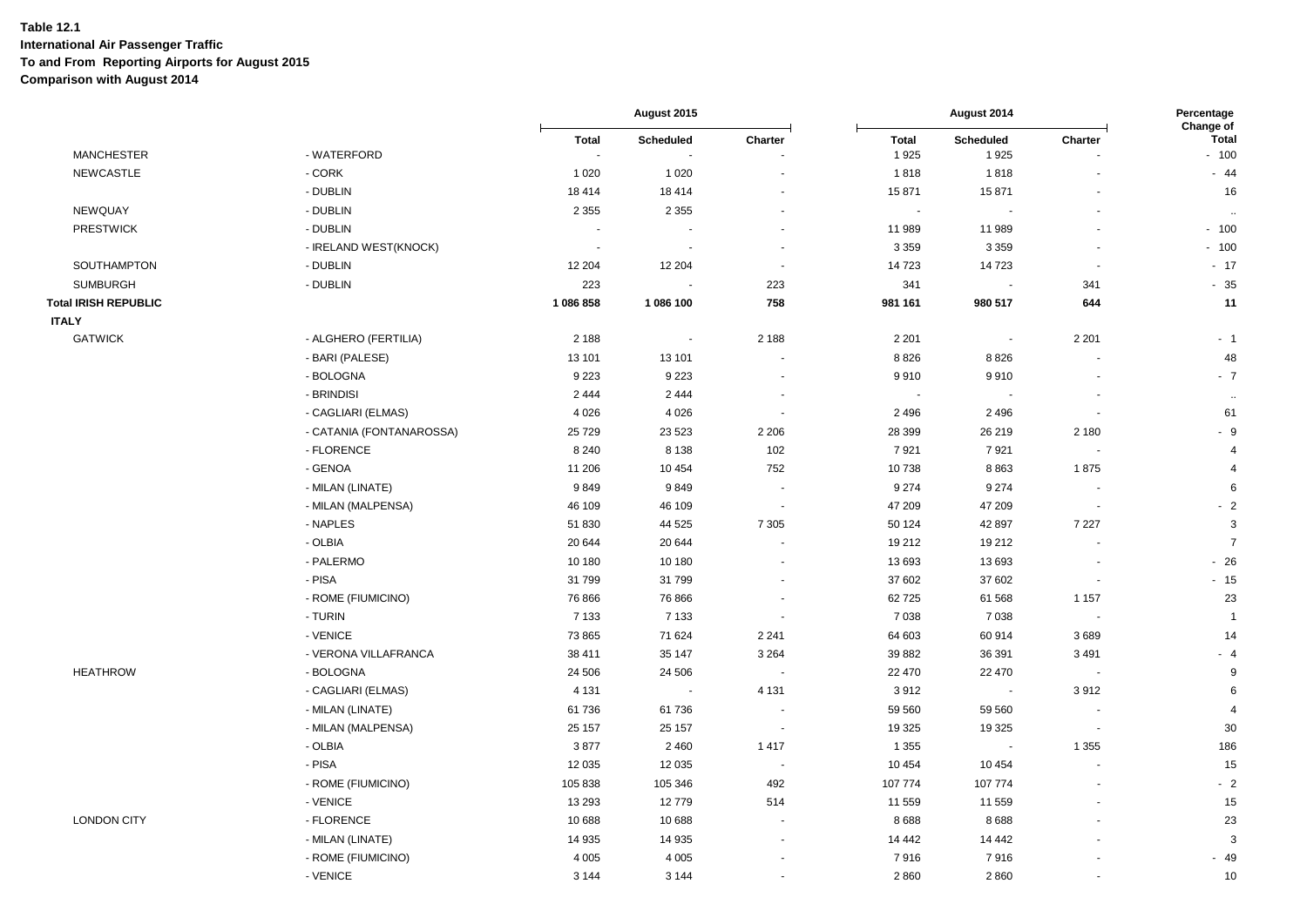|                              |                                  | August 2015  |                          |         | August 2014  |                          | Percentage<br>Change of  |                |
|------------------------------|----------------------------------|--------------|--------------------------|---------|--------------|--------------------------|--------------------------|----------------|
|                              |                                  | <b>Total</b> | Scheduled                | Charter | <b>Total</b> | <b>Scheduled</b>         | Charter                  | <b>Total</b>   |
| LUTON                        | - ALGHERO (FERTILIA)             | $\sim$       |                          |         | 4598         | 4598                     |                          | $-100$         |
|                              | - CATANIA (FONTANAROSSA)         | 4 0 6 9      | 4 0 6 9                  |         | 4 3 5 7      | 4 3 5 7                  | $\sim$                   | $-7$           |
|                              | - MILAN (MALPENSA)               | 13 555       | 13 045                   | 510     | 9 2 0 6      | 9 2 0 6                  |                          | 47             |
|                              | - NAPLES                         | 9660         | 8 1 8 5                  | 1 4 7 5 | 3 2 1 9      | 3219                     |                          | 200            |
|                              | - OLBIA                          | 2921         | 2 9 0 3                  | 18      | 2 8 0 2      | 2794                     | 8                        | $\overline{a}$ |
|                              | - PISA                           | 10 533       | 10 533                   |         | 9 3 4 1      | 9 3 4 1                  | $\overline{a}$           | 13             |
|                              | - ROME (FIUMICINO)               | 13 191       | 13 191                   |         | 4 2 8 3      | 4 1 3 6                  | 147                      | 208            |
|                              | - TRIESTE (RONCHI DEI LEGIONARI) |              |                          |         | 102          |                          | 102                      | $-100$         |
|                              | - VENICE                         | 5 2 8 7      | 5 2 8 7                  |         | 5 3 3 0      | 5 3 3 0                  |                          | $-1$           |
| SOUTHEND                     | - VENICE                         | 5 3 2 1      | 5 3 2 1                  |         | 5 4 0 5      | 5 4 0 5                  |                          | $-2$           |
| <b>STANSTED</b>              | - ALGHERO (FERTILIA)             | 11 346       | 11 346                   |         | 9 2 2 2      | 9 2 2 2                  |                          | 23             |
|                              | - ANCONA                         | 14 4 81      | 14 4 81                  |         | 14 616       | 14 616                   |                          | $-1$           |
|                              | - BARI (PALESE)                  | 11 300       | 11 300                   |         | 9466         | 9466                     |                          | 19             |
|                              | - BERGAMO                        | 32 222       | 32 222                   |         | 33 627       | 33 627                   |                          | $-4$           |
|                              | - BOLOGNA                        | 11 222       | 11 2 22                  |         | 12 958       | 12 958                   |                          | $-13$          |
|                              | - BRINDISI                       | 11 247       | 11 247                   |         | 11 309       | 11 309                   |                          | $-1$           |
|                              | - CAGLIARI (ELMAS)               | 9 1 5 1      | 9 1 5 1                  |         | 9 2 7 7      | 9 2 7 7                  |                          | $-1$           |
|                              | - COMISO                         | 3 2 2 3      | 3 2 2 3                  |         | 3 2 1 7      | 3 2 1 7                  | $\overline{\phantom{a}}$ |                |
|                              | - GENOA                          | 9 5 0 3      | 9503                     |         | 11 601       | 11 261                   | 340                      | - 18           |
|                              | - LAMETIA-TERME                  | 7938         | 7938                     |         | 8 0 5 9      | 8 0 5 9                  |                          | $-2$           |
|                              | - NAPLES                         | 18 251       | 18 251                   |         | 18 975       | 18 975                   |                          | $-4$           |
|                              | - PALERMO                        | 13 0 29      | 13 0 29                  |         | 12 848       | 12848                    |                          | $\overline{1}$ |
|                              | - PARMA                          | 4 6 4 5      | 4645                     |         | 4716         | 4716                     |                          | $-2$           |
|                              | - PERUGIA                        | 12 657       | 12 657                   |         | 13 164       | 13 164                   |                          | $-4$           |
|                              | - PESCARA                        | 12 962       | 12 962                   |         | 13 133       | 13 133                   |                          | $-1$           |
|                              | - PISA                           | 38 761       | 38 612                   | 149     | 47 079       | 47 079                   |                          | $-18$          |
|                              | - ROME (CIAMPINO)                | 34 109       | 34 109                   |         | 35 515       | 35 515                   |                          | $-4$           |
|                              | - ROME (FIUMICINO)               | 472          |                          | 472     |              |                          |                          |                |
|                              | - TREVISO                        | 22 3 82      | 22 3 8 2                 |         | 17 525       | 17525                    |                          | 28             |
|                              | - TRIESTE (RONCHI DEI LEGIONARI) | 11 254       | 11 254                   |         | 11 239       | 11 239                   |                          |                |
|                              | - TURIN                          | 11 208       | 11 208                   |         | 11 148       | 11 148                   | $\blacksquare$           | $\overline{1}$ |
| BELFAST CITY (GEORGE BEST)   | - VERONA VILLAFRANCA             | 1 1 2 9      | $\blacksquare$           | 1 1 2 9 | 1953         | $\overline{\phantom{a}}$ | 1953                     | $-42$          |
| <b>BELFAST INTERNATIONAL</b> | - GENOA                          |              | $\overline{\phantom{a}}$ |         | 122          | $\overline{\phantom{a}}$ | 122                      | $-100$         |
|                              | - PISA                           | 1 3 9 1      | 1 3 9 1                  |         | 1 3 7 5      | 1 3 7 5                  |                          | $\overline{1}$ |
|                              | - ROME (FIUMICINO)               | 2533         | 2 5 3 3                  |         | ÷,           |                          | $\overline{\phantom{a}}$ |                |
|                              | - VERONA VILLAFRANCA             | 1 0 7 7      | 1 0 7 7                  |         | 123          | $\blacksquare$           | 123                      | 776            |
| <b>BIRMINGHAM</b>            | - CATANIA (FONTANAROSSA)         | 1874         | $\blacksquare$           | 1874    | 1846         | $\overline{\phantom{a}}$ | 1846                     | $\overline{2}$ |
|                              | - FLORENCE                       |              | ÷,                       |         | 5570         | 5570                     |                          | $-100$         |
|                              | - GENOA                          | 743          |                          | 743     | 753          |                          | 753                      | $-1$           |
|                              | - MILAN (MALPENSA)               | 9012         | 9012                     |         | 8650         | 8550                     | 100                      | $\overline{a}$ |
|                              |                                  |              |                          |         |              |                          |                          |                |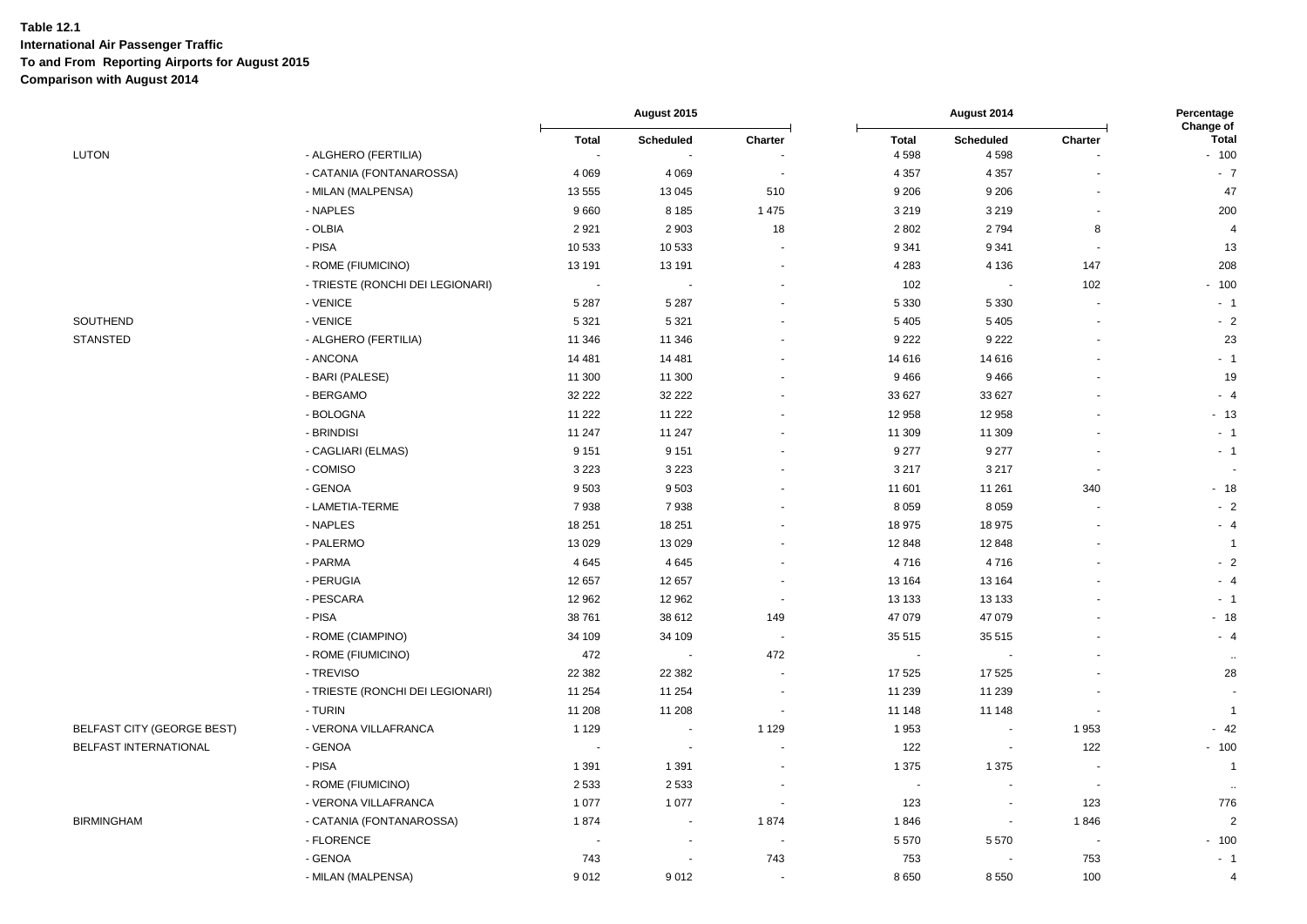|                             |                                  | August 2015<br>August 2014 |                          | Percentage<br>Change of  |                      |                                    |                          |                      |
|-----------------------------|----------------------------------|----------------------------|--------------------------|--------------------------|----------------------|------------------------------------|--------------------------|----------------------|
| <b>BIRMINGHAM</b>           | - NAPLES                         | <b>Total</b><br>3584       | Scheduled                | Charter<br>3584          | <b>Total</b><br>3613 | <b>Scheduled</b><br>$\blacksquare$ | Charter<br>3613          | <b>Total</b><br>$-1$ |
|                             | - PARMA                          | $\overline{\phantom{a}}$   | ÷,                       |                          | 83                   | $\overline{a}$                     | 83                       | $-100$               |
|                             | - ROME (FIUMICINO)               | 8993                       | 8863                     | 130                      | 12 062               | 11 491                             | 571                      | $-25$                |
|                             | - TRIESTE (RONCHI DEI LEGIONARI) | $\overline{\phantom{a}}$   | $\blacksquare$           | $\overline{\phantom{a}}$ | 3 1 4 9              | 3 1 4 9                            | ۰.                       | $-100$               |
|                             | - VENICE                         | 8516                       | 7772                     | 744                      | 7582                 | 6829                               | 753                      | 12                   |
|                             | - VERONA VILLAFRANCA             | 3551                       | $\overline{\phantom{a}}$ | 3551                     | 3 2 5 3              | $\overline{\phantom{a}}$           | 3 2 5 3                  | 9                    |
| <b>BOURNEMOUTH</b>          | - GENOA                          | 272                        | ÷.                       | 272                      | $\sim$               | $\sim$                             | ۰.                       | $\ddotsc$            |
|                             | - PISA                           | $\overline{\phantom{a}}$   | ÷,                       |                          | 4 4 0 9              | 4 4 0 9                            | $\overline{\phantom{a}}$ | $-100$               |
|                             | - ROME (FIUMICINO)               | $\overline{\phantom{a}}$   |                          |                          | 431                  | $\overline{\phantom{a}}$           | 431                      | $-100$               |
| <b>BRISTOL</b>              | - BERGAMO                        | 4795                       | 4795                     |                          | 4697                 | 4697                               |                          | $\sqrt{2}$           |
|                             | - BOLOGNA                        | 3 2 5 5                    | 3 2 5 5                  |                          | 3 2 4 0              | 3 2 4 0                            |                          |                      |
|                             | - CATANIA (FONTANAROSSA)         | 2548                       | 2548                     | $\overline{\phantom{a}}$ | $\sim$               | $\overline{\phantom{a}}$           | ÷,                       | $\ddotsc$            |
|                             | - MILAN (MALPENSA)               | 1 1 0 9                    | 1 1 0 9                  |                          | 1508                 | 1439                               | 69                       | $-26$                |
|                             | - NAPLES                         | 6615                       | 2774                     | 3841                     | 6460                 | 2914                               | 3546                     | $\overline{2}$       |
|                             | - OLBIA                          | 2621                       | 2621                     |                          | 2660                 | 2660                               |                          | $-1$                 |
|                             | - PISA                           | 6755                       | 6755                     |                          | 7585                 | 7585                               | $\ddot{\phantom{1}}$     | $-11$                |
|                             | - ROME (FIUMICINO)               | 10 118                     | 10 118                   |                          | 10769                | 10769                              | $\blacksquare$           | $-6$                 |
|                             | - TREVISO                        | 3 3 3 2                    | 3 3 3 2                  | $\sim$                   | 3 2 5 3              | 3 2 5 3                            | $\overline{\phantom{a}}$ | $\overline{2}$       |
|                             | - VERONA VILLAFRANCA             | 1997                       | $\overline{\phantom{a}}$ | 1997                     | 1586                 | $\overline{a}$                     | 1586                     | 26                   |
| CAMBRIDGE                   | - VERONA VILLAFRANCA             |                            | ÷.                       |                          | 256                  | ä,                                 | 256                      | $-100$               |
| <b>CARDIFF WALES</b>        | - FLORENCE                       | $\sim$                     | ÷,                       | $\blacksquare$           | 51                   | $\blacksquare$                     | 51                       | $-100$               |
|                             | - MILAN (MALPENSA)               | 830                        | 830                      | ٠.                       |                      |                                    |                          | $\ddot{\phantom{a}}$ |
|                             | - VENICE                         | 245                        |                          | 245                      |                      |                                    | $\blacksquare$           | $\ddot{\phantom{a}}$ |
| EAST MIDLANDS INTERNATIONAL | - BERGAMO                        | 4743                       | 4743                     |                          | 6441                 | 6441                               |                          | $-26$                |
|                             | - GENOA                          | 130                        |                          | 130                      | 129                  | $\overline{\phantom{a}}$           | 129                      | $\overline{1}$       |
|                             | - NAPLES                         | 3 3 0 0                    | $\overline{\phantom{a}}$ | 3 3 0 0                  | 3 3 2 5              | $\blacksquare$                     | 3 3 2 5                  | $-1$                 |
|                             | - PISA                           | 4638                       | 4638                     | $\overline{\phantom{a}}$ | 5827                 | 5827                               | ÷,                       | $-20$                |
|                             | - ROME (CIAMPINO)                | 4747                       | 4747                     |                          | 7882                 | 7882                               |                          | $-40$                |
|                             | - TREVISO                        | 6534                       | 6534                     |                          | 4649                 | 4649                               | ÷.                       | 41                   |
| <b>EDINBURGH</b>            | - BOLOGNA                        | 3 2 5 6                    | 3 2 5 6                  |                          | 3 0 5 0              | 3 0 5 0                            | $\sim$                   | $\overline{7}$       |
|                             | - MILAN (MALPENSA)               | 13 689                     | 13 689                   |                          | 14 545               | 13 6 35                            | 910                      | $-6$                 |
|                             | - NAPLES                         | 2861                       | 2861                     |                          | 2881                 | 2881                               | ۰.                       | $-1$                 |
|                             | - PISA                           | 4727                       | 4727                     |                          | 4 4 6 4              | 4 4 6 4                            | $\overline{\phantom{a}}$ | 6                    |
|                             | - ROME (CIAMPINO)                | 6615                       | 6615                     | $\blacksquare$           | 6557                 | 6557                               | $\sim$                   | $\overline{1}$       |
|                             | - ROME (FIUMICINO)               | 480                        | $\overline{\phantom{a}}$ | 480                      | 505                  | $\overline{\phantom{a}}$           | 505                      | $-5$                 |
|                             | - VENICE                         | 5764                       | 4988                     | 776                      | 4 9 5 7              | 4 9 5 7                            |                          | 16                   |
|                             | - VERONA VILLAFRANCA             | 1 1 6 4                    | 1 1 6 4                  |                          | 1 0 2 4              | 1 0 2 4                            |                          | 14                   |
| GLASGOW                     | - MILAN (MALPENSA)               | 856                        |                          | 856                      | $\sim$               |                                    | $\overline{\phantom{a}}$ | $\ddotsc$            |
|                             | - NAPLES                         | 1735                       | $\overline{\phantom{a}}$ | 1735                     | 2 1 6 7              | $\overline{a}$                     | 2 1 6 7                  | $-20$                |
|                             | - ROME (FIUMICINO)               | 2683                       | 2683                     | $\blacksquare$           | 3 2 8 7              | 3 2 8 7                            | $\overline{\phantom{a}}$ | $-18$                |
|                             |                                  |                            |                          |                          |                      |                                    |                          |                      |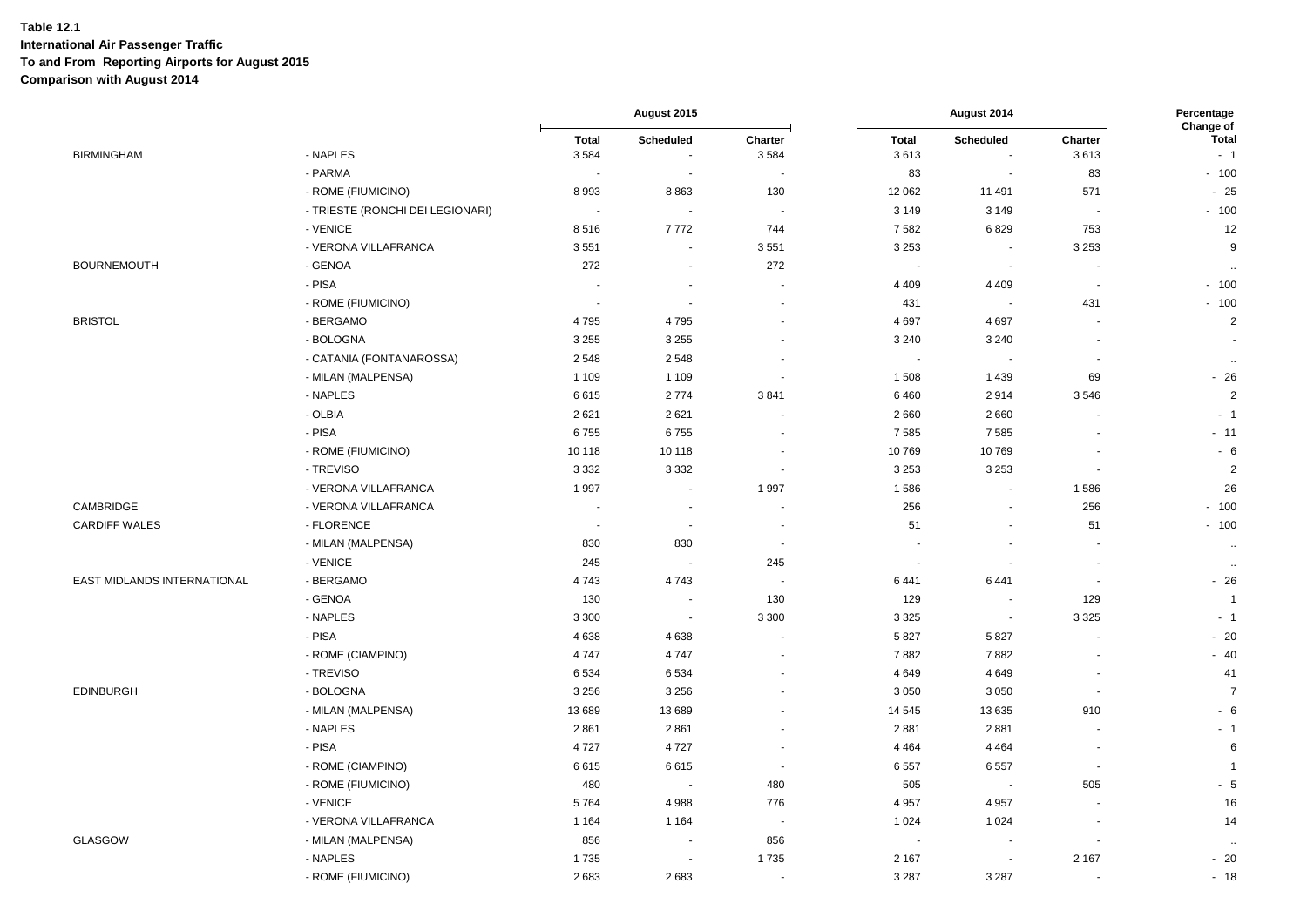|                                         |                          |                     | August 2015              |                          | August 2014              |                          | Percentage<br>Change of  |                       |
|-----------------------------------------|--------------------------|---------------------|--------------------------|--------------------------|--------------------------|--------------------------|--------------------------|-----------------------|
| <b>GLASGOW</b>                          | - VENICE                 | <b>Total</b><br>836 | Scheduled<br>$\sim$      | Charter<br>836           | <b>Total</b><br>1800     | Scheduled<br>$\sim$      | Charter<br>1800          | <b>Total</b><br>$-54$ |
|                                         | - VERONA VILLAFRANCA     | 3 1 3 1             | $\blacksquare$           | 3 1 3 1                  | 3563                     | $\blacksquare$           | 3563                     | $-12$                 |
| <b>HUMBERSIDE</b>                       | - VENICE                 | 98                  |                          | 98                       | 98                       | $\blacksquare$           | 98                       |                       |
| LEEDS BRADFORD                          | - BERGAMO                |                     | $\blacksquare$           |                          | 3 2 1 1                  | 3 2 1 1                  |                          | $-100$                |
|                                         | - NAPLES                 | 2811                | 2811                     |                          | $\overline{\phantom{a}}$ |                          |                          |                       |
|                                         | - OLBIA                  |                     |                          | $\blacksquare$           | 1 3 6 6                  | 1 3 6 6                  | $\sim$                   | $-100$                |
|                                         | - PISA                   | 4 5 5 7             | 4557                     | $\overline{\phantom{a}}$ | 5 4 9 7                  | 5 4 9 7                  |                          | $-17$                 |
|                                         | - ROME (FIUMICINO)       | 3997                | 3745                     | 252                      | 5577                     | 5 1 6 9                  | 408                      | $-28$                 |
|                                         | - TREVISO                | 3 2 6 9             | 3 2 6 9                  | $\blacksquare$           | 3 1 2 0                  | 3 1 2 0                  | $\overline{\phantom{a}}$ | 5                     |
|                                         | - VENICE                 | 2 5 3 5             | 2 5 3 5                  |                          | 2514                     | 2514                     |                          | -1                    |
|                                         | - VERONA VILLAFRANCA     | 1 1 0 2             | 1 1 0 2                  |                          | 1 1 2 8                  | 1 1 2 8                  |                          | $-2$                  |
| LIVERPOOL (JOHN LENNON)                 | - NAPLES                 | 5 5 8 7             | 5 5 8 7                  |                          | 5 3 3 4                  | 5 3 3 4                  |                          | 5                     |
|                                         | - PISA                   | 3 1 6 1             | 3 1 6 1                  | $\overline{\phantom{a}}$ | 4 3 4 9                  | 4 3 4 9                  | ٠                        | $-27$                 |
| <b>MANCHESTER</b>                       | - ALGHERO (FERTILIA)     | 1867                |                          | 1867                     | $\overline{\phantom{a}}$ |                          |                          | $\ldots$              |
|                                         | - BERGAMO                | 14 587              | 14 587                   | $\overline{\phantom{a}}$ | 12759                    | 12759                    |                          | 14                    |
|                                         | - BOLOGNA                | 4 6 8 4             | 4684                     |                          | 4512                     | 4512                     |                          | $\overline{4}$        |
|                                         | - CATANIA (FONTANAROSSA) | 5 0 24              | 2850                     | 2 1 7 4                  | 5018                     | 2863                     | 2 1 5 5                  |                       |
|                                         | - GENOA                  | 2 3 7 0             |                          | 2 3 7 0                  | 3 1 2 7                  | $\blacksquare$           | 3 1 2 7                  | $-24$                 |
|                                         | - MILAN (MALPENSA)       | 5936                | 5936                     | $\sim$                   | 5777                     | 5777                     |                          | 3                     |
|                                         | - NAPLES                 | 14 104              | 4998                     | 9 1 0 6                  | 12 299                   | 3 1 3 6                  | 9 1 6 3                  | 15                    |
|                                         | - PISA                   | 10 576              | 10 576                   | $\overline{a}$           | 7875                     | 7875                     |                          | 34                    |
|                                         | - ROME (CIAMPINO)        | 11 357              | 11 357                   | $\overline{\phantom{a}}$ | 10 961                   | 10 961                   | $\overline{\phantom{a}}$ | $\overline{4}$        |
|                                         | - ROME (FIUMICINO)       | 9379                | 8894                     | 485                      | 10 044                   | 9602                     | 442                      | $-7$                  |
|                                         | - TRAPANI                |                     |                          |                          | 3 0 5 2                  | 3 0 5 2                  |                          | $-100$                |
|                                         | - VENICE                 | 23 5 20             | 19 408                   | 4 1 1 2                  | 21 614                   | 16 4 29                  | 5 1 8 5                  | 9                     |
|                                         | - VERONA VILLAFRANCA     | 10761               | 4 9 3 4                  | 5827                     | 11 188                   | 4 9 4 0                  | 6 2 4 8                  | $-4$                  |
| <b>NEWCASTLE</b>                        | - GENOA                  | 129                 | $\overline{\phantom{a}}$ | 129                      | $\overline{\phantom{a}}$ | $\overline{a}$           |                          | $\ddotsc$             |
|                                         | - NAPLES                 | 1 4 6 7             | $\sim$                   | 1 4 6 7                  | 1845                     | $\blacksquare$           | 1845                     | $-20$                 |
|                                         | - PISA                   | 2 4 4 7             | 2 4 4 7                  |                          | 2 3 3 2                  | 2 3 3 2                  |                          | 5                     |
|                                         | - ROME (FIUMICINO)       | 2590                | 2 5 9 0                  | $\overline{\phantom{a}}$ | 2 5 8 2                  | 2582                     |                          |                       |
|                                         | - VENICE                 | 246                 | $\overline{\phantom{a}}$ | 246                      | 2 4 6 0                  | 2 4 6 0                  | $\sim$                   | $-90$                 |
|                                         | - VERONA VILLAFRANCA     | 2864                | $\sim$                   | 2 8 6 4                  | 3 1 9 9                  | $\overline{\phantom{a}}$ | 3 1 9 9                  | $-10$                 |
| <b>PRESTWICK</b>                        | - PISA                   | 3 2 1 6             | 3 2 1 6                  |                          | 3 0 3 6                  | 3036                     |                          | 6                     |
|                                         | - ROME (CIAMPINO)        | 3 2 8 3             | 3 2 8 3                  |                          | 3 2 6 6                  | 3 2 6 6                  |                          | $\overline{1}$        |
| SOUTHAMPTON                             | - MILAN (MALPENSA)       | 1 1 0 4             | 1 1 0 4                  |                          | $\sim$                   | $\overline{a}$           |                          |                       |
|                                         | - VERONA VILLAFRANCA     | 1889                | 1889                     |                          | 1906                     | 1906                     |                          | $-1$                  |
| <b>Total ITALY</b><br><b>LUXEMBOURG</b> |                          | 1 411 389           | 1 323 802                | 87 587                   | 1 384 643                | 1 293 581                | 91 062                   | $\overline{2}$        |
| <b>GATWICK</b>                          | - LUXEMBOURG             | 5 1 8 5             | 5 1 8 5                  |                          | 7 2 9 1                  | 7 2 9 1                  |                          | $-29$                 |
| <b>HEATHROW</b>                         | - LUXEMBOURG             | 13889               | 13889                    |                          | 11829                    | 11829                    |                          | 17                    |
|                                         |                          |                     |                          |                          |                          |                          |                          |                       |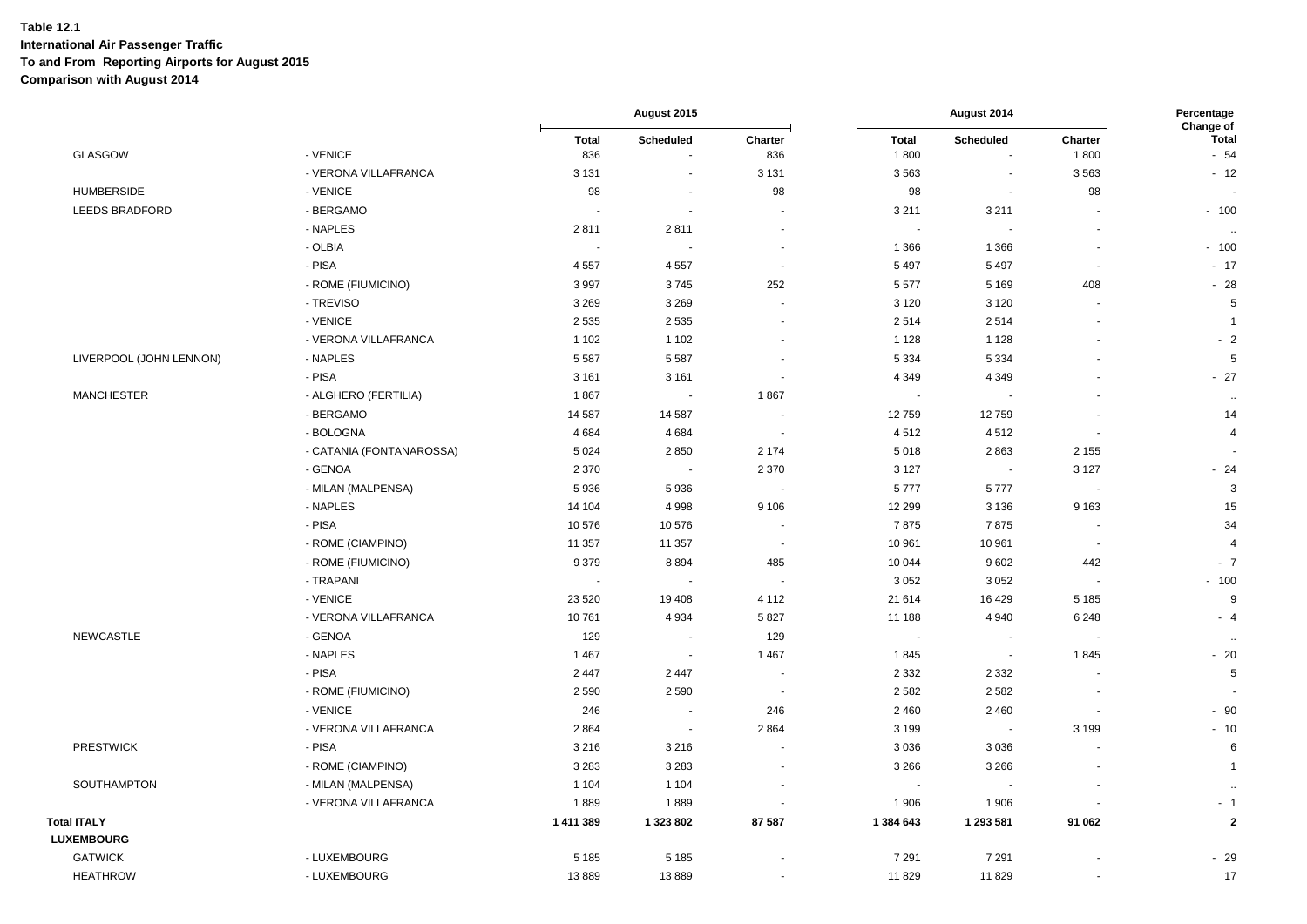|                                   |              |                        | August 2015              |                          | August 2014            |                            | Percentage<br>Change of |                    |
|-----------------------------------|--------------|------------------------|--------------------------|--------------------------|------------------------|----------------------------|-------------------------|--------------------|
| <b>LONDON CITY</b>                | - LUXEMBOURG | <b>Total</b><br>14 509 | Scheduled<br>14 509      | Charter                  | <b>Total</b><br>12 041 | <b>Scheduled</b><br>12 041 | Charter                 | <b>Total</b><br>20 |
| <b>Total LUXEMBOURG</b>           |              | 33 583                 | 33 583                   |                          | 31 161                 | 31 161                     |                         | 8                  |
| <b>MALTA</b>                      |              |                        |                          |                          |                        |                            |                         |                    |
| <b>GATWICK</b>                    | - MALTA      | 33 890                 | 30 995                   | 2895                     | 36 444                 | 30 689                     | 5755                    | $-7$               |
| <b>HEATHROW</b>                   | - MALTA      | 19 0 28                | 19 0 28                  |                          | 18 097                 | 18 097                     |                         | 5                  |
| <b>LUTON</b>                      | - MALTA      | 12 8 36                | 12836                    |                          | 12 611                 | 12611                      |                         | $\overline{2}$     |
| <b>STANSTED</b>                   | - MALTA      | 9 9 0 7                | 9 9 0 7                  |                          | 8 3 1 1                | 8 3 1 1                    |                         | 19                 |
| BELFAST INTERNATIONAL             | - MALTA      | 2632                   | 2632                     | $\overline{\phantom{a}}$ | 2670                   | 2670                       |                         | $-1$               |
| <b>BIRMINGHAM</b>                 | - MALTA      | 5 6 9 0                | 3 3 0 5                  | 2 3 8 5                  | 5709                   | 5709                       |                         |                    |
| <b>BOURNEMOUTH</b>                | - MALTA      | 3 2 3 7                | 3 2 3 7                  |                          | 2762                   | 2762                       |                         | 17                 |
| <b>BRISTOL</b>                    | - MALTA      | 6 1 0 1                | 4 8 0 9                  | 1 2 9 2                  | 6 0 0 5                | 4737                       | 1 2 6 8                 | 2                  |
| <b>CARDIFF WALES</b>              | - MALTA      | 1 2 2 3                | $\sim$                   | 1 2 2 3                  | 1 1 3 8                | $\overline{\phantom{a}}$   | 1 1 3 8                 | $\overline{7}$     |
| EAST MIDLANDS INTERNATIONAL       | - MALTA      | 4 4 4 9                | 4 4 4 9                  |                          | 3 1 0 7                | 3 1 0 7                    |                         | 43                 |
| <b>EDINBURGH</b>                  | - MALTA      | 4766                   | 4766                     | $\overline{\phantom{a}}$ | 5 0 4 1                | 5 0 4 1                    | ÷,                      | $-5$               |
| <b>EXETER</b>                     | - MALTA      | 1 1 1 7                | $\overline{\phantom{a}}$ | 1 1 1 7                  | 1 0 6 6                | $\blacksquare$             | 1 0 6 6                 | 5                  |
| <b>GLASGOW</b>                    | - MALTA      | 2 4 3 8                | 1444                     | 994                      | 1 0 8 9                | $\blacksquare$             | 1 0 8 9                 | 124                |
| LEEDS BRADFORD                    | - MALTA      | 5 0 7 9                | 5 0 7 9                  |                          | 3 2 4 6                | 3 2 4 6                    |                         | 56                 |
| LIVERPOOL (JOHN LENNON)           | - MALTA      | 4658                   | 4 6 5 8                  |                          | 4761                   | 4761                       |                         | $-2$               |
| <b>MANCHESTER</b>                 | - MALTA      | 18 0 96                | 16 263                   | 1833                     | 16 399                 | 13 800                     | 2599                    | 10                 |
| NEWCASTLE                         | - MALTA      | 5414                   | 4 3 8 7                  | 1 0 2 7                  | 3 9 0 8                | 2851                       | 1 0 5 7                 | 39                 |
| <b>NORWICH</b>                    | - MALTA      | 1 0 3 3                | $\sim$                   | 1 0 3 3                  | 970                    | $\overline{\phantom{a}}$   | 970                     | 6                  |
| <b>PRESTWICK</b>                  | - MALTA      | 1 4 0 2                | 1 4 0 2                  |                          | 1 3 9 6                | 1 3 9 6                    |                         |                    |
| <b>Total MALTA</b>                |              | 142 996                | 129 197                  | 13799                    | 134 730                | 119788                     | 14 942                  | 6                  |
| <b>NETHERLANDS</b>                |              |                        |                          |                          |                        |                            |                         |                    |
| <b>GATWICK</b>                    | - AMSTERDAM  | 83 379                 | 83 379                   |                          | 76 809                 | 76809                      |                         | 9                  |
| <b>HEATHROW</b>                   | - AMSTERDAM  | 147 722                | 147 722                  |                          | 128 097                | 128 097                    |                         | 15                 |
|                                   | - ROTTERDAM  |                        |                          |                          | 8927                   | 8927                       |                         | $-100$             |
| <b>LONDON CITY</b>                | - AMSTERDAM  | 33 059                 | 33 059                   |                          | 28 213                 | 28 213                     |                         | 17                 |
|                                   | - ROTTERDAM  | 14 807                 | 14 807                   |                          | 10788                  | 10788                      |                         | 37                 |
| <b>LUTON</b>                      | - AMSTERDAM  | 32 884                 | 32 771                   | 113                      | 30 933                 | 30 933                     |                         | 6                  |
| SOUTHEND                          | - AMSTERDAM  | 16 307                 | 16 307                   |                          | 17 239                 | 17 239                     |                         | - 5                |
|                                   | - GRONINGEN  | 2 1 7 5                | 2 1 7 5                  |                          | 2 0 6 5                | 2 0 6 5                    |                         | 5                  |
|                                   | - MAASTRICHT |                        |                          |                          | 927                    | 927                        |                         | $-100$             |
| <b>STANSTED</b>                   | - AMSTERDAM  | 26 962                 | 26 962                   |                          | 24 25 9                | 24 25 9                    |                         | 11                 |
|                                   | - EINDHOVEN  | 19662                  | 19662                    |                          | 18 063                 | 18 063                     |                         | 9                  |
| ABERDEEN                          | - AMSTERDAM  | 28 945                 | 28 945                   |                          | 28722                  | 28722                      |                         | $\mathbf{1}$       |
| <b>BELFAST CITY (GEORGE BEST)</b> | - AMSTERDAM  | 3996                   | 3996                     |                          |                        |                            |                         |                    |
| BELFAST INTERNATIONAL             | - AMSTERDAM  | 11 708                 | 11708                    |                          | 11 666                 | 11 666                     |                         |                    |
| <b>BIRMINGHAM</b>                 | - AMSTERDAM  | 52 094                 | 52 094                   |                          | 45 496                 | 45 4 96                    |                         | 15                 |
|                                   | - GRONINGEN  |                        |                          |                          | 79                     | ä,                         | 79                      | $-100$             |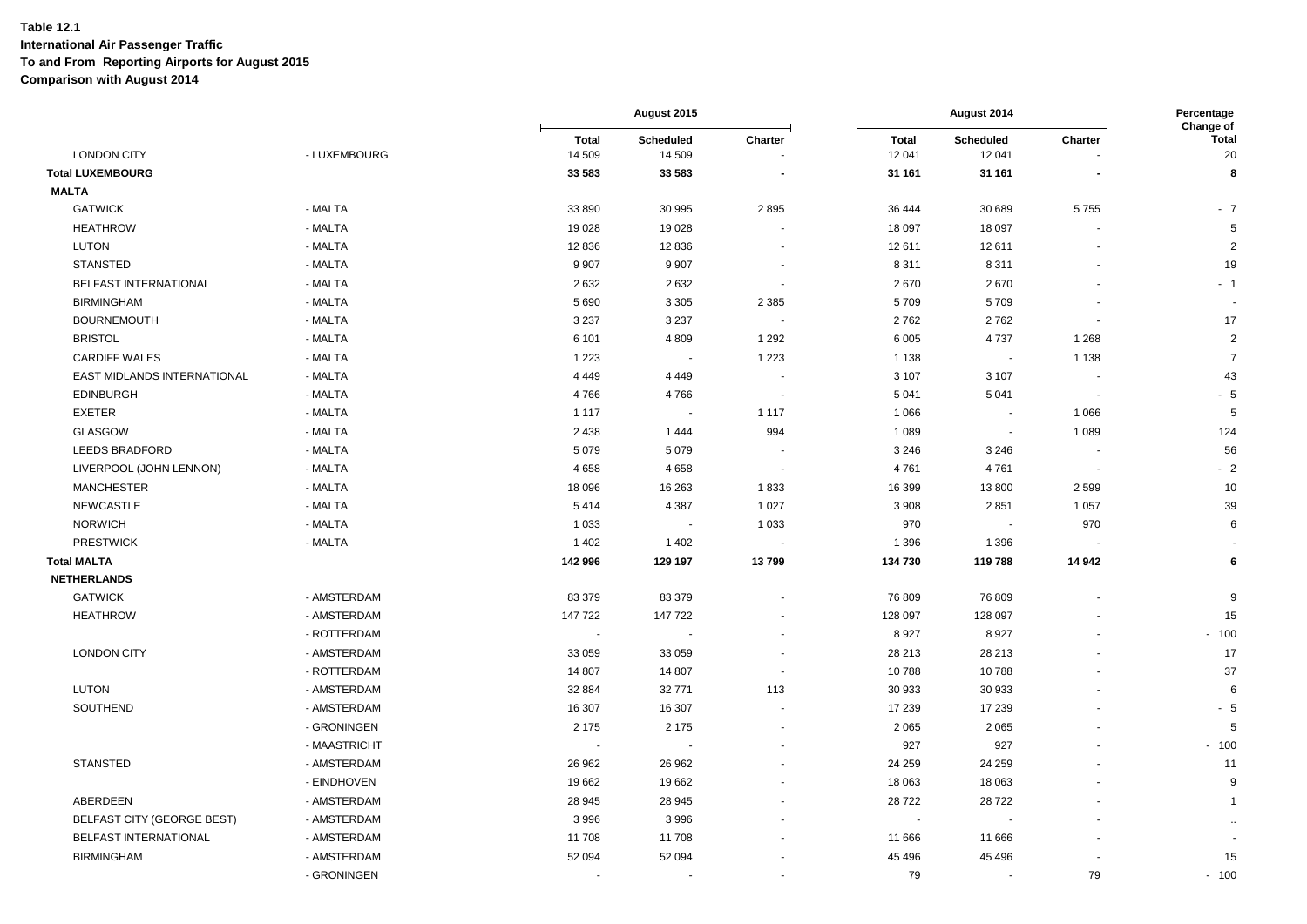|                             |                        |                      | August 2015       |                |                                | August 2014      |         | Percentage<br>Change of   |  |
|-----------------------------|------------------------|----------------------|-------------------|----------------|--------------------------------|------------------|---------|---------------------------|--|
| <b>BOURNEMOUTH</b>          | - AMSTERDAM            | <b>Total</b><br>2072 | Scheduled<br>2072 | Charter        | <b>Total</b><br>$\blacksquare$ | <b>Scheduled</b> | Charter | <b>Total</b><br>$\ddotsc$ |  |
| <b>BRISTOL</b>              | - AMSTERDAM            | 33 710               | 33 710            |                | 31 863                         | 31 863           |         | 6                         |  |
| CAMBRIDGE                   | - AMSTERDAM            | $\overline{a}$       |                   |                | 1 1 5 7                        | 1 1 5 7          |         | $-100$                    |  |
|                             | - GRONINGEN            | 203                  | 203               |                | $\blacksquare$                 |                  |         | $\ddotsc$                 |  |
| <b>CARDIFF WALES</b>        | - AMSTERDAM            | 11 960               | 11 960            |                | 11 115                         | 11 115           |         | 8                         |  |
| <b>DURHAM TEES VALLEY</b>   | - AMSTERDAM            | 9022                 | 9022              |                | 8585                           | 8585             |         | 5                         |  |
|                             | - MAASTRICHT           |                      |                   |                | 299                            |                  | 299     | $-100$                    |  |
| EAST MIDLANDS INTERNATIONAL | - AMSTERDAM            | 4 2 7 1              | 4 2 7 1           |                | 4 0 9 8                        | 4 0 9 8          |         | $\overline{4}$            |  |
| <b>EDINBURGH</b>            | - AMSTERDAM            | 61 205               | 61 205            |                | 60 621                         | 60 330           | 291     | -1                        |  |
| <b>EXETER</b>               | - AMSTERDAM            | 4 1 8 3              | 4 1 8 3           |                | 4570                           | 4570             |         | - 8                       |  |
| GLASGOW                     | - AMSTERDAM            | 37 960               | 37 960            |                | 41 675                         | 41 675           |         | - 9                       |  |
| <b>GUERNSEY</b>             | - AMSTERDAM            |                      |                   |                | 346                            | 346              |         | $-100$                    |  |
|                             | - ROTTERDAM            | 398                  |                   | 398            |                                |                  |         | $\ddot{\phantom{a}}$      |  |
| <b>HUMBERSIDE</b>           | - AMSTERDAM            | 9847                 | 9847              |                | 9767                           | 9767             |         | -1                        |  |
| <b>INVERNESS</b>            | - AMSTERDAM            | 3635                 | 3635              |                | 4 2 0 4                        | 4 2 0 4          |         | $-14$                     |  |
| <b>JERSEY</b>               | - AMSTERDAM            |                      |                   |                | 535                            | 535              |         | $-100$                    |  |
|                             | - ROTTERDAM            | 417                  | 417               |                | $\overline{\phantom{a}}$       |                  |         | $\ddot{\phantom{a}}$      |  |
| <b>LEEDS BRADFORD</b>       | - AMSTERDAM            | 23 049               | 23 049            |                | 21 572                         | 21 572           |         | $\overline{7}$            |  |
| LIVERPOOL (JOHN LENNON)     | - AMSTERDAM            | 16868                | 16868             |                | 17549                          | 17549            |         | $-4$                      |  |
| <b>MANCHESTER</b>           | - AMSTERDAM            | 76 805               | 76 805            |                | 65 459                         | 65 459           |         | 17                        |  |
|                             | - EINDHOVEN            | 6 2 4 8              | 6 2 4 8           |                | $\overline{\phantom{a}}$       |                  |         | $\ddotsc$                 |  |
| <b>NEWCASTLE</b>            | - AMSTERDAM            | 35 619               | 35 619            | $\blacksquare$ | 34 968                         | 34 968           |         | $\overline{c}$            |  |
| <b>NORWICH</b>              | - AMSTERDAM            | 13 987               | 13 949            | 38             | 12 651                         | 12 651           |         | 11                        |  |
| SOUTHAMPTON                 | - AMSTERDAM            | 11 292               | 11 292            |                | 11 204                         | 11 204           |         | -1                        |  |
| <b>Total NETHERLANDS</b>    |                        | 836 451              | 835 902           | 549            | 774 521                        | 773 852          | 669     | 8                         |  |
| PORTUGAL(EXCLUDING MADEIRA) |                        |                      |                   |                |                                |                  |         |                           |  |
| <b>GATWICK</b>              | - AZORES PONTA DELGADA | 1 3 3 1              | 1 3 3 1           |                | 1 4 6 6                        | 1466             |         | - 9                       |  |
|                             | - FARO                 | 100 728              | 95 547            | 5 1 8 1        | 99 286                         | 94 108           | 5 1 7 8 | $\overline{1}$            |  |
|                             | - LISBON               | 29 4 14              | 29 4 14           |                | 29 117                         | 29 117           |         | $\overline{1}$            |  |
|                             | - OPORTO (PORTUGAL)    | 25 172               | 25 172            |                | 17 394                         | 17 394           |         | 45                        |  |
| <b>HEATHROW</b>             | - FARO                 | 2869                 | 2869              |                | 2660                           | 2660             |         | 8                         |  |
|                             | - LISBON               | 79 604               | 79 604            |                | 75 714                         | 75714            |         | 5                         |  |
|                             | - OPORTO (PORTUGAL)    | 2 2 9 3              | 2 2 9 3           |                | 2 4 7 5                        | 2475             |         | $-7$                      |  |
| <b>LONDON CITY</b>          | - FARO                 | 2 3 9 3              | 2 3 9 3           |                | 2 4 5 5                        | 2 4 5 5          |         | $-3$                      |  |
| <b>LUTON</b>                | - FARO                 | 33 616               | 30 044            | 3572           | 30 320                         | 26733            | 3587    | 11                        |  |
|                             | - LISBON               | 18 653               | 18 604            | 49             | 13 905                         | 13853            | 52      | 34                        |  |
|                             | - OPORTO (PORTUGAL)    | 3759                 | 3759              |                | $\overline{\phantom{a}}$       |                  |         | $\ddot{\phantom{a}}$      |  |
| SOUTHEND                    | - FARO                 | 12 403               | 12 403            |                | 11 275                         | 11 275           |         | 10                        |  |
| <b>STANSTED</b>             | - AZORES PONTA DELGADA | 1773                 | 1773              |                |                                |                  |         |                           |  |
|                             | - FARO                 | 30 4 26              | 28 549            | 1877           | 29 769                         | 27 921           | 1848    | $\sqrt{2}$                |  |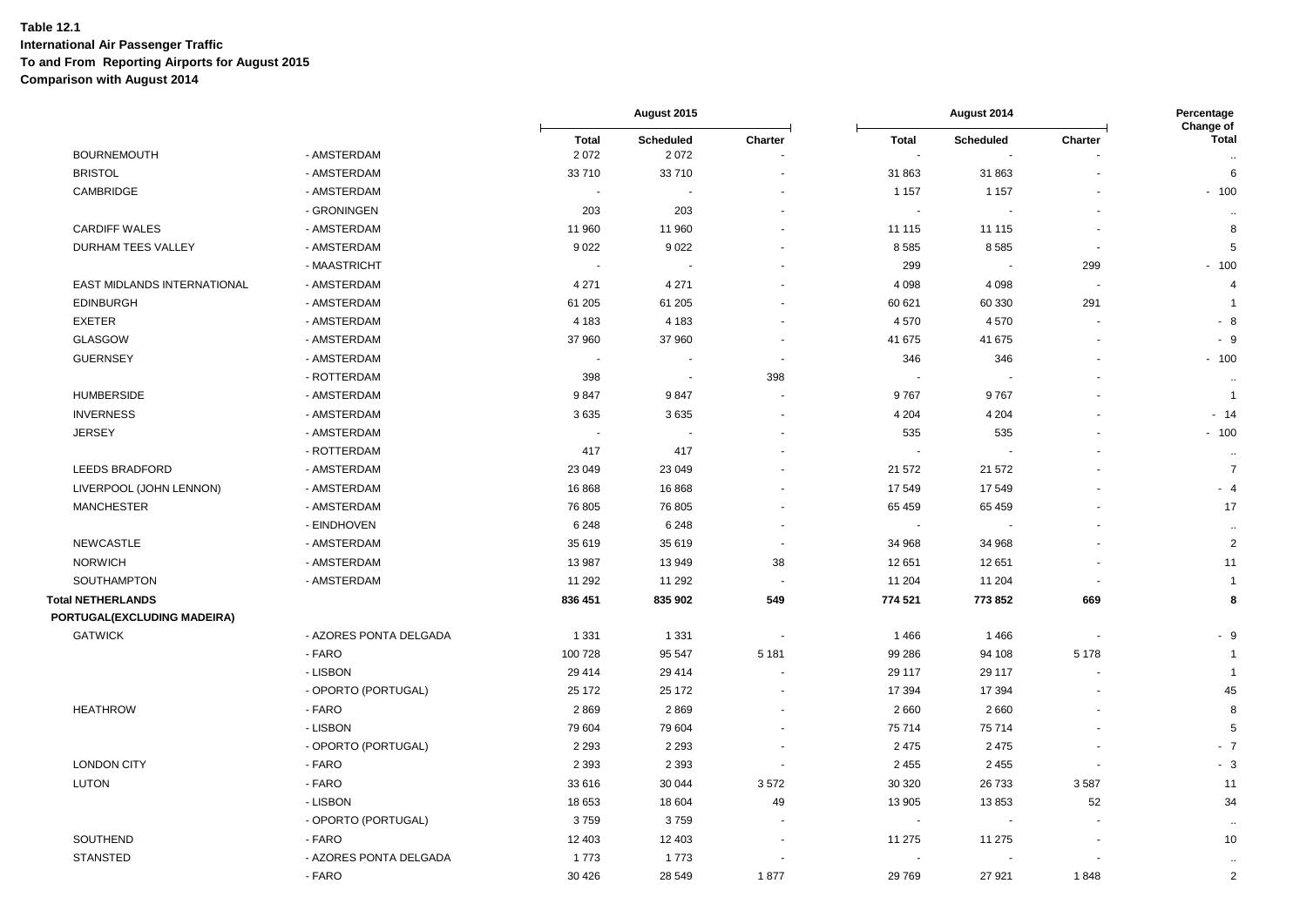|                              |                     | August 2015<br>August 2014 |                     | Percentage<br>Change of |                        |                            |         |                      |
|------------------------------|---------------------|----------------------------|---------------------|-------------------------|------------------------|----------------------------|---------|----------------------|
| <b>STANSTED</b>              | - LISBON            | <b>Total</b><br>22 603     | Scheduled<br>22 603 | Charter                 | <b>Total</b><br>22 545 | <b>Scheduled</b><br>22 545 | Charter | <b>Total</b>         |
|                              | - OPORTO (PORTUGAL) | 22 489                     | 22 489              | $\overline{a}$          | 22 853                 | 22 853                     |         | $-2$                 |
| ABERDEEN                     | - FARO              | 962                        |                     | 962                     | $\blacksquare$         |                            |         | $\ddotsc$            |
| BELFAST CITY (GEORGE BEST)   | - FARO              | 9687                       | 9687                | ÷,                      | 8942                   | 8942                       |         | 8                    |
| <b>BELFAST INTERNATIONAL</b> | - FARO              | 15749                      | 15749               |                         | 15843                  | 15843                      |         | $-1$                 |
| <b>BIRMINGHAM</b>            | - FARO              | 29 264                     | 23 893              | 5 3 7 1                 | 30 263                 | 24 4 42                    | 5821    | - 3                  |
|                              | - OPORTO (PORTUGAL) | 12                         |                     | 12                      | 3 1 1 5                | 3 0 6 1                    | 54      | $-100$               |
| <b>BLACKPOOL</b>             | - FARO              |                            | $\sim$              |                         | 5 1 3 9                | 5 1 3 9                    |         | $-100$               |
| <b>BOURNEMOUTH</b>           | - FARO              | 6 1 9 2                    | 6 1 9 2             | ٠                       | 6821                   | 6821                       |         | $-9$                 |
| <b>BRISTOL</b>               | - FARO              | 41 104                     | 39 201              | 1 903                   | 38 251                 | 38 251                     |         | $\overline{7}$       |
|                              | - LISBON            | 6808                       | 6808                |                         | 5740                   | 5740                       |         | 19                   |
|                              | - OPORTO (PORTUGAL) | 3830                       | 3830                | $\ddot{\phantom{1}}$    | $\sim$                 |                            |         | $\ddotsc$            |
| <b>CARDIFF WALES</b>         | - FARO              | 4 1 5 1                    | 2675                | 1 4 7 6                 | 1 4 5 0                |                            | 1 4 5 0 | 186                  |
| CITY OF DERRY (EGLINTON)     | - FARO              |                            |                     |                         | 3 1 1 4                | 3 1 1 4                    |         | $-100$               |
| DONCASTER SHEFFIELD          | - FARO              | 3 3 2 7                    | $\sim$              | 3 3 2 7                 | 3 3 1 8                | $\sim$                     | 3318    |                      |
| EAST MIDLANDS INTERNATIONAL  | - FARO              | 34 122                     | 32 624              | 1498                    | 37 800                 | 36 313                     | 1 4 8 7 | $-10$                |
| <b>EDINBURGH</b>             | - FARO              | 11718                      | 11718               |                         | 13 8 20                | 12 8 65                    | 955     | $-15$                |
|                              | - LISBON            | 4 1 9 1                    | 4 1 9 1             | $\blacksquare$          | 4 1 8 4                | 4 1 8 4                    |         |                      |
| <b>EXETER</b>                | - FARO              | 4 3 7 9                    | 2875                | 1 5 0 4                 | 4 1 8 3                | 2694                       | 1489    | 5                    |
| GLASGOW                      | - FARO              | 14 5 14                    | 12 4 34             | 2 0 8 0                 | 15 834                 | 13 2 9 3                   | 2541    | $-8$                 |
| <b>LEEDS BRADFORD</b>        | - FARO              | 30 588                     | 30 588              |                         | 28 891                 | 28 891                     |         | 6                    |
| LIVERPOOL (JOHN LENNON)      | - FARO              | 22 2 2 6                   | 22 2 2 6            |                         | 21 534                 | 21 534                     |         | 3                    |
|                              | - LISBON            | 5 2 3 4                    | 5 2 3 4             |                         | 5745                   | 5745                       |         | $-9$                 |
|                              | - OPORTO (PORTUGAL) | 4619                       | 4619                |                         | 3 2 3 1                | 3 1 7 3                    | 58      | 43                   |
| <b>MANCHESTER</b>            | - FARO              | 68 751                     | 58 598              | 10 153                  | 58 564                 | 53 389                     | 5 1 7 5 | 17                   |
|                              | - LISBON            | 18 337                     | 18 3 37             |                         | 18 532                 | 18 532                     |         | $-1$                 |
|                              | - OPORTO (PORTUGAL) | 4 0 0 3                    | 4 0 0 3             |                         | $\blacksquare$         |                            |         | $\ddot{\phantom{a}}$ |
| <b>NEWCASTLE</b>             | - FARO              | 16 303                     | 14 8 56             | 1 4 4 7                 | 17897                  | 16 372                     | 1525    | $-9$                 |
| <b>PRESTWICK</b>             | - FARO              | 8 3 6 5                    | 8 3 6 5             |                         | 6 1 1 6                | 6 1 1 6                    |         | 37                   |
| SOUTHAMPTON                  | - FARO              | 5 0 8 7                    | 5 0 8 7             |                         | 5 0 8 5                | 5 0 8 5                    |         |                      |
| Total PORTUGAL(EXCLUDING MA  |                     | 763 049                    | 722 637             | 40 412                  | 724 646                | 690 108                    | 34 538  | 5                    |
| PORTUGAL(MADEIRA)            |                     |                            |                     |                         |                        |                            |         |                      |
| <b>GATWICK</b>               | - FUNCHAL           | 22 986                     | 20775               | 2 2 1 1                 | 21 554                 | 19784                      | 1770    | $\overline{7}$       |
|                              | - PORTO SANTO       | 1836                       |                     | 1836                    | 1730                   | $\overline{\phantom{a}}$   | 1730    | 6                    |
| <b>LUTON</b>                 | - FUNCHAL           | 1856                       |                     | 1856                    | 1463                   | $\sim$                     | 1 4 6 3 | 27                   |
| <b>BIRMINGHAM</b>            | - FUNCHAL           | 5583                       | 3 4 1 7             | 2 1 6 6                 | 5 0 31                 | 3 2 7 7                    | 1754    | 11                   |
|                              | - PORTO SANTO       | 1820                       |                     | 1820                    | $\blacksquare$         |                            |         | $\ddot{\phantom{a}}$ |
| <b>BRISTOL</b>               | - FUNCHAL           | 3094                       | 3 0 9 4             |                         | 2718                   | 2718                       |         | 14                   |
| EAST MIDLANDS INTERNATIONAL  | - FUNCHAL           | 3 2 7 8                    | 1421                | 1857                    | 2 5 9 8                | 1 1 2 0                    | 1478    | 26                   |
| <b>EDINBURGH</b>             | - FUNCHAL           | 3033                       | 3 0 3 3             |                         | $\blacksquare$         |                            |         | $\ddotsc$            |
|                              |                     |                            |                     |                         |                        |                            |         |                      |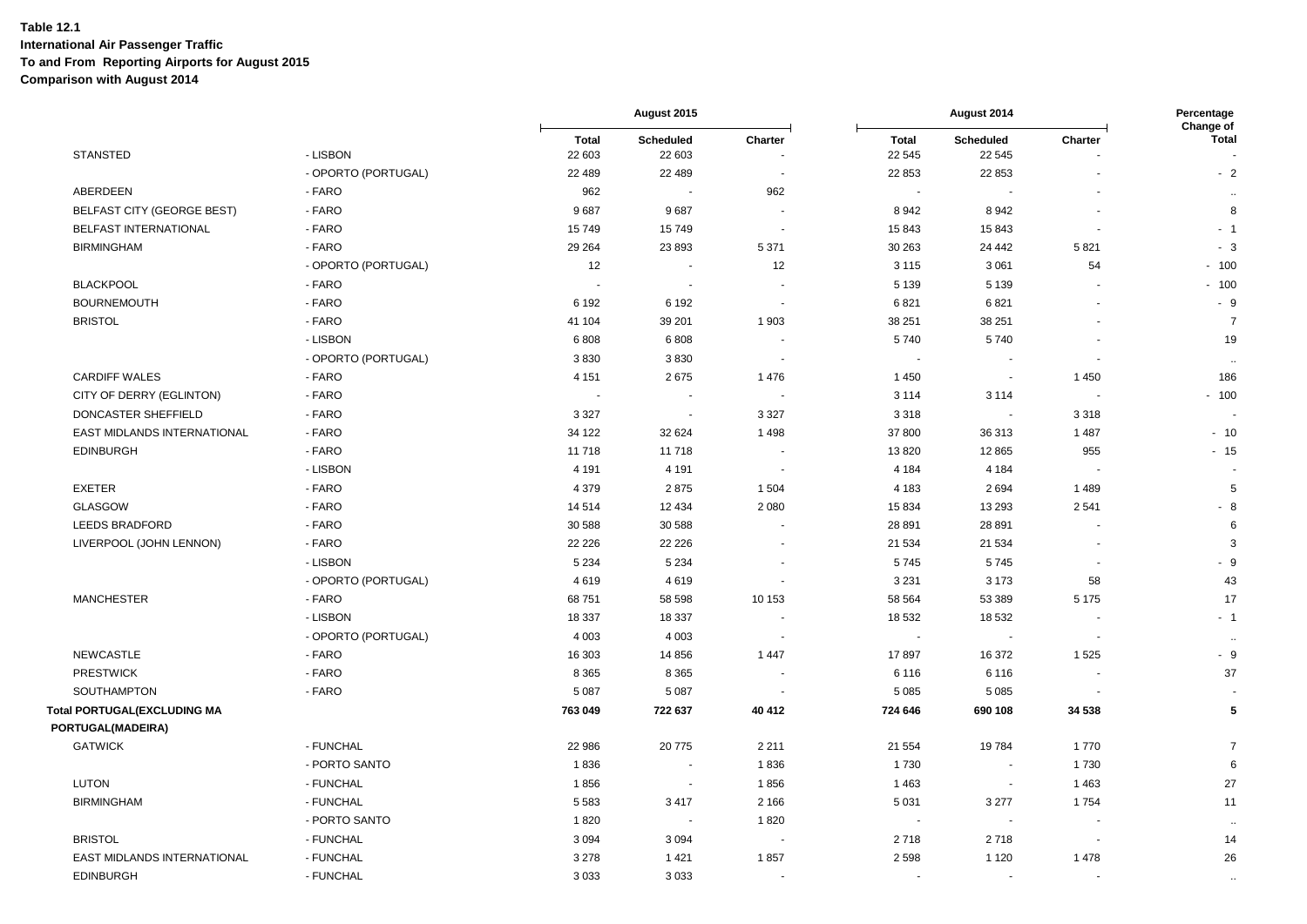|                                |                                  |                      | August 2015              |                          | August 2014              |                          | Percentage<br>Change of  |                       |
|--------------------------------|----------------------------------|----------------------|--------------------------|--------------------------|--------------------------|--------------------------|--------------------------|-----------------------|
| GLASGOW                        | - FUNCHAL                        | <b>Total</b><br>1811 | Scheduled<br>1811        | Charter                  | <b>Total</b><br>3 2 5 5  | Scheduled<br>1 4 3 9     | Charter<br>1816          | <b>Total</b><br>$-44$ |
| <b>JERSEY</b>                  | - FUNCHAL                        | 1411                 | $\overline{\phantom{a}}$ | 1411                     | 1525                     |                          | 1525                     | $-7$                  |
| <b>LEEDS BRADFORD</b>          | - FUNCHAL                        | 1802                 | 1802                     | $\overline{\phantom{a}}$ | 2 4 8 1                  | 2481                     | $\sim$                   | $-27$                 |
| <b>MANCHESTER</b>              | - FUNCHAL                        | 8 0 7 1              | 6 1 9 6                  | 1875                     | 5 3 4 6                  | 3588                     | 1758                     | 51                    |
|                                | - PORTO SANTO                    | 1582                 | $\blacksquare$           | 1582                     | 1703                     |                          | 1703                     | $-7$                  |
| <b>NEWCASTLE</b>               | - FUNCHAL                        | 3 3 0 1              | 1 4 2 1                  | 1880                     | 2848                     | 1 3 5 7                  | 1491                     | 16                    |
| <b>Total PORTUGAL(MADEIRA)</b> |                                  | 61 4 64              | 42 970                   | 18 4 94                  | 52 252                   | 35 764                   | 16 488                   | 18                    |
| <b>SLOVENIA</b>                |                                  |                      |                          |                          |                          |                          |                          |                       |
| <b>GATWICK</b>                 | - LJUBLJANA                      | 2 2 2 0              | 2 2 2 0                  | $\blacksquare$           | 1415                     | 1415                     | ÷,                       | 57                    |
| <b>LUTON</b>                   | - LJUBLJANA                      | 5813                 | 5813                     |                          | 3988                     | 3988                     |                          | 46                    |
| SOUTHEND                       | - MARIBOR                        | 1733                 | 1733                     |                          | $\overline{\phantom{a}}$ |                          |                          | $\ddot{\phantom{a}}$  |
| <b>STANSTED</b>                | - LJUBLJANA                      | 9313                 | 9313                     |                          | 9 0 5 6                  | 9056                     | $\overline{a}$           | 3                     |
| DURHAM TEES VALLEY             | - LJUBLJANA                      | $\blacksquare$       |                          | $\sim$                   | 82                       | $\sim$                   | 82                       | $-100$                |
| <b>GLASGOW</b>                 | - MARIBOR                        |                      | $\overline{\phantom{a}}$ |                          | 345                      | $\blacksquare$           | 345                      | $-100$                |
| <b>MANCHESTER</b>              | - LJUBLJANA                      | 2 1 0 2              | 2 1 0 2                  |                          | 1 3 0 2                  | 1 3 0 2                  | $\overline{\phantom{a}}$ | 61                    |
| <b>Total SLOVENIA</b>          |                                  | 21 181               | 21 181                   |                          | 16 188                   | 15761                    | 427                      | 31                    |
| <b>SPAIN</b>                   |                                  |                      |                          |                          |                          |                          |                          |                       |
| <b>GATWICK</b>                 | - ALICANTE                       | 98 455               | 94 746                   | 3709                     | 97 661                   | 93 993                   | 3668                     | $\overline{1}$        |
|                                | - ALMERIA                        | 11 599               | 9853                     | 1746                     | 11 041                   | 9633                     | 1 4 0 8                  | 5                     |
|                                | - BARCELONA                      | 146 267              | 146 267                  |                          | 140 632                  | 140 632                  |                          | $\overline{4}$        |
|                                | - BILBAO                         | 5845                 | 5845                     | $\sim$                   | $\sim$                   |                          | $\sim$                   | $\sim$                |
|                                | - GIRONA                         | 5 0 7 0              | $\overline{\phantom{a}}$ | 5 0 7 0                  | 3 9 5 4                  | $\overline{\phantom{a}}$ | 3 9 5 4                  | 28                    |
|                                | - IBIZA                          | 76 944               | 56 138                   | 20 806                   | 69720                    | 51 348                   | 18 372                   | 10                    |
|                                | - JEREZ                          | 1492                 |                          | 1492                     | 1873                     |                          | 1873                     | $-20$                 |
|                                | - MADRID                         | 86 261               | 86 261                   |                          | 65 343                   | 65 343                   |                          | 32                    |
|                                | - MAHON                          | 52 708               | 28 4 42                  | 24 26 6                  | 51 067                   | 25 155                   | 25 912                   | $\mathbf{3}$          |
|                                | - MALAGA                         | 131 297              | 125 239                  | 6058                     | 132 881                  | 127 349                  | 5 5 3 2                  | $-1$                  |
|                                | - MURCIA SAN JAVIER              | 16 037               | 16 037                   | $\overline{\phantom{a}}$ | 16 023                   | 16 023                   | $\sim$                   |                       |
|                                | - PALMA DE MALLORCA              | 135 831              | 82 606                   | 53 2 2 5                 | 132 890                  | 85 305                   | 47 585                   | $\overline{2}$        |
|                                | - REUS                           | 9 0 0 2              | $\blacksquare$           | 9 0 0 2                  | 7 3 7 8                  | $\blacksquare$           | 7 3 7 8                  | 22                    |
|                                | - SANTIAGO DE COMPOSTELA (SPAIN) | 6 3 3 5              | 6 3 3 5                  | $\blacksquare$           | 5 2 9 4                  | 5 2 9 4                  |                          | 20                    |
|                                | - SEVILLE                        | 17 532               | 17 485                   | 47                       | 11 637                   | 11 637                   |                          | 51                    |
|                                | - VALENCIA                       | 24 910               | 24 910                   | $\sim$                   | 23 783                   | 23783                    |                          | 5                     |
| <b>HEATHROW</b>                | - A CORUNA                       | 10 353               | 10 353                   |                          | 10 650                   | 10 650                   |                          | $-3$                  |
|                                | - BARCELONA                      | 68 864               | 68 864                   | $\overline{a}$           | 64 556                   | 64 556                   |                          | $\overline{7}$        |
|                                | - BILBAO                         | 16 112               | 16 112                   |                          | 10 346                   | 10 346                   |                          | 56                    |
|                                | - IBIZA                          | 6 1 7 4              | 6 1 7 4                  |                          | 5 6 0 1                  | 5601                     |                          | 10                    |
|                                | - MADRID                         | 122 915              | 122 915                  |                          | 123 187                  | 123 187                  |                          |                       |
|                                | - MALAGA                         | 2655                 | 2655                     |                          | 2789                     | 2789                     |                          | $-5$                  |
|                                | - PALMA DE MALLORCA              | 18 277               | 18 277                   | $\sim$                   | 6 1 2 5                  | 6 1 2 5                  | ÷.                       | 198                   |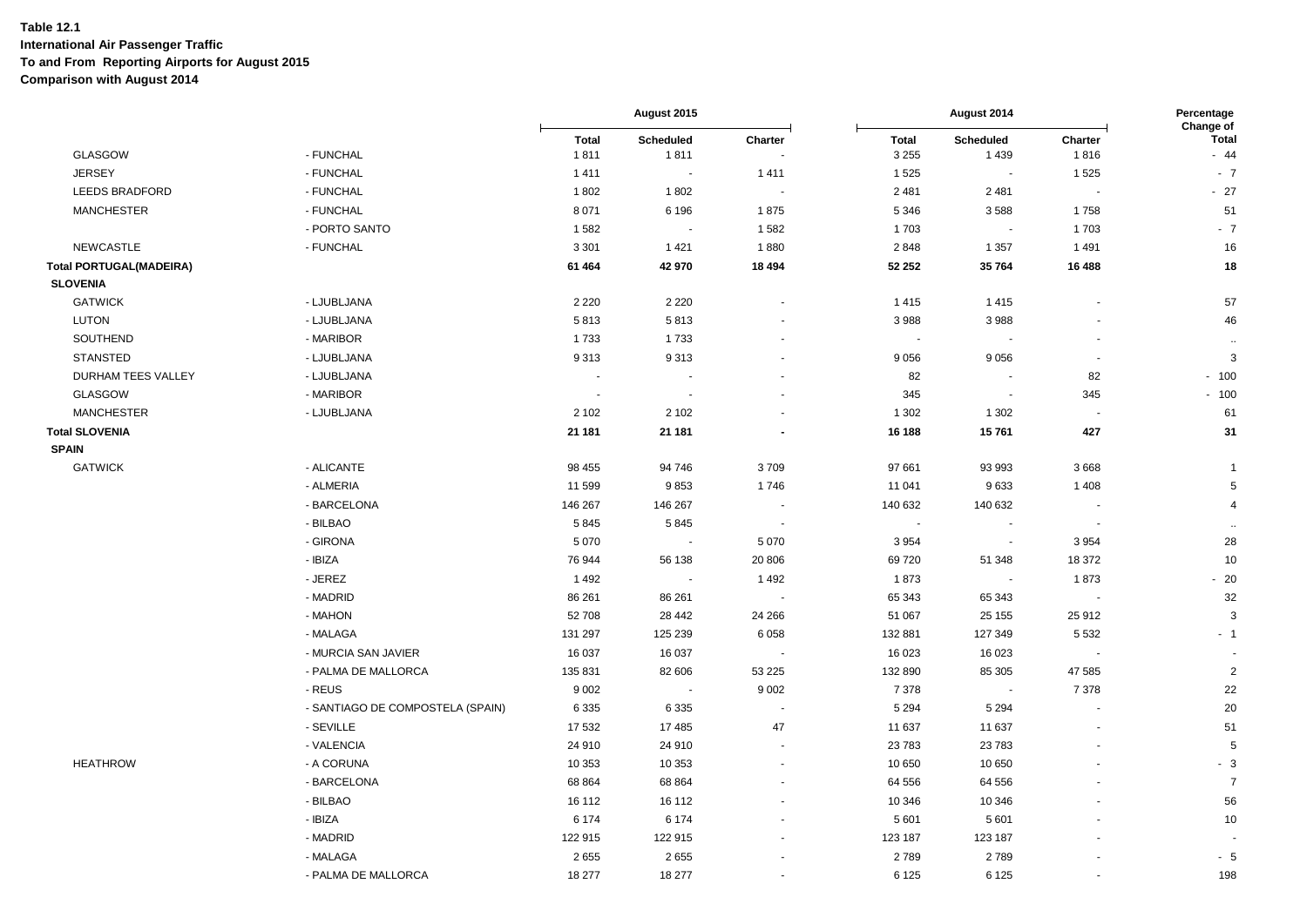|                    |                     |                          | August 2015          |                          | August 2014          |                          |                          | Percentage<br>Change of |
|--------------------|---------------------|--------------------------|----------------------|--------------------------|----------------------|--------------------------|--------------------------|-------------------------|
| <b>LONDON CITY</b> | - GRANADA           | <b>Total</b><br>2 2 3 5  | Scheduled<br>2 2 3 5 | Charter                  | <b>Total</b><br>3506 | <b>Scheduled</b><br>3506 | Charter                  | <b>Total</b><br>$-36$   |
|                    | - IBIZA             | 14 4 15                  | 14 4 15              |                          | 14 0 35              | 14 0 35                  |                          | $\mathbf{3}$            |
|                    | - MADRID            | 5890                     | 5890                 |                          | 5 6 4 3              | 5643                     |                          | $\overline{4}$          |
|                    | - MAHON             | 1618                     | 1618                 |                          | 2547                 | 2547                     |                          | $-36$                   |
|                    | - MALAGA            | 5942                     | 5942                 | $\blacksquare$           | 5 0 9 8              | 5 0 9 8                  | $\overline{\phantom{a}}$ | 17                      |
|                    | - PALMA DE MALLORCA | 6409                     | 6409                 |                          | 7 2 5 8              | 7 2 5 8                  |                          | $-12$                   |
| <b>LUTON</b>       | - ALICANTE          | 28 29 5                  | 28 29 5              | $\blacksquare$           | 29 21 9              | 29 219                   |                          | $-3$                    |
|                    | - BARCELONA         | 18 637                   | 18 4 60              | 177                      | 18 559               | 18513                    | 46                       |                         |
|                    | - BILBAO            | $\sim$                   | $\sim$               | ÷,                       | 41                   | $\sim$                   | 41                       | $-100$                  |
|                    | - GIRONA            | 9839                     | 9839                 | $\overline{\phantom{a}}$ | 11 115               | 11 115                   | $\overline{\phantom{a}}$ | $-11$                   |
|                    | - IBIZA             | 11 296                   | 7998                 | 3 2 9 8                  | 9828                 | 6506                     | 3 3 2 2                  | 15                      |
|                    | - MADRID            | 9 2 1 7                  | 9 2 1 7              | $\sim$                   | 9424                 | 9424                     | $\sim$                   | $-2$                    |
|                    | - MAHON             | 18 040                   | 14 4 7 6             | 3564                     | 17 132               | 13 4 74                  | 3658                     | $\sqrt{5}$              |
|                    | - MALAGA            | 32 546                   | 31 067               | 1479                     | 33 906               | 32 388                   | 1518                     | $-4$                    |
|                    | - MURCIA SAN JAVIER | 11 166                   | 11 166               | $\overline{\phantom{a}}$ | 10 937               | 10 937                   |                          | $\overline{c}$          |
|                    | - PALMA DE MALLORCA | 46 608                   | 37 902               | 8706                     | 50 091               | 39 407                   | 10 684                   | $-7$                    |
|                    | - REUS              | 3 3 2 6                  | $\sim$               | 3 3 2 6                  | 7833                 | 6353                     | 1480                     | $-58$                   |
|                    | - VALENCIA          | $\overline{\phantom{a}}$ | $\sim$               |                          | 74                   |                          | 74                       | $-100$                  |
|                    | - VIGO              | 1 3 9 9                  | 1 3 9 9              |                          |                      | $\overline{\phantom{a}}$ |                          | $\sim$                  |
| SOUTHEND           | - ALICANTE          | 9 1 9 9                  | 9 1 9 9              |                          | 12979                | 12 979                   |                          | $-29$                   |
|                    | - BARCELONA         | 5 2 7 1                  | 5 2 7 1              |                          | 10 344               | 10 344                   |                          | $-49$                   |
|                    | - IBIZA             | 3768                     | 3768                 |                          | 3675                 | 3675                     |                          | $\mathsf 3$             |
|                    | - MAHON             | 2 1 7 9                  | 2 1 7 9              |                          |                      |                          |                          | $\ddot{\phantom{1}}$    |
|                    | - MALAGA            | 9081                     | 9081                 | $\blacksquare$           | 9 1 8 4              | 9 1 8 4                  |                          | $-1$                    |
|                    | - PALMA DE MALLORCA | 7693                     | 6470                 | 1 2 2 3                  | 8 1 5 1              | 6934                     | 1 2 1 7                  | $-6$                    |
| <b>STANSTED</b>    | - ALICANTE          | 27 865                   | 27 865               |                          | 27 5 26              | 27 5 26                  |                          | $\overline{1}$          |
|                    | - ALMERIA           | 4720                     | 4720                 |                          | 4696                 | 4696                     |                          | $\overline{1}$          |
|                    | - ASTURIAS          | 9829                     | 9829                 |                          | 10 957               | 10 957                   |                          | $-10$                   |
|                    | - BARCELONA         | 33 941                   | 33 941               |                          | 33 690               | 33 690                   |                          | $\overline{1}$          |
|                    | - BILBAO            | 18 447                   | 18 447               |                          | 18 582               | 18582                    |                          | $-1$                    |
|                    | - GIRONA            | 10 309                   | 10 309               | $\sim$                   | 14721                | 14721                    | $\blacksquare$           | $-30$                   |
|                    | - IBIZA             | 41 189                   | 34 400               | 6789                     | 35 104               | 30 0 29                  | 5 0 7 5                  | 17                      |
|                    | - JEREZ             | 8413                     | 8413                 | $\blacksquare$           | 7969                 | 7969                     | $\overline{\phantom{a}}$ | 6                       |
|                    | - MADRID            | 33 325                   | 33 212               | 113                      | 22 389               | 22 389                   |                          | 49                      |
|                    | - MAHON             | 8015                     | $\sim$               | 8015                     | 8 0 6 6              | $\sim$                   | 8 0 6 6                  | $-1$                    |
|                    | - MALAGA            | 45 0 25                  | 45 0 25              | $\sim$                   | 39 448               | 39 4 48                  | $\sim$                   | 14                      |
|                    | - MURCIA SAN JAVIER | 19 3 54                  | 19 3 54              | $\sim$                   | 18778                | 18778                    | $\overline{\phantom{a}}$ | $\mathbf{3}$            |
|                    | - PALMA DE MALLORCA | 55 083                   | 43 4 33              | 11 650                   | 49 0 92              | 40 476                   | 8616                     | 12                      |
|                    | - REUS              | 11779                    | 11 373               | 406                      | 8 2 2 9              | 8 2 2 9                  |                          | 43                      |
|                    | - SANTANDER         | 10 990                   | 10 990               | $\overline{\phantom{a}}$ | 9826                 | 9732                     | 94                       | 12                      |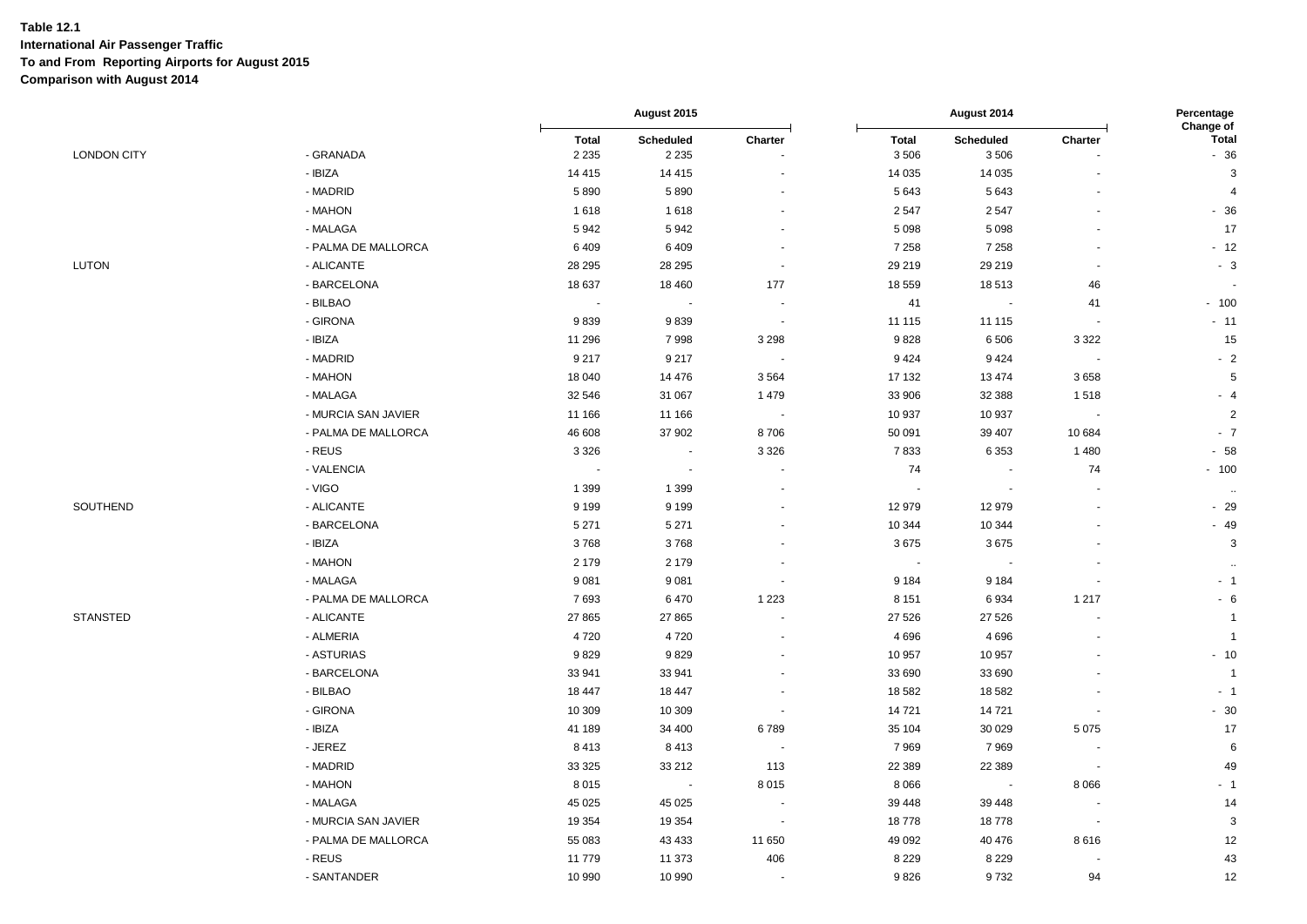|                            |                                  | August 2015              |                          |                          | August 2014              |                   |                          |                                      |
|----------------------------|----------------------------------|--------------------------|--------------------------|--------------------------|--------------------------|-------------------|--------------------------|--------------------------------------|
| <b>STANSTED</b>            | - SANTIAGO DE COMPOSTELA (SPAIN) | <b>Total</b><br>7979     | Scheduled<br>7979        | Charter                  | <b>Total</b><br>7889     | Scheduled<br>7889 | Charter                  | Change of<br>Total<br>$\overline{1}$ |
|                            | - SEVILLE                        | 12917                    | 12917                    |                          | 12 641                   | 12 641            |                          | $\overline{2}$                       |
|                            | - VALENCIA                       | 14 657                   | 14 657                   | $\blacksquare$           | 14 5 22                  | 14 5 22           | $\blacksquare$           | $\mathbf 1$                          |
|                            | - ZARAGOZA                       | 6510                     | 6510                     | $\sim$                   | 6471                     | 6471              | $\sim$                   | $\overline{1}$                       |
| ABERDEEN                   | - BILBAO                         | $\sim$                   | $\overline{\phantom{a}}$ | $\blacksquare$           | 48                       |                   | 48                       | $-100$                               |
|                            | - IBIZA                          | 988                      | $\sim$                   | 988                      | 873                      |                   | 873                      | 13                                   |
|                            | - MAHON                          | $\overline{\phantom{a}}$ | $\overline{\phantom{a}}$ | $\sim$                   | 831                      |                   | 831                      | $-100$                               |
|                            | - MALAGA                         | 963                      | $\blacksquare$           | 963                      | 941                      |                   | 941                      | $\overline{2}$                       |
|                            | - PALMA DE MALLORCA              | 5 0 4 8                  |                          | 5 0 4 8                  | 3 4 5 3                  |                   | 3 4 5 3                  | 46                                   |
|                            | - REUS                           | 586                      |                          | 586                      | 887                      |                   | 887                      | $-34$                                |
|                            | - VITORIA                        | $\overline{\phantom{a}}$ | $\overline{\phantom{a}}$ |                          | 127                      |                   | 127                      | $-100$                               |
| BELFAST CITY (GEORGE BEST) | - BARCELONA                      | 2784                     | 2784                     | $\overline{\phantom{a}}$ |                          |                   | $\overline{\phantom{a}}$ | $\ddot{\phantom{1}}$                 |
|                            | - MALAGA                         | 9707                     | 9707                     |                          | 8 3 7 9                  | 8379              | ٠                        | 16                                   |
|                            | - PALMA DE MALLORCA              | 2 3 9 1                  | 2 3 9 1                  |                          | 2 4 8 9                  | 2489              |                          | $-4$                                 |
| BELFAST INTERNATIONAL      | - ALICANTE                       | 15 501                   | 15 501                   |                          | 14 4 35                  | 14 4 35           |                          | $\overline{7}$                       |
|                            | - BARCELONA                      | 5 3 0 8                  | 5 3 0 8                  | $\blacksquare$           | 5 3 1 9                  | 5319              | $\sim$                   |                                      |
|                            | - IBIZA                          | 7 2 5 4                  | 3805                     | 3 4 4 9                  | 6920                     | 3804              | 3 1 1 6                  | $5\phantom{.0}$                      |
|                            | - MAHON                          | 2 5 8 0                  | 1 1 4 4                  | 1436                     | 4685                     | 1 0 9 0           | 3595                     | $-45$                                |
|                            | - MALAGA                         | 15 612                   | 13730                    | 1882                     | 15 5 16                  | 13645             | 1871                     | $\overline{1}$                       |
|                            | - MURCIA SAN JAVIER              | 3719                     | 3719                     | $\sim$                   | 2 5 9 4                  | 2 5 9 4           | $\overline{\phantom{a}}$ | 43                                   |
|                            | - PALMA DE MALLORCA              | 27 176                   | 18 4 19                  | 8757                     | 27 988                   | 19649             | 8 3 3 9                  | $-3$                                 |
|                            | - REUS                           | 8 5 5 6                  | 2614                     | 5942                     | 9 0 4 1                  | 2 2 6 7           | 6774                     | $-5$                                 |
| <b>BIGGIN HILL</b>         | - MALAGA                         |                          |                          |                          | $\overline{7}$           |                   | $\overline{7}$           | $-100$                               |
| <b>BIRMINGHAM</b>          | - ALICANTE                       | 34 669                   | 31 311                   | 3 3 5 8                  | 37 241                   | 35 377            | 1864                     | $-7$                                 |
|                            | - ALMERIA                        | 2 1 6 3                  | $\sim$                   | 2 1 6 3                  | 6 2 0 3                  | 4 3 6 8           | 1835                     | $-65$                                |
|                            | - BARCELONA                      | 25 683                   | 25 683                   | $\overline{\phantom{a}}$ | 20 032                   | 20 013            | 19                       | 28                                   |
|                            | - GIRONA                         | 1459                     | $\overline{\phantom{a}}$ | 1 4 5 9                  | 1835                     |                   | 1835                     | $-20$                                |
|                            | - IBIZA                          | 17 654                   | 8913                     | 8741                     | 24 4 14                  | 15 062            | 9 3 5 2                  | $-28$                                |
|                            | - MADRID                         | 4 2 6 1                  | 4 2 6 1                  | $\blacksquare$           | $\overline{\phantom{a}}$ | $\sim$            | $\overline{\phantom{a}}$ | $\cdot$                              |
|                            | - MAHON                          | 14 915                   | 5913                     | 9 0 0 2                  | 14 000                   | 6096              | 7 9 0 4                  | $\overline{7}$                       |
|                            | - MALAGA                         | 35 597                   | 35 5 97                  | $\sim$                   | 32 830                   | 32 830            | $\blacksquare$           | 8                                    |
|                            | - MURCIA SAN JAVIER              | 6454                     | 6454                     |                          | 5899                     | 5899              |                          | 9                                    |
|                            | - PALMA DE MALLORCA              | 49777                    | 27 608                   | 22 169                   | 54 174                   | 35 413            | 18761                    | $-8$                                 |
|                            | - REUS                           | 5 3 7 4                  | $\blacksquare$           | 5 3 7 4                  | 10 645                   | 4760              | 5885                     | $-50$                                |
| <b>BLACKPOOL</b>           | - ALICANTE                       |                          |                          | $\sim$                   | 5 1 8 6                  | 5 1 8 6           |                          | $-100$                               |
|                            | - IBIZA                          |                          |                          | $\blacksquare$           | 2 2 6 7                  | 2 2 6 7           |                          | $-100$                               |
|                            | - MAHON                          |                          |                          |                          | 1 0 9 7                  | 1 0 9 7           |                          | $-100$                               |
|                            | - MALAGA                         |                          |                          | $\blacksquare$           | 4 0 6 5                  | 4 0 6 5           | ä,                       | $-100$                               |
|                            | - MURCIA SAN JAVIER              |                          |                          |                          | 2564                     | 2 5 6 4           |                          | $-100$                               |
|                            | - PALMA DE MALLORCA              |                          |                          | $\blacksquare$           | 6427                     | 6427              | ä,                       | $-100$                               |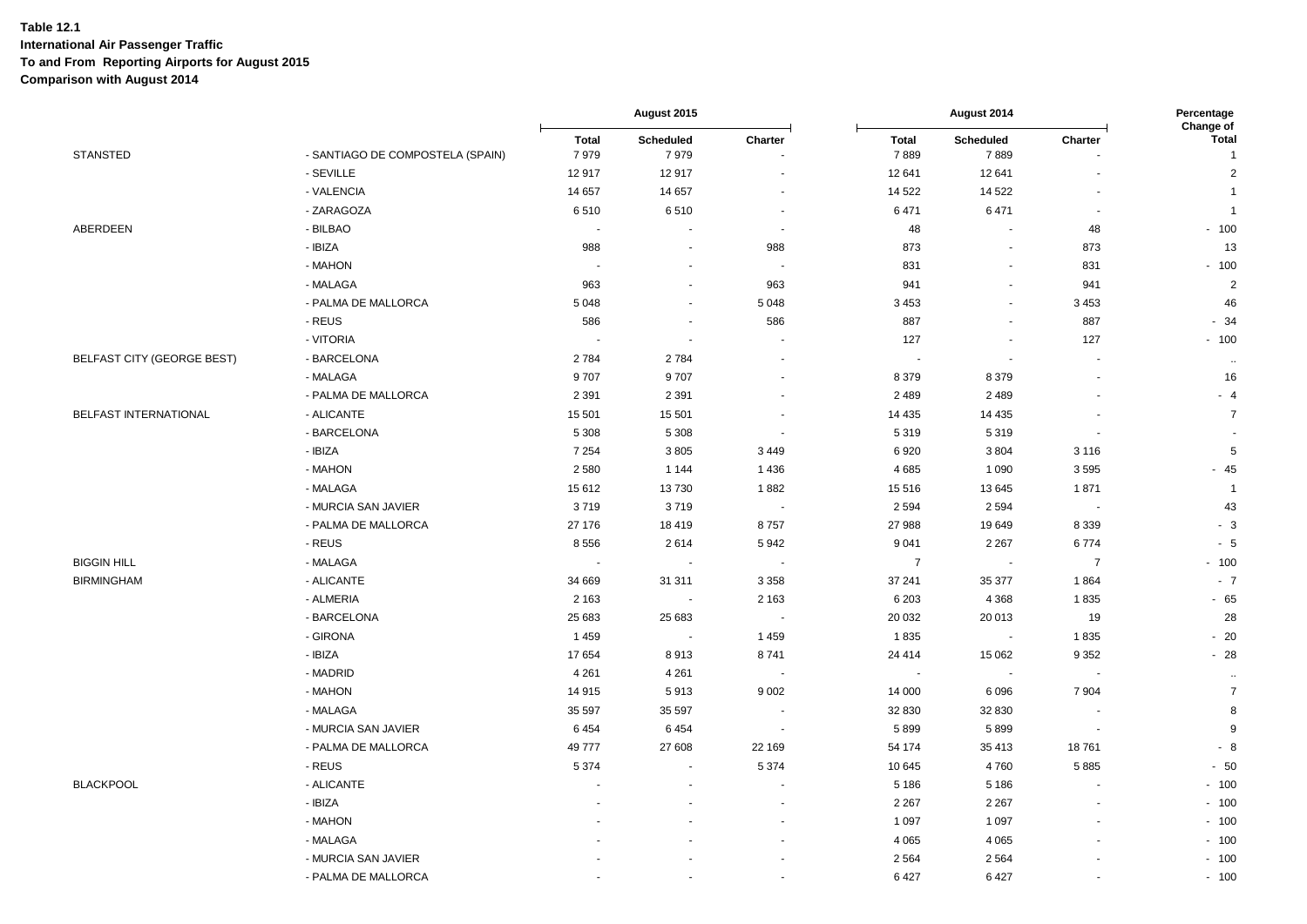|                             |                     | August 2015              |                          |                          | August 2014             |                          |                          |                                |
|-----------------------------|---------------------|--------------------------|--------------------------|--------------------------|-------------------------|--------------------------|--------------------------|--------------------------------|
| <b>BOURNEMOUTH</b>          | - ALICANTE          | <b>Total</b><br>6538     | Scheduled<br>6538        | Charter                  | <b>Total</b><br>6 1 9 6 | Scheduled<br>6 1 9 6     | Charter                  | Change of<br><b>Total</b><br>6 |
|                             | - GIRONA            | 6494                     | 6494                     |                          | 8997                    | 8997                     |                          | $-28$                          |
|                             | - IBIZA             | 1 4 5 9                  |                          | 1 4 5 9                  | 4 4 3 9                 | 2968                     | 1 4 7 1                  | $-67$                          |
|                             | - MAHON             | 1725                     | $\sim$                   | 1725                     | 1 4 4 1                 | $\sim$                   | 1441                     | 20                             |
|                             | - MALAGA            | 9 2 4 6                  | 9 2 4 6                  | $\overline{\phantom{a}}$ | 7 2 2 4                 | 7 2 2 4                  | $\overline{\phantom{a}}$ | 28                             |
|                             | - MURCIA SAN JAVIER | 7451                     | 7451                     | $\overline{\phantom{a}}$ | 7552                    | 7552                     |                          | $-1$                           |
|                             | - PALMA DE MALLORCA | 17 508                   | 10 924                   | 6584                     | 17 060                  | 10 455                   | 6 6 0 5                  | 3                              |
| <b>BRISTOL</b>              | - ALICANTE          | 32 110                   | 30 599                   | 1511                     | 31 380                  | 29 640                   | 1740                     | $\sqrt{2}$                     |
|                             | - BARCELONA         | 13 506                   | 13 506                   | $\overline{\phantom{a}}$ | 13 217                  | 13 217                   |                          | $\overline{2}$                 |
|                             | - BILBAO            | 2629                     | 2629                     | $\overline{\phantom{a}}$ | $\sim$                  | $\blacksquare$           | $\overline{\phantom{a}}$ | $\ddot{\phantom{1}}$           |
|                             | - GIRONA            | 8 1 4 9                  | 8 1 4 9                  | $\blacksquare$           | 14 110                  | 14 110                   |                          | $-42$                          |
|                             | - IBIZA             | 14 919                   | 7 1 7 2                  | 7747                     | 14 4 9 2                | 6966                     | 7526                     | $\mathsf 3$                    |
|                             | - MADRID            | 5456                     | 5456                     | $\overline{\phantom{a}}$ | 5795                    | 5795                     |                          | $-6$                           |
|                             | - MAHON             | 12 593                   | 3 9 5 0                  | 8643                     | 9 0 5 5                 | 3556                     | 5499                     | 39                             |
|                             | - MALAGA            | 37 465                   | 33 4 24                  | 4 0 4 1                  | 35 449                  | 33 250                   | 2 1 9 9                  | 6                              |
|                             | - MURCIA SAN JAVIER | 9070                     | 9 0 7 0                  |                          | 9650                    | 9650                     |                          | $-6$                           |
|                             | - PALMA DE MALLORCA | 48 209                   | 34 383                   | 13826                    | 49 147                  | 33 1 23                  | 16 0 24                  | $-2$                           |
|                             | - REUS              | 2 2 0 5                  | $\overline{\phantom{a}}$ | 2 2 0 5                  | 5412                    | 3 2 4 8                  | 2 1 6 4                  | $-59$                          |
|                             | - SEVILLE           |                          |                          | $\blacksquare$           | 89                      | $\sim$                   | 89                       | $-100$                         |
|                             | - VALENCIA          | 3 2 5 4                  | 3 2 5 4                  |                          | 3 2 6 3                 | 3 2 6 3                  |                          |                                |
| <b>CARDIFF WALES</b>        | - A CORUNA          | 43                       | $\overline{\phantom{a}}$ | 43                       | $\sim$                  | $\blacksquare$           | $\blacksquare$           | $\ddot{\phantom{1}}$ .         |
|                             | - ALICANTE          | 7774                     | 4 4 0 7                  | 3 3 6 7                  | 7603                    | 4 2 4 2                  | 3 3 6 1                  | $\overline{c}$                 |
|                             | - BARCELONA         | 4 4 6 9                  | 4 4 6 9                  |                          | 4 2 4 8                 | 4 2 4 8                  | $\sim$                   | $5\phantom{.0}$                |
|                             | - IBIZA             | 6652                     |                          | 6652                     | 6509                    | $\sim$                   | 6509                     | 2                              |
|                             | - MADRID            | $\overline{\phantom{a}}$ |                          | $\overline{\phantom{a}}$ | 599                     | $\overline{\phantom{a}}$ | 599                      | $-100$                         |
|                             | - MAHON             | 2 7 4 4                  | $\sim$                   | 2744                     | 3 6 2 2                 | $\sim$                   | 3622                     | $-24$                          |
|                             | - MALAGA            | 7733                     | 4 3 8 5                  | 3 3 4 8                  | 7568                    | 4 1 8 3                  | 3 3 8 5                  | $\overline{2}$                 |
|                             | - PALMA DE MALLORCA | 18 175                   | 4 3 0 7                  | 13 868                   | 16752                   | 3993                     | 12759                    | 8                              |
|                             | - REUS              | 4 9 8 0                  |                          | 4 9 8 0                  | 3 1 7 2                 |                          | 3 1 7 2                  | 57                             |
|                             | - SEVILLE           |                          |                          | $\sim$                   | 1 0 9 4                 | $\sim$                   | 1 0 9 4                  | $-100$                         |
|                             | - VALENCIA          |                          |                          |                          | 80                      | $\sim$                   | 80                       | $-100$                         |
| CITY OF DERRY (EGLINTON)    | - ALICANTE          |                          |                          | $\blacksquare$           | 2796                    | 2796                     | $\overline{\phantom{a}}$ | $-100$                         |
|                             | - PALMA DE MALLORCA |                          |                          |                          | 1 4 6 3                 | $\sim$                   | 1463                     | $-100$                         |
| DONCASTER SHEFFIELD         | - ALICANTE          | 3 3 6 1                  |                          | 3 3 6 1                  | 3 1 7 3                 | $\blacksquare$           | 3 1 7 3                  | 6                              |
|                             | - IBIZA             | 4910                     |                          | 4910                     | 2 9 0 0                 | $\sim$                   | 2 9 0 0                  | 69                             |
|                             | - MAHON             | 3 1 6 3                  | $\sim$                   | 3 1 6 3                  | 3 1 1 4                 | $\blacksquare$           | 3 1 1 4                  | $\overline{2}$                 |
|                             | - MALAGA            | 4 8 4 2                  | $\blacksquare$           | 4 8 4 2                  | 3 3 2 1                 | $\blacksquare$           | 3 3 2 1                  | 46                             |
|                             | - PALMA DE MALLORCA | 10 015                   |                          | 10 015                   | 12 607                  | $\blacksquare$           | 12 607                   | $-21$                          |
|                             | - REUS              | 1 477                    |                          | 1 477                    | 1837                    | $\blacksquare$           | 1837                     | $-20$                          |
| EAST MIDLANDS INTERNATIONAL | - ALICANTE          | 44 899                   | 41 555                   | 3 3 4 4                  | 49 582                  | 46 023                   | 3559                     | $-9$                           |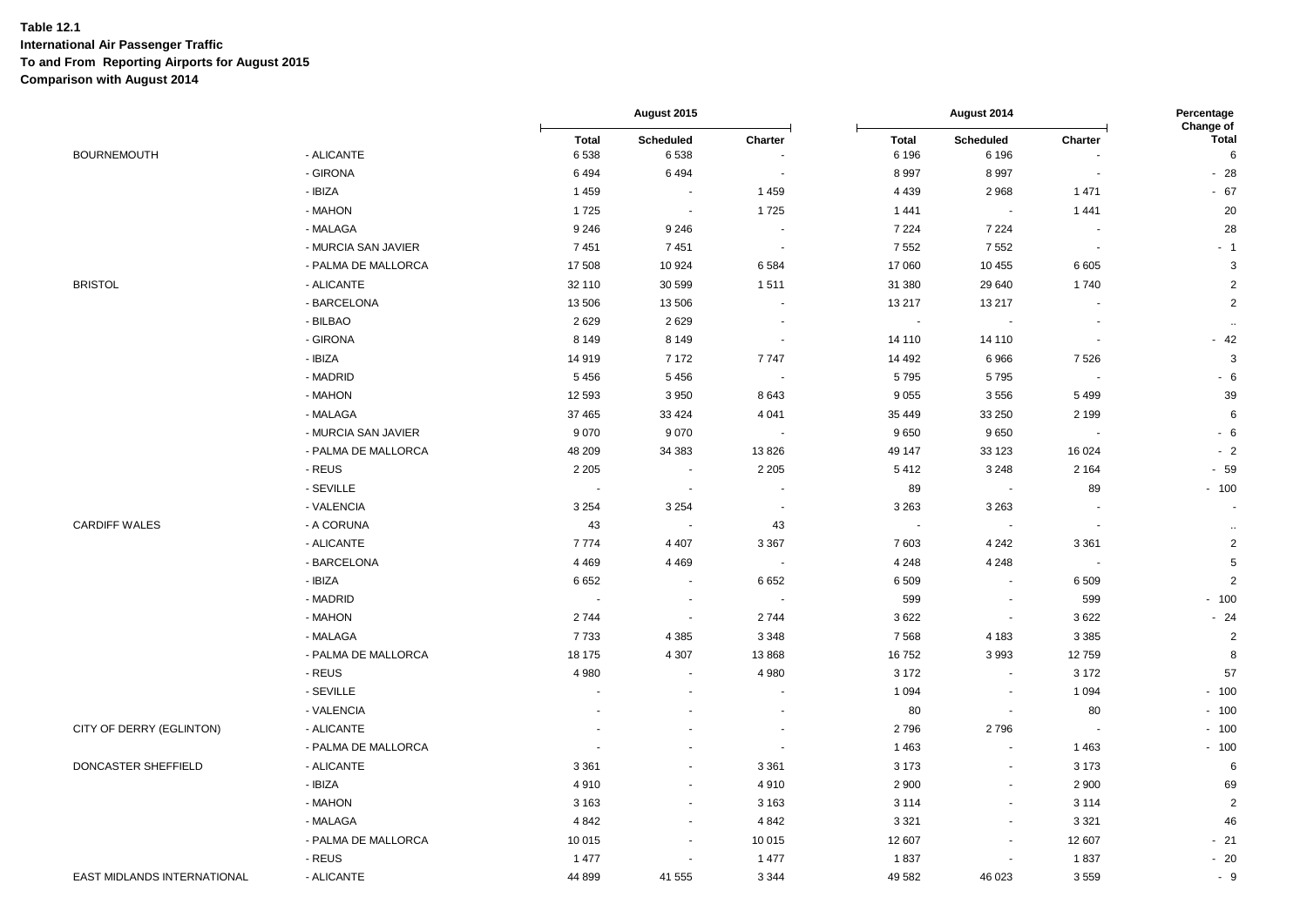|                             |                     | August 2015  |                          |                          | August 2014             |                      |         |                                     |
|-----------------------------|---------------------|--------------|--------------------------|--------------------------|-------------------------|----------------------|---------|-------------------------------------|
| EAST MIDLANDS INTERNATIONAL | - ALMERIA           | <b>Total</b> | Scheduled<br>$\sim$      | Charter                  | <b>Total</b><br>4 4 7 1 | Scheduled<br>4 4 7 1 | Charter | Change of<br><b>Total</b><br>$-100$ |
|                             | - BARCELONA         | 11 405       | 11 405                   |                          | 11 197                  | 11 197               |         | $\overline{2}$                      |
|                             | - GIRONA            | ÷.           | $\sim$                   | $\overline{a}$           | 3 1 9 8                 | 3 1 9 8              |         | $-100$                              |
|                             | - IBIZA             | 20 214       | 13418                    | 6796                     | 26 4 96                 | 19608                | 6888    | $-24$                               |
|                             | - MAHON             | 15 3 33      | 8 2 5 5                  | 7078                     | 16 804                  | 9493                 | 7311    | - 9                                 |
|                             | - MALAGA            | 35 183       | 33 304                   | 1879                     | 40 874                  | 40 874               |         | $-14$                               |
|                             | - MURCIA SAN JAVIER | 14878        | 14 878                   |                          | 17 397                  | 17 397               |         | $-14$                               |
|                             | - PALMA DE MALLORCA | 60 431       | 38 159                   | 22 27 2                  | 65 3 64                 | 46 411               | 18 953  | $-8$                                |
|                             | - REUS              | 3 2 4 2      | 3 2 4 2                  |                          | 5678                    | 5678                 |         | $-43$                               |
|                             | - VALENCIA          | 4749         | 4749                     |                          | 6414                    | 6414                 |         | $-26$                               |
| <b>EDINBURGH</b>            | - ALICANTE          | 17514        | 17514                    |                          | 15 976                  | 15976                |         | 10                                  |
|                             | - BARCELONA         | 14 150       | 14 150                   | $\overline{\phantom{a}}$ | 10 854                  | 10854                |         | 30                                  |
|                             | - IBIZA             | 5756         | 3535                     | 2 2 2 1                  | 5979                    | 3788                 | 2 1 9 1 | $-4$                                |
|                             | - MADRID            | 18 980       | 17 261                   | 1719                     | 10 964                  | 9593                 | 1 3 7 1 | 73                                  |
|                             | - MAHON             | 2 3 2 2      | 1 4 3 7                  | 885                      | 2 1 8 6                 | 1 2 7 3              | 913     | 6                                   |
|                             | - MALAGA            | 17795        | 17795                    |                          | 16 48 6                 | 16 4 8 6             |         | 8                                   |
|                             | - MURCIA SAN JAVIER | 2621         | 2621                     | $\blacksquare$           | 3708                    | 3708                 | $\sim$  | $-29$                               |
|                             | - PALMA DE MALLORCA | 27 241       | 17 531                   | 9710                     | 26 560                  | 18 174               | 8 3 8 6 | 3                                   |
|                             | - REUS              | 2 2 4 9      | 2 2 4 9                  |                          | 1 0 7 6                 | 1076                 |         | 109                                 |
|                             | - SANTANDER         | 3 2 8 8      | 3 2 8 8                  |                          | 3 3 2 1                 | 3 3 2 1              |         | $-1$                                |
| <b>EXETER</b>               | - ALICANTE          | 3589         | 3589                     |                          | 4 0 1 2                 | 4 0 1 2              |         | $-11$                               |
|                             | - IBIZA             | 1 503        | $\sim$                   | 1503                     | 1 4 0 6                 | $\blacksquare$       | 1 4 0 6 | $\overline{7}$                      |
|                             | - MAHON             | 3 2 2 8      | $\sim$                   | 3 2 2 8                  | 3 2 7 3                 | $\blacksquare$       | 3 2 7 3 | $-1$                                |
|                             | - MALAGA            | 3560         | 3560                     |                          | 5 0 4 2                 | 5 0 4 2              |         | $-29$                               |
|                             | - PALMA DE MALLORCA | 10 263       | 3 0 6 6                  | 7 1 9 7                  | 9886                    | 2819                 | 7 0 6 7 | $\overline{4}$                      |
| GLASGOW                     | - ALICANTE          | 22 193       | 19 502                   | 2691                     | 22 904                  | 20 158               | 2746    | $-3$                                |
|                             | - BARCELONA         | 5566         | 4 5 9 0                  | 976                      | 5 6 4 1                 | 4697                 | 944     | $-1$                                |
|                             | - BILBAO            |              |                          |                          | 93                      | $\blacksquare$       | 93      | $-100$                              |
|                             | - IBIZA             | 16 253       | 7 3 9 4                  | 8859                     | 15 4 95                 | 7850                 | 7645    | 5                                   |
|                             | - MADRID            | 468          | $\blacksquare$           | 468                      | 881                     | $\blacksquare$       | 881     | $-47$                               |
|                             | - MAHON             | 4779         | 2 9 0 5                  | 1874                     | 5 2 7 8                 | 3 1 6 2              | 2 1 1 6 | $-9$                                |
|                             | - MALAGA            | 21 547       | 17624                    | 3923                     | 21 403                  | 18 254               | 3 1 4 9 | -1                                  |
|                             | - MURCIA SAN JAVIER | 2568         | 2 5 6 8                  |                          | 3 2 6 9                 | 3 2 6 9              |         | $-21$                               |
|                             | - PALMA DE MALLORCA | 39 553       | 16 214                   | 23 339                   | 36 838                  | 19 2 64              | 17574   | $\overline{7}$                      |
|                             | - REUS              | 8522         | 3 1 7 9                  | 5 3 4 3                  | 9485                    | 2610                 | 6875    | $-10$                               |
|                             | - SANTANDER         | 67           | $\sim$                   | 67                       | $\sim$                  | $\blacksquare$       |         | $\sim$                              |
|                             | - VALENCIA          | 456          |                          | 456                      | 98                      | $\blacksquare$       | 98      | 365                                 |
| <b>HUMBERSIDE</b>           | - ALICANTE          | 638          | $\blacksquare$           | 638                      | 653                     | $\mathbf{r}$         | 653     | $-2$                                |
|                             | - PALMA DE MALLORCA | 2 0 0 6      | $\overline{\phantom{a}}$ | 2 0 0 6                  | 776                     | $\blacksquare$       | 776     | 159                                 |
| <b>ISLE OF MAN</b>          | - PALMA DE MALLORCA | 639          | $\overline{\phantom{a}}$ | 639                      | 719                     | $\blacksquare$       | 719     | $-11$                               |
|                             |                     |              |                          |                          |                         |                      |         |                                     |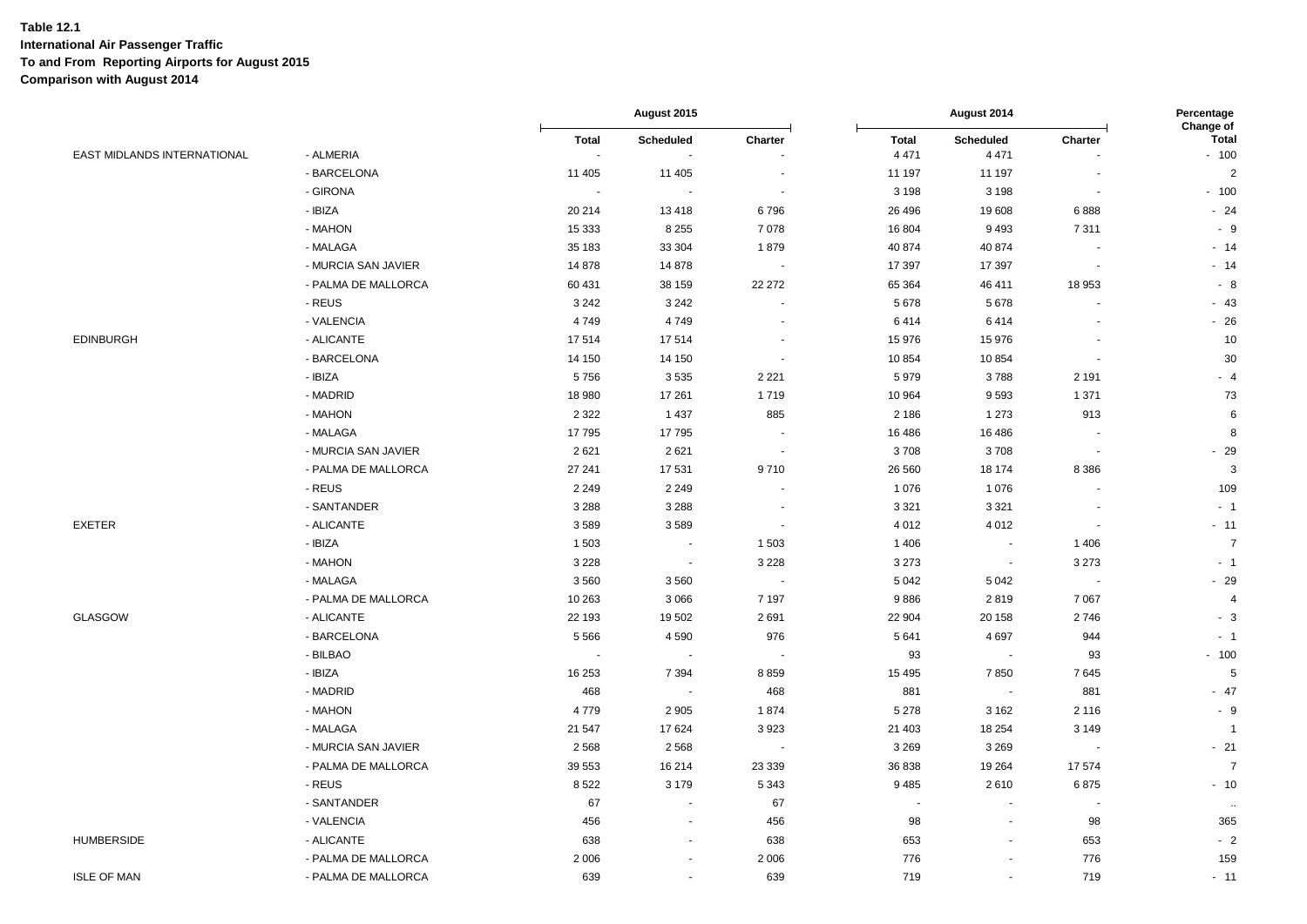|                         |                                 | August 2015  |                          | August 2014              |              |           | Percentage<br>Change of  |                |
|-------------------------|---------------------------------|--------------|--------------------------|--------------------------|--------------|-----------|--------------------------|----------------|
|                         |                                 | <b>Total</b> | Scheduled                | Charter                  | <b>Total</b> | Scheduled | Charter                  | <b>Total</b>   |
| <b>JERSEY</b>           | - PALMA DE MALLORCA             | 887          | $\blacksquare$           | 887                      | 819          |           | 819                      | 8              |
| LEEDS BRADFORD          | - ALICANTE                      | 31 688       | 31 688                   | $\sim$                   | 27 5 68      | 27 5 68   | $\sim$                   | 15             |
|                         | - BARCELONA                     | 9511         | 9511                     | $\blacksquare$           | 12 030       | 12 030    | $\sim$                   | $-21$          |
|                         | - GIRONA                        | $\sim$       | $\overline{\phantom{a}}$ | $\sim$                   | 4 5 2 5      | 4525      | $\sim$                   | $-100$         |
|                         | - IBIZA                         | 16 185       | 14 695                   | 1 4 9 0                  | 16 193       | 14723     | 1 4 7 0                  |                |
|                         | - MAHON                         | 7863         | 7863                     |                          | 7639         | 7639      |                          | $\mathbf{3}$   |
|                         | - MALAGA                        | 32 898       | 32 898                   | $\overline{\phantom{a}}$ | 31 021       | 31 0 21   |                          | 6              |
|                         | - MURCIA SAN JAVIER             | 9584         | 9584                     | $\sim$                   | 9538         | 9538      | $\sim$                   |                |
|                         | - PALMA DE MALLORCA             | 43 118       | 36 477                   | 6641                     | 42 373       | 37418     | 4 9 5 5                  | $\overline{2}$ |
|                         | - REUS                          | 2 5 6 4      | 2564                     |                          | 3645         | 3645      | $\blacksquare$           | $-30$          |
|                         | - VALENCIA                      | $\sim$       | $\sim$                   |                          | 43           | $\sim$    | 43                       | $-100$         |
| LIVERPOOL (JOHN LENNON) | - ALICANTE                      | 26 355       | 26 355                   |                          | 20 20 9      | 20 20 9   | $\blacksquare$           | 30             |
|                         | - BARCELONA                     | 23 314       | 23 314                   | $\blacksquare$           | 23 7 85      | 23785     | $\sim$                   | $-2$           |
|                         | - CASTELLON DE LA PLANA AIRPORT | 44           | $\overline{\phantom{a}}$ | 44                       |              |           |                          | $\sim$         |
|                         | - IBIZA                         | 4 5 5 3      | 4 5 5 3                  |                          | 6909         | 6909      |                          | $-34$          |
|                         | - MADRID                        | 7797         | 7797                     | $\sim$                   | 8550         | 8550      |                          | $-9$           |
|                         | - MAHON                         | 4 4 3 1      | 4 4 3 1                  |                          | 5 0 0 2      | 5 0 0 2   |                          | $-11$          |
|                         | - MALAGA                        | 23 902       | 23 902                   |                          | 22 971       | 22 971    |                          | $\overline{4}$ |
|                         | - PALMA DE MALLORCA             | 28 0 25      | 28 0 25                  |                          | 28 195       | 28 195    |                          | $-1$           |
|                         | - REUS                          | $\sim$       | $\sim$                   | $\blacksquare$           | 3 0 9 3      | 3 0 9 3   | $\sim$                   | $-100$         |
| <b>MANCHESTER</b>       | - ALICANTE                      | 76 179       | 69 694                   | 6485                     | 67 455       | 60 984    | 6471                     | 13             |
|                         | - ALMERIA                       | 9595         | 3 3 9 6                  | 6 1 9 9                  | 6864         | 3631      | 3 2 3 3                  | 40             |
|                         | - BARCELONA                     | 34 888       | 34 888                   | $\sim$                   | 29 975       | 29 975    | $\sim$                   | 16             |
|                         | - BILBAO                        | 3833         | 3833                     | $\overline{\phantom{a}}$ | 4 0 68       | 4 0 6 8   | $\sim$                   | $-6$           |
|                         | - GIRONA                        | 8 4 5 6      | 4793                     | 3663                     | 8 2 1 7      | 4556      | 3661                     | $\mathbf{3}$   |
|                         | - IBIZA                         | 53 969       | 34 717                   | 19 252                   | 49 487       | 30 153    | 19 3 34                  | 9              |
|                         | - MADRID                        | 9784         | 9784                     | $\sim$ 10 $\pm$          | 6418         | 6418      | $\overline{\phantom{a}}$ | 52             |
|                         | - MAHON                         | 33 910       | 11 045                   | 22 865                   | 32 810       | 10 505    | 22 30 5                  | $\mathbf{3}$   |
|                         | - MALAGA                        | 69 4 29      | 61 984                   | 7445                     | 66 959       | 59 983    | 6976                     | $\overline{a}$ |
|                         | - MURCIA SAN JAVIER             | 18 2 8 5     | 18 28 5                  | $\sim$                   | 17685        | 17685     | $\sim$                   | $\mathsf 3$    |
|                         | - PALMA DE MALLORCA             | 127 908      | 77 713                   | 50 195                   | 125 353      | 86 289    | 39 064                   | $\overline{2}$ |
|                         | - REUS                          | 12 833       | 3999                     | 8834                     | 18 540       | 8 4 0 9   | 10 131                   | $-31$          |
|                         | - VALENCIA                      | 3 2 8 4      | 3 2 8 4                  |                          | 3 2 4 8      | 3 1 2 2   | 126                      | $\overline{1}$ |
| NEWCASTLE               | - ALICANTE                      | 27 670       | 22 4 65                  | 5 2 0 5                  | 28 950       | 23754     | 5 1 9 6                  | $-4$           |
|                         | - BARCELONA                     | 6515         | 6515                     | $\overline{\phantom{a}}$ | 6808         | 6808      | $\sim$                   | $-4$           |
|                         | - GIRONA                        | $\sim$       | $\sim$                   | $\sim$                   | 4 4 7 3      | 4 4 7 3   | $\sim$                   | $-100$         |
|                         | - IBIZA                         | 15 613       | 7856                     | 7757                     | 15 9 24      | 7590      | 8 3 3 4                  | $-2$           |
|                         | - MAHON                         | 7908         | 3597                     | 4 3 1 1                  | 9603         | 5 1 8 4   | 4 4 1 9                  | $-18$          |
|                         | - MALAGA                        | 21 096       | 19 2 26                  | 1870                     | 21 916       | 20 076    | 1840                     | $-4$           |
|                         | - MURCIA SAN JAVIER             | 5 1 5 2      | 5 1 5 2                  |                          | 6 1 4 6      | 6 1 4 6   |                          | $-16$          |
|                         |                                 |              |                          |                          |              |           |                          |                |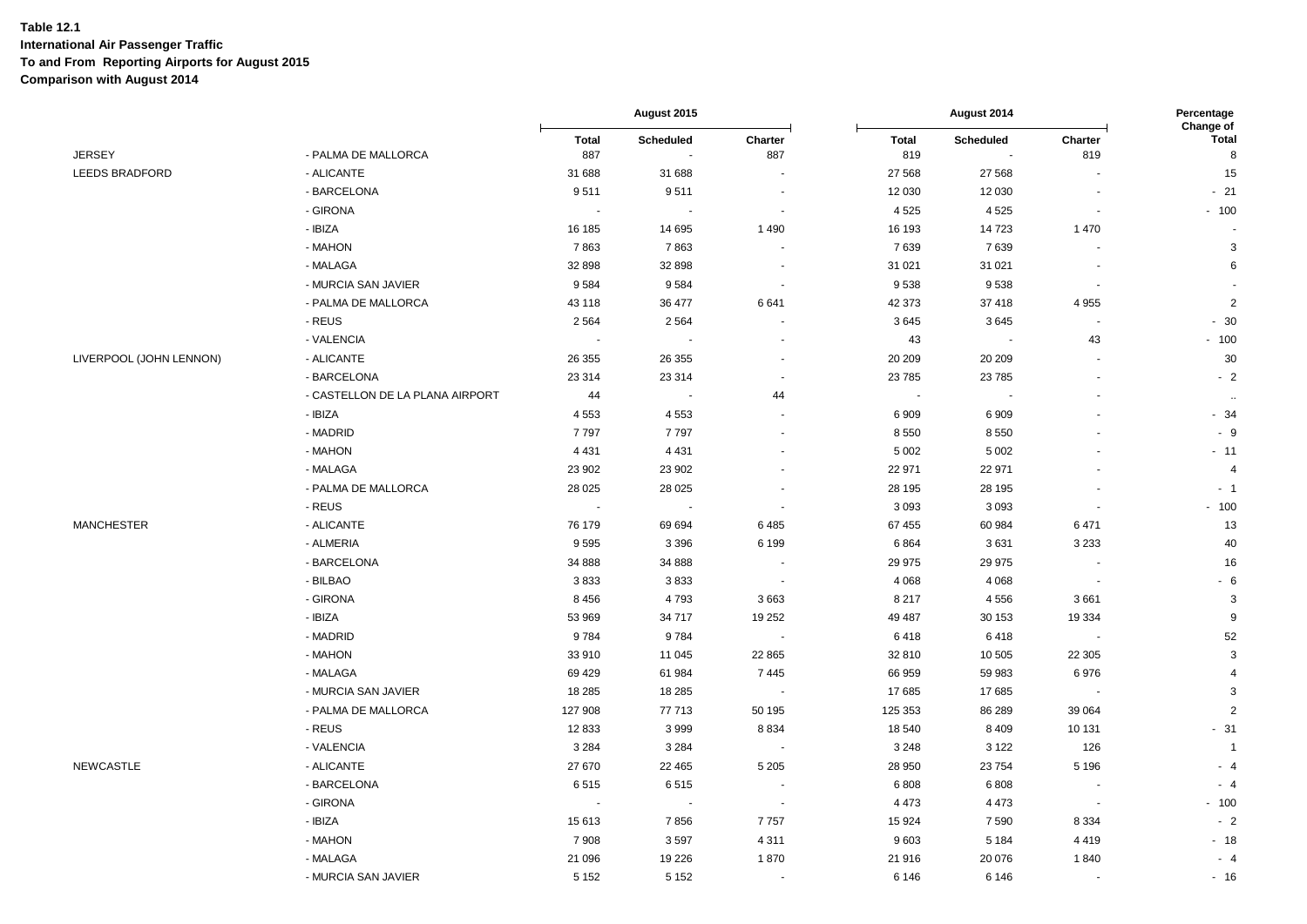|                       |                               |                        | August 2015                |                  |                          | August 2014                |                   | Percentage                        |
|-----------------------|-------------------------------|------------------------|----------------------------|------------------|--------------------------|----------------------------|-------------------|-----------------------------------|
| <b>NEWCASTLE</b>      | - PALMA DE MALLORCA           | <b>Total</b><br>43 953 | <b>Scheduled</b><br>26 277 | Charter<br>17676 | <b>Total</b><br>47 657   | <b>Scheduled</b><br>27 500 | Charter<br>20 157 | Change of<br><b>Total</b><br>$-8$ |
|                       | - REUS                        | 9784                   | 2 5 3 5                    | 7 2 4 9          | 8705                     | 3717                       | 4988              | 12                                |
| <b>NORWICH</b>        | - IBIZA                       | 1 1 3 7                |                            | 1 1 3 7          | 1 107                    |                            | 1 1 0 7           | 3                                 |
|                       | - MAHON                       | 1 3 8 6                |                            | 1 3 8 6          |                          |                            |                   |                                   |
|                       | - PALMA DE MALLORCA           | 5419                   | $\sim$                     | 5419             | 5 3 1 2                  | $\sim$                     | 5312              | $\sqrt{2}$                        |
| <b>PRESTWICK</b>      | - ALICANTE                    | 7947                   | 7947                       |                  | 7689                     | 7689                       |                   | 3                                 |
|                       | - BARCELONA                   | 11 3 25                | 11 3 25                    |                  | 12 663                   | 12 663                     |                   | $-11$                             |
|                       | - IBIZA                       | 3 0 7 0                | 3 0 7 0                    |                  | 4 1 8 8                  | 4 1 8 8                    |                   | $-27$                             |
|                       | - MALAGA                      | 7985                   | 7985                       |                  | 9682                     | 9682                       |                   | $-18$                             |
|                       | - MURCIA SAN JAVIER           | 3 2 5 8                | 3 2 5 8                    |                  | 4530                     | 4530                       |                   | $-28$                             |
|                       | - PALMA DE MALLORCA           | 7910                   | 7910                       |                  | 6 1 9 1                  | 6 1 9 1                    |                   | 28                                |
|                       | - REUS                        |                        |                            |                  | 3 0 8 0                  | 3 0 8 0                    |                   | $-100$                            |
| SOUTHAMPTON           | - ALICANTE                    | 6647                   | 6647                       |                  | 6481                     | 6481                       |                   | 3                                 |
|                       | - MALAGA                      | 6468                   | 6468                       |                  | 6 6 21                   | 6621                       |                   | $-2$                              |
|                       | - PALMA DE MALLORCA           | 6720                   | 6720                       |                  | 5771                     | 5771                       |                   | 16                                |
| <b>Total SPAIN</b>    |                               | 3753537                | 3 082 421                  | 671 116          | 3711865                  | 3 090 693                  | 621 172           | $\mathbf{1}$                      |
| SPAIN(CANARY ISLANDS) |                               |                        |                            |                  |                          |                            |                   |                                   |
| <b>GATWICK</b>        | - ARRECIFE                    | 40 822                 | 34 0 25                    | 6797             | 38 083                   | 29 0 32                    | 9 0 5 1           | $\overline{7}$                    |
|                       | - FUERTEVENTURA               | 21 799                 | 16709                      | 5 0 9 0          | 19 546                   | 13 900                     | 5646              | 12                                |
|                       | - LAS PALMAS                  | 30 123                 | 20 26 9                    | 9854             | 26 733                   | 16 5 54                    | 10 179            | 13                                |
|                       | - SANTA CRUZ DE LA PALMA      | 1488                   | $\sim$                     | 1488             | 1808                     | $\sim$                     | 1808              | $-18$                             |
|                       | - TENERIFE (SURREINA SOFIA)   | 74 400                 | 58 479                     | 15 9 21          | 75 182                   | 60 216                     | 14 966            | $-1$                              |
| <b>HEATHROW</b>       | - LAS PALMAS                  | 5756                   | 5756                       |                  | $\overline{\phantom{a}}$ | $\blacksquare$             |                   | $\sim$                            |
|                       | - TENERIFE (NORTE LOS RODEOS) | 3865                   | 3865                       |                  |                          |                            |                   | $\bullet\bullet$                  |
| <b>LUTON</b>          | - ARRECIFE                    | 11 285                 | 7424                       | 3861             | 10 529                   | 6807                       | 3722              | $\overline{7}$                    |
|                       | - FUERTEVENTURA               | 4 9 8 5                | 3 1 2 0                    | 1865             | 4 8 9 2                  | 3042                       | 1850              | $\overline{2}$                    |
|                       | - LAS PALMAS                  | 5 1 6 7                | 3 2 9 2                    | 1875             | 4713                     | 3 2 2 0                    | 1 4 9 3           | 10                                |
|                       | - TENERIFE (SURREINA SOFIA)   | 12753                  | 9 4 9 7                    | 3 2 5 6          | 15817                    | 12 2 2 9                   | 3588              | $-19$                             |
| <b>STANSTED</b>       | - ARRECIFE                    | 21 582                 | 20 091                     | 1491             | 18 309                   | 16815                      | 1 4 9 4           | 18                                |
|                       | - FUERTEVENTURA               | 11 619                 | 10 152                     | 1 4 6 7          | 10 637                   | 9 1 3 2                    | 1505              | 9                                 |
|                       | - LAS PALMAS                  | 11 526                 | 9614                       | 1912             | 10 929                   | 9418                       | 1511              | 5                                 |
|                       | - TENERIFE (SURREINA SOFIA)   | 24 7 26                | 21 809                     | 2917             | 20 171                   | 18 291                     | 1880              | 23                                |
| ABERDEEN              | - TENERIFE (SURREINA SOFIA)   | 1422                   |                            | 1422             | 1937                     |                            | 1937              | $-27$                             |
| BELFAST INTERNATIONAL | - ARRECIFE                    | 7906                   | 6469                       | 1 4 3 7          | 4 2 9 0                  | 2835                       | 1 4 5 5           | 84                                |
|                       | - LAS PALMAS                  | 2982                   | 1 1 4 8                    | 1834             | 1825                     | $\sim$                     | 1825              | 63                                |
|                       | - TENERIFE (SURREINA SOFIA)   | 5848                   | 3993                       | 1855             | 6 3 8 8                  | 4 7 3 4                    | 1654              | $-8$                              |
| <b>BIGGIN HILL</b>    | - TENERIFE (SURREINA SOFIA)   |                        |                            |                  | $\overline{7}$           | $\blacksquare$             | $\overline{7}$    | $-100$                            |
| <b>BIRMINGHAM</b>     | - ARRECIFE                    | 20 7 24                | 16 844                     | 3880             | 20 377                   | 15 601                     | 4776              | $\overline{2}$                    |
|                       | - FUERTEVENTURA               | 11 909                 | 10414                      | 1 4 9 5          | 9726                     | 8 2 3 7                    | 1489              | 22                                |
|                       | - LAS PALMAS                  | 13734                  | 10 269                     | 3 4 6 5          | 9 9 8 0                  | 8 2 4 1                    | 1739              | 38                                |
|                       |                               |                        |                            |                  |                          |                            |                   |                                   |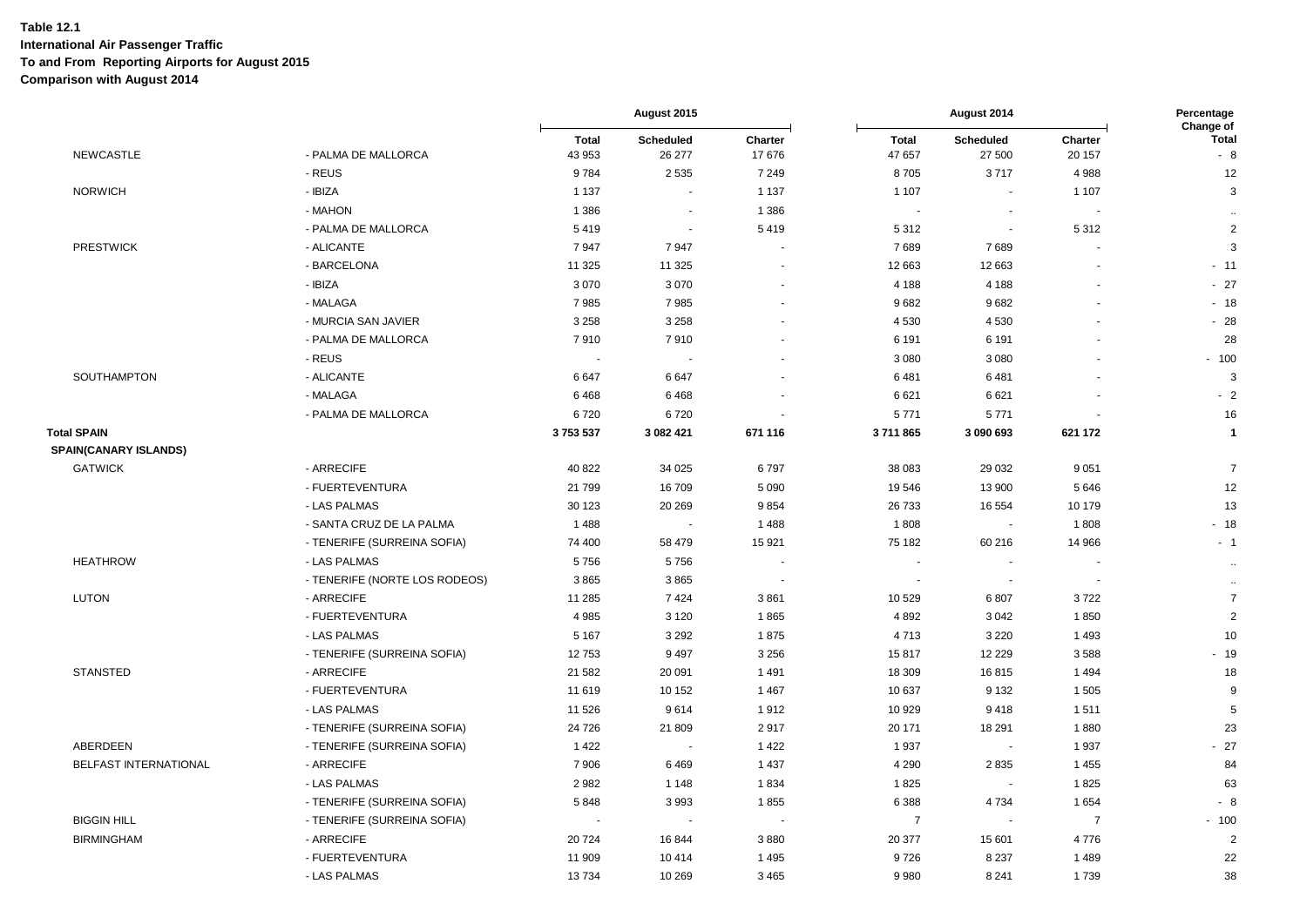|                                    |                             |                        | August 2015              |                    |                        | August 2014                                |                 | Percentage                        |  |
|------------------------------------|-----------------------------|------------------------|--------------------------|--------------------|------------------------|--------------------------------------------|-----------------|-----------------------------------|--|
| <b>BIRMINGHAM</b>                  | - TENERIFE (SURREINA SOFIA) | <b>Total</b><br>26 955 | Scheduled<br>21 595      | Charter<br>5 3 6 0 | <b>Total</b><br>27 749 | <b>Scheduled</b><br>22 116                 | Charter<br>5633 | Change of<br><b>Total</b><br>$-3$ |  |
| <b>BLACKPOOL</b>                   | - ARRECIFE                  |                        |                          |                    | 1 1 3 1                | 1 1 3 1                                    |                 | $-100$                            |  |
|                                    | - TENERIFE (SURREINA SOFIA) |                        |                          |                    | 2 4 5 6                | 2 4 5 6                                    |                 | $-100$                            |  |
| <b>BOURNEMOUTH</b>                 | - ARRECIFE                  | 1825                   |                          | 1825               | 4533                   | 2749                                       | 1784            | $-60$                             |  |
|                                    | - FUERTEVENTURA             |                        |                          |                    | 1 3 1 8                | 1 3 1 8                                    |                 | $-100$                            |  |
|                                    | - LAS PALMAS                | 1816                   | 1816                     |                    | 1716                   | 1716                                       |                 | 6                                 |  |
|                                    | - TENERIFE (SURREINA SOFIA) | 2945                   | 1462                     | 1483               | 4616                   | 3 1 4 3                                    | 1 4 7 3         | $-36$                             |  |
| <b>BRISTOL</b>                     | - ARRECIFE                  | 11 488                 | 9 3 5 0                  | 2 1 3 8            | 8 4 2 4                | 6 2 7 9                                    | 2 1 4 5         | 36                                |  |
|                                    | - FUERTEVENTURA             | 4702                   | 2958                     | 1744               | 4702                   | 2951                                       | 1751            |                                   |  |
|                                    | - LAS PALMAS                | 8 0 9 9                | 6 2 2 3                  | 1876               | 8563                   | 6393                                       | 2 170           | $-5$                              |  |
|                                    | - TENERIFE (SURREINA SOFIA) | 12 404                 | 10738                    | 1666               | 13641                  | 11 472                                     | 2 1 6 9         | - 9                               |  |
| <b>CARDIFF WALES</b>               | - ARRECIFE                  | 4673                   | 1 377                    | 3 2 9 6            | 3 2 4 8                | 1 3 8 8                                    | 1860            | 44                                |  |
|                                    | - LAS PALMAS                | 1866                   |                          | 1866               | 1 4 8 9                | $\blacksquare$                             | 1 4 8 9         | 25                                |  |
|                                    | - TENERIFE (SURREINA SOFIA) | 4549                   | 2 8 6 2                  | 1687               | 3574                   | 1726                                       | 1848            | 27                                |  |
| DONCASTER SHEFFIELD                | - ARRECIFE                  | 1835                   |                          | 1835               | 1811                   | $\blacksquare$                             | 1811            | $\overline{1}$                    |  |
|                                    | - LAS PALMAS                | 1867                   |                          | 1867               | 1854                   |                                            | 1854            | $\overline{1}$                    |  |
|                                    | - TENERIFE (SURREINA SOFIA) | 2939                   |                          | 2 9 3 9            | 3 1 6 6                | $\overline{\phantom{a}}$                   | 3 1 6 6         | $-7$                              |  |
| <b>EAST MIDLANDS INTERNATIONAL</b> | - ARRECIFE                  | 16 2 25                | 14758                    | 1 4 6 7            | 17 379                 | 15917                                      | 1 4 6 2         | $-7$                              |  |
|                                    | - FUERTEVENTURA             | 8 5 0 9                | 7 0 4 1                  | 1468               | 8 4 4 7                | 6992                                       | 1 4 5 5         | $\overline{1}$                    |  |
|                                    | - LAS PALMAS                | 6820                   | 6820                     |                    | 7785                   | 6 3 0 7                                    | 1 4 7 8         | $-12$                             |  |
|                                    | - TENERIFE (SURREINA SOFIA) | 25 517                 | 22 539                   | 2978               | 26 804                 | 23 294                                     | 3510            | $-5$                              |  |
| <b>EDINBURGH</b>                   | - ARRECIFE                  | 4678                   | 3 2 1 1                  | 1 4 6 7            | 5803                   | 4 3 6 4                                    | 1 4 3 9         | $-19$                             |  |
|                                    | - FUERTEVENTURA             | 1 2 4 1                | 1 2 4 1                  |                    | 1 3 7 2                | 1 3 7 2                                    |                 | $-10$                             |  |
|                                    | - LAS PALMAS                | 3 3 4 9                | 3 3 4 9                  |                    | 3 2 1 2                | 3 2 1 2                                    |                 | $\overline{4}$                    |  |
|                                    | - TENERIFE (SURREINA SOFIA) | 10702                  | 9 1 2 6                  | 1576               | 12 950                 | 11 090                                     | 1860            | $-17$                             |  |
| <b>EXETER</b>                      | - ARRECIFE                  | 1861                   |                          | 1861               | 1819                   | $\blacksquare$                             | 1819            | $\sqrt{2}$                        |  |
|                                    | - LAS PALMAS                | 1830                   |                          | 1830               | 1461                   |                                            | 1461            | 25                                |  |
|                                    |                             | 1488                   | $\overline{\phantom{a}}$ | 1488               | 1 4 9 3                | $\overline{\phantom{a}}$<br>$\blacksquare$ | 1 4 9 3         |                                   |  |
| <b>GLASGOW</b>                     | - TENERIFE (SURREINA SOFIA) |                        |                          |                    |                        |                                            |                 |                                   |  |
|                                    | - ARRECIFE                  | 7618                   | 5876                     | 1742               | 8581                   | 7015                                       | 1566            | $-11$                             |  |
|                                    | - FUERTEVENTURA             | 1944                   | 1944                     |                    | 2 2 9 5                | 2 1 0 6                                    | 189             | $-15$                             |  |
|                                    | - LAS PALMAS                | 5 6 23                 | 3 4 3 3                  | 2 1 9 0            | 6931                   | 5 1 6 6                                    | 1765            | $-19$                             |  |
|                                    | - TENERIFE (SURREINA SOFIA) | 15 26 6                | 11 536                   | 3730               | 18877                  | 15 042                                     | 3835            | $-19$                             |  |
| <b>LEEDS BRADFORD</b>              | - ARRECIFE                  | 12 0 28                | 12 0 28                  |                    | 13 3 66                | 13 3 66                                    |                 | $-10$                             |  |
|                                    | - FUERTEVENTURA             | 6 207                  | 6 207                    |                    | 6 2 7 4                | 6 2 7 4                                    |                 | $-1$                              |  |
|                                    | - LAS PALMAS                | 4 0 5 8                | 4 0 5 8                  |                    | 3 2 5 6                | 3 2 5 6                                    |                 | 25                                |  |
|                                    | - TENERIFE (SURREINA SOFIA) | 15 621                 | 13742                    | 1879               | 16 964                 | 15 117                                     | 1847            | $-8$                              |  |
| LIVERPOOL (JOHN LENNON)            | - ARRECIFE                  | 7455                   | 7455                     |                    | 7 2 1 9                | 7 2 1 9                                    |                 | 3                                 |  |
|                                    | - FUERTEVENTURA             | 4 2 9 6                | 4 2 9 6                  |                    | 4 2 2 4                | 4 2 2 4                                    |                 | 2                                 |  |
|                                    | - LAS PALMAS                | 1 4 2 0                | 1420                     |                    | 1730                   | 1730                                       |                 | $-18$                             |  |
|                                    | - TENERIFE (SURREINA SOFIA) | 4710                   | 4710                     |                    | 4546                   | 4546                                       |                 | 4                                 |  |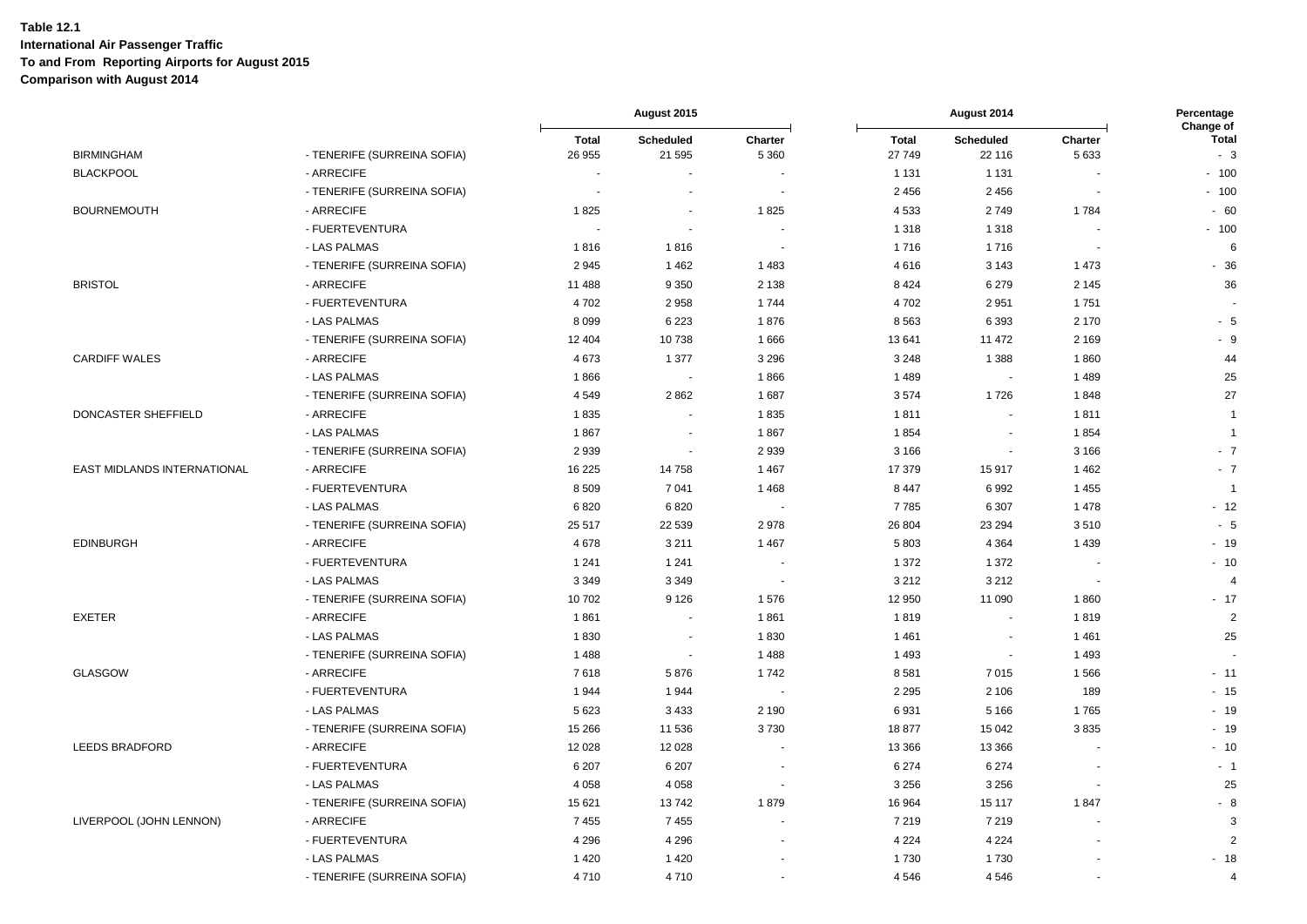|                                    |                             | August 2015              |                          | August 2014              |                        |                            | Percentage<br>Change of |                                |
|------------------------------------|-----------------------------|--------------------------|--------------------------|--------------------------|------------------------|----------------------------|-------------------------|--------------------------------|
| <b>MANCHESTER</b>                  | - ARRECIFE                  | <b>Total</b><br>42 169   | Scheduled<br>33 959      | Charter<br>8 2 1 0       | <b>Total</b><br>40 469 | <b>Scheduled</b><br>32 472 | Charter<br>7997         | <b>Total</b><br>$\overline{4}$ |
|                                    | - FUERTEVENTURA             | 21 373                   | 16 221                   | 5 1 5 2                  | 19 379                 | 14 044                     | 5 3 3 5                 | 10                             |
|                                    | - LAS PALMAS                | 22 907                   | 14 903                   | 8 0 0 4                  | 24 570                 | 17 132                     | 7438                    | $-7$                           |
|                                    | - SANTA CRUZ DE LA PALMA    | 1468                     | $\sim$                   | 1468                     | ÷,                     | $\blacksquare$             |                         | $\ddotsc$                      |
|                                    | - TENERIFE (SURREINA SOFIA) | 68 125                   | 55 220                   | 12 905                   | 73 108                 | 60 807                     | 12 301                  | $-7$                           |
| NEWCASTLE                          | - ARRECIFE                  | 9988                     | 8522                     | 1466                     | 9 2 2 0                | 7617                       | 1 603                   | 8                              |
|                                    | - FUERTEVENTURA             | 4678                     | 4678                     |                          | 4 4 3 7                | 4 4 3 7                    |                         | 5                              |
|                                    | - LAS PALMAS                | 3478                     | 1793                     | 1685                     | 5491                   | 3998                       | 1493                    | $-37$                          |
|                                    | - TENERIFE (SURREINA SOFIA) | 11734                    | 10 235                   | 1499                     | 11897                  | 10 036                     | 1861                    | $-1$                           |
| <b>NORWICH</b>                     | - LAS PALMAS                | 1 1 6 8                  | $\overline{\phantom{a}}$ | 1 1 6 8                  | $\blacksquare$         | $\blacksquare$             |                         | $\sim$                         |
|                                    | - TENERIFE (SURREINA SOFIA) | 1457                     | $\blacksquare$           | 1 4 5 7                  | 1 4 5 2                | $\blacksquare$             | 1 4 5 2                 |                                |
| <b>PRESTWICK</b>                   | - ARRECIFE                  | 3 0 9 3                  | 3 0 9 3                  |                          | 4 2 8 4                | 4 2 8 4                    |                         | $-28$                          |
|                                    | - FUERTEVENTURA             | 1419                     | 1419                     |                          | 1 3 6 5                | 1 3 6 5                    |                         | $\overline{4}$                 |
|                                    | - LAS PALMAS                | 3 3 2 6                  | 3 3 2 6                  |                          | 3 1 9 6                | 3 1 9 6                    |                         | $\overline{4}$                 |
|                                    | - TENERIFE (SURREINA SOFIA) | 8076                     | 8076                     |                          | 6 3 9 8                | 6 3 9 8                    |                         | 26                             |
| <b>Total SPAIN(CANARY ISLANDS)</b> |                             | 807 309                  | 637 855                  | 169 454                  | 793 924                | 626 537                    | 167 387                 | $\mathbf{2}$                   |
| <b>SWEDEN</b>                      |                             |                          |                          |                          |                        |                            |                         |                                |
| <b>GATWICK</b>                     | - GOTEBORG (LANDVETTER)     | 8513                     | 8513                     |                          | 8 1 4 1                | 8 1 4 1                    | ä,                      | $\sqrt{5}$                     |
|                                    | - STOCKHOLM (ARLANDA)       | 45 043                   | 45 043                   |                          | 40739                  | 40729                      | 10                      | 11                             |
| <b>HEATHROW</b>                    | - GOTEBORG (LANDVETTER)     | 25 706                   | 25 706                   |                          | 23 622                 | 23 6 22                    |                         | 9                              |
|                                    | - STOCKHOLM (ARLANDA)       | 87 984                   | 87 984                   |                          | 80 265                 | 80 265                     |                         | 10                             |
| <b>LONDON CITY</b>                 | - STOCKHOLM (ARLANDA)       | $\sim$                   |                          |                          | 44                     | 44                         |                         | $-100$                         |
| <b>STANSTED</b>                    | - GOTEBORG (LANDVETTER)     | 15418                    | 15418                    |                          |                        |                            |                         | $\ddotsc$                      |
|                                    | - GOTEBORG CITY             |                          |                          |                          | 14 971                 | 14 971                     |                         | $-100$                         |
|                                    | - MALMO                     | $\sim$                   | ÷.                       |                          | 4 6 20                 | 4 6 20                     |                         | $-100$                         |
|                                    | - SKELLEFTEA                | 2773                     | 2773                     |                          | 2 5 9 7                | 2597                       |                         | $\overline{7}$                 |
|                                    | - STOCKHOLM (SKAVSTA)       | 17975                    | 17975                    |                          | 17937                  | 17937                      |                         | $\sim$                         |
|                                    | - VASTERAS                  | 6440                     | 6440                     |                          | 5997                   | 5997                       |                         | $\overline{7}$                 |
| ABERDEEN                           | - GOTEBORG (LANDVETTER)     | 78                       |                          | 78                       |                        |                            |                         | $\sim$                         |
| <b>BIRMINGHAM</b>                  | - GOTEBORG (LANDVETTER)     | $\overline{\phantom{a}}$ | $\blacksquare$           |                          | 1 4 8 8                | 1488                       |                         | $-100$                         |
| <b>BRISTOL</b>                     | - STOCKHOLM (ARLANDA)       | 820                      | 820                      |                          | 1 0 0 1                | 1 0 0 1                    |                         | $-18$                          |
| <b>EDINBURGH</b>                   | - GOTEBORG (LANDVETTER)     | 2986                     | 2986                     |                          |                        |                            |                         | $\ddotsc$                      |
|                                    | - GOTEBORG CITY             |                          |                          |                          | 2 9 5 7                | 2957                       |                         | $-100$                         |
|                                    | - STOCKHOLM (ARLANDA)       | 13 153                   | 13 153                   |                          | 9658                   | 9658                       |                         | 36                             |
| <b>GLASGOW</b>                     | - MALMO                     | 914                      | $\overline{\phantom{a}}$ | 914                      |                        |                            |                         | $\ddot{\phantom{a}}$           |
|                                    | - VAXJO                     | 63                       | ÷,                       | 63                       |                        |                            |                         | $\ddotsc$                      |
| <b>MANCHESTER</b>                  | - GOTEBORG (LANDVETTER)     | 160                      | 160                      | $\overline{\phantom{a}}$ |                        |                            |                         | $\bullet\bullet$               |
|                                    | - STOCKHOLM (ARLANDA)       | 11 590                   | 11 590                   |                          | 7 5 6 0                | 7560                       |                         | 53                             |
| <b>Total SWEDEN</b>                |                             | 239 616                  | 238 561                  | 1 0 5 5                  | 221 597                | 221 587                    | 10                      | 8                              |
| <b>Total WESTERN EUROPE-EU</b>     |                             | 14 096 822               | 12 292 411               | 1804 411                 | 13 419 776             | 11 684 927                 | 1734849                 | 5                              |
|                                    |                             |                          |                          |                          |                        |                            |                         |                                |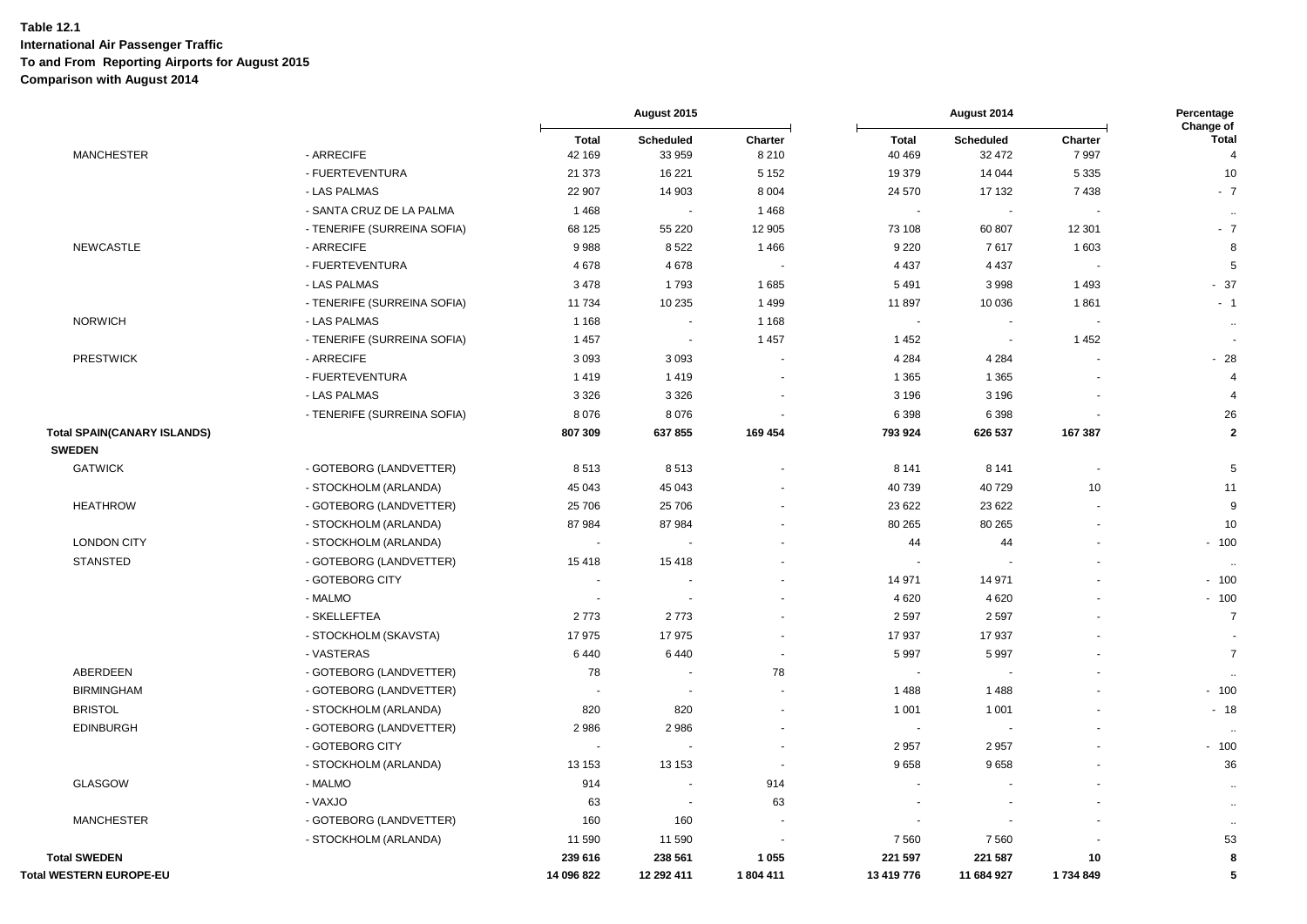|                             |                       |                          | August 2015              |                          | August 2014    |                  |                          | Percentage<br>Change of |
|-----------------------------|-----------------------|--------------------------|--------------------------|--------------------------|----------------|------------------|--------------------------|-------------------------|
|                             |                       | <b>Total</b>             | <b>Scheduled</b>         | Charter                  | <b>Total</b>   | <b>Scheduled</b> | Charter                  | Total                   |
| <b>WESTERN EUROPE-OTHER</b> |                       |                          |                          |                          |                |                  |                          |                         |
| <b>FAROE ISLANDS</b>        |                       |                          |                          |                          |                |                  |                          |                         |
| <b>STANSTED</b>             | - VAGAR               | $\overline{\phantom{a}}$ |                          |                          | 1 0 3 4        | 1 0 3 4          |                          | $-100$                  |
| <b>EDINBURGH</b>            | - VAGAR               | 1 1 1 0                  | 1 1 1 0                  | $\sim$                   | $\blacksquare$ |                  |                          | $\ddotsc$               |
| <b>Total FAROE ISLANDS</b>  |                       | 1 1 1 0                  | 1 1 1 0                  | $\overline{\phantom{a}}$ | 1 0 3 4        | 1 0 3 4          | $\overline{\phantom{a}}$ | $\overline{7}$          |
| <b>ICELAND</b>              |                       |                          |                          |                          |                |                  |                          |                         |
| <b>GATWICK</b>              | - KEFLAVIK            | 23 291                   | 23 291                   |                          | 18 120         | 18 120           |                          | 29                      |
| <b>HEATHROW</b>             | - KEFLAVIK            | 21 832                   | 21 832                   | ä,                       | 19 663         | 19663            |                          | 11                      |
| <b>LUTON</b>                | - KEFLAVIK            | 5 3 3 3                  | 5 3 3 3                  |                          | 5 4 3 6        | 5436             |                          | $-2$                    |
| BELFAST INTERNATIONAL       | - KEFLAVIK            | 2 2 8 3                  | 2 2 8 3                  | $\blacksquare$           | $\sim$         | $\sim$           |                          | $\ddotsc$               |
| <b>BIRMINGHAM</b>           | - KEFLAVIK            | 2585                     | 2 5 8 5                  |                          | 1821           | 1821             |                          | 42                      |
| <b>BRISTOL</b>              | - KEFLAVIK            | 2629                     | 2629                     | $\blacksquare$           | 2685           | 2685             |                          | $-2$                    |
| <b>EDINBURGH</b>            | - KEFLAVIK            | 2730                     | 2730                     | $\blacksquare$           | 2618           | 2618             |                          | $\overline{4}$          |
| <b>GLASGOW</b>              | - KEFLAVIK            | 7 1 6 8                  | 7 1 6 8                  | $\sim$                   | 6840           | 6840             |                          | 5                       |
| <b>MANCHESTER</b>           | - KEFLAVIK            | 8 2 7 4                  | 8 2 7 4                  | $\overline{\phantom{a}}$ | 7739           | 7739             |                          | $\overline{7}$          |
| <b>Total ICELAND</b>        |                       | 76 125                   | 76 125                   |                          | 64 922         | 64 922           |                          | 17                      |
| KOSOVO                      |                       |                          |                          |                          |                |                  |                          |                         |
| <b>GATWICK</b>              | - PRISTINA            | 2 0 2 7                  | 2 0 2 7                  | $\overline{a}$           | 2 1 3 9        | 2 1 3 9          |                          | $-5$                    |
| <b>Total KOSOVO</b>         |                       | 2027                     | 2027                     | $\blacksquare$           | 2 1 3 9        | 2 1 3 9          |                          | $-5$                    |
| <b>MACEDONIA</b>            |                       |                          |                          |                          |                |                  |                          |                         |
| <b>LUTON</b>                | - OHRID               | 2712                     | 2712                     |                          | $\blacksquare$ | $\sim$           |                          | $\ddotsc$               |
|                             | - SKOPJE              | 7 1 3 0                  | 7 1 3 0                  | $\sim$                   | 7083           | 7083             |                          | $\overline{1}$          |
| <b>Total MACEDONIA</b>      |                       | 9842                     | 9842                     | $\blacksquare$           | 7 0 8 3        | 7083             | $\blacksquare$           | 39                      |
| <b>NORWAY</b>               |                       |                          |                          |                          |                |                  |                          |                         |
| <b>GATWICK</b>              | - ALESUND             | 2622                     | 2622                     |                          | 2 3 9 2        | 2 3 9 2          |                          | 10                      |
|                             | - BERGEN              | 16 636                   | 16 636                   |                          | 14 661         | 14 661           |                          | 13                      |
|                             | - OSLO (GARDERMOEN)   | 33 869                   | 33 869                   | $\overline{\phantom{a}}$ | 31 598         | 31 598           |                          | $\overline{7}$          |
|                             | - SANDEFJORD(TORP)    | 3924                     | 3 9 2 4                  |                          | 5 1 2 9        | 5 1 2 9          |                          | $-23$                   |
|                             | - STAVANGER           | 6 3 8 2                  | 6 3 8 2                  | $\blacksquare$           | 6 1 2 3        | 6 1 2 3          |                          | $\overline{4}$          |
|                             | - TROMSOE             | $\overline{\phantom{a}}$ | $\overline{\phantom{a}}$ | $\overline{a}$           | 2 3 0 8        | 2 3 0 8          |                          | $-100$                  |
|                             | - TRONDHEIM (VAERNES) | 6 607                    | 6607                     |                          | 6432           | 6432             |                          | $\mathbf{3}$            |
| <b>HEATHROW</b>             | - BERGEN              | 12 654                   | 12 654                   | $\overline{a}$           | 11 254         | 11 254           |                          | 12                      |
|                             | - OSLO (GARDERMOEN)   | 58 326                   | 58 326                   |                          | 53 618         | 53 618           |                          | 9                       |
|                             | - STAVANGER           | 17 633                   | 17 633                   | $\blacksquare$           | 19 356         | 19 356           | $\overline{\phantom{a}}$ | $-9$                    |
| LUTON                       | - BERGEN              | $\sim$                   |                          |                          | 19             | $\sim$           | 19                       | $-100$                  |
| <b>STANSTED</b>             | - BERGEN              | $\overline{\phantom{a}}$ | $\overline{\phantom{a}}$ | $\blacksquare$           | 225            | $\sim$           | 225                      | $-100$                  |
|                             | - HAUGESUND           | 2724                     | 2724                     |                          | 2629           | 2629             |                          | $\overline{4}$          |
|                             | - RYGGE               | 16 251                   | 16 251                   | $\overline{a}$           | 15 859         | 15 859           |                          | $\overline{2}$          |
|                             | - SANDEFJORD(TORP)    | 7 3 7 2                  | 7 3 7 2                  | ä,                       | 7519           | 7519             |                          | $-2$                    |
| ABERDEEN                    | - BERGEN              | 4 0 6 2                  | 4 0 6 2                  | $\blacksquare$           | 4 5 6 5        | 4565             |                          | $-11$                   |
|                             |                       |                          |                          |                          |                |                  |                          |                         |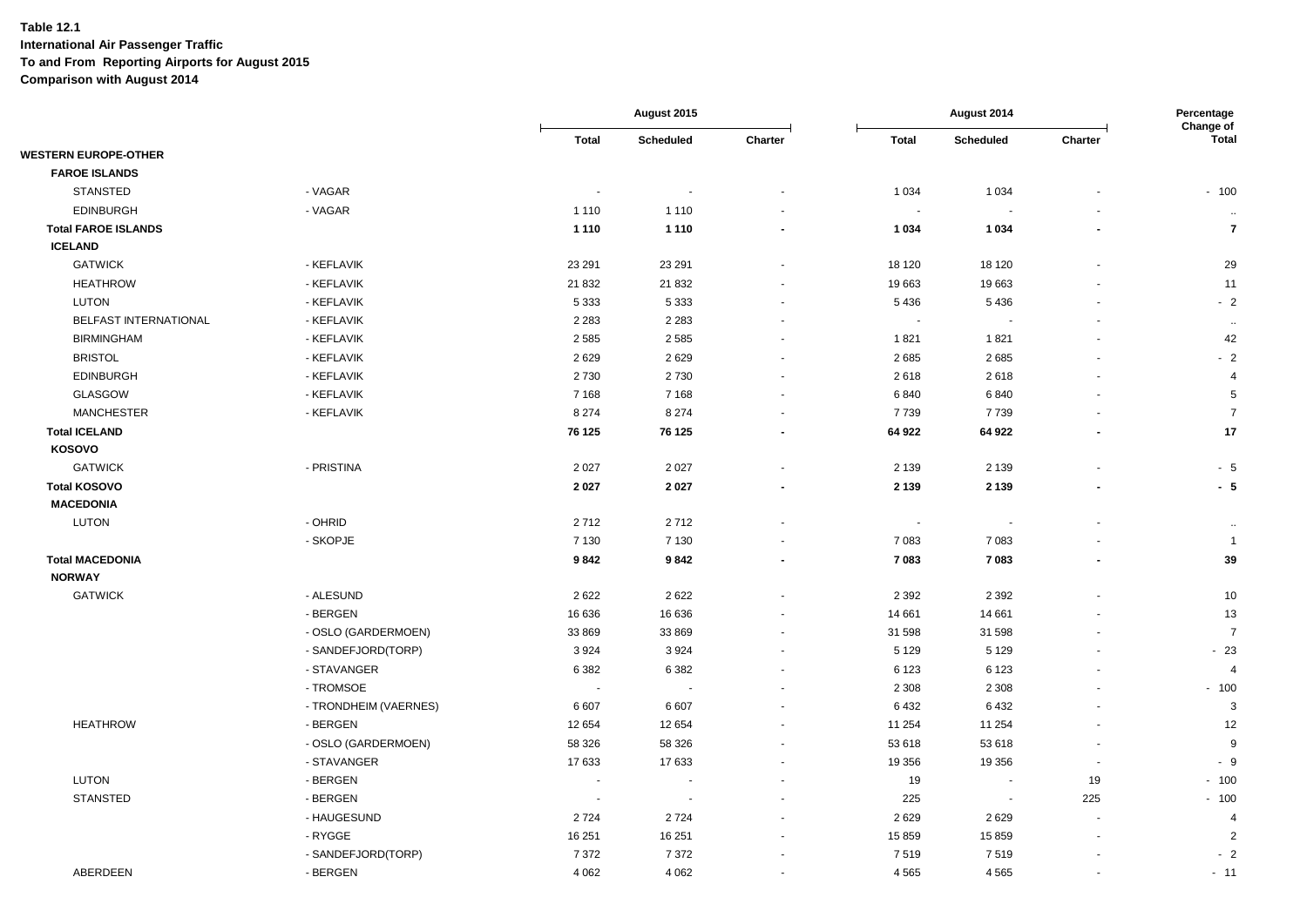|                                    |                              |                     | August 2015      |                | August 2014         |                          | Percentage<br>Change of  |                          |
|------------------------------------|------------------------------|---------------------|------------------|----------------|---------------------|--------------------------|--------------------------|--------------------------|
| ABERDEEN                           | - KRISTIANSUND (KUERNBERGET) | <b>Total</b><br>i a | <b>Scheduled</b> | Charter        | <b>Total</b><br>282 | Scheduled<br>282         | Charter                  | <b>Total</b><br>$-100$   |
|                                    | - OSLO (GARDERMOEN)          | 3 3 7 9             | 3 3 7 9          | $\blacksquare$ | 2655                | 2655                     |                          | 27                       |
|                                    | - STAVANGER                  | 9665                | 9665             |                | 11 111              | 11 111                   |                          | $-13$                    |
| <b>EDINBURGH</b>                   | - BERGEN                     | $\sim$              | $\sim$           | $\blacksquare$ | 2 1 6 2             | 2 1 6 2                  |                          | $-100$                   |
|                                    | - OSLO (GARDERMOEN)          | 9837                | 9637             | 200            | 9 1 9 9             | 9 1 9 9                  |                          | $\overline{7}$           |
|                                    | - RYGGE                      | 3969                | 3969             | $\sim$         | 2650                | 2650                     | $\ddot{\phantom{1}}$     | 50                       |
| LIVERPOOL (JOHN LENNON)            | - SANDEFJORD(TORP)           |                     |                  |                | 4 1 5 1             | 4 1 5 1                  |                          | $-100$                   |
| <b>MANCHESTER</b>                  | - BERGEN                     | 1 1 2 5             | 1 1 2 5          |                | 85                  | $\overline{\phantom{a}}$ | 85                       | 1 2 2 4                  |
|                                    | - OSLO (GARDERMOEN)          | 9389                | 9 3 8 9          | $\overline{a}$ | 5856                | 5856                     | ä,                       | 60                       |
|                                    | - RYGGE                      | 7 4 0 0             | 7 4 0 0          |                | 5973                | 5973                     |                          | 24                       |
|                                    | - STAVANGER                  | 2 9 6 6             | 2966             | $\blacksquare$ | 2 0 3 1             | 2 0 3 1                  |                          | 46                       |
| <b>NEWCASTLE</b>                   | - STAVANGER                  | 1 3 1 1             | 1 3 1 1          |                | 1864                | 1864                     |                          | $-30$                    |
| <b>STORNOWAY</b>                   | - OSLO (GARDERMOEN)          | $\overline{2}$      | $\sim$           | $\overline{2}$ | $\sim$              | $\blacksquare$           | $\blacksquare$           | $\sim$                   |
| <b>SUMBURGH</b>                    | - BERGEN                     | 206                 | 206              | $\sim$         | 227                 | 227                      | $\sim$                   | $-9$                     |
| <b>Total NORWAY</b>                |                              | 238 311             | 238 109          | 202            | 231 933             | 231 604                  | 329                      | 3                        |
| <b>REPUBLIC OF MONTENEGRO</b>      |                              |                     |                  |                |                     |                          |                          |                          |
| <b>GATWICK</b>                     | - TIVAT                      | 3639                | 3639             | $\blacksquare$ | 2839                | 2839                     | $\overline{\phantom{a}}$ | 28                       |
| <b>LUTON</b>                       | - TIVAT                      |                     |                  | $\sim$         | 32                  | $\blacksquare$           | 32                       | $-100$                   |
| <b>STANSTED</b>                    | - PODGORICA                  | 3 3 5 6             | 3 3 5 6          |                | 3 1 8 6             | 3 1 8 6                  |                          | $\overline{5}$           |
| <b>Total REPUBLIC OF MONTENEGR</b> |                              | 6995                | 6995             |                | 6 0 5 7             | 6025                     | 32                       | 15                       |
| <b>REPUBLIC OF SERBIA</b>          |                              |                     |                  |                |                     |                          |                          |                          |
| <b>HEATHROW</b>                    | - BELGRADE                   | 9 2 3 2             | 9 2 3 2          |                | 8868                | 8868                     | $\blacksquare$           | $\overline{4}$           |
| <b>LUTON</b>                       | - BELGRADE                   | 4 3 7 4             | 4 3 7 4          | $\sim$         | 4 2 1 7             | 4 2 1 7                  | $\overline{\phantom{a}}$ | $\overline{4}$           |
| <b>Total REPUBLIC OF SERBIA</b>    |                              | 13 606              | 13 606           | $\blacksquare$ | 13 085              | 13 085                   | $\blacksquare$           | 4                        |
| <b>SWITZERLAND</b>                 |                              |                     |                  |                |                     |                          |                          |                          |
| <b>GATWICK</b>                     | - BALE MULHOUSE              | 26 467              | 26 4 67          |                | 23 279              | 23 279                   |                          | 14                       |
|                                    | - GENEVA                     | 58729               | 58729            |                | 56 004              | 56 004                   |                          | 5                        |
|                                    | - ZURICH                     | 16812               | 16812            |                | 16 158              | 16 158                   |                          | $\overline{4}$           |
| <b>HEATHROW</b>                    | - BALE MULHOUSE              | 21 7 24             | 21 7 24          |                | 20 9 29             | 20 9 29                  |                          | $\boldsymbol{\varDelta}$ |
|                                    | - GENEVA                     | 85 711              | 85 711           | $\blacksquare$ | 84 535              | 84 535                   |                          | -1                       |
|                                    | - ZURICH                     | 97 911              | 97 911           |                | 96 846              | 96 846                   |                          | $\overline{1}$           |
| <b>LONDON CITY</b>                 | - BALE MULHOUSE              | 1 0 5 3             | 1 0 5 3          |                | 6475                | 6475                     |                          | $-84$                    |
|                                    | - BERNE                      |                     |                  |                | 1808                | 1808                     |                          | $-100$                   |
|                                    | - GENEVA                     | 10 903              | 10 903           |                | 13794               | 13794                    |                          | $-21$                    |
|                                    | - ZURICH                     | 31 574              | 31 574           |                | 29 8 29             | 29829                    |                          | 6                        |
| <b>LUTON</b>                       | - BALE MULHOUSE              | 10 0 23             | 10 0 23          |                | $\blacksquare$      |                          | ä,                       | $\ldots$                 |
|                                    | - GENEVA                     | 16 999              | 16 999           |                | 17743               | 17703                    | 40                       | $-4$                     |
|                                    | - ZURICH                     | 8857                | 8857             |                | 8704                | 8704                     |                          | $\overline{2}$           |
| SOUTHEND                           | - BERNE                      | 685                 | 685              |                |                     |                          |                          |                          |
|                                    | - GENEVA                     | $\sim$              |                  | $\sim$         | 7 3 9 2             | 7 3 9 2                  | $\ddot{\phantom{1}}$     | $-100$                   |
|                                    |                              |                     |                  |                |                     |                          |                          |                          |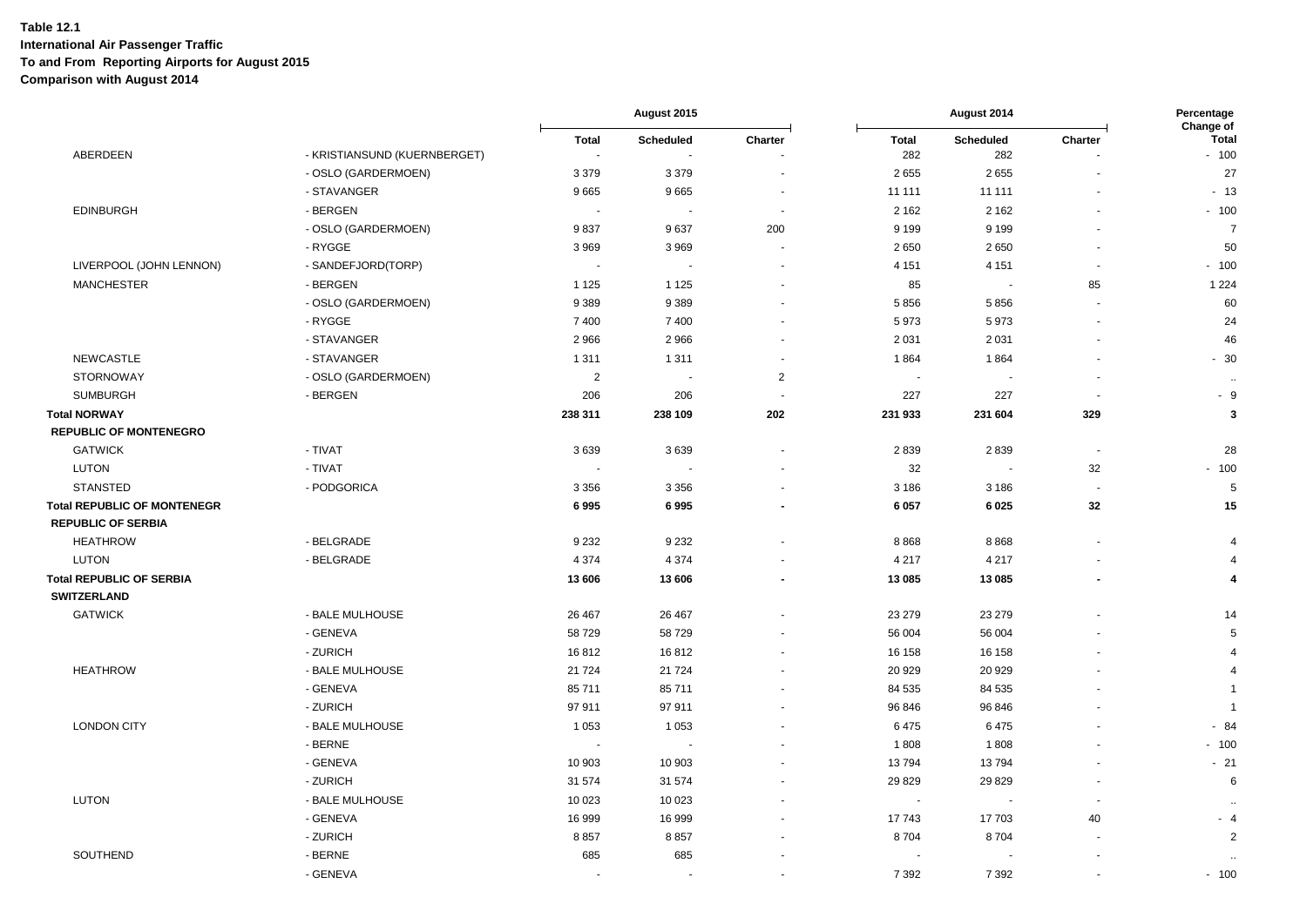|                          |                            |                          | August 2015              |                          | August 2014             |                      | Percentage<br>Change of  |                                |
|--------------------------|----------------------------|--------------------------|--------------------------|--------------------------|-------------------------|----------------------|--------------------------|--------------------------------|
| <b>STANSTED</b>          | - BALE MULHOUSE            | <b>Total</b><br>7422     | Scheduled<br>7422        | Charter                  | <b>Total</b><br>7 2 8 4 | Scheduled<br>7 2 8 4 | Charter                  | <b>Total</b><br>$\overline{c}$ |
| <b>BIRMINGHAM</b>        | - ZURICH                   | 8 4 2 0                  | 8 4 2 0                  |                          | 8708                    | 8708                 |                          | $-3$                           |
| <b>BRISTOL</b>           | - GENEVA                   | 14 691                   | 14 691                   |                          | 13 3 23                 | 13 3 23              | $\ddot{\phantom{1}}$     | 10                             |
|                          | - ZURICH                   | $\sim$                   |                          | $\blacksquare$           | 1 641                   | 1641                 | $\blacksquare$           | $-100$                         |
| <b>EDINBURGH</b>         | - BALE MULHOUSE            | 9 1 4 3                  | 9 1 4 3                  | ÷.                       | 8974                    | 8974                 | ÷.                       | $\overline{2}$                 |
|                          | - GENEVA                   | 15 011                   | 15 011                   | $\overline{\phantom{a}}$ | 14 659                  | 14 659               | $\blacksquare$           | $\overline{2}$                 |
|                          | - ZURICH                   | 3 1 3 3                  | 2 5 5 4                  | 579                      | 2988                    | 2 3 6 2              | 626                      | $\overline{5}$                 |
| GLASGOW                  | - ZURICH                   | $\sim$                   | ÷,                       | $\sim$                   | 460                     | 460                  | ä,                       | $-100$                         |
| <b>GUERNSEY</b>          | - ZURICH                   | 113                      | 113                      | ÷,                       | ÷,                      |                      |                          | $\ddot{\phantom{a}}$           |
| <b>INVERNESS</b>         | - ZURICH                   | 666                      | $\overline{\phantom{a}}$ | 666                      | $\tilde{\phantom{a}}$   | $\sim$               |                          | $\ddot{\phantom{a}}$           |
| <b>JERSEY</b>            | - GENEVA                   |                          |                          |                          | 402                     | 402                  |                          | $-100$                         |
|                          | - ZURICH                   | 204                      | 204                      |                          | 1 0 8 0                 | 1 0 8 0              | L.                       | $-81$                          |
| LIVERPOOL (JOHN LENNON)  | - GENEVA                   | 9 1 3 1                  | 9 1 3 1                  |                          | 8811                    | 8811                 | $\overline{\phantom{a}}$ | $\overline{4}$                 |
| <b>MANCHESTER</b>        | - BALE MULHOUSE            | 7 3 8 9                  | 7 3 8 9                  |                          | 5 5 0 0                 | 5415                 | 85                       | 34                             |
|                          | - GENEVA                   | 13572                    | 13572                    |                          | 12 180                  | 12 180               |                          | 11                             |
|                          | - ZURICH                   | 9695                     | 9695                     |                          | 12 089                  | 12 089               | $\overline{a}$           | $-20$                          |
| <b>NEWCASTLE</b>         | - GENEVA                   | 5703                     | 5703                     | $\sim$                   | $\tilde{\phantom{a}}$   | ÷,                   | $\sim$                   | $\ddot{\phantom{1}}$           |
| <b>Total SWITZERLAND</b> |                            | 491 741                  | 490 496                  | 1 2 4 5                  | 481 595                 | 480 844              | 751                      | $\bf{2}$                       |
| <b>TURKEY</b>            |                            |                          |                          |                          |                         |                      |                          |                                |
| <b>GATWICK</b>           | - ANKARA (ESENBOGA)        | $\ddot{\phantom{1}}$     | $\blacksquare$           |                          | 10                      | ÷,                   | 10                       | $-100$                         |
|                          | - ANTALYA                  | 52725                    | 16 0 21                  | 36 704                   | 57 825                  | 16 4 98              | 41 327                   | $-9$                           |
|                          | - BODRUM (MILAS)           | 31 931                   | 14720                    | 17 211                   | 34 657                  | 14 8 32              | 19825                    | $-8$                           |
|                          | - DALAMAN                  | 97 371                   | 42 880                   | 54 491                   | 107 850                 | 32789                | 75 061                   | $-10$                          |
|                          | - ISTANBUL                 | 26 604                   | 26 604                   |                          | 25 36 3                 | 25 363               |                          | 5                              |
|                          | - ISTANBUL (SABIHA GOKCEN) | 16725                    | 16725                    | $\overline{\phantom{a}}$ | 8 1 1 6                 | 8 1 1 6              | ÷.                       | 106                            |
|                          | - IZMIR (ADNAN MENDERES)   | 13 248                   | 6632                     | 6616                     | 12 574                  | 5849                 | 6725                     | $\sqrt{5}$                     |
| <b>HEATHROW</b>          | - BODRUM (MILAS)           | 1568                     | $\blacksquare$           | 1568                     | 1414                    | $\sim$               | 1414                     | 11                             |
|                          | - DALAMAN                  | 4677                     |                          | 4677                     | 2891                    |                      | 2891                     | 62                             |
|                          | - ISTANBUL                 | 90 329                   | 90 329                   |                          | 86 575                  | 86 401               | 174                      | $\sqrt{4}$                     |
|                          | - ISTANBUL (SABIHA GOKCEN) | 490                      |                          | 490                      | $\blacksquare$          |                      |                          | $\sim$                         |
| <b>LUTON</b>             | - ADANA                    |                          |                          |                          | 95                      | $\sim$               | 95                       | $-100$                         |
|                          | - ANTALYA                  | 4 5 0 1                  | 3 0 4 9                  | 1 4 5 2                  | 5861                    | 4017                 | 1844                     | $-23$                          |
|                          | - BODRUM (MILAS)           | 4 2 4 6                  | 2 5 9 0                  | 1656                     | 6 0 25                  | 4573                 | 1 4 5 2                  | $-30$                          |
|                          | - DALAMAN                  | 10 045                   | 6 1 9 5                  | 3850                     | 13849                   | 10 315               | 3534                     | $-27$                          |
|                          | - ISTANBUL                 | 9827                     | 9827                     | ÷.                       | 9995                    | 9995                 | . —                      | $-2$                           |
|                          | - ISTANBUL (SABIHA GOKCEN) | $\overline{\phantom{a}}$ |                          |                          | 169                     | $\overline{a}$       | 169                      | $-100$                         |
|                          | - IZMIR (ADNAN MENDERES)   | 2765                     | 2765                     | $\sim$                   | ÷.                      | ä,                   | $\sim$                   | $\ddotsc$                      |
| <b>STANSTED</b>          | - ANTALYA                  | 14 847                   | $\blacksquare$           | 14 847                   | 14 687                  | $\blacksquare$       | 14 687                   | $\mathbf{1}$                   |
|                          | - BODRUM (MILAS)           | 7761                     | 5629                     | 2 1 3 2                  | 7 0 6 2                 | 5 3 8 6              | 1676                     | 10                             |
|                          | - DALAMAN                  | 20 989                   | 6613                     | 14 376                   | 16 634                  | 7 2 4 7              | 9 3 8 7                  | 26                             |
|                          |                            |                          |                          |                          |                         |                      |                          |                                |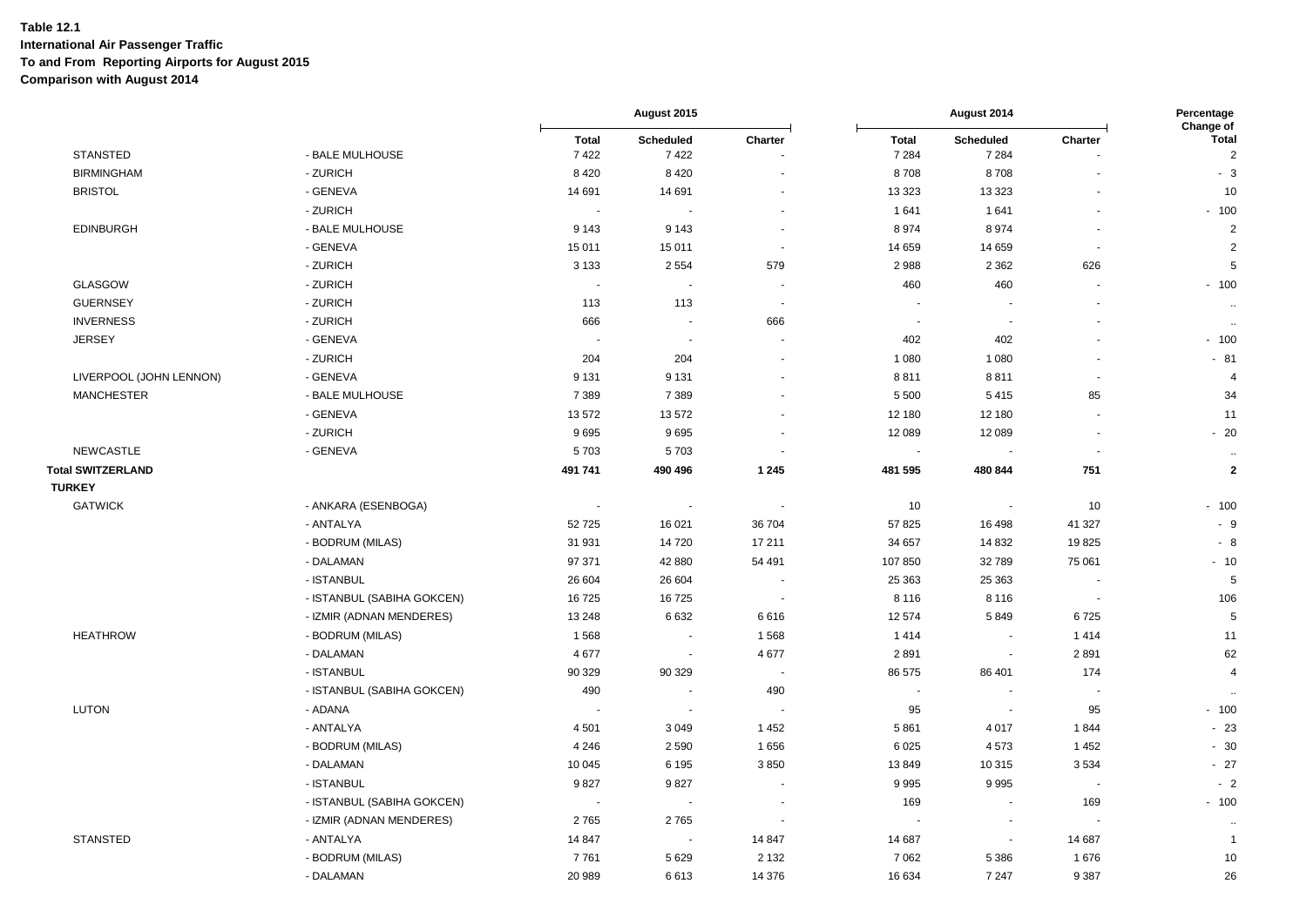|                             |                            | August 2015         |                                    |                          | Percentage<br>Change of  |                                    |                |                    |
|-----------------------------|----------------------------|---------------------|------------------------------------|--------------------------|--------------------------|------------------------------------|----------------|--------------------|
| <b>STANSTED</b>             | - GAZIANTEP                | <b>Total</b><br>477 | <b>Scheduled</b><br>$\blacksquare$ | Charter<br>477           | <b>Total</b><br>405      | <b>Scheduled</b><br>$\blacksquare$ | Charter<br>405 | <b>Total</b><br>18 |
|                             | - ISTANBUL (SABIHA GOKCEN) | 23 6 94             | 23 694                             |                          | 25 5 64                  | 25 5 64                            |                | $-7$               |
|                             | - IZMIR (ADNAN MENDERES)   | 6480                | 4766                               | 1714                     | 6847                     | 4712                               | 2 1 3 5        | $-5$               |
| ABERDEEN                    | - DALAMAN                  | 1976                |                                    | 1976                     | 1617                     | $\sim$                             | 1617           | 22                 |
| BELFAST INTERNATIONAL       | - ANTALYA                  |                     | $\ddot{\phantom{1}}$               | $\overline{\phantom{a}}$ | 2 1 0 3                  | $\sim$                             | 2 1 0 3        | $-100$             |
|                             | - BODRUM (MILAS)           | 1876                | $\overline{\phantom{a}}$           | 1876                     | 1745                     | $\overline{\phantom{a}}$           | 1745           | 8                  |
|                             | - DALAMAN                  | 5711                | $\blacksquare$                     | 5711                     | 7 0 9 1                  | $\blacksquare$                     | 7 0 9 1        | $-19$              |
| <b>BIRMINGHAM</b>           | - ANTALYA                  | 11 965              | $\sim$                             | 11 965                   | 9462                     | $\blacksquare$                     | 9 4 6 2        | 26                 |
|                             | - BODRUM (MILAS)           | 11 211              | 4 2 4 4                            | 6967                     | 10 243                   | 4942                               | 5 3 0 1        | 9                  |
|                             | - DALAMAN                  | 31 797              | 10 115                             | 21 682                   | 29 731                   | 10 697                             | 19 0 34        | $\overline{7}$     |
|                             | - ISTANBUL                 | 13466               | 13 4 66                            |                          | 10710                    | 10710                              |                | 26                 |
|                             | - IZMIR (ADNAN MENDERES)   | 3 0 6 1             | $\blacksquare$                     | 3 0 6 1                  | 4 4 7 0                  | $\sim$                             | 4 4 7 0        | $-32$              |
| <b>BLACKPOOL</b>            | - DALAMAN                  |                     |                                    | $\overline{\phantom{a}}$ | 1 1 5 6                  | 1 1 5 6                            |                | $-100$             |
| <b>BOURNEMOUTH</b>          | - ANTALYA                  | 1436                | $\sim$                             | 1 4 3 6                  | 1 4 7 6                  | $\sim$                             | 1476           | $-3$               |
|                             | - DALAMAN                  | 3 3 4 4             | $\blacksquare$                     | 3 3 4 4                  | 3 2 7 8                  | $\overline{\phantom{a}}$           | 3 2 7 8        | $\overline{2}$     |
| <b>BRISTOL</b>              | - ANTALYA                  | 7 3 5 1             | $\overline{\phantom{a}}$           | 7 3 5 1                  | 6 0 0 7                  | $\overline{\phantom{a}}$           | 6 0 0 7        | 22                 |
|                             | - BODRUM (MILAS)           | 6 3 2 5             | 4 4 7 5                            | 1850                     | 6 1 7 1                  | 4 4 8 0                            | 1691           | $\sqrt{2}$         |
|                             | - DALAMAN                  | 16 218              | 4779                               | 11 439                   | 17 430                   | 4 2 5 3                            | 13 177         | $-7$               |
| <b>CARDIFF WALES</b>        | - ANTALYA                  | 1 3 8 1             | $\blacksquare$                     | 1 3 8 1                  | $\overline{\phantom{a}}$ | $\blacksquare$                     |                | $\ddotsc$          |
|                             | - BODRUM (MILAS)           |                     |                                    |                          | 1512                     |                                    | 1512           | $-100$             |
|                             | - DALAMAN                  | 6 2 8 7             | $\overline{\phantom{a}}$           | 6 2 8 7                  | 6 188                    | $\sim$                             | 6 188          | $\overline{2}$     |
| DONCASTER SHEFFIELD         | - DALAMAN                  | 6632                | $\tilde{\phantom{a}}$              | 6632                     | 6 2 2 5                  | $\overline{\phantom{a}}$           | 6 2 2 5        | $\overline{7}$     |
| EAST MIDLANDS INTERNATIONAL | - ANTALYA                  | 4 9 4 7             | 1459                               | 3 4 8 8                  | 5 4 5 6                  | $\blacksquare$                     | 5456           | - 9                |
|                             | - BODRUM (MILAS)           | 3559                | 1 4 5 9                            | 2 100                    | 3 1 6 1                  | 1472                               | 1689           | 13                 |
|                             | - DALAMAN                  | 12 297              | 5 1 6 2                            | 7 1 3 5                  | 15 121                   | 5 0 0 9                            | 10 112         | $-19$              |
| <b>EDINBURGH</b>            | - ANTALYA                  | 1 4 3 2             | $\overline{\phantom{a}}$           | 1 4 3 2                  | 190                      | $\blacksquare$                     | 190            | 654                |
|                             | - BODRUM (MILAS)           | 2 9 0 4             | 2 9 0 4                            | $\overline{\phantom{a}}$ | 2879                     | 2879                               |                | $\overline{1}$     |
|                             | - DALAMAN                  | 6 2 1 1             | 2858                               | 3 3 5 3                  | 6 2 6 0                  | 2880                               | 3 3 8 0        | $-1$               |
|                             | - ISTANBUL                 | 9987                | 9987                               |                          | 10 237                   | 10 237                             |                | $-2$               |
| <b>EXETER</b>               | - DALAMAN                  | 3 3 8 0             | $\sim$                             | 3 3 8 0                  | 2 9 4 4                  | $\overline{\phantom{a}}$           | 2944           | 15                 |
| <b>GLASGOW</b>              | - ANTALYA                  | 8 1 6 5             | 3 1 8 0                            | 4 9 8 5                  | 5 0 38                   | $\blacksquare$                     | 5 0 38         | 62                 |
|                             | - BODRUM (MILAS)           | 5 1 2 7             | 3079                               | 2 0 4 8                  | 6655                     | 3 0 8 4                            | 3571           | $-23$              |
|                             | - DALAMAN                  | 23 996              | 8 3 4 8                            | 15 648                   | 20712                    | 8064                               | 12 648         | 16                 |
| <b>HUMBERSIDE</b>           | - DALAMAN                  |                     | $\sim$                             |                          | 1 4 0 5                  | $\sim$                             | 1 4 0 5        | $-100$             |
| <b>LEEDS BRADFORD</b>       | - ANTALYA                  | 6 3 3 2             | 6 3 3 2                            | $\overline{a}$           | 2 5 9 3                  | 2 5 9 3                            |                | 144                |
|                             | - BODRUM (MILAS)           | 3778                | 3778                               | ÷,                       | 6 0 38                   | 6038                               | и,             | $-37$              |
|                             | - DALAMAN                  | 14 662              | 11 115                             | 3547                     | 13 4 9 7                 | 10 140                             | 3 3 5 7        | 9                  |
| LIVERPOOL (JOHN LENNON)     | - BODRUM (MILAS)           | 2614                | 2614                               |                          | 2 6 3 8                  | 2638                               |                | $-1$               |
| <b>MANCHESTER</b>           | - ANTALYA                  | 30 4 95             | 7995                               | 22 500                   | 33769                    | 9627                               | 24 142         | $-10$              |
|                             | - BODRUM (MILAS)           | 14 5 27             | 3568                               | 10 959                   | 21 790                   | 8 2 4 3                            | 13547          | $-33$              |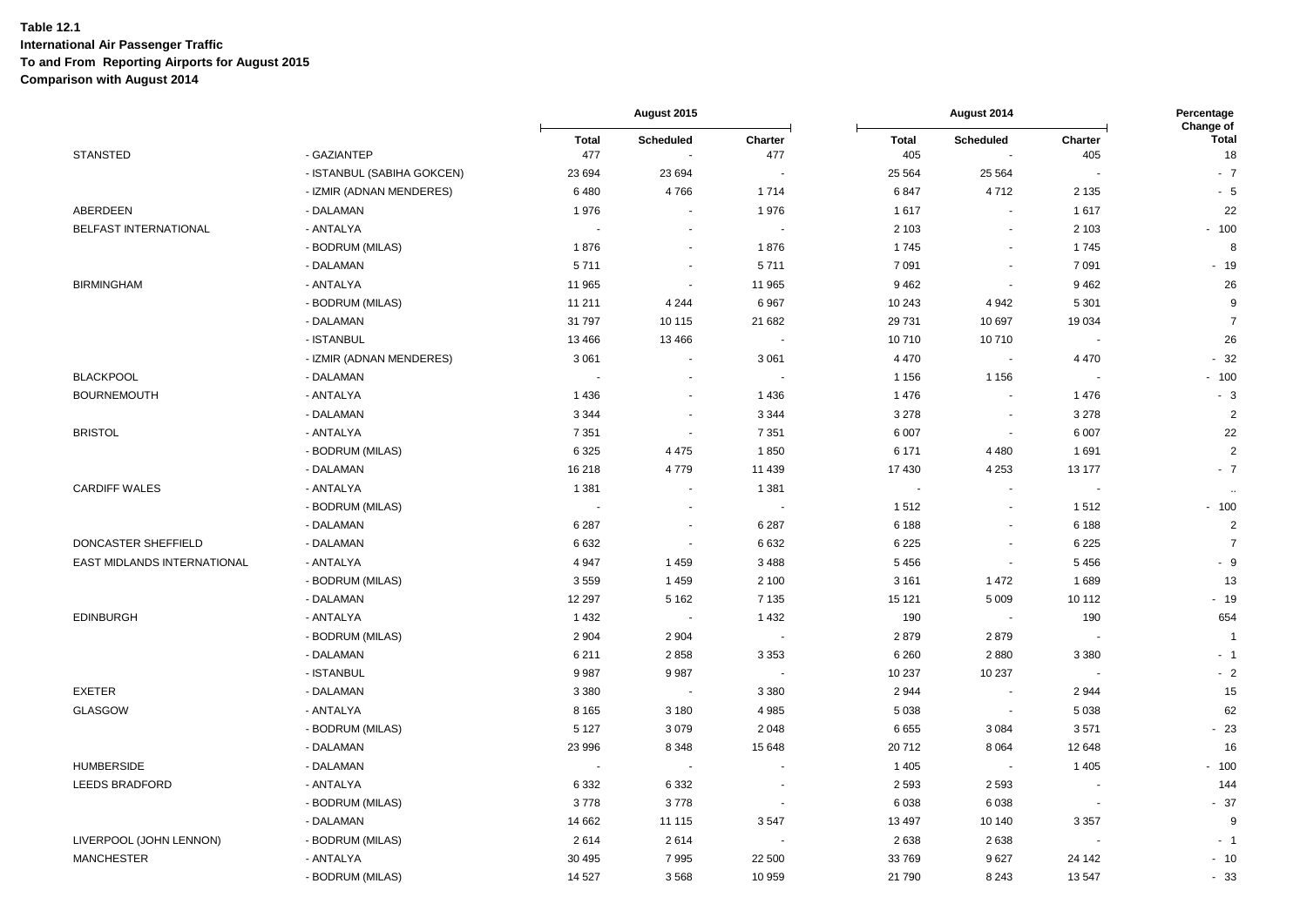|                             |                          | August 2015         |                          |                          | Percentage<br>Change of |                          |         |                        |
|-----------------------------|--------------------------|---------------------|--------------------------|--------------------------|-------------------------|--------------------------|---------|------------------------|
| <b>MANCHESTER</b>           | - CORLU (AFB)            | <b>Total</b><br>130 | Scheduled<br>$\sim$      | Charter<br>130           | <b>Total</b>            | Scheduled                | Charter | <b>Total</b><br>$\sim$ |
|                             | - DALAMAN                | 85 032              | 33 945                   | 51 087                   | 90 772                  | 38 939                   | 51 833  | $-6$                   |
|                             | - ISTANBUL               | 25 919              | 25 919                   |                          | 18 459                  | 18 4 5 9                 |         | 40                     |
|                             | - IZMIR (ADNAN MENDERES) | 6685                | $\sim$                   | 6685                     | 7884                    | $\blacksquare$           | 7884    | $-15$                  |
| NEWCASTLE                   | - ANTALYA                | 6697                | 1 4 3 7                  | 5 2 6 0                  | 4 8 5 4                 | $\blacksquare$           | 4 8 5 4 | 38                     |
|                             | - BODRUM (MILAS)         | 3510                | 1826                     | 1684                     | 4988                    | 1836                     | 3 1 5 2 | $-30$                  |
|                             | - DALAMAN                | 25 0 23             | 5 3 2 6                  | 19 697                   | 25 167                  | 6053                     | 19 114  | $-1$                   |
| <b>NORWICH</b>              | - DALAMAN                | 3 1 1 2             |                          | 3 1 1 2                  | 2764                    |                          | 2764    | 13                     |
| <b>Total TURKEY</b>         |                          | 881 858             | 458 409                  | 423 449                  | 886 354                 | 436 086                  | 450 268 | $-1$                   |
| Total WESTERN EUROPE-OTHER  |                          | 1721615             | 1 296 719                | 424 896                  | 1694 202                | 1 242 822                | 451 380 | $\bf{2}$               |
| <b>EASTERN EUROPE-EU</b>    |                          |                     |                          |                          |                         |                          |         |                        |
| <b>BULGARIA</b>             |                          |                     |                          |                          |                         |                          |         |                        |
| <b>GATWICK</b>              | - BURGAS                 | 13 0 20             | $\sim$                   | 13 0 20                  | 11 521                  | $\overline{\phantom{a}}$ | 11 521  | 13                     |
|                             | - SOFIA                  | 8 9 6 5             | 8965                     | $\blacksquare$           | 9 4 6 2                 | 9462                     |         | $-5$                   |
|                             | - VARNA                  | 1 3 2 5             |                          | 1 3 2 5                  | 1629                    | $\sim$                   | 1629    | $-19$                  |
| <b>HEATHROW</b>             | - SOFIA                  | 17 606              | 17 606                   |                          | 16 26 2                 | 16 26 2                  |         | 8                      |
| <b>LUTON</b>                | - BURGAS                 | 16 509              | 14 843                   | 1666                     | 11781                   | 10 335                   | 1446    | 40                     |
|                             | - SOFIA                  | 26 580              | 26 580                   |                          | 16 205                  | 16 205                   |         | 64                     |
|                             | - VARNA                  | 10 478              | 10 478                   | $\overline{\phantom{a}}$ | 10 229                  | 10 229                   |         | $\overline{2}$         |
| <b>STANSTED</b>             | - BURGAS                 | 1 5 3 5             | $\sim$                   | 1535                     | 1 3 4 7                 | $\ddot{\phantom{a}}$     | 1 3 4 7 | 14                     |
|                             | - PLOVDIV                | 6653                | 6653                     |                          | 4799                    | 4799                     |         | 39                     |
|                             | - SOFIA                  |                     |                          |                          | 2850                    | 2850                     |         | $-100$                 |
| ABERDEEN                    | - BURGAS                 | 1691                | $\sim$                   | 1691                     | 1679                    | $\blacksquare$           | 1679    | $\overline{1}$         |
| BELFAST INTERNATIONAL       | - BURGAS                 | 3536                | $\sim$                   | 3536                     | 2870                    | $\mathbf{r}$             | 2870    | 23                     |
| <b>BIRMINGHAM</b>           | - BURGAS                 | 6837                | $\overline{\phantom{a}}$ | 6837                     | 7 1 8 8                 | $\blacksquare$           | 7 1 8 8 | $-5$                   |
| <b>BRISTOL</b>              | - BURGAS                 | 5 5 9 3             | $\sim$                   | 5 5 9 3                  | 5 5 4 8                 | $\blacksquare$           | 5 5 4 8 | $\overline{1}$         |
| <b>CARDIFF WALES</b>        | - BURGAS                 | 3 4 3 6             | $\overline{\phantom{a}}$ | 3 4 3 6                  | 3 2 1 4                 | $\blacksquare$           | 3 2 1 4 | $\overline{7}$         |
| DONCASTER SHEFFIELD         | - BURGAS                 | 1 3 7 8             | $\overline{\phantom{a}}$ | 1 3 7 8                  | 1 1 2 9                 | $\blacksquare$           | 1 1 2 9 | 22                     |
| EAST MIDLANDS INTERNATIONAL | - BURGAS                 | 6 189               | $\blacksquare$           | 6 189                    | 4 5 3 9                 | $\blacksquare$           | 4539    | 36                     |
| <b>EDINBURGH</b>            | - BURGAS                 | 3 0 8 8             | $\overline{\phantom{a}}$ | 3 0 8 8                  | 3 0 9 0                 | $\blacksquare$           | 3 0 9 0 |                        |
| GLASGOW                     | - BURGAS                 | 4 1 9 4             | $\sim$                   | 4 1 9 4                  | 3 9 0 9                 | $\blacksquare$           | 3 9 0 9 | $\overline{7}$         |
| <b>HUMBERSIDE</b>           | - BURGAS                 | 1705                | $\overline{\phantom{a}}$ | 1705                     | 1660                    | $\overline{\phantom{a}}$ | 1660    | $\mathbf{3}$           |
| LEEDS BRADFORD              | - BURGAS                 | 1749                | $\overline{\phantom{a}}$ | 1749                     | 1679                    | $\blacksquare$           | 1679    | $\overline{4}$         |
| <b>MANCHESTER</b>           | - BURGAS                 | 18 5 24             | 2 3 7 9                  | 16 145                   | 14 067                  | $\mathbf{r}$             | 14 067  | 32                     |
|                             | - SOFIA                  | 4 0 6 1             | 4 0 6 1                  |                          | 3999                    | 3999                     |         | $\overline{2}$         |
|                             | - VARNA                  | 1 3 8 3             | $\sim$                   | 1 3 8 3                  | 1717                    | $\sim$                   | 1717    | $-19$                  |
| NEWCASTLE                   | - BURGAS                 | 8 0 8 9             |                          | 8089                     | 6406                    | $\overline{\phantom{a}}$ | 6406    | 26                     |
| <b>NORWICH</b>              | - BURGAS                 | 1572                |                          | 1572                     | 1 6 5 4                 | $\ddot{\phantom{1}}$     | 1 6 5 4 | $-5$                   |
| <b>Total BULGARIA</b>       |                          | 175 696             | 91 565                   | 84 131                   | 150 433                 | 74 141                   | 76 292  | 17                     |
| <b>CZECH REPUBLIC</b>       |                          |                     |                          |                          |                         |                          |         |                        |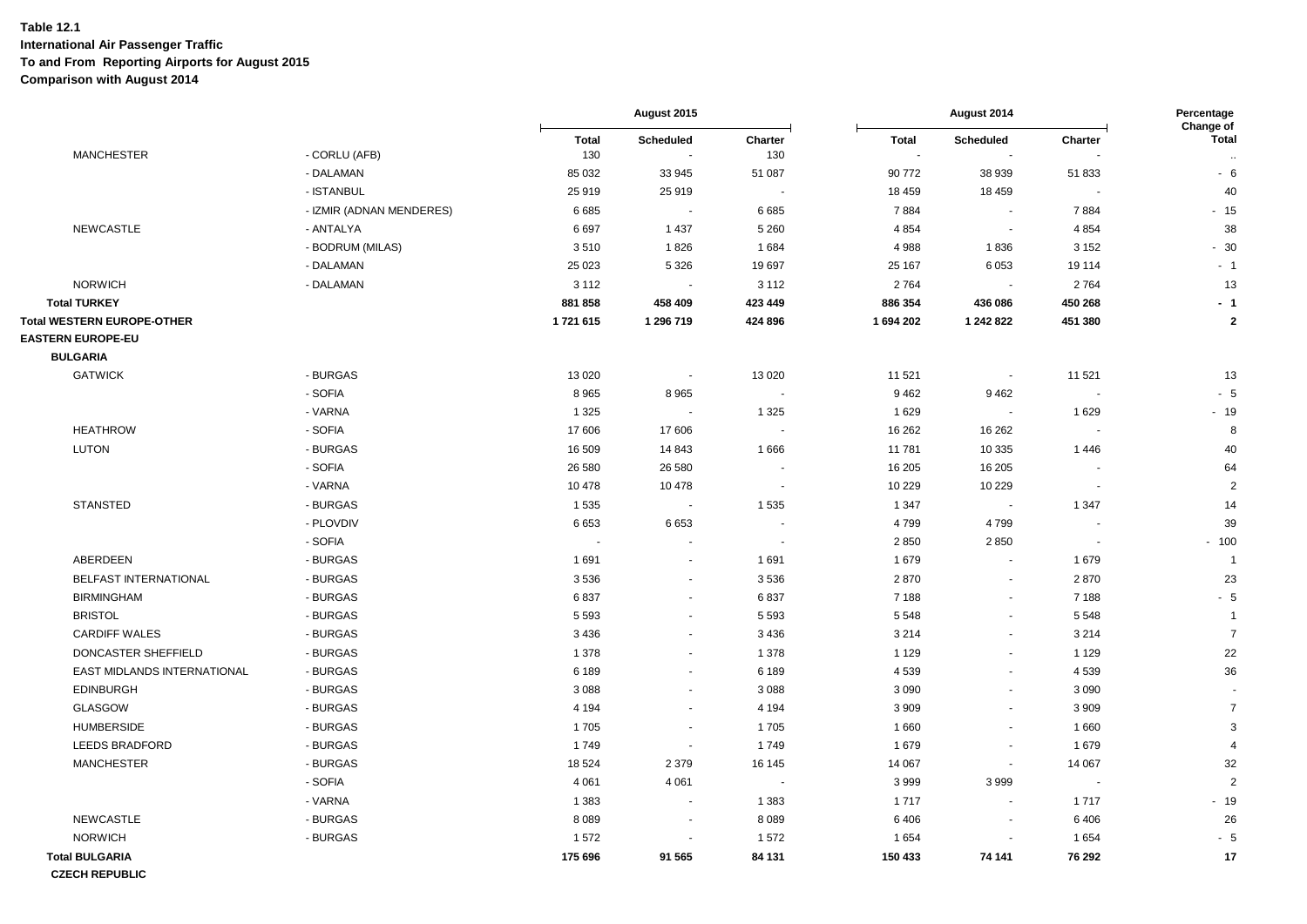|                             |                 |                        | August 2015              |                          | August 2014              |                      |                          | Percentage<br>Change of |
|-----------------------------|-----------------|------------------------|--------------------------|--------------------------|--------------------------|----------------------|--------------------------|-------------------------|
| <b>GATWICK</b>              | - PRAGUE        | <b>Total</b><br>23 287 | Scheduled<br>23 248      | Charter<br>39            | <b>Total</b><br>13 361   | Scheduled<br>13 3 61 | Charter                  | <b>Total</b><br>74      |
| <b>HEATHROW</b>             | - PRAGUE        | 40 544                 | 40 544                   |                          | 37 969                   | 37 969               |                          | $\overline{7}$          |
| <b>LUTON</b>                | - BRNO (TURANY) | 4 3 6 6                | 4 3 6 6                  |                          | 4 2 4 5                  | 4 2 4 5              |                          | 3                       |
|                             | - PRAGUE        | 12 210                 | 12 210                   | $\overline{\phantom{a}}$ | 11 843                   | 11 843               |                          | 3                       |
| <b>STANSTED</b>             | - BRNO (TURANY) | 8 0 6 5                | 8 0 6 5                  |                          | 8 0 5 0                  | 8 0 5 0              |                          |                         |
|                             | - OSTRAVA       | 4760                   | 4760                     | $\overline{\phantom{a}}$ | 4735                     | 4735                 |                          | $\overline{1}$          |
|                             | - PRAGUE        | 26 26 2                | 26 181                   | 81                       | 13 997                   | 13 997               |                          | 88                      |
| BELFAST INTERNATIONAL       | - PRAGUE        | 2 5 2 2                | 2522                     |                          | $\overline{\phantom{a}}$ |                      |                          | $\ddot{\phantom{a}}$    |
| <b>BRISTOL</b>              | - PRAGUE        | 5 5 3 4                | 5 5 3 4                  |                          | 5514                     | 5514                 |                          |                         |
| EAST MIDLANDS INTERNATIONAL | - PRAGUE        | 2 5 5 0                | 2 5 5 0                  |                          | 2 4 4 2                  | 2 4 4 2              | ٠.                       | $\overline{4}$          |
| <b>EDINBURGH</b>            | - PRAGUE        | 7935                   | 7935                     |                          | 8 2 0 3                  | 8 0 0 2              | 201                      | $-3$                    |
| <b>GLASGOW</b>              | - PRAGUE        | 3 2 2 9                | 3 2 2 9                  |                          |                          |                      |                          | $\ddotsc$               |
| <b>HUMBERSIDE</b>           | - PRAGUE        |                        | $\overline{\phantom{a}}$ |                          | 135                      | $\blacksquare$       | 135                      | $-100$                  |
| <b>LEEDS BRADFORD</b>       | - PRAGUE        | 3619                   | 3619                     |                          | 5 1 3 4                  | 5 1 3 4              | $\blacksquare$           | $-30$                   |
| LIVERPOOL (JOHN LENNON)     | - PRAGUE        | 1 4 9 3                | 1493                     |                          |                          |                      |                          | $\ddotsc$               |
| <b>MANCHESTER</b>           | - PRAGUE        | 9604                   | 9604                     |                          | 10 378                   | 10 378               |                          | $-7$                    |
| <b>NEWCASTLE</b>            | - PRAGUE        | 2 5 0 6                | 2 5 0 6                  |                          | 2586                     | 2586                 | $\overline{\phantom{a}}$ | $-3$                    |
| <b>Total CZECH REPUBLIC</b> |                 | 158 486                | 158 366                  | 120                      | 128 592                  | 128 256              | 336                      | 23                      |
| <b>ESTONIA</b>              |                 |                        |                          |                          |                          |                      |                          |                         |
| <b>GATWICK</b>              | - TALLIN        | 5 2 4 8                | 5 2 4 8                  |                          | 5319                     | 5319                 |                          | $-1$                    |
| <b>STANSTED</b>             | - TALLIN        | 6549                   | 6549                     |                          | 6317                     | 6317                 |                          | $\overline{4}$          |
| <b>MANCHESTER</b>           | - TALLIN        | 3 2 1 2                | 3 2 1 2                  |                          | 3 0 9 5                  | 3 0 9 5              |                          | $\overline{4}$          |
| <b>Total ESTONIA</b>        |                 | 15 009                 | 15 009                   |                          | 14731                    | 14731                |                          | $\mathbf{2}$            |
| <b>HUNGARY</b>              |                 |                        |                          |                          |                          |                      |                          |                         |
| <b>GATWICK</b>              | - BUDAPEST      | 15 280                 | 15 280                   |                          | 14725                    | 14725                |                          | $\overline{4}$          |
| <b>HEATHROW</b>             | - BUDAPEST      | 26 4 22                | 26 4 22                  |                          | 24 665                   | 24 6 65              |                          | $\overline{7}$          |
| <b>LUTON</b>                | - BUDAPEST      | 50 379                 | 50 379                   |                          | 41810                    | 41714                | 96                       | 20                      |
|                             | - DEBRECEN      | 10 562                 | 10 562                   |                          | 10 254                   | 10 254               |                          | $\mathbf{3}$            |
| <b>STANSTED</b>             | - BUDAPEST      | 22724                  | 22724                    |                          | 20 442                   | 20 442               |                          | 11                      |
| BELFAST INTERNATIONAL       | - BUDAPEST      | 24                     | <b>.</b>                 | 24                       | $\overline{\phantom{a}}$ |                      |                          | $\ddot{\phantom{1}}$    |
| <b>BRISTOL</b>              | - BUDAPEST      | 4831                   | 4831                     |                          | 3 3 3 6                  | 3 3 3 6              |                          | 45                      |
| EAST MIDLANDS INTERNATIONAL | - BUDAPEST      | 2 5 0 7                | 2 5 0 7                  |                          | 2 5 6 1                  | 2561                 |                          | $-2$                    |
| <b>EDINBURGH</b>            | - BUDAPEST      | 4740                   | 4740                     |                          | 3737                     | 3737                 |                          | 27                      |
| <b>GLASGOW</b>              | - BUDAPEST      | 2973                   | 2973                     |                          | $\sim$                   |                      |                          | $\ddot{\phantom{1}}$    |
| <b>LEEDS BRADFORD</b>       | - BUDAPEST      | 2 5 3 3                | 2 5 3 3                  |                          | 2 5 5 0                  | 2550                 |                          | $-1$                    |
| <b>MANCHESTER</b>           | - BUDAPEST      | 12 333                 | 12 3 33                  | $\blacksquare$           | 12612                    | 12612                |                          | $-2$                    |
| <b>Total HUNGARY</b>        |                 | 155 308                | 155 284                  | 24                       | 136 692                  | 136 596              | 96                       | 14                      |
| <b>LATVIA</b>               |                 |                        |                          |                          |                          |                      |                          |                         |
| <b>GATWICK</b>              | - RIGA          | 10 298                 | 10 298                   |                          | 9 2 6 2                  | 9 2 6 2              |                          | 11                      |
| <b>LUTON</b>                | - RIGA          | 17 646                 | 17646                    |                          | 11 850                   | 11850                |                          | 49                      |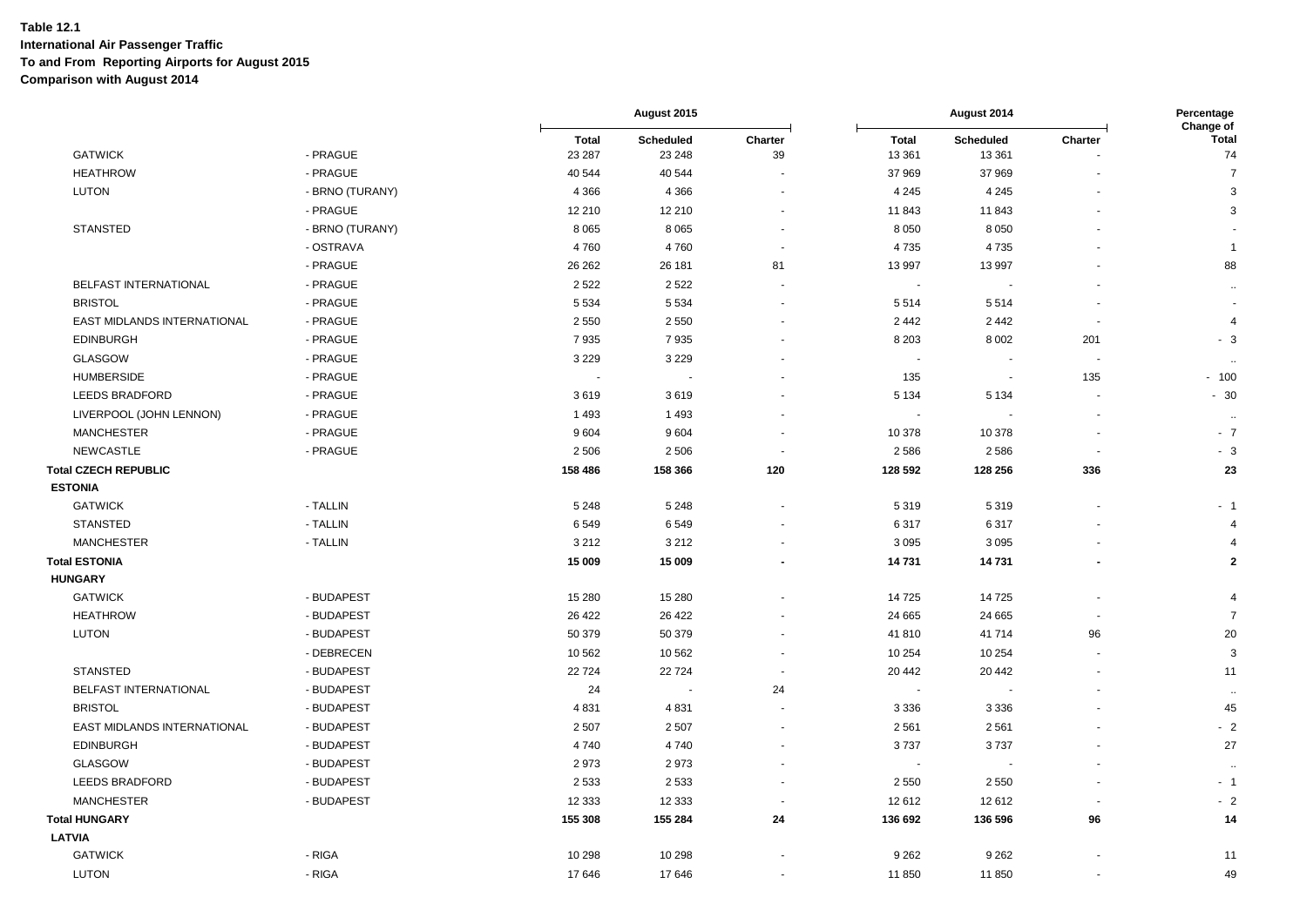|                             |                          | August 2015            |                     | August 2014 |                          |                     | Percentage<br>Change of |                                  |
|-----------------------------|--------------------------|------------------------|---------------------|-------------|--------------------------|---------------------|-------------------------|----------------------------------|
| <b>STANSTED</b>             | - RIGA                   | <b>Total</b><br>22 673 | Scheduled<br>22 673 | Charter     | <b>Total</b><br>22 180   | Scheduled<br>22 180 | Charter                 | <b>Total</b><br>$\boldsymbol{2}$ |
| ABERDEEN                    | - RIGA                   |                        |                     |             | 3 1 7 5                  | 3 1 7 5             |                         | $-100$                           |
| DONCASTER SHEFFIELD         | - RIGA                   | 2974                   | 2974                |             | 2968                     | 2968                |                         |                                  |
| EAST MIDLANDS INTERNATIONAL | - RIGA                   | 4638                   | 4638                |             | 4611                     | 4611                |                         | $\mathbf{1}$                     |
| GLASGOW                     | - RIGA                   | 1833                   | 1833                |             | $\overline{\phantom{a}}$ |                     |                         | $\bullet\bullet$                 |
| <b>LEEDS BRADFORD</b>       | - RIGA                   | 3 1 6 1                | 3 1 6 1             |             |                          |                     |                         | $\ddot{\phantom{1}}$             |
| LIVERPOOL (JOHN LENNON)     | - RIGA                   | 2861                   | 2861                |             |                          |                     |                         | $\bullet\bullet$                 |
| <b>MANCHESTER</b>           | - RIGA                   | 4614                   | 4614                |             | 4578                     | 4578                |                         | $\mathbf{1}$                     |
| <b>PRESTWICK</b>            | - RIGA                   |                        |                     |             | 4 2 2 9                  | 4 2 2 9             |                         | $-100$                           |
| <b>Total LATVIA</b>         |                          | 70 698                 | 70 698              |             | 62 853                   | 62853               |                         | 12                               |
| <b>LITHUANIA</b>            |                          |                        |                     |             |                          |                     |                         |                                  |
| <b>GATWICK</b>              | - KAUNAS                 | 4791                   | 4791                |             | 7993                     | 7993                |                         | $-40$                            |
| <b>LUTON</b>                | - KAUNAS                 | 11 115                 | 11 115              |             | 10853                    | 10853               |                         | $\overline{2}$                   |
|                             | - VILNIUS                | 24 5 24                | 24 5 24             |             | 18 5 62                  | 18 5 62             |                         | 32                               |
| <b>STANSTED</b>             | - KAUNAS                 | 11 509                 | 11 509              |             | 11 422                   | 11 4 22             |                         | $\overline{1}$                   |
|                             | - VILNIUS                | 11 296                 | 11 296              |             | 11 101                   | 11 101              |                         | 2                                |
| BELFAST INTERNATIONAL       | - VILNIUS                | 3 0 0 9                | 3 0 0 9             |             | $\sim$                   |                     |                         |                                  |
| <b>BIRMINGHAM</b>           | - KAUNAS                 | 3 2 1 8                | 3 2 1 8             |             | 3 2 2 8                  | 3 2 2 8             |                         |                                  |
| <b>BRISTOL</b>              | - KAUNAS                 | 3 3 9 6                | 3 3 9 6             |             | 3 3 6 6                  | 3 3 6 6             |                         |                                  |
|                             |                          |                        |                     |             |                          |                     |                         | $\mathbf{1}$                     |
| DONCASTER SHEFFIELD         | - VILNIUS                | 4 2 7 3                | 4 2 7 3             |             | 2917                     | 2917                |                         | 46<br>$\overline{2}$             |
| <b>EDINBURGH</b>            | - KAUNAS                 | 3 2 7 8                | 3 2 7 8             |             | 3 2 0 7                  | 3 2 0 7             |                         |                                  |
| LIVERPOOL (JOHN LENNON)     | - VILNIUS                | 4 6 5 1                | 4651                |             | 3 2 0 9                  | 3 2 0 9             |                         | 45                               |
| <b>Total LITHUANIA</b>      |                          | 85 060                 | 85 060              |             | 75 858                   | 75 858              |                         | 12                               |
| <b>POLAND</b>               |                          |                        |                     |             |                          |                     |                         |                                  |
| <b>GATWICK</b>              | - KRAKOW                 | 9 2 2 9                | 9 2 2 9             |             | 9776                     | 9776                |                         | $-6$                             |
|                             | - WARSAW (CHOPIN)        | 8 4 0 9                | 8 4 0 9             |             |                          |                     |                         |                                  |
| <b>HEATHROW</b>             | - KRAKOW                 | 5 4 5 1                | 5 4 5 1             |             |                          |                     |                         | $\ddot{\phantom{1}}$             |
|                             | - WARSAW (CHOPIN)        | 39 866                 | 39 866              |             | 40 209                   | 40 209              |                         | - 1                              |
| <b>LUTON</b>                | - GDANSK                 | 31 310                 | 31 310              |             | 26 962                   | 26 962              |                         | 16                               |
|                             | - KATOWICE               | 31 621                 | 31 621              |             | 21 28 6                  | 21 28 6             |                         | 49                               |
|                             | - LUBLIN (PORT LOTNICZY) | 10588                  | 10 588              |             | 4419                     | 4419                |                         | 140                              |
|                             | - POZNAN                 | 17 600                 | 17 600              |             | 10 449                   | 10 449              |                         | 68                               |
|                             | - RZESZOW                | 4766                   | 4766                |             | 4723                     | 4723                |                         | $\overline{1}$                   |
|                             | - SZCZECIN (GOLENOW)     | 4 3 4 0                | 4 3 4 0             |             | $\sim$                   |                     |                         | $\ddotsc$                        |
|                             | - WARSAW (CHOPIN)        | 34 075                 | 34 075              |             | 29 5 24                  | 29 5 24             |                         | 15                               |
|                             | - WROCLAW                | 10 594                 | 10 594              |             | 7 5 2 7                  | 7527                |                         | 41                               |
| SOUTHEND                    | - KRAKOW                 |                        |                     |             | 5 0 8 8                  | 5 0 8 8             |                         | $-100$                           |
| <b>STANSTED</b>             | - BYDGOSZCZ              | 11 367                 | 11 367              |             | 11 517                   | 11517               |                         | $-1$                             |
|                             | - GDANSK                 | 14 3 68                | 14 3 68             |             | 8 0 3 3                  | 8033                |                         | 79                               |
|                             | - KATOWICE               | 11 330                 | 11 330              |             | 9791                     | 9791                |                         | 16                               |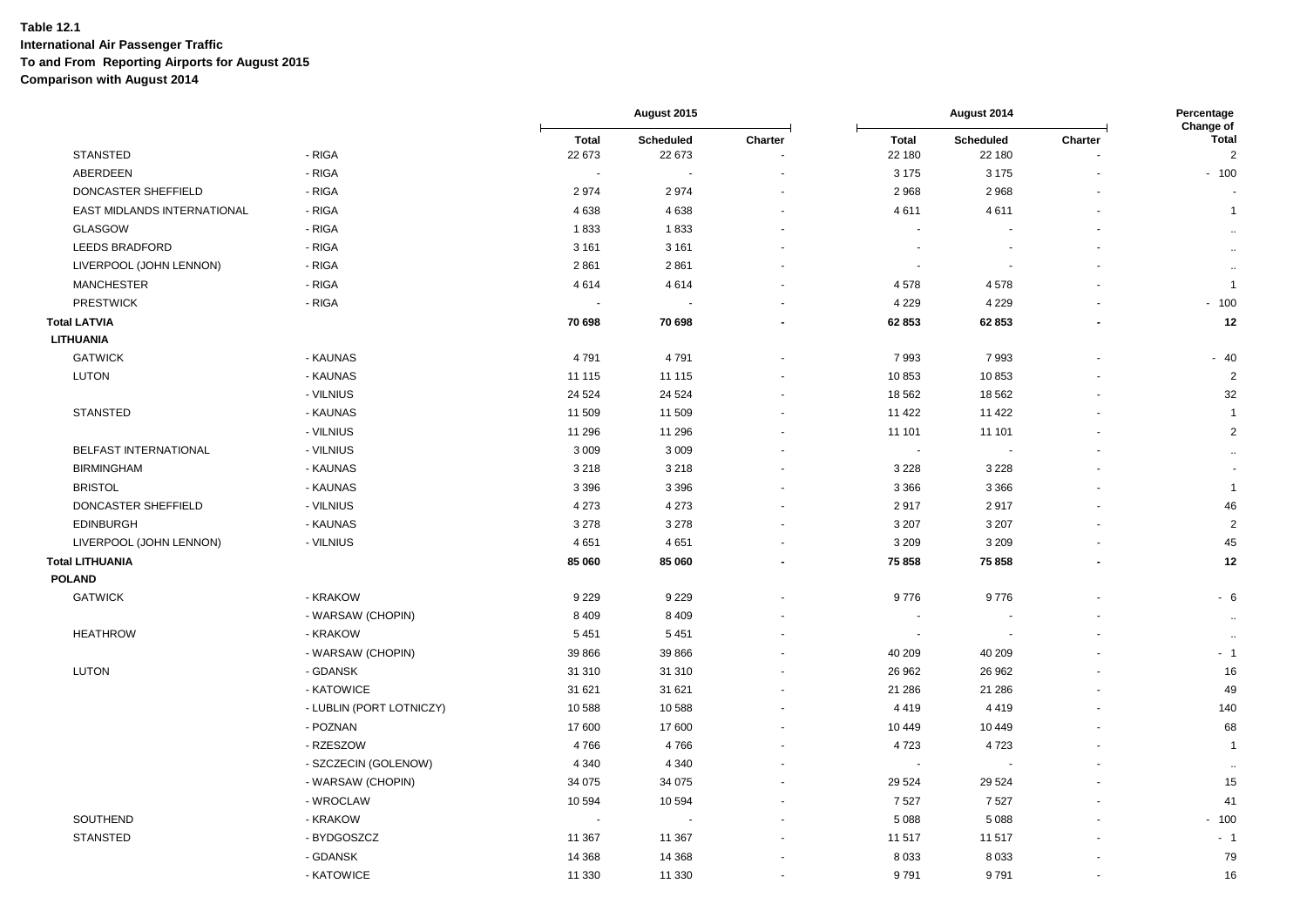|                             |                           | August 2015           |                    |         | Percentage<br>Change of  |                              |         |                                |
|-----------------------------|---------------------------|-----------------------|--------------------|---------|--------------------------|------------------------------|---------|--------------------------------|
| <b>STANSTED</b>             | - KRAKOW                  | <b>Total</b><br>19613 | Scheduled<br>19613 | Charter | <b>Total</b><br>19 490   | <b>Scheduled</b><br>19 4 9 0 | Charter | <b>Total</b><br>$\overline{1}$ |
|                             | - LODZ LUBLINEK           | 9887                  | 9887               |         | 9676                     | 9676                         |         | $\overline{2}$                 |
|                             | - LUBLIN (PORT LOTNICZY)  | 6651                  | 6651               |         | 6743                     | 6743                         |         | $-1$                           |
|                             | - POZNAN                  | 11 559                | 11 559             |         | 11 452                   | 11 452                       |         | $\overline{1}$                 |
|                             | - RZESZOW                 | 15 001                | 15 001             |         | 11754                    | 11754                        |         | 28                             |
|                             | - SZCZECIN (GOLENOW)      | 11 144                | 11 144             |         | 6681                     | 6681                         |         | 67                             |
|                             | - WARSAW (MODLIN MASOVIA) | 22 590                | 22 590             |         | 22 3 38                  | 22 3 38                      |         | $\overline{1}$                 |
|                             | - WROCLAW                 | 18 005                | 18 005             |         | 16 224                   | 16 2 24                      |         | 11                             |
| ABERDEEN                    | - GDANSK                  | 3 0 3 3               | 3 0 3 3            |         |                          |                              |         | $\sim$                         |
| BELFAST INTERNATIONAL       | - KATOWICE                | 2987                  | 2987               |         | $\sim$                   | $\overline{a}$               |         | $\sim$                         |
|                             | - KRAKOW                  | 3 9 6 1               | 3 9 6 1            |         | 3948                     | 3948                         |         |                                |
| <b>BIRMINGHAM</b>           | - BYDGOSZCZ               | 4679                  | 4679               |         | 4774                     | 4774                         |         | $-2$                           |
|                             | - GDANSK                  | 4 6 5 1               | 4651               |         | 3 3 1 0                  | 3 2 5 2                      | 58      | 41                             |
|                             | - KATOWICE                | 3 2 3 9               | 3 2 3 9            |         | 3 3 0 5                  | 3 3 0 5                      |         | $-2$                           |
|                             | - KRAKOW                  | 3 2 9 7               | 3 2 9 7            |         | 3 3 1 6                  | 3316                         |         | $-1$                           |
| <b>BRISTOL</b>              | - GDANSK                  | 3 3 5 0               | 3 3 5 0            |         | 3 3 7 9                  | 3379                         |         | $-1$                           |
|                             | - KATOWICE                | 4 4 2 0               | 4 4 2 0            |         | $\overline{\phantom{a}}$ | $\blacksquare$               |         | ٠.                             |
|                             | - KRAKOW                  | 4 1 2 5               | 4 1 2 5            |         | 4 3 3 2                  | 4 3 3 2                      |         | $-5$                           |
|                             | - POZNAN                  | 3 3 4 4               | 3 3 4 4            |         | 3 3 1 5                  | 3315                         |         | $\overline{1}$                 |
|                             | - RZESZOW                 | 3 3 7 5               | 3 3 7 5            |         | 3 4 0 5                  | 3 4 0 5                      |         | $-1$                           |
|                             | - WARSAW (MODLIN MASOVIA) | 4 8 9 0               | 4890               |         | 4 8 3 2                  | 4832                         |         | $\overline{1}$                 |
|                             | - WROCLAW                 | 3 3 5 3               | 3 3 5 3            |         | 3 3 7 6                  | 3 3 7 6                      |         | $-1$                           |
| DONCASTER SHEFFIELD         | - GDANSK                  | 7 3 8 0               | 7 3 8 0            |         | 7318                     | 7 3 1 8                      |         | $\overline{1}$                 |
|                             | - KATOWICE                | 7411                  | 7411               |         | 5798                     | 5798                         |         | 28                             |
|                             | - POZNAN                  | 6 0 5 0               | 6 0 5 0            |         | 4 3 2 4                  | 4 3 2 4                      |         | 40                             |
|                             | - WARSAW (CHOPIN)         | 4 4 0 0               | 4 4 0 0            |         | 4 3 7 5                  | 4 3 7 5                      |         | $\overline{1}$                 |
|                             | - WROCLAW                 | 4 3 9 5               | 4 3 9 5            |         | 4 4 3 2                  | 4 4 3 2                      |         | $-1$                           |
| EAST MIDLANDS INTERNATIONAL | - KRAKOW                  | 3 2 9 5               | 3 2 9 5            |         | 3 3 2 4                  | 3 3 2 4                      |         | $-1$                           |
|                             | - LODZ LUBLINEK           | 4 6 4 8               | 4648               |         | 3 2 8 2                  | 3 2 8 2                      |         | 42                             |
|                             | - RZESZOW                 | 4760                  | 4760               |         | 4762                     | 4762                         |         |                                |
|                             | - WARSAW (MODLIN MASOVIA) | 4694                  | 4694               |         | 3 2 7 8                  | 3 2 7 8                      |         | 43                             |
|                             | - WROCLAW                 | 6444                  | 6444               |         | 6 5 34                   | 6534                         |         | $-1$                           |
| <b>EDINBURGH</b>            | - GDANSK                  | 3 2 7 2               | 3 2 7 2            |         | 3017                     | 3017                         |         | 8                              |
|                             | - KRAKOW                  | 10517                 | 10517              |         | 10715                    | 10715                        |         | $-2$                           |
|                             | - POZNAN                  | 3 3 0 1               | 3 3 0 1            |         | 3 0 0 8                  | 3 0 0 8                      |         | 10                             |
|                             | - RZESZOW                 | 1798                  | 1798               |         |                          |                              |         | $\sim$                         |
| GLASGOW                     | - BYDGOSZCZ               | 3 2 4 3               | 3 2 4 3            |         | $\overline{\phantom{a}}$ | $\overline{\phantom{a}}$     |         | $\sim$                         |
|                             | - GDANSK                  | 4 3 6 9               | 4 3 6 9            |         | 3 1 6 2                  | 3 1 6 2                      |         | 38                             |
|                             | - KATOWICE                | 3 1 0 8               | 3 1 0 8            |         |                          |                              |         | $\ddotsc$                      |
|                             | - POZNAN                  | 2949                  | 2949               |         |                          |                              |         | $\sim$                         |
|                             |                           |                       |                    |         |                          |                              |         |                                |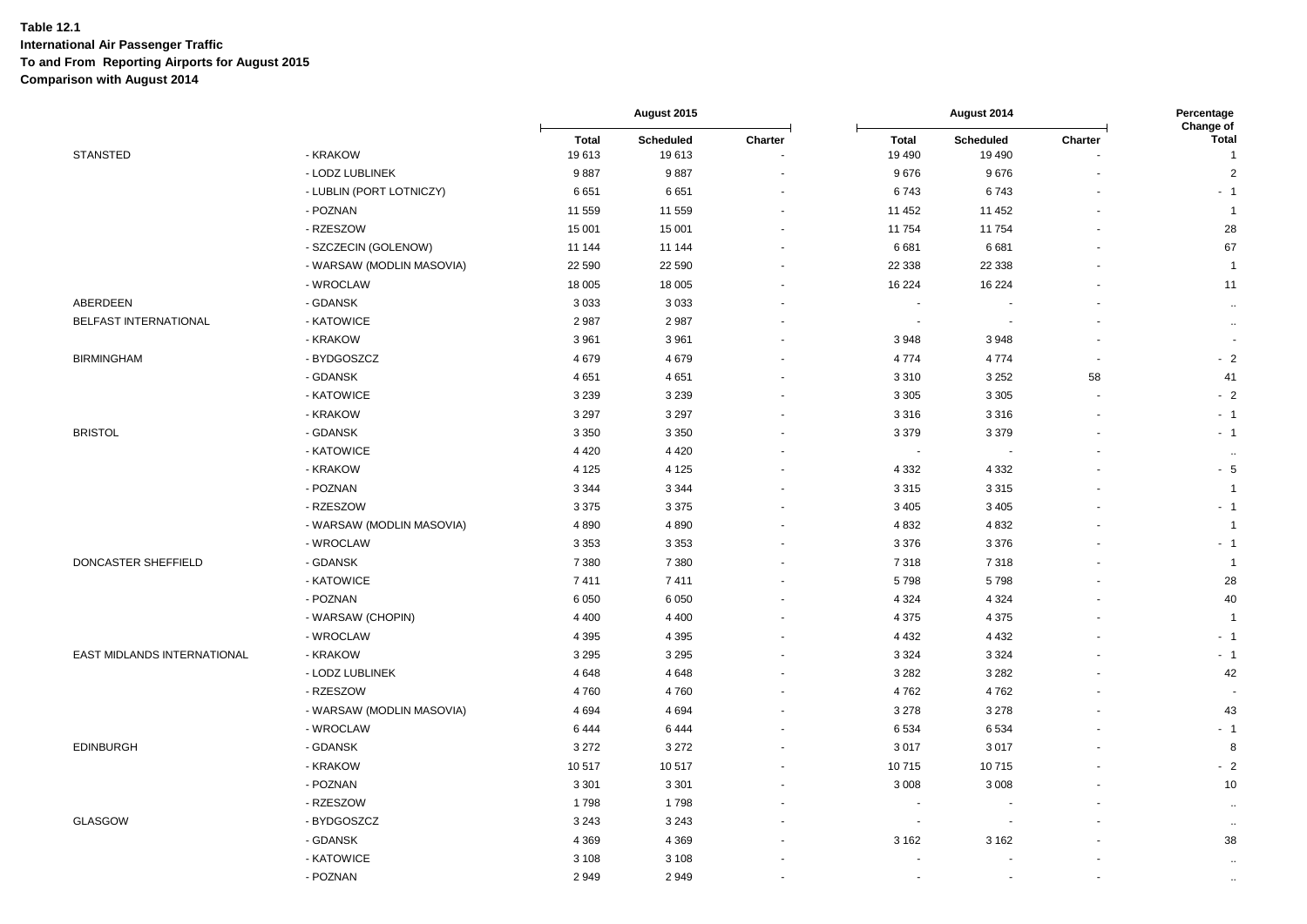|                         |                           | August 2015  |                  |         | Percentage<br>Change of |                  |         |                      |
|-------------------------|---------------------------|--------------|------------------|---------|-------------------------|------------------|---------|----------------------|
|                         |                           | <b>Total</b> | <b>Scheduled</b> | Charter | <b>Total</b>            | <b>Scheduled</b> | Charter | <b>Total</b>         |
| GLASGOW                 | - WARSAW (CHOPIN)         | 4 3 6 6      | 4 3 6 6          |         | 3 1 6 4                 | 3 1 6 4          |         | 38                   |
|                         | - WARSAW (MODLIN MASOVIA) | 4727         | 4 7 2 7          |         | $\blacksquare$          |                  |         | $\ddotsc$            |
|                         | - WROCLAW                 | 3 3 3 3      | 3 3 3 3          |         |                         |                  |         | $\ddot{\phantom{a}}$ |
| LEEDS BRADFORD          | - GDANSK                  | 4 9 3 4      | 4 9 3 4          |         | 3 2 0 2                 | 3 2 0 2          |         | 54                   |
|                         | - KRAKOW                  | 3 2 9 7      | 3 2 9 7          |         | 4727                    | 4727             |         | $-30$                |
| LIVERPOOL (JOHN LENNON) | - GDANSK                  | 6 0 5 3      | 6053             |         | 4 3 9 5                 | 4 3 9 5          |         | 38                   |
|                         | - KRAKOW                  | 9855         | 9855             |         | 7546                    | 7546             |         | 31                   |
|                         | - POZNAN                  | 3 2 8 0      | 3 2 8 0          |         | 3 2 5 7                 | 3 2 5 7          |         | -1                   |
|                         | - SZCZECIN (GOLENOW)      | 4631         | 4 6 31           |         | 3 2 2 7                 | 3 2 2 7          |         | 44                   |
|                         | - WARSAW (CHOPIN)         | 4 4 3 3      | 4 4 3 3          |         | 3 0 6 1                 | 3 0 6 1          |         | 45                   |
|                         | - WARSAW (MODLIN MASOVIA) | 4651         | 4651             |         | 4722                    | 4722             |         | $-2$                 |
|                         | - WROCLAW                 | 4720         | 4720             |         | 4710                    | 4710             |         |                      |
| <b>MANCHESTER</b>       | - GDANSK                  | 3 2 1 5      | 3 2 1 5          |         | 3 1 6 4                 | 3 1 6 4          |         | $\overline{c}$       |
|                         | - KRAKOW                  | 4766         | 4766             |         | 4 7 3 7                 | 4737             |         | $\overline{1}$       |
|                         | - RZESZOW                 | 3 2 6 1      | 3 2 6 1          |         | 3 2 6 7                 | 3 2 6 7          |         | $\sim$               |
|                         | - WARSAW (MODLIN MASOVIA) | 3 2 5 5      | 3 2 5 5          |         | 3 2 2 1                 | 3 2 2 1          |         | $\overline{1}$       |
| NEWCASTLE               | - KRAKOW                  | 2579         | 2579             |         | 2 5 9 4                 | 2594             |         | $-1$                 |
| <b>PRESTWICK</b>        | - WARSAW (MODLIN MASOVIA) |              |                  |         | 4816                    | 4816             |         | $-100$               |
|                         | - WROCLAW                 |              |                  |         | 5 1 4 9                 | 5 1 4 9          |         | $-100$               |
| <b>Total POLAND</b>     |                           | 573 458      | 573 458          |         | 471 242                 | 471 184          | 58      | 22                   |
| <b>ROMANIA</b>          |                           |              |                  |         |                         |                  |         |                      |
| <b>GATWICK</b>          | - BUCHAREST (OTOPENI)     |              |                  |         | 5 2 9 8                 | 5 2 9 8          |         | $-100$               |
| <b>HEATHROW</b>         | - BUCHAREST (OTOPENI)     | 24 762       | 24 762           |         | 21 561                  | 21 561           |         | 15                   |
| <b>LUTON</b>            | - BACAU                   | 7 2 3 8      | 7 2 3 8          |         | 6655                    | 6655             |         | 9                    |
|                         | - BUCHAREST (OTOPENI)     | 42 409       | 42 409           |         | 38 557                  | 38 557           |         | 10                   |
|                         | - CLUJ NAPOCA             | 20 4 25      | 20 4 25          |         | 13 089                  | 13 089           |         | 56                   |
|                         | - CONSTANTA               | 2883         | 2883             |         | $\sim$                  |                  |         | $\ddot{\phantom{a}}$ |
|                         | - CRAIOVA                 | $\sim$       |                  |         | 4 2 8 8                 | 4 2 8 8          |         | $-100$               |
|                         | - IASI                    | 2 1 6 1      | 2 1 6 1          |         | 1538                    | 1538             |         | 41                   |
|                         | - SIBIU                   | 4 0 0 7      | 4 0 0 7          |         | 4 0 9 0                 | 4 0 9 0          |         | $-2$                 |
|                         | - TIMISOARA               | 7 2 7 8      | 7 2 7 8          |         | 6876                    | 6876             |         | 6                    |
|                         | - TIRGU MURES             | 7 107        | 7 107            |         | 5 5 0 5                 | 5 5 0 5          |         | 29                   |
| <b>STANSTED</b>         | - BUCHAREST (OTOPENI)     | 22 5 27      | 22 5 27          |         | 10 947                  | 10 947           |         | 106                  |
| DONCASTER SHEFFIELD     | - BUCHAREST (OTOPENI)     | 2987         | 2987             |         | 2890                    | 2890             |         | 3                    |
| LIVERPOOL (JOHN LENNON) | - BACAU                   | 2 3 2 1      | 2 3 2 1          |         |                         |                  |         | $\ddotsc$            |
|                         | - BUCHAREST (OTOPENI)     | 3995         | 3 9 9 5          |         |                         |                  |         | $\ddotsc$            |
| <b>Total ROMANIA</b>    |                           | 150 100      | 150 100          |         | 121 294                 | 121 294          |         | 24                   |
| <b>SLOVAK REPUBLIC</b>  |                           |              |                  |         |                         |                  |         |                      |
| <b>LUTON</b>            | - BRATISLAVA              | 6518         | 6470             | 48      | 6446                    | 6446             |         | $\overline{1}$       |
|                         | - KOSICE                  | 14 9 64      | 14 9 64          |         | 14 8 65                 | 14 8 65          |         | $\overline{1}$       |
|                         |                           |              |                  |         |                         |                  |         |                      |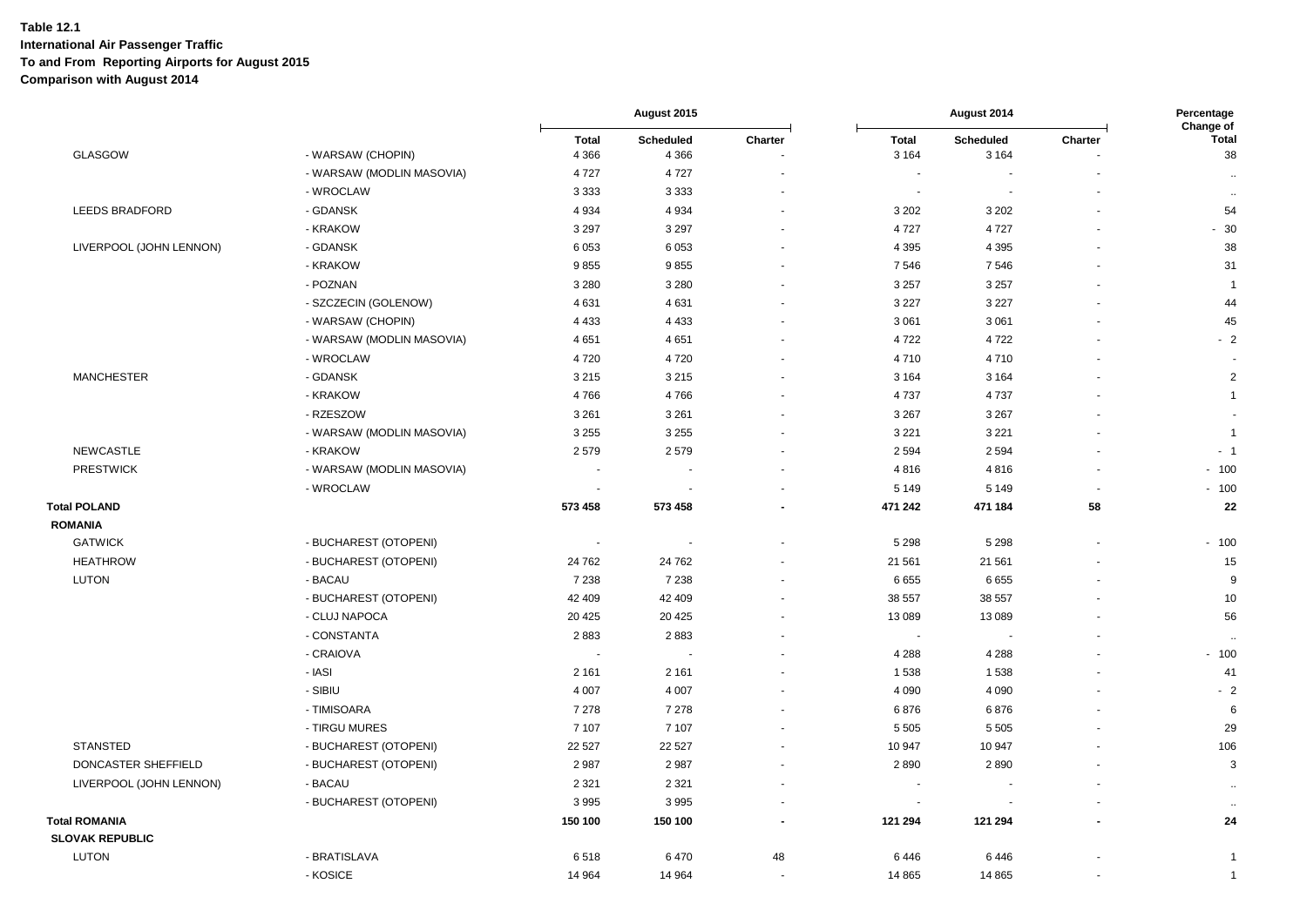| <b>Total</b><br>Charter<br><b>Total</b><br>Scheduled<br>Charter<br><b>Total</b><br><b>Scheduled</b><br><b>LUTON</b><br>- TATRY-POPRAD<br>6 0 5 2<br>6 0 5 2<br>÷,<br>$\ddot{\phantom{1}}$<br><b>STANSTED</b><br>16898<br>16898<br>16 067<br>16 067<br>5<br>- BRATISLAVA<br>- BRATISLAVA<br>4722<br>4722<br>4 6 9 0<br>4690<br><b>BIRMINGHAM</b><br>$\overline{1}$<br>DONCASTER SHEFFIELD<br>- KOSICE<br>3083<br>3 0 8 3<br>$\ddotsc$<br><b>EDINBURGH</b><br>- BRATISLAVA<br>3 3 1 7<br>3 3 1 7<br>3 4 4 9<br>3 3 0 7<br>142<br>$-4$<br><b>HUMBERSIDE</b><br>- PIESTANY<br>124<br>124<br>$-100$<br>$\sim$<br>LIVERPOOL (JOHN LENNON)<br>- BRATISLAVA<br>4688<br>4688<br>3 2 7 7<br>3 2 7 7<br>43<br><b>Total SLOVAK REPUBLIC</b><br>60 242<br>60 194<br>48<br>48 918<br>48 652<br>266<br>23<br>Total EASTERN EUROPE-EU<br>1 444 057<br>1 359 734<br>84 323<br>1 210 613<br>1 133 565<br>77 048<br>19<br><b>ALBANIA</b><br><b>GATWICK</b><br>- TIRANA<br>11 639<br>7676<br>3963<br>10 4 23<br>7 3 5 6<br>3 0 6 7<br>12<br><b>STANSTED</b><br>- TIRANA<br>727<br>727<br>$\overline{\phantom{a}}$<br>$\ddotsc$<br>7676<br>4690<br>3 0 6 7<br><b>Total ALBANIA</b><br>12 3 66<br>10 4 23<br>7356<br>19<br><b>AZERBAIJAN</b><br><b>HEATHROW</b><br>- BAKU (HEYDER ALIYEV INT'L)<br>8968<br>8665<br>8665<br>8968<br>$-3$<br>$\overline{\phantom{a}}$<br><b>GLASGOW</b><br>- BAKU (HEYDER ALIYEV INT'L)<br>128<br>128<br>÷,<br>÷,<br>$\sim$<br><b>Total AZERBAIJAN</b><br>128<br>8793<br>8665<br>8968<br>8968<br>$-2$<br><b>BELARUS</b><br><b>GATWICK</b><br>3 2 5 7<br>3 2 5 7<br>3 0 9 4<br>5<br>- MINSK INT'L<br>3094<br>$\overline{\phantom{a}}$<br>952<br>952<br>985<br><b>MANCHESTER</b><br>- MINSK INT'L<br>985<br>$-3$<br>4 0 7 9<br>$\overline{\mathbf{3}}$<br><b>Total BELARUS</b><br>4 2 0 9<br>4 2 0 9<br>4 0 7 9<br>$\sim$<br><b>KAZAKHSTAN</b><br><b>HEATHROW</b><br>3551<br>3551<br>$-21$<br>- ALMATY<br>4516<br>4516<br>3 0 2 9<br>3 0 2 9<br>2792<br>2792<br>8<br>- ASTANA<br>6580<br>6580<br>$-10$<br><b>Total KAZAKHSTAN</b><br>7 3 0 8<br>7 3 0 8<br>$\blacksquare$<br>$\sim$<br><b>REPUBLIC OF MOLDOVA</b><br><b>STANSTED</b><br>4 2 5 4<br>4 2 5 4<br>2674<br>2674<br>- CHISINAU (KISHINEV)<br>59<br><b>Total REPUBLIC OF MOLDOVA</b><br>4 2 5 4<br>4 2 5 4<br>2674<br>59<br>2674<br><b>RUSSIA</b><br><b>GATWICK</b><br>8549<br>19531<br>19531<br>$-56$<br>- MOSCOW (DOMODEDOVO)<br>8549<br><b>HEATHROW</b><br>23 278<br>26 973<br>26 973<br>$-14$<br>- MOSCOW (DOMODEDOVO)<br>23 278<br>$-3$<br>- MOSCOW (SHEREMETYEVO)<br>31 140<br>32 091<br>32 091<br>31 140<br>- MOSCOW (VNUKOVO)<br>12 5 27<br>8819<br>8819<br>42<br>12 5 27<br>- ST PETERSBURG<br>8 2 4 8<br>8 2 4 8<br>8 1 4 0<br>8 1 4 0<br>- 1<br><b>MANCHESTER</b><br>- MOSCOW (DOMODEDOVO)<br>2 6 0 3<br>2 9 3 9<br>2939<br>2603<br>$-11$<br><b>Total RUSSIA</b><br>$-12$<br>86 345<br>86 345<br>98 493<br>98 4 93<br><b>TURKMENISTAN</b><br><b>HEATHROW</b><br>- ASHKHABAD<br>2 4 9 3<br>2 4 9 3<br>2918<br>2918<br>$-15$<br><b>BIRMINGHAM</b><br>- ASHKHABAD<br>4 4 8 6<br>5 4 8 4<br>5 4 8 4<br>$-18$<br>4 4 8 6<br><b>Total TURKMENISTAN</b><br>6979<br>6979<br>8 4 0 2<br>8 4 0 2<br>$-17$ |                              |  | August 2015 |  | August 2014 | Percentage |           |
|---------------------------------------------------------------------------------------------------------------------------------------------------------------------------------------------------------------------------------------------------------------------------------------------------------------------------------------------------------------------------------------------------------------------------------------------------------------------------------------------------------------------------------------------------------------------------------------------------------------------------------------------------------------------------------------------------------------------------------------------------------------------------------------------------------------------------------------------------------------------------------------------------------------------------------------------------------------------------------------------------------------------------------------------------------------------------------------------------------------------------------------------------------------------------------------------------------------------------------------------------------------------------------------------------------------------------------------------------------------------------------------------------------------------------------------------------------------------------------------------------------------------------------------------------------------------------------------------------------------------------------------------------------------------------------------------------------------------------------------------------------------------------------------------------------------------------------------------------------------------------------------------------------------------------------------------------------------------------------------------------------------------------------------------------------------------------------------------------------------------------------------------------------------------------------------------------------------------------------------------------------------------------------------------------------------------------------------------------------------------------------------------------------------------------------------------------------------------------------------------------------------------------------------------------------------------------------------------------------------------------------------------------------------------------------------------------------------------------------------------------------------------------------------------------------------------------------------------------------------------------------------------------------------------------------------------------------------------------------------------------------------------------------------------------------------------------------------------------------------------------------------------------------------------------|------------------------------|--|-------------|--|-------------|------------|-----------|
|                                                                                                                                                                                                                                                                                                                                                                                                                                                                                                                                                                                                                                                                                                                                                                                                                                                                                                                                                                                                                                                                                                                                                                                                                                                                                                                                                                                                                                                                                                                                                                                                                                                                                                                                                                                                                                                                                                                                                                                                                                                                                                                                                                                                                                                                                                                                                                                                                                                                                                                                                                                                                                                                                                                                                                                                                                                                                                                                                                                                                                                                                                                                                                           |                              |  |             |  |             |            | Change of |
|                                                                                                                                                                                                                                                                                                                                                                                                                                                                                                                                                                                                                                                                                                                                                                                                                                                                                                                                                                                                                                                                                                                                                                                                                                                                                                                                                                                                                                                                                                                                                                                                                                                                                                                                                                                                                                                                                                                                                                                                                                                                                                                                                                                                                                                                                                                                                                                                                                                                                                                                                                                                                                                                                                                                                                                                                                                                                                                                                                                                                                                                                                                                                                           |                              |  |             |  |             |            |           |
|                                                                                                                                                                                                                                                                                                                                                                                                                                                                                                                                                                                                                                                                                                                                                                                                                                                                                                                                                                                                                                                                                                                                                                                                                                                                                                                                                                                                                                                                                                                                                                                                                                                                                                                                                                                                                                                                                                                                                                                                                                                                                                                                                                                                                                                                                                                                                                                                                                                                                                                                                                                                                                                                                                                                                                                                                                                                                                                                                                                                                                                                                                                                                                           |                              |  |             |  |             |            |           |
|                                                                                                                                                                                                                                                                                                                                                                                                                                                                                                                                                                                                                                                                                                                                                                                                                                                                                                                                                                                                                                                                                                                                                                                                                                                                                                                                                                                                                                                                                                                                                                                                                                                                                                                                                                                                                                                                                                                                                                                                                                                                                                                                                                                                                                                                                                                                                                                                                                                                                                                                                                                                                                                                                                                                                                                                                                                                                                                                                                                                                                                                                                                                                                           |                              |  |             |  |             |            |           |
|                                                                                                                                                                                                                                                                                                                                                                                                                                                                                                                                                                                                                                                                                                                                                                                                                                                                                                                                                                                                                                                                                                                                                                                                                                                                                                                                                                                                                                                                                                                                                                                                                                                                                                                                                                                                                                                                                                                                                                                                                                                                                                                                                                                                                                                                                                                                                                                                                                                                                                                                                                                                                                                                                                                                                                                                                                                                                                                                                                                                                                                                                                                                                                           |                              |  |             |  |             |            |           |
|                                                                                                                                                                                                                                                                                                                                                                                                                                                                                                                                                                                                                                                                                                                                                                                                                                                                                                                                                                                                                                                                                                                                                                                                                                                                                                                                                                                                                                                                                                                                                                                                                                                                                                                                                                                                                                                                                                                                                                                                                                                                                                                                                                                                                                                                                                                                                                                                                                                                                                                                                                                                                                                                                                                                                                                                                                                                                                                                                                                                                                                                                                                                                                           |                              |  |             |  |             |            |           |
|                                                                                                                                                                                                                                                                                                                                                                                                                                                                                                                                                                                                                                                                                                                                                                                                                                                                                                                                                                                                                                                                                                                                                                                                                                                                                                                                                                                                                                                                                                                                                                                                                                                                                                                                                                                                                                                                                                                                                                                                                                                                                                                                                                                                                                                                                                                                                                                                                                                                                                                                                                                                                                                                                                                                                                                                                                                                                                                                                                                                                                                                                                                                                                           |                              |  |             |  |             |            |           |
|                                                                                                                                                                                                                                                                                                                                                                                                                                                                                                                                                                                                                                                                                                                                                                                                                                                                                                                                                                                                                                                                                                                                                                                                                                                                                                                                                                                                                                                                                                                                                                                                                                                                                                                                                                                                                                                                                                                                                                                                                                                                                                                                                                                                                                                                                                                                                                                                                                                                                                                                                                                                                                                                                                                                                                                                                                                                                                                                                                                                                                                                                                                                                                           |                              |  |             |  |             |            |           |
|                                                                                                                                                                                                                                                                                                                                                                                                                                                                                                                                                                                                                                                                                                                                                                                                                                                                                                                                                                                                                                                                                                                                                                                                                                                                                                                                                                                                                                                                                                                                                                                                                                                                                                                                                                                                                                                                                                                                                                                                                                                                                                                                                                                                                                                                                                                                                                                                                                                                                                                                                                                                                                                                                                                                                                                                                                                                                                                                                                                                                                                                                                                                                                           |                              |  |             |  |             |            |           |
|                                                                                                                                                                                                                                                                                                                                                                                                                                                                                                                                                                                                                                                                                                                                                                                                                                                                                                                                                                                                                                                                                                                                                                                                                                                                                                                                                                                                                                                                                                                                                                                                                                                                                                                                                                                                                                                                                                                                                                                                                                                                                                                                                                                                                                                                                                                                                                                                                                                                                                                                                                                                                                                                                                                                                                                                                                                                                                                                                                                                                                                                                                                                                                           | <b>EASTERN EUROPE -OTHER</b> |  |             |  |             |            |           |
|                                                                                                                                                                                                                                                                                                                                                                                                                                                                                                                                                                                                                                                                                                                                                                                                                                                                                                                                                                                                                                                                                                                                                                                                                                                                                                                                                                                                                                                                                                                                                                                                                                                                                                                                                                                                                                                                                                                                                                                                                                                                                                                                                                                                                                                                                                                                                                                                                                                                                                                                                                                                                                                                                                                                                                                                                                                                                                                                                                                                                                                                                                                                                                           |                              |  |             |  |             |            |           |
|                                                                                                                                                                                                                                                                                                                                                                                                                                                                                                                                                                                                                                                                                                                                                                                                                                                                                                                                                                                                                                                                                                                                                                                                                                                                                                                                                                                                                                                                                                                                                                                                                                                                                                                                                                                                                                                                                                                                                                                                                                                                                                                                                                                                                                                                                                                                                                                                                                                                                                                                                                                                                                                                                                                                                                                                                                                                                                                                                                                                                                                                                                                                                                           |                              |  |             |  |             |            |           |
|                                                                                                                                                                                                                                                                                                                                                                                                                                                                                                                                                                                                                                                                                                                                                                                                                                                                                                                                                                                                                                                                                                                                                                                                                                                                                                                                                                                                                                                                                                                                                                                                                                                                                                                                                                                                                                                                                                                                                                                                                                                                                                                                                                                                                                                                                                                                                                                                                                                                                                                                                                                                                                                                                                                                                                                                                                                                                                                                                                                                                                                                                                                                                                           |                              |  |             |  |             |            |           |
|                                                                                                                                                                                                                                                                                                                                                                                                                                                                                                                                                                                                                                                                                                                                                                                                                                                                                                                                                                                                                                                                                                                                                                                                                                                                                                                                                                                                                                                                                                                                                                                                                                                                                                                                                                                                                                                                                                                                                                                                                                                                                                                                                                                                                                                                                                                                                                                                                                                                                                                                                                                                                                                                                                                                                                                                                                                                                                                                                                                                                                                                                                                                                                           |                              |  |             |  |             |            |           |
|                                                                                                                                                                                                                                                                                                                                                                                                                                                                                                                                                                                                                                                                                                                                                                                                                                                                                                                                                                                                                                                                                                                                                                                                                                                                                                                                                                                                                                                                                                                                                                                                                                                                                                                                                                                                                                                                                                                                                                                                                                                                                                                                                                                                                                                                                                                                                                                                                                                                                                                                                                                                                                                                                                                                                                                                                                                                                                                                                                                                                                                                                                                                                                           |                              |  |             |  |             |            |           |
|                                                                                                                                                                                                                                                                                                                                                                                                                                                                                                                                                                                                                                                                                                                                                                                                                                                                                                                                                                                                                                                                                                                                                                                                                                                                                                                                                                                                                                                                                                                                                                                                                                                                                                                                                                                                                                                                                                                                                                                                                                                                                                                                                                                                                                                                                                                                                                                                                                                                                                                                                                                                                                                                                                                                                                                                                                                                                                                                                                                                                                                                                                                                                                           |                              |  |             |  |             |            |           |
|                                                                                                                                                                                                                                                                                                                                                                                                                                                                                                                                                                                                                                                                                                                                                                                                                                                                                                                                                                                                                                                                                                                                                                                                                                                                                                                                                                                                                                                                                                                                                                                                                                                                                                                                                                                                                                                                                                                                                                                                                                                                                                                                                                                                                                                                                                                                                                                                                                                                                                                                                                                                                                                                                                                                                                                                                                                                                                                                                                                                                                                                                                                                                                           |                              |  |             |  |             |            |           |
|                                                                                                                                                                                                                                                                                                                                                                                                                                                                                                                                                                                                                                                                                                                                                                                                                                                                                                                                                                                                                                                                                                                                                                                                                                                                                                                                                                                                                                                                                                                                                                                                                                                                                                                                                                                                                                                                                                                                                                                                                                                                                                                                                                                                                                                                                                                                                                                                                                                                                                                                                                                                                                                                                                                                                                                                                                                                                                                                                                                                                                                                                                                                                                           |                              |  |             |  |             |            |           |
|                                                                                                                                                                                                                                                                                                                                                                                                                                                                                                                                                                                                                                                                                                                                                                                                                                                                                                                                                                                                                                                                                                                                                                                                                                                                                                                                                                                                                                                                                                                                                                                                                                                                                                                                                                                                                                                                                                                                                                                                                                                                                                                                                                                                                                                                                                                                                                                                                                                                                                                                                                                                                                                                                                                                                                                                                                                                                                                                                                                                                                                                                                                                                                           |                              |  |             |  |             |            |           |
|                                                                                                                                                                                                                                                                                                                                                                                                                                                                                                                                                                                                                                                                                                                                                                                                                                                                                                                                                                                                                                                                                                                                                                                                                                                                                                                                                                                                                                                                                                                                                                                                                                                                                                                                                                                                                                                                                                                                                                                                                                                                                                                                                                                                                                                                                                                                                                                                                                                                                                                                                                                                                                                                                                                                                                                                                                                                                                                                                                                                                                                                                                                                                                           |                              |  |             |  |             |            |           |
|                                                                                                                                                                                                                                                                                                                                                                                                                                                                                                                                                                                                                                                                                                                                                                                                                                                                                                                                                                                                                                                                                                                                                                                                                                                                                                                                                                                                                                                                                                                                                                                                                                                                                                                                                                                                                                                                                                                                                                                                                                                                                                                                                                                                                                                                                                                                                                                                                                                                                                                                                                                                                                                                                                                                                                                                                                                                                                                                                                                                                                                                                                                                                                           |                              |  |             |  |             |            |           |
|                                                                                                                                                                                                                                                                                                                                                                                                                                                                                                                                                                                                                                                                                                                                                                                                                                                                                                                                                                                                                                                                                                                                                                                                                                                                                                                                                                                                                                                                                                                                                                                                                                                                                                                                                                                                                                                                                                                                                                                                                                                                                                                                                                                                                                                                                                                                                                                                                                                                                                                                                                                                                                                                                                                                                                                                                                                                                                                                                                                                                                                                                                                                                                           |                              |  |             |  |             |            |           |
|                                                                                                                                                                                                                                                                                                                                                                                                                                                                                                                                                                                                                                                                                                                                                                                                                                                                                                                                                                                                                                                                                                                                                                                                                                                                                                                                                                                                                                                                                                                                                                                                                                                                                                                                                                                                                                                                                                                                                                                                                                                                                                                                                                                                                                                                                                                                                                                                                                                                                                                                                                                                                                                                                                                                                                                                                                                                                                                                                                                                                                                                                                                                                                           |                              |  |             |  |             |            |           |
|                                                                                                                                                                                                                                                                                                                                                                                                                                                                                                                                                                                                                                                                                                                                                                                                                                                                                                                                                                                                                                                                                                                                                                                                                                                                                                                                                                                                                                                                                                                                                                                                                                                                                                                                                                                                                                                                                                                                                                                                                                                                                                                                                                                                                                                                                                                                                                                                                                                                                                                                                                                                                                                                                                                                                                                                                                                                                                                                                                                                                                                                                                                                                                           |                              |  |             |  |             |            |           |
|                                                                                                                                                                                                                                                                                                                                                                                                                                                                                                                                                                                                                                                                                                                                                                                                                                                                                                                                                                                                                                                                                                                                                                                                                                                                                                                                                                                                                                                                                                                                                                                                                                                                                                                                                                                                                                                                                                                                                                                                                                                                                                                                                                                                                                                                                                                                                                                                                                                                                                                                                                                                                                                                                                                                                                                                                                                                                                                                                                                                                                                                                                                                                                           |                              |  |             |  |             |            |           |
|                                                                                                                                                                                                                                                                                                                                                                                                                                                                                                                                                                                                                                                                                                                                                                                                                                                                                                                                                                                                                                                                                                                                                                                                                                                                                                                                                                                                                                                                                                                                                                                                                                                                                                                                                                                                                                                                                                                                                                                                                                                                                                                                                                                                                                                                                                                                                                                                                                                                                                                                                                                                                                                                                                                                                                                                                                                                                                                                                                                                                                                                                                                                                                           |                              |  |             |  |             |            |           |
|                                                                                                                                                                                                                                                                                                                                                                                                                                                                                                                                                                                                                                                                                                                                                                                                                                                                                                                                                                                                                                                                                                                                                                                                                                                                                                                                                                                                                                                                                                                                                                                                                                                                                                                                                                                                                                                                                                                                                                                                                                                                                                                                                                                                                                                                                                                                                                                                                                                                                                                                                                                                                                                                                                                                                                                                                                                                                                                                                                                                                                                                                                                                                                           |                              |  |             |  |             |            |           |
|                                                                                                                                                                                                                                                                                                                                                                                                                                                                                                                                                                                                                                                                                                                                                                                                                                                                                                                                                                                                                                                                                                                                                                                                                                                                                                                                                                                                                                                                                                                                                                                                                                                                                                                                                                                                                                                                                                                                                                                                                                                                                                                                                                                                                                                                                                                                                                                                                                                                                                                                                                                                                                                                                                                                                                                                                                                                                                                                                                                                                                                                                                                                                                           |                              |  |             |  |             |            |           |
|                                                                                                                                                                                                                                                                                                                                                                                                                                                                                                                                                                                                                                                                                                                                                                                                                                                                                                                                                                                                                                                                                                                                                                                                                                                                                                                                                                                                                                                                                                                                                                                                                                                                                                                                                                                                                                                                                                                                                                                                                                                                                                                                                                                                                                                                                                                                                                                                                                                                                                                                                                                                                                                                                                                                                                                                                                                                                                                                                                                                                                                                                                                                                                           |                              |  |             |  |             |            |           |
|                                                                                                                                                                                                                                                                                                                                                                                                                                                                                                                                                                                                                                                                                                                                                                                                                                                                                                                                                                                                                                                                                                                                                                                                                                                                                                                                                                                                                                                                                                                                                                                                                                                                                                                                                                                                                                                                                                                                                                                                                                                                                                                                                                                                                                                                                                                                                                                                                                                                                                                                                                                                                                                                                                                                                                                                                                                                                                                                                                                                                                                                                                                                                                           |                              |  |             |  |             |            |           |
|                                                                                                                                                                                                                                                                                                                                                                                                                                                                                                                                                                                                                                                                                                                                                                                                                                                                                                                                                                                                                                                                                                                                                                                                                                                                                                                                                                                                                                                                                                                                                                                                                                                                                                                                                                                                                                                                                                                                                                                                                                                                                                                                                                                                                                                                                                                                                                                                                                                                                                                                                                                                                                                                                                                                                                                                                                                                                                                                                                                                                                                                                                                                                                           |                              |  |             |  |             |            |           |
|                                                                                                                                                                                                                                                                                                                                                                                                                                                                                                                                                                                                                                                                                                                                                                                                                                                                                                                                                                                                                                                                                                                                                                                                                                                                                                                                                                                                                                                                                                                                                                                                                                                                                                                                                                                                                                                                                                                                                                                                                                                                                                                                                                                                                                                                                                                                                                                                                                                                                                                                                                                                                                                                                                                                                                                                                                                                                                                                                                                                                                                                                                                                                                           |                              |  |             |  |             |            |           |
|                                                                                                                                                                                                                                                                                                                                                                                                                                                                                                                                                                                                                                                                                                                                                                                                                                                                                                                                                                                                                                                                                                                                                                                                                                                                                                                                                                                                                                                                                                                                                                                                                                                                                                                                                                                                                                                                                                                                                                                                                                                                                                                                                                                                                                                                                                                                                                                                                                                                                                                                                                                                                                                                                                                                                                                                                                                                                                                                                                                                                                                                                                                                                                           |                              |  |             |  |             |            |           |
|                                                                                                                                                                                                                                                                                                                                                                                                                                                                                                                                                                                                                                                                                                                                                                                                                                                                                                                                                                                                                                                                                                                                                                                                                                                                                                                                                                                                                                                                                                                                                                                                                                                                                                                                                                                                                                                                                                                                                                                                                                                                                                                                                                                                                                                                                                                                                                                                                                                                                                                                                                                                                                                                                                                                                                                                                                                                                                                                                                                                                                                                                                                                                                           |                              |  |             |  |             |            |           |
|                                                                                                                                                                                                                                                                                                                                                                                                                                                                                                                                                                                                                                                                                                                                                                                                                                                                                                                                                                                                                                                                                                                                                                                                                                                                                                                                                                                                                                                                                                                                                                                                                                                                                                                                                                                                                                                                                                                                                                                                                                                                                                                                                                                                                                                                                                                                                                                                                                                                                                                                                                                                                                                                                                                                                                                                                                                                                                                                                                                                                                                                                                                                                                           |                              |  |             |  |             |            |           |
|                                                                                                                                                                                                                                                                                                                                                                                                                                                                                                                                                                                                                                                                                                                                                                                                                                                                                                                                                                                                                                                                                                                                                                                                                                                                                                                                                                                                                                                                                                                                                                                                                                                                                                                                                                                                                                                                                                                                                                                                                                                                                                                                                                                                                                                                                                                                                                                                                                                                                                                                                                                                                                                                                                                                                                                                                                                                                                                                                                                                                                                                                                                                                                           |                              |  |             |  |             |            |           |
|                                                                                                                                                                                                                                                                                                                                                                                                                                                                                                                                                                                                                                                                                                                                                                                                                                                                                                                                                                                                                                                                                                                                                                                                                                                                                                                                                                                                                                                                                                                                                                                                                                                                                                                                                                                                                                                                                                                                                                                                                                                                                                                                                                                                                                                                                                                                                                                                                                                                                                                                                                                                                                                                                                                                                                                                                                                                                                                                                                                                                                                                                                                                                                           |                              |  |             |  |             |            |           |
|                                                                                                                                                                                                                                                                                                                                                                                                                                                                                                                                                                                                                                                                                                                                                                                                                                                                                                                                                                                                                                                                                                                                                                                                                                                                                                                                                                                                                                                                                                                                                                                                                                                                                                                                                                                                                                                                                                                                                                                                                                                                                                                                                                                                                                                                                                                                                                                                                                                                                                                                                                                                                                                                                                                                                                                                                                                                                                                                                                                                                                                                                                                                                                           |                              |  |             |  |             |            |           |
|                                                                                                                                                                                                                                                                                                                                                                                                                                                                                                                                                                                                                                                                                                                                                                                                                                                                                                                                                                                                                                                                                                                                                                                                                                                                                                                                                                                                                                                                                                                                                                                                                                                                                                                                                                                                                                                                                                                                                                                                                                                                                                                                                                                                                                                                                                                                                                                                                                                                                                                                                                                                                                                                                                                                                                                                                                                                                                                                                                                                                                                                                                                                                                           |                              |  |             |  |             |            |           |
|                                                                                                                                                                                                                                                                                                                                                                                                                                                                                                                                                                                                                                                                                                                                                                                                                                                                                                                                                                                                                                                                                                                                                                                                                                                                                                                                                                                                                                                                                                                                                                                                                                                                                                                                                                                                                                                                                                                                                                                                                                                                                                                                                                                                                                                                                                                                                                                                                                                                                                                                                                                                                                                                                                                                                                                                                                                                                                                                                                                                                                                                                                                                                                           |                              |  |             |  |             |            |           |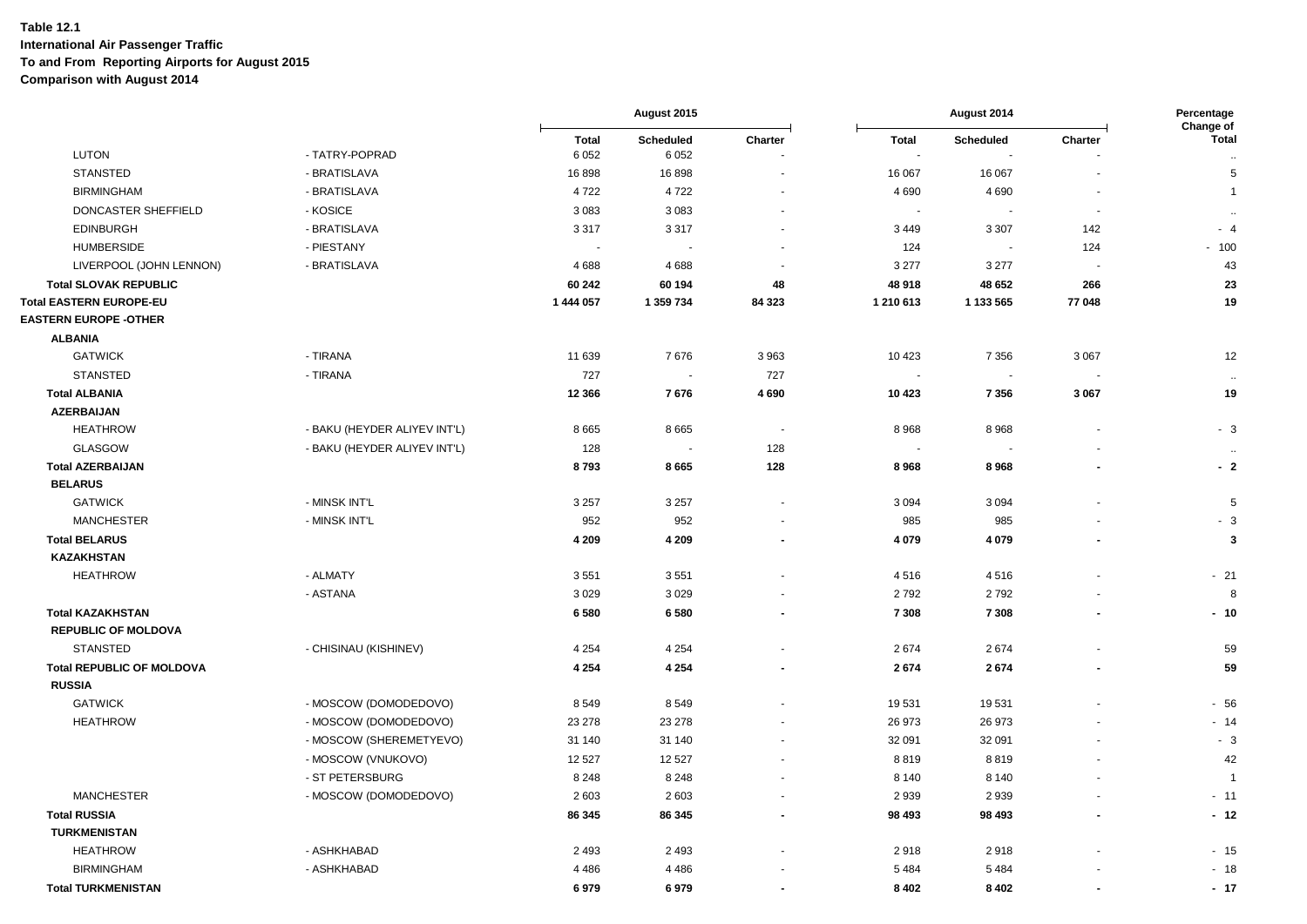|                                    |                            |              | August 2015 |         | August 2014              |                          |              | Percentage<br>Change of |
|------------------------------------|----------------------------|--------------|-------------|---------|--------------------------|--------------------------|--------------|-------------------------|
|                                    |                            | <b>Total</b> | Scheduled   | Charter | <b>Total</b>             | Scheduled                | Charter      | <b>Total</b>            |
| <b>UKRAINE</b>                     |                            |              |             |         |                          |                          |              |                         |
| <b>GATWICK</b>                     | - KIEV (BORISPOL)          | 15 125       | 15 125      |         | 13 3 3 3                 | 13 3 3 3                 |              | 13                      |
| <b>HEATHROW</b>                    | - KIEV (BORISPOL)          | 8 3 0 0      | 8 3 0 0     |         | 7 3 3 0                  | 7 3 3 0                  |              | 13                      |
| <b>LUTON</b>                       | - KIEV (ZHULYANY)          | 2869         | 2869        |         | 3975                     | 3975                     |              | $-28$                   |
| <b>Total UKRAINE</b>               |                            | 26 294       | 26 294      | $\sim$  | 24 638                   | 24 638                   |              | $\overline{7}$          |
| <b>UZBEKISTAN</b>                  |                            |              |             |         |                          |                          |              |                         |
| <b>GATWICK</b>                     | - TASHKENT                 | 42           | $\sim$      | 42      | $\sim$                   |                          |              | $\sim$                  |
| <b>HEATHROW</b>                    | - TASHKENT                 | 2807         | 2807        |         | 3 0 3 3                  | 3033                     |              | $-7$                    |
| <b>Total UZBEKISTAN</b>            |                            | 2849         | 2807        | 42      | 3 0 3 3                  | 3033                     |              | $-6$                    |
| <b>Total EASTERN EUROPE -OTHER</b> |                            | 158 669      | 153 809     | 4860    | 168 018                  | 164 951                  | 3 0 6 7      | - 6                     |
| <b>NEAR EAST</b>                   |                            |              |             |         |                          |                          |              |                         |
| <b>ISRAEL</b>                      |                            |              |             |         |                          |                          |              |                         |
| <b>GATWICK</b>                     | - TEL AVIV                 | 4 4 1 2      | 4412        |         | 3913                     | 3913                     |              | 13                      |
| <b>HEATHROW</b>                    | - TEL AVIV                 | 57 588       | 57 588      |         | 41 903                   | 41 903                   |              | 37                      |
| <b>LUTON</b>                       | - TEL AVIV                 | 39 750       | 39 750      |         | 30 753                   | 30750                    | 3            | 29                      |
| <b>MANCHESTER</b>                  | - TEL AVIV                 | 2 9 9 6      | 2996        |         | 2 4 4 3                  | 2443                     |              | 23                      |
| <b>Total ISRAEL</b>                |                            | 104 746      | 104 746     |         | 79 012                   | 79 009                   | $\mathbf{3}$ | 33                      |
| <b>JORDAN</b>                      |                            |              |             |         |                          |                          |              |                         |
| <b>HEATHROW</b>                    | - AMMAN                    | 22799        | 22799       |         | 25 908                   | 25 908                   |              | $-12$                   |
| <b>Total JORDAN</b>                |                            | 22799        | 22799       |         | 25 908                   | 25 908                   |              | $-12$                   |
| <b>LEBANON</b>                     |                            |              |             |         |                          |                          |              |                         |
| <b>HEATHROW</b>                    | - BEIRUT                   | 27 734       | 27 734      |         | 31 323                   | 31 323                   |              | $-11$                   |
| <b>Total LEBANON</b>               |                            | 27 734       | 27 734      |         | 31 323                   | 31 323                   |              | $-11$                   |
| <b>Total NEAR EAST</b>             |                            | 155 279      | 155 279     |         | 136 243                  | 136 240                  | $\mathbf{3}$ | 14                      |
| <b>NORTH AFRICA</b>                |                            |              |             |         |                          |                          |              |                         |
| <b>ALGERIA</b>                     |                            |              |             |         |                          |                          |              |                         |
| <b>GATWICK</b>                     | - ALGIERS                  | 7578         | 7578        |         | 7 1 1 7                  | 7 1 1 7                  |              | 6                       |
|                                    | - HASSI MESSAOUD           | $\sim$       |             |         | 584                      | $\overline{\phantom{a}}$ | 584          | $-100$                  |
| <b>HEATHROW</b>                    | - ALGIERS                  | 9796         | 9796        |         | 8 9 0 7                  | 8 9 0 7                  |              | $10\,$                  |
| <b>STANSTED</b>                    | - HASSI MESSAOUD           | 717          | $\sim$      | 717     | $\overline{\phantom{a}}$ |                          | $\sim$       | $\sim$                  |
| <b>Total ALGERIA</b>               |                            | 18 091       | 17374       | 717     | 16 608                   | 16 0 24                  | 584          | 9                       |
| <b>EGYPT</b>                       |                            |              |             |         |                          |                          |              |                         |
| <b>GATWICK</b>                     | - HURGHADA                 | 11 237       | 3 1 6 2     | 8075    | 15 3 37                  | 6578                     | 8759         | $-27$                   |
|                                    | - LUXOR                    | $\sim$       | $\sim$      |         | 1475                     | $\sim$                   | 1 4 7 5      | $-100$                  |
|                                    | - MARSA ALAM               | 1446         | $\sim$      | 1446    | 1 4 3 2                  |                          | 1 4 3 2      | $\overline{1}$          |
|                                    | - SHARM EL SHEIKH (OPHIRA) | 37 117       | 18812       | 18 30 5 | 37 772                   | 17 061                   | 20711        | $-2$                    |
| <b>HEATHROW</b>                    | - CAIRO                    | 32786        | 32 786      |         | 40 689                   | 40 689                   |              | $-19$                   |
|                                    | - LUXOR                    | 1 1 4 7      | 1 1 4 7     |         | 835                      | 835                      |              | 37                      |
| LUTON                              | - SHARM EL SHEIKH (OPHIRA) | 12 2 34      | 10 809      | 1425    | 12 5 6 6                 | 10913                    | 1653         | $-3$                    |
| <b>STANSTED</b>                    | - SHARM EL SHEIKH (OPHIRA) | 4848         | 3 0 4 4     | 1804    | 4741                     | 3 1 2 7                  | 1614         | $\overline{2}$          |
| BELFAST INTERNATIONAL              | - SHARM EL SHEIKH (OPHIRA) | 1 300        | $\sim$      | 1 300   | 1 3 3 1                  | $\sim$                   | 1 3 3 1      | $-2$                    |
|                                    |                            |              |             |         |                          |                          |              |                         |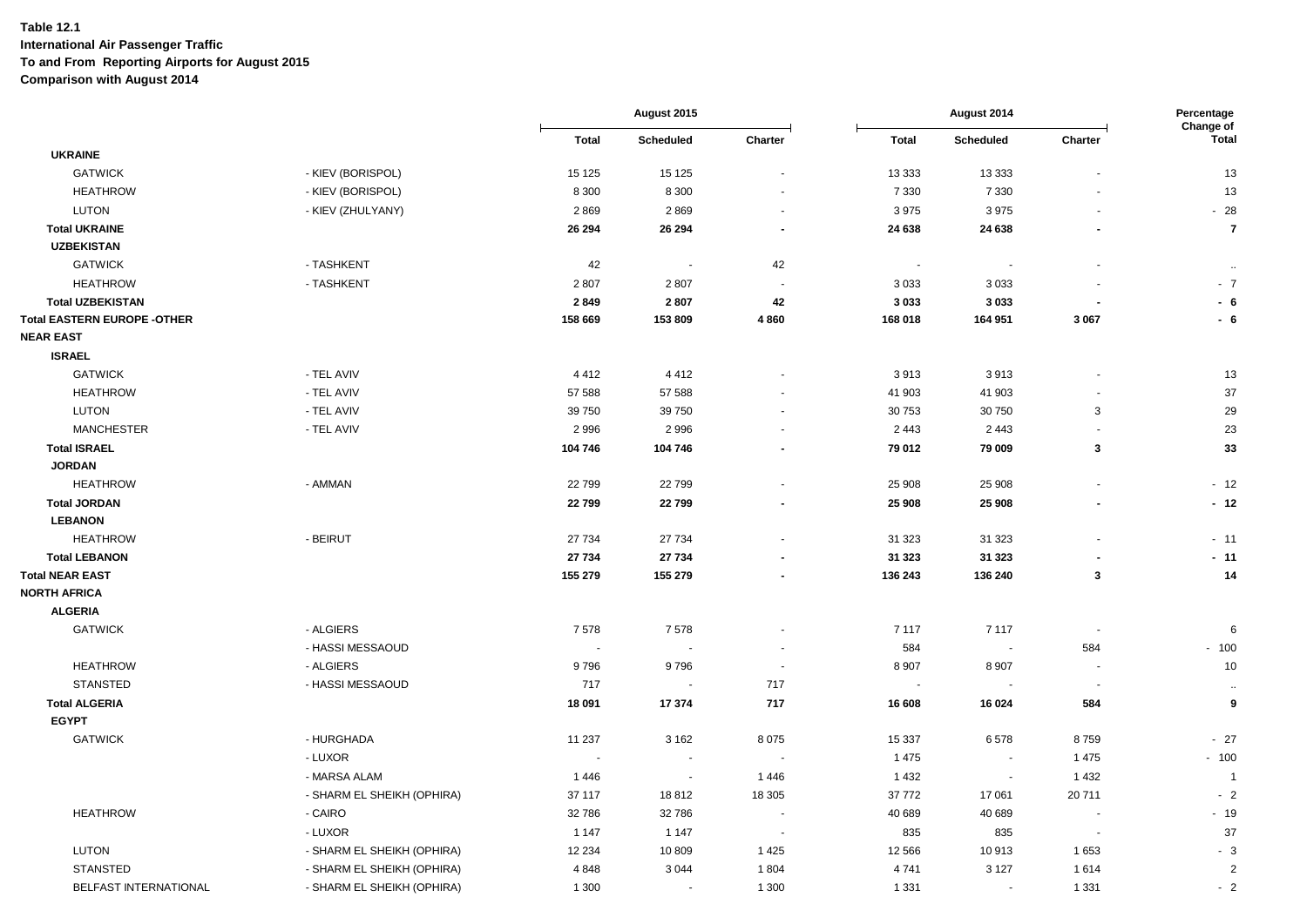|                                      |                            | August 2015          |                          |                          | Percentage<br>Change of  |                          |                    |                       |
|--------------------------------------|----------------------------|----------------------|--------------------------|--------------------------|--------------------------|--------------------------|--------------------|-----------------------|
| <b>BIRMINGHAM</b>                    | - HURGHADA                 | <b>Total</b><br>1616 | <b>Scheduled</b>         | Charter<br>1616          | <b>Total</b><br>3 3 0 8  | <b>Scheduled</b><br>1853 | Charter<br>1 4 5 5 | <b>Total</b><br>$-51$ |
|                                      | - SHARM EL SHEIKH (OPHIRA) | 14 255               | 6824                     | 7431                     | 10 959                   | 5625                     | 5 3 3 4            | 30                    |
| <b>BRISTOL</b>                       | - SHARM EL SHEIKH (OPHIRA) | 3845                 | $\ddot{\phantom{1}}$     | 3845                     | 1920                     | $\sim$                   | 1920               | 100                   |
| <b>CARDIFF WALES</b>                 | - SHARM EL SHEIKH (OPHIRA) | 1820                 | $\overline{\phantom{a}}$ | 1820                     | 1848                     | $\overline{a}$           | 1848               | $-2$                  |
| DONCASTER SHEFFIELD                  | - SHARM EL SHEIKH (OPHIRA) | 1 4 5 8              | $\blacksquare$           | 1458                     | 1643                     | $\overline{\phantom{a}}$ | 1643               | $-11$                 |
| EAST MIDLANDS INTERNATIONAL          | - SHARM EL SHEIKH (OPHIRA) | 3 2 9 6              | $\mathbf{r}$             | 3 2 9 6                  | 3 3 0 3                  | $\blacksquare$           | 3 3 0 3            |                       |
| <b>EDINBURGH</b>                     | - SHARM EL SHEIKH (OPHIRA) | 1825                 | $\sim$                   | 1825                     | 1863                     | $\sim$                   | 1863               | $-2$                  |
| <b>EXETER</b>                        | - SHARM EL SHEIKH (OPHIRA) | 1 4 6 4              | $\blacksquare$           | 1 4 6 4                  | 1 4 4 9                  | $\blacksquare$           | 1449               | $\overline{1}$        |
| GLASGOW                              | - SHARM EL SHEIKH (OPHIRA) | 2 1 4 8              | $\overline{\phantom{a}}$ | 2 1 4 8                  | $\overline{\phantom{a}}$ | $\overline{\phantom{a}}$ |                    | $\ddotsc$             |
| <b>MANCHESTER</b>                    | - CAIRO                    | 4 5 0 5              | 4 5 0 5                  |                          | 5 1 8 2                  | 5 1 8 2                  |                    | $-13$                 |
|                                      | - HURGHADA                 | 11 396               | 3 3 7 1                  | 8 0 2 5                  | 10832                    | 3417                     | 7415               | $\sqrt{5}$            |
|                                      | - SHARM EL SHEIKH (OPHIRA) | 30 152               | 11 936                   | 18 216                   | 28 981                   | 14 5 98                  | 14 3 8 3           | $\overline{4}$        |
| NEWCASTLE                            | - HURGHADA                 | 1635                 |                          | 1 6 3 5                  | $\blacksquare$           |                          |                    | $\ddotsc$             |
|                                      | - SHARM EL SHEIKH (OPHIRA) | 4 9 8 4              | $\sim$                   | 4 9 8 4                  | 4856                     | $\sim$                   | 4856               | 3                     |
| <b>Total EGYPT</b><br><b>MOROCCO</b> |                            | 186 514              | 96 396                   | 90 118                   | 192 322                  | 109878                   | 82 444             | - 3                   |
| <b>GATWICK</b>                       | - AGADIR (AL MASSIRA)      | 6 1 3 9              | 6 1 3 9                  | $\ddot{\phantom{1}}$     | 5810                     | 5810                     |                    | 6                     |
|                                      | - CASABLANCA MOHAMED V     | 8 1 0 1              | 8 1 0 1                  |                          | 4 1 0 5                  | 4 1 0 5                  |                    | 97                    |
|                                      | - MARRAKESH                | 21 986               | 21 986                   |                          | 25 851                   | 25 851                   |                    | $-15$                 |
|                                      | - TANGIERS (IBN BATUTA)    | 2570                 | 2570                     |                          | 2 4 7 3                  | 2 4 7 3                  |                    | $\overline{4}$        |
| <b>HEATHROW</b>                      | - CASABLANCA MOHAMED V     | 11 065               | 11 065                   |                          | 9 2 1 6                  | 9216                     |                    | 20                    |
|                                      | - TANGIERS (IBN BATUTA)    |                      |                          |                          | 2 0 6 8                  | 2 0 6 8                  |                    | $-100$                |
| <b>LUTON</b>                         | - ESSAOUIRA                | 2 4 2 6              | 2 4 2 6                  |                          | $\sim$                   |                          |                    | $\ddot{\phantom{a}}$  |
|                                      | - MARRAKESH                | 6465                 | 6465                     |                          | 6 3 6 1                  | 6 3 6 1                  |                    | 2                     |
| <b>STANSTED</b>                      | - AGADIR (AL MASSIRA)      |                      |                          |                          | 1655                     | 1655                     |                    | $-100$                |
|                                      | $-FEZ$                     | 3 1 7 5              | 3 1 7 5                  |                          | 3 2 3 8                  | 3 2 3 8                  |                    | $-2$                  |
|                                      | - MARRAKESH                | 10 981               | 10 981                   |                          | 7809                     | 7809                     |                    | 41                    |
|                                      | - RABAT                    | 4715                 | 4715                     |                          | 3 2 0 4                  | 3 2 0 4                  |                    | 47                    |
| <b>BIRMINGHAM</b>                    | - MARRAKESH                | 1 4 5 5              | 1 4 5 5                  |                          | 1737                     | 1737                     |                    | $-16$                 |
| <b>BRISTOL</b>                       | - MARRAKESH                | 2818                 | 2818                     |                          | 2778                     | 2778                     |                    | $\overline{1}$        |
| <b>GLASGOW</b>                       | - MARRAKESH                | 2688                 | 2688                     | ÷.                       | $\sim$                   |                          |                    | $\ldots$              |
| <b>MANCHESTER</b>                    | - AGADIR (AL MASSIRA)      | 6 2 7 1              | 6 2 7 1                  | $\overline{\phantom{a}}$ | 6596                     | 6596                     |                    | - 5                   |
|                                      | - CASABLANCA MOHAMED V     | 171                  |                          | 171                      |                          |                          |                    | $\ddotsc$             |
|                                      | - MARRAKESH                | 6770                 | 6770                     |                          | 6 0 0 4                  | 6 0 0 4                  |                    | 13                    |
| <b>Total MOROCCO</b>                 |                            | 97796                | 97 625                   | 171                      | 88 905                   | 88 905                   |                    | 10                    |
| <b>TUNISIA</b>                       |                            |                      |                          |                          |                          |                          |                    |                       |
| <b>GATWICK</b>                       | - ENFIDHA - HAMMAMET INTL  |                      |                          |                          | 28 450                   | 3624                     | 24 8 26            | $-100$                |
|                                      | - JERBA                    |                      |                          |                          | 3705                     |                          | 3705               | $-100$                |
|                                      | - MONASTIR                 |                      |                          |                          | 1749                     |                          | 1749               | $-100$                |
|                                      | - TUNIS                    | 3 2 3 9              | 3 2 3 9                  |                          |                          |                          |                    | $\bullet\bullet$      |
|                                      |                            |                      |                          |                          |                          |                          |                    |                       |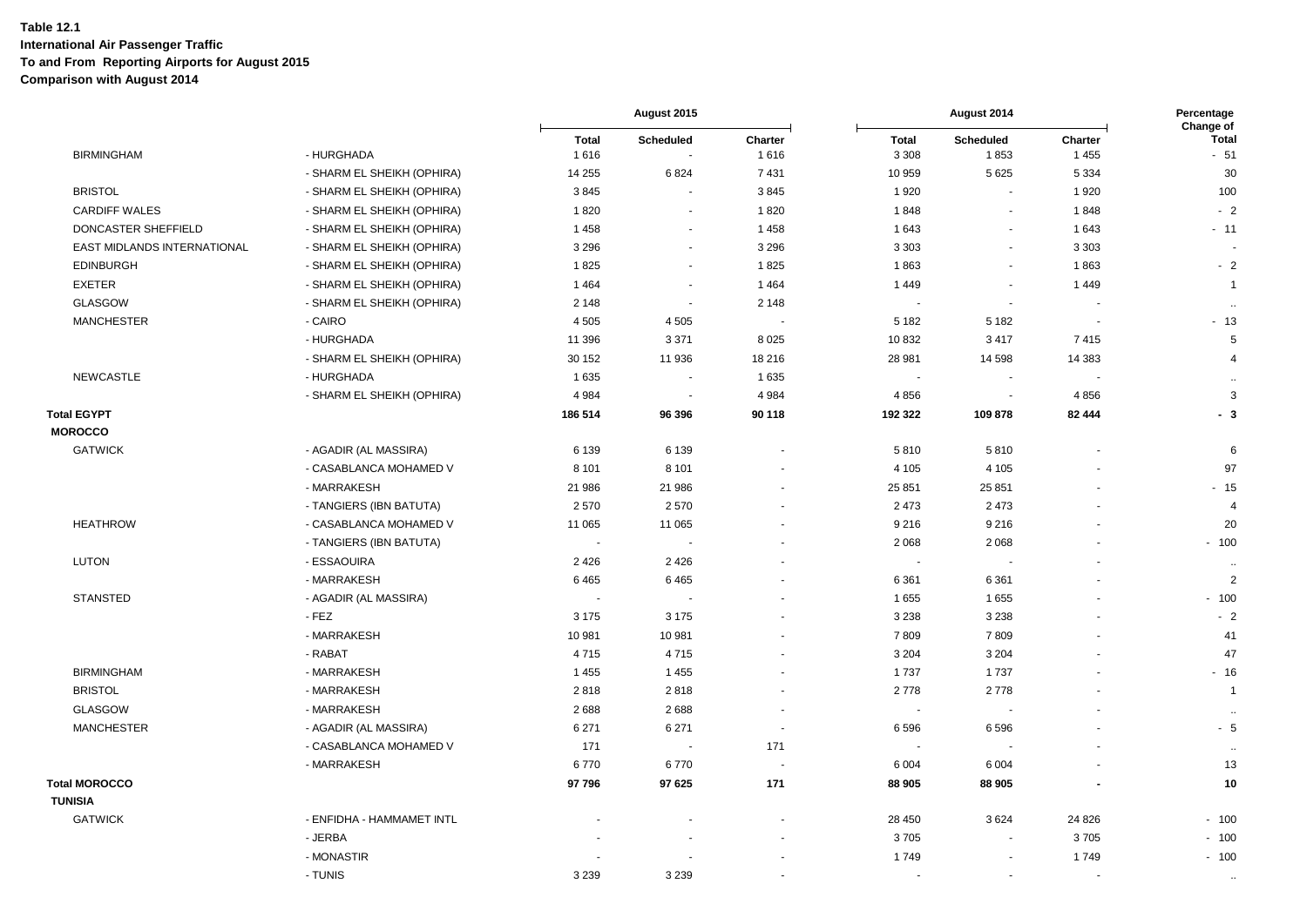|                                       |                           | August 2015              |                          |                          | Percentage<br>Change of |                          |         |                       |
|---------------------------------------|---------------------------|--------------------------|--------------------------|--------------------------|-------------------------|--------------------------|---------|-----------------------|
| <b>HEATHROW</b>                       | - TUNIS                   | <b>Total</b><br>4 5 9 1  | <b>Scheduled</b><br>4591 | Charter                  | <b>Total</b><br>8 0 3 1 | Scheduled<br>8 0 3 1     | Charter | <b>Total</b><br>$-43$ |
| LUTON                                 | - ENFIDHA - HAMMAMET INTL | $\overline{\phantom{a}}$ |                          |                          | 2 1 2 9                 | $\blacksquare$           | 2 1 2 9 | $-100$                |
| <b>STANSTED</b>                       | - ENFIDHA - HAMMAMET INTL |                          |                          |                          | 6589                    | $\overline{\phantom{a}}$ | 6589    | $-100$                |
| ABERDEEN                              | - ENFIDHA - HAMMAMET INTL |                          |                          |                          | 269                     | $\sim$                   | 269     | $-100$                |
| BELFAST INTERNATIONAL                 | - ENFIDHA - HAMMAMET INTL |                          |                          | $\overline{\phantom{a}}$ | 179                     | $\overline{\phantom{a}}$ | 179     | $-100$                |
| <b>BIRMINGHAM</b>                     | - ENFIDHA - HAMMAMET INTL |                          |                          |                          | 10 054                  | $\sim$                   | 10 054  | $-100$                |
| <b>BRISTOL</b>                        | - ENFIDHA - HAMMAMET INTL |                          |                          |                          | 10 376                  | $\blacksquare$           | 10 376  | $-100$                |
| <b>CARDIFF WALES</b>                  | - ENFIDHA - HAMMAMET INTL |                          |                          |                          | 4 9 8 1                 | $\blacksquare$           | 4 9 8 1 | $-100$                |
| DONCASTER SHEFFIELD                   | - ENFIDHA - HAMMAMET INTL |                          |                          |                          | 3519                    | $\blacksquare$           | 3519    | $-100$                |
| EAST MIDLANDS INTERNATIONAL           | - ENFIDHA - HAMMAMET INTL |                          |                          |                          | 9 2 5 8                 | $\blacksquare$           | 9 2 5 8 | $-100$                |
| <b>EDINBURGH</b>                      | - ENFIDHA - HAMMAMET INTL |                          |                          |                          | 1 4 7 3                 | ÷,                       | 1 4 7 3 | $-100$                |
| <b>EXETER</b>                         | - ENFIDHA - HAMMAMET INTL |                          |                          |                          | 1 3 6 0                 | $\mathbf{r}$             | 1 3 6 0 | $-100$                |
| <b>GLASGOW</b>                        | - ENFIDHA - HAMMAMET INTL |                          |                          |                          | 2803                    | $\sim$                   | 2803    | $-100$                |
| <b>HUMBERSIDE</b>                     | - ENFIDHA - HAMMAMET INTL |                          |                          |                          | 1583                    | 1583                     |         | $-100$                |
| LEEDS BRADFORD                        | - ENFIDHA - HAMMAMET INTL |                          |                          |                          | 1 4 9 2                 | $\overline{\phantom{a}}$ | 1 4 9 2 | $-100$                |
| <b>MANCHESTER</b>                     | - ENFIDHA - HAMMAMET INTL |                          |                          |                          | 19763                   | 3 4 7 0                  | 16 293  | $-100$                |
|                                       | - JERBA                   |                          |                          |                          | 2 0 9 1                 | $\sim$                   | 2 0 9 1 | $-100$                |
|                                       | - MONASTIR                |                          |                          |                          | 2 1 0 2                 | $\blacksquare$           | 2 1 0 2 | $-100$                |
| <b>NEWCASTLE</b>                      | - ENFIDHA - HAMMAMET INTL |                          |                          |                          | 7017                    | $\blacksquare$           | 7017    | $-100$                |
| <b>NORWICH</b>                        | - ENFIDHA - HAMMAMET INTL |                          |                          |                          | 2723                    | $\blacksquare$           | 2723    | $-100$                |
| <b>Total TUNISIA</b>                  |                           | 7830                     | 7830                     |                          | 131 696                 | 16708                    | 114 988 | $-94$                 |
| <b>Total NORTH AFRICA</b>             |                           | 310 231                  | 219 225                  | 91 006                   | 429 531                 | 231 515                  | 198 016 | $-28$                 |
| <b>EAST AFRICA</b>                    |                           |                          |                          |                          |                         |                          |         |                       |
| <b>ETHIOPIA</b>                       |                           |                          |                          |                          |                         |                          |         |                       |
| <b>HEATHROW</b>                       | - ADDIS ABABA             | 15 8 54                  | 15 854                   |                          | 16 274                  | 16 096                   | 178     | $-3$                  |
| <b>Total ETHIOPIA</b>                 |                           | 15 854                   | 15 854                   |                          | 16 274                  | 16 096                   | 178     | - 3                   |
| <b>KENYA</b>                          |                           |                          |                          |                          |                         |                          |         |                       |
| <b>HEATHROW</b>                       | - NAIROBI                 | 29 4 01                  | 29 4 01                  |                          | 35 645                  | 35 645                   |         | $-18$                 |
| <b>Total KENYA</b>                    |                           | 29 401                   | 29 401                   |                          | 35 645                  | 35 645                   |         | $-18$                 |
| <b>UGANDA</b>                         |                           |                          |                          |                          |                         |                          |         |                       |
| <b>HEATHROW</b>                       | - ENTEBBE                 | 5 3 8 4                  | 5 3 8 4                  |                          | 5894                    | 5894                     |         | - 9                   |
| <b>Total UGANDA</b>                   |                           | 5 3 8 4                  | 5 3 8 4                  |                          | 5894                    | 5894                     |         | - 9                   |
| <b>Total EAST AFRICA</b>              |                           | 50 639                   | 50 639                   |                          | 57813                   | 57 635                   | 178     | $-12$                 |
| <b>WEST AFRICA</b>                    |                           |                          |                          |                          |                         |                          |         |                       |
| <b>GAMBIA</b>                         |                           |                          |                          |                          |                         |                          |         |                       |
| <b>GATWICK</b>                        | - BANJUL                  | 1 1 8 4                  | $\blacksquare$           | 1 1 8 4                  | 1755                    | 380                      | 1 3 7 5 | $-33$                 |
| <b>Total GAMBIA</b>                   |                           | 1 1 8 4                  | $\blacksquare$           | 1 1 8 4                  | 1755                    | 380                      | 1 3 7 5 | $-33$                 |
| <b>GHANA</b>                          |                           |                          |                          |                          |                         |                          |         |                       |
| <b>HEATHROW</b>                       | - ACCRA                   | 18 150                   | 18 150                   |                          | 21 866                  | 21 866                   |         | $-17$                 |
| <b>Total GHANA</b><br><b>I IRERIA</b> |                           | 18 150                   | 18 150                   | $\overline{\phantom{a}}$ | 21 866                  | 21 866                   |         | $-17$                 |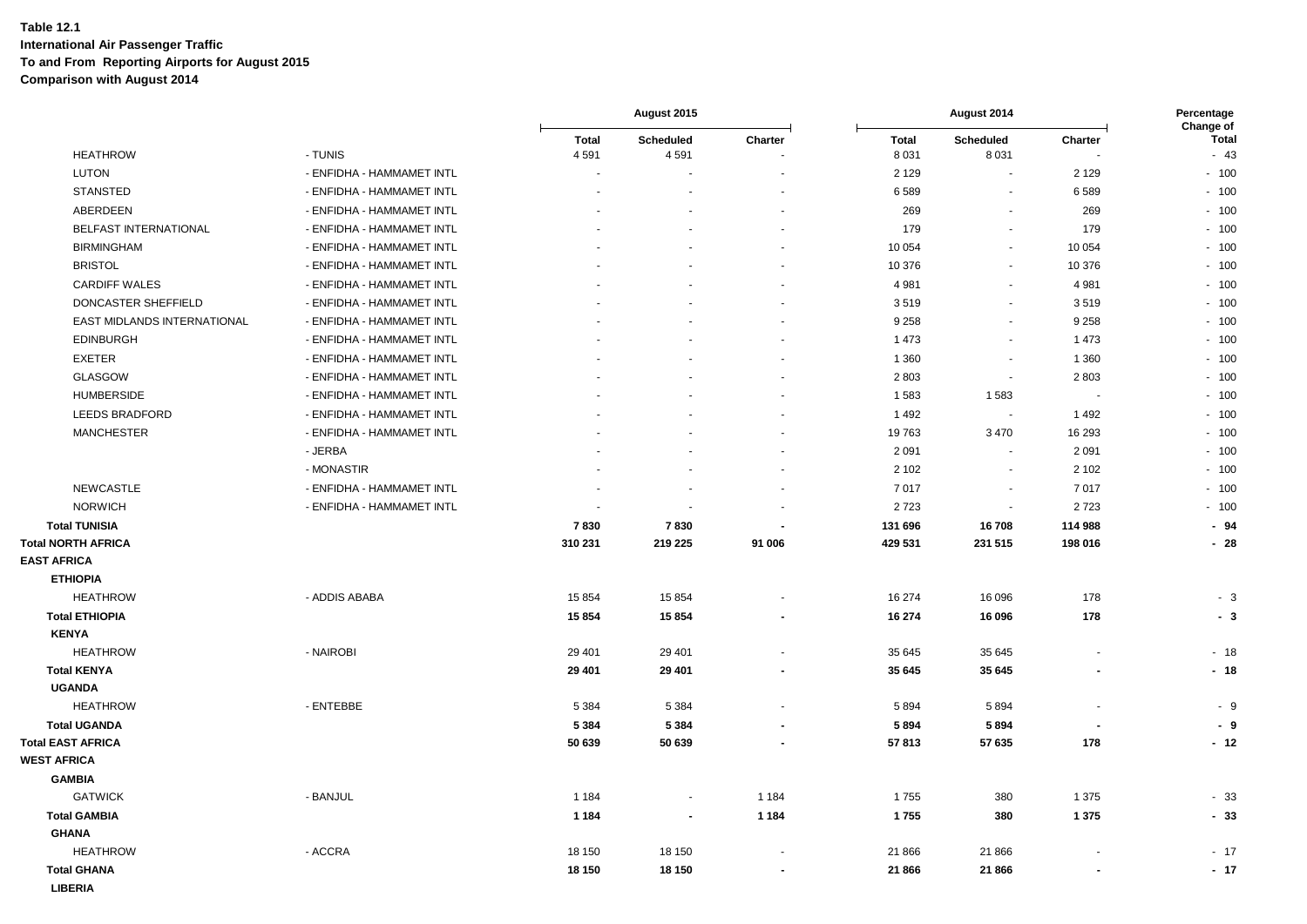|                                 |                        | August 2015       |                  |                          | August 2014              |                          |                          |                                     |
|---------------------------------|------------------------|-------------------|------------------|--------------------------|--------------------------|--------------------------|--------------------------|-------------------------------------|
| <b>HEATHROW</b>                 | - MONROVIA (ROBERTS)   | <b>Total</b><br>٠ | <b>Scheduled</b> | Charter                  | <b>Total</b><br>262      | Scheduled<br>262         | Charter                  | Change of<br><b>Total</b><br>$-100$ |
| <b>Total LIBERIA</b>            |                        |                   |                  | $\blacksquare$           | 262                      | 262                      | $\overline{\phantom{a}}$ | $-100$                              |
| <b>NIGERIA</b>                  |                        |                   |                  |                          |                          |                          |                          |                                     |
| <b>GATWICK</b>                  | - LAGOS                | $\sim$            | $\sim$           | $\blacksquare$           | 107                      | $\sim$                   | 107                      | $-100$                              |
| <b>HEATHROW</b>                 | - ABUJA                | 15 209            | 15 209           | $\overline{\phantom{a}}$ | 13 356                   | 13 3 5 6                 | $\overline{\phantom{a}}$ | 14                                  |
|                                 |                        |                   |                  |                          |                          |                          |                          |                                     |
|                                 | - LAGOS                | 41 4 35           | 41 4 35          | $\blacksquare$           | 44 185                   | 44 185                   | $\sim$                   | $-6$                                |
| <b>Total NIGERIA</b>            |                        | 56 644            | 56 644           | $\overline{\phantom{a}}$ | 57 648                   | 57 541                   | 107                      | $-2$                                |
| <b>SIERRA LEONE</b>             |                        |                   |                  |                          |                          |                          |                          |                                     |
| <b>GATWICK</b>                  | - FREETOWN             | $\blacksquare$    |                  | $\blacksquare$           | 962                      | 962                      | $\overline{\phantom{a}}$ | $-100$                              |
| <b>HEATHROW</b>                 | - FREETOWN             |                   |                  | $\blacksquare$           | 380                      | 380                      |                          | $-100$                              |
| <b>Total SIERRA LEONE</b>       |                        |                   |                  | $\blacksquare$           | 1 3 4 2                  | 1 3 4 2                  | $\overline{a}$           | $-100$                              |
| <b>Total WEST AFRICA</b>        |                        | 75 978            | 74 794           | 1 1 8 4                  | 82 873                   | 81 391                   | 1482                     | $-8$                                |
| <b>CENTRAL AFRICA</b>           |                        |                   |                  |                          |                          |                          |                          |                                     |
| <b>ANGOLA</b>                   |                        |                   |                  |                          |                          |                          |                          |                                     |
| <b>HEATHROW</b>                 | - LUANDA               | 2685              | 2685             | $\blacksquare$           | 3945                     | 3945                     |                          | $-32$                               |
| <b>Total ANGOLA</b>             |                        | 2685              | 2685             |                          | 3945                     | 3945                     |                          | $-32$                               |
| <b>Total CENTRAL AFRICA</b>     |                        | 2685              | 2685             | $\blacksquare$           | 3945                     | 3945                     |                          | $-32$                               |
| <b>SOUTHERN AFRICA</b>          |                        |                   |                  |                          |                          |                          |                          |                                     |
| <b>REPUBLIC OF SOUTH AFRICA</b> |                        |                   |                  |                          |                          |                          |                          |                                     |
| <b>HEATHROW</b>                 | - CAPE TOWN            | 24 178            | 24 178           | ÷,                       | 24 227                   | 24 227                   |                          |                                     |
|                                 | - JOHANNESBURG         | 88 4 25           | 88 4 25          |                          | 87766                    | 87766                    |                          | $\overline{1}$                      |
| Total REPUBLIC OF SOUTH AFRI    |                        | 112 603           | 112 603          |                          | 111 993                  | 111 993                  |                          | $\overline{\mathbf{1}}$             |
| <b>Total SOUTHERN AFRICA</b>    |                        | 112 603           | 112 603          | $\blacksquare$           | 111 993                  | 111 993                  |                          | $\overline{1}$                      |
| <b>MIDDLE EAST</b>              |                        |                   |                  |                          |                          |                          |                          |                                     |
| <b>BAHRAIN</b>                  |                        |                   |                  |                          |                          |                          |                          |                                     |
| <b>HEATHROW</b>                 | - BAHRAIN              | 33 831            | 33 831           | $\ddot{\phantom{1}}$     | 34 760                   | 34 760                   |                          | $-3$                                |
| <b>Total BAHRAIN</b>            |                        | 33 831            | 33 831           | $\blacksquare$           | 34 760                   | 34760                    | $\overline{\phantom{a}}$ | $-3$                                |
| <b>IRAN</b>                     |                        |                   |                  |                          |                          |                          |                          |                                     |
| <b>HEATHROW</b>                 | - TEHRAN IMAM KHOMEINI | 5 2 0 2           | 5 2 0 2          | $\blacksquare$           | 5 2 5 4                  | 5 2 5 4                  |                          | $-1$                                |
| <b>Total IRAN</b>               |                        | 5 2 0 2           | 5 2 0 2          |                          | 5 2 5 4                  | 5 2 5 4                  |                          | $-1$                                |
| <b>IRAQ</b>                     |                        |                   |                  |                          |                          |                          |                          |                                     |
| <b>GATWICK</b>                  | - BAGHDAD (GECA)       | 1 0 0 8           | 1 0 0 8          | $\overline{\phantom{a}}$ | 1 2 1 6                  | 1 2 1 6                  |                          | $-17$                               |
|                                 | - ERBIL INTERNATIONAL  | 711               | 711              |                          | $\overline{\phantom{a}}$ |                          |                          | $\sim$                              |
|                                 | - SULAYMANIYAH INT     | 981               | 981              | $\sim$                   | 1714                     | 1714                     |                          | $-43$                               |
| <b>MANCHESTER</b>               | - ERBIL INTERNATIONAL  | 646               | 646              | $\sim$                   | $\sim$                   | $\overline{\phantom{a}}$ | $\sim$                   | $\sim$                              |
|                                 | - SULAYMANIYAH INT     | 769               | 769              | $\ddot{\phantom{1}}$     | $\sim$                   | $\sim$                   |                          | $\sim$                              |
| <b>Total IRAQ</b>               |                        | 4 1 1 5           | 4 1 1 5          | $\blacksquare$           | 2930                     | 2930                     |                          | 40                                  |
| <b>KUWAIT</b>                   |                        |                   |                  |                          |                          |                          |                          |                                     |
| <b>HEATHROW</b>                 | - KUWAIT               | 29 987            | 29 987           |                          | 28 530                   | 28 530                   |                          | 5                                   |
| <b>Total KUWAIT</b>             |                        | 29 987            | 29 987           | $\blacksquare$           | 28 530                   | 28 530                   |                          | 5                                   |
| <b>OMAN</b>                     |                        |                   |                  |                          |                          |                          |                          |                                     |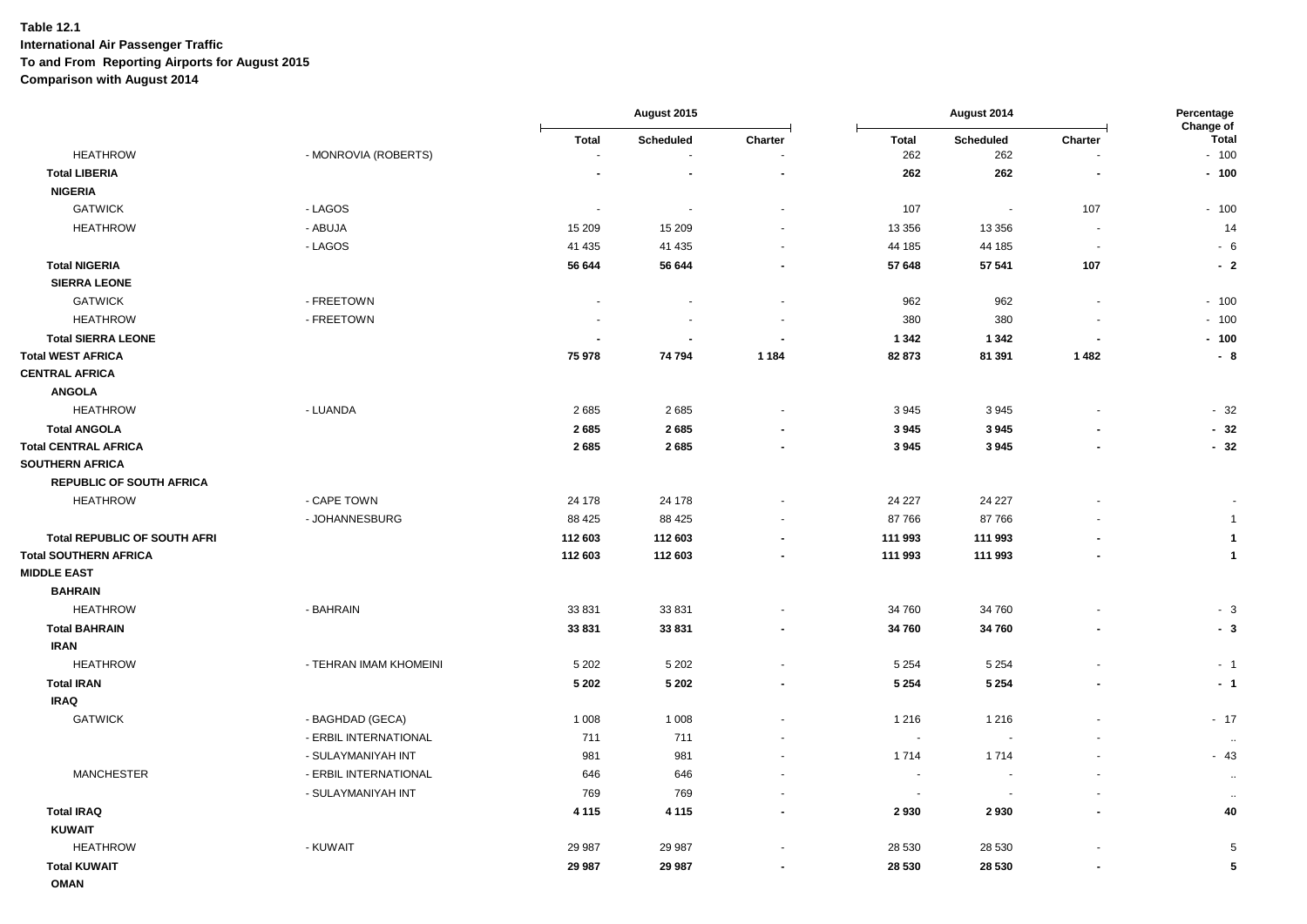|                                   |                            | August 2015           |                    |                          | August 2014              |                           |         |                             |
|-----------------------------------|----------------------------|-----------------------|--------------------|--------------------------|--------------------------|---------------------------|---------|-----------------------------|
| <b>HEATHROW</b>                   | - MUSCAT                   | <b>Total</b><br>16848 | Scheduled<br>16848 | Charter                  | <b>Total</b><br>17 466   | <b>Scheduled</b><br>17466 | Charter | Change of<br>Total<br>$-4$  |
| <b>Total OMAN</b>                 |                            | 16848                 | 16848              |                          | 17466                    | 17466                     |         | $-4$                        |
| QATAR                             |                            |                       |                    |                          |                          |                           |         |                             |
| <b>HEATHROW</b>                   | - DOHA HAMAD               | 118 081               | 118 081            |                          | 86 063                   | 86 063                    |         | 37                          |
| <b>EDINBURGH</b>                  | - DOHA HAMAD               | 12 901                | 12 901             | $\overline{\phantom{a}}$ | 9648                     | 9648                      |         | 34                          |
| <b>MANCHESTER</b>                 | - DOHA HAMAD               | 29 012                | 29 012             |                          | 21 541                   | 21 541                    |         | 35                          |
| <b>Total QATAR</b>                |                            | 159 994               | 159 994            |                          | 117 252                  | 117 252                   |         | 36                          |
| <b>SAUDI ARABIA</b>               |                            |                       |                    |                          |                          |                           |         |                             |
| <b>GATWICK</b>                    | - JEDDAH                   | $\sim$                | $\blacksquare$     |                          | 2 4 5 2                  | 2452                      |         | $-100$                      |
|                                   | - RIYADH                   | 29                    | $\blacksquare$     | 29                       | 2 9 5 6                  | 2956                      |         | $-99$                       |
| <b>HEATHROW</b>                   | - JEDDAH                   | 26 871                | 26 871             | $\overline{\phantom{a}}$ | 26 042                   | 26 042                    |         | 3                           |
|                                   | - RIYADH                   | 30 745                | 30745              | $\overline{\phantom{a}}$ | 32 076                   | 32 076                    |         |                             |
| <b>LUTON</b>                      | - JEDDAH                   | 8                     |                    | 8                        |                          |                           |         | $-4$                        |
|                                   |                            |                       |                    |                          | $\overline{\phantom{a}}$ |                           |         | $\mathcal{L}_{\mathcal{A}}$ |
| <b>MANCHESTER</b>                 | - JEDDAH                   | 7998                  | 7998               |                          | 4 8 24                   | 4 8 2 4                   |         | 66                          |
| <b>Total SAUDI ARABIA</b>         |                            | 65 651                | 65 614             | 37                       | 68 350                   | 68 350                    |         | $-4$                        |
| <b>UNITED ARAB EMIRATES</b>       |                            |                       |                    |                          |                          |                           |         |                             |
| <b>GATWICK</b>                    | - DUBAI                    | 86 390                | 86 390             |                          | 76 045                   | 76 045                    |         | 14                          |
| <b>HEATHROW</b>                   | - ABU DHABI INTERNATIONAL  | 86 562                | 86 562             | $\sim$                   | 63 146                   | 63 146                    |         | 37                          |
|                                   | - DUBAI                    | 232 276               | 232 276            |                          | 235 490                  | 235 490                   |         | $-1$                        |
| <b>SOUTHEND</b>                   | - SHARJAH                  | 8                     |                    | 8                        | $\sim$                   |                           |         | $\ddot{\phantom{a}}$        |
| <b>BIRMINGHAM</b>                 | - DUBAI                    | 64 412                | 64 412             |                          | 48 916                   | 48916                     |         | 32                          |
| <b>EDINBURGH</b>                  | - ABU DHABI INTERNATIONAL  | 13 290                | 13 290             |                          |                          |                           |         | $\ddotsc$                   |
| <b>GLASGOW</b>                    | - DUBAI                    | 38 366                | 38 366             |                          | 40 061                   | 40 061                    |         | $-4$                        |
| <b>MANCHESTER</b>                 | - ABU DHABI INTERNATIONAL  | 45 990                | 45 990             |                          | 45 439                   | 45 439                    |         | $\overline{1}$              |
|                                   | - DUBAI                    | 76 444                | 76 444             |                          | 72 659                   | 72 659                    |         | 5                           |
| <b>NEWCASTLE</b>                  | - DUBAI                    | 22 409                | 22 4 0 9           |                          | 20 831                   | 20 831                    |         | 8                           |
| <b>Total UNITED ARAB EMIRATES</b> |                            | 666 147               | 666 139            | 8                        | 602 587                  | 602 587                   |         | 11                          |
| <b>Total MIDDLE EAST</b>          |                            | 981 775               | 981 730            | 45                       | 877 129                  | 877 129                   |         | 12                          |
| <b>INDIAN SUB-CONTINENT</b>       |                            |                       |                    |                          |                          |                           |         |                             |
| <b>BANGLADESH</b>                 |                            |                       |                    |                          |                          |                           |         |                             |
| <b>HEATHROW</b>                   | - DHAKHA                   | 7 2 6 5               | 7 2 6 5            |                          | 7 0 7 9                  | 7079                      |         | 3                           |
|                                   | - SYLHET                   | 3 4 8 0               | 3 4 8 0            |                          | 3 0 6 9                  | 3 0 6 9                   |         | 13                          |
| <b>Total BANGLADESH</b>           |                            | 10745                 | 10745              | $\overline{\phantom{a}}$ | 10 148                   | 10 148                    |         | 6                           |
| <b>INDIA</b>                      |                            |                       |                    |                          |                          |                           |         |                             |
| <b>HEATHROW</b>                   | - BANGALORE (BENGALURU)    | 15 0 70               | 15 070             |                          | 15 0 78                  | 15 0 78                   |         |                             |
|                                   | - CHENNAI                  | 11 920                | 11 920             |                          | 12 946                   | 12 946                    |         | $-8$                        |
|                                   | - DELHI                    | 86 940                | 86 940             |                          | 87 965                   | 87 965                    |         | $-1$                        |
|                                   | - HYDERABAD (RAJIV GHANDI) | 11 628                | 11 628             |                          | 12 092                   | 12 0 9 2                  |         | - 4                         |
|                                   | - MUMBAI                   | 81 534                | 81 534             |                          | 92 852                   | 92 852                    |         | $-12$                       |
| <b>BIRMINGHAM</b>                 | - DELHI                    | 13 0 38               | 13 0 38            |                          | 6764                     | 6764                      |         | 93                          |
| <b>Total INDIA</b>                |                            | 220 130               | 220 130            |                          | 227 697                  | 227 697                   | ٠       | - 3                         |
|                                   |                            |                       |                    |                          |                          |                           |         |                             |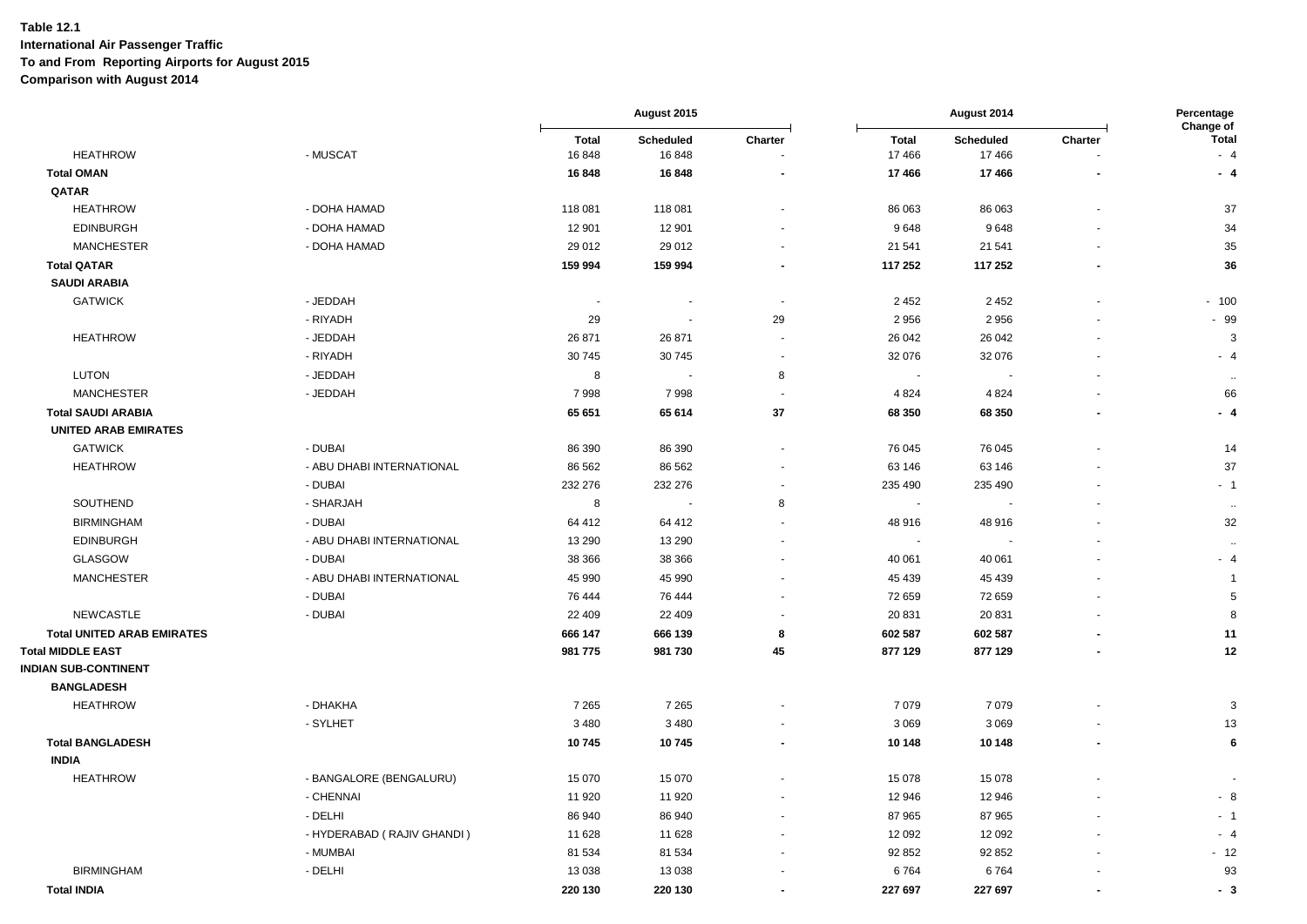|                                   |                                  |              | August 2015    |                          | August 2014  |                          | Percentage               |                           |
|-----------------------------------|----------------------------------|--------------|----------------|--------------------------|--------------|--------------------------|--------------------------|---------------------------|
|                                   |                                  | <b>Total</b> | Scheduled      | Charter                  | <b>Total</b> | <b>Scheduled</b>         | Charter                  | Change of<br><b>Total</b> |
| <b>PAKISTAN</b>                   |                                  |              |                |                          |              |                          |                          |                           |
| <b>GATWICK</b>                    | - ISLAMABAD                      | 67           | $\blacksquare$ | 67                       | $\sim$       |                          |                          | $\ddotsc$                 |
| <b>HEATHROW</b>                   | - ISLAMABAD                      | 11 942       | 11 942         | $\overline{\phantom{a}}$ | 11 256       | 11 256                   |                          | $\,6\,$                   |
|                                   | - KARACHI                        | 4 3 8 4      | 4 3 8 4        | $\blacksquare$           | 4 607        | 4607                     |                          | $-5$                      |
|                                   | - LAHORE                         | 9 4 6 9      | 9469           | $\overline{\phantom{a}}$ | 8651         | 8651                     |                          | 9                         |
| <b>BIRMINGHAM</b>                 | - ISLAMABAD                      | 6611         | 6611           | ä,                       | 5795         | 5795                     |                          | 14                        |
| <b>MANCHESTER</b>                 | - ISLAMABAD                      | 12 0 32      | 12 032         | $\blacksquare$           | 9 2 3 6      | 9 2 3 6                  |                          | 30                        |
|                                   | - KARACHI                        | 33           | 33             | $\blacksquare$           | 19           | 19                       |                          | 74                        |
|                                   | - LAHORE                         | 4 4 0 3      | 4 4 0 3        | $\overline{\phantom{a}}$ | 6 1 0 3      | 6 1 0 3                  |                          | $-28$                     |
| <b>Total PAKISTAN</b>             |                                  | 48 941       | 48 874         | 67                       | 45 667       | 45 667                   |                          | $\overline{7}$            |
| <b>SRI LANKA</b>                  |                                  |              |                |                          |              |                          |                          |                           |
| <b>GATWICK</b>                    | - COLOMBO                        | $\sim$       | $\sim$         | $\mathbf{r}$             | 6 2 3 9      | 6 2 3 9                  |                          | $-100$                    |
| <b>HEATHROW</b>                   | - COLOMBO                        | 17 652       | 17 652         | $\overline{\phantom{a}}$ | 21 154       | 21 154                   |                          | $-17$                     |
| <b>Total SRI LANKA</b>            |                                  | 17652        | 17652          | $\overline{\phantom{a}}$ | 27 393       | 27 393                   |                          | $-36$                     |
| <b>Total INDIAN SUB-CONTINENT</b> |                                  | 297 468      | 297 401        | 67                       | 310 905      | 310 905                  |                          | $-4$                      |
| <b>FAR EAST</b>                   |                                  |              |                |                          |              |                          |                          |                           |
| <b>BRUNEI</b>                     |                                  |              |                |                          |              |                          |                          |                           |
| <b>HEATHROW</b>                   | - BANDAR SERI BEGAWAN            | 10 059       | 10 059         |                          | 9 0 4 1      | 9041                     |                          | 11                        |
| <b>Total BRUNEI</b>               |                                  | 10 059       | 10 059         | $\blacksquare$           | 9 0 4 1      | 9 0 4 1                  | $\blacksquare$           | 11                        |
| <b>CHINA</b>                      |                                  |              |                |                          |              |                          |                          |                           |
| <b>GATWICK</b>                    | - BEIJING                        | $\sim$       | $\sim$         | $\blacksquare$           | 6739         | 6739                     |                          | $-100$                    |
| <b>HEATHROW</b>                   | - BEIJING                        | 45 703       | 45 703         |                          | 34 943       | 34 943                   |                          | 31                        |
|                                   | - CHENGDU                        | 7924         | 7924           | $\blacksquare$           | 7 1 5 5      | 7 1 5 5                  |                          | 11                        |
|                                   | - GUANGZHOU BAIYUN INTERNATIONAL | 13 151       | 13 151         |                          | 13 0 24      | 13 0 24                  | $\sim$                   | $\overline{1}$            |
|                                   | - SHANGHAI (PU DONG)             | 41 669       | 41 669         | $\blacksquare$           | 40 275       | 40 275                   | $\blacksquare$           | $\mathbf{3}$              |
| <b>BIRMINGHAM</b>                 | - BEIJING                        | $\sim$       | $\sim$         | $\blacksquare$           | 443          | $\overline{\phantom{a}}$ | 443                      | $-100$                    |
| <b>Total CHINA</b>                |                                  | 108 447      | 108 447        | $\blacksquare$           | 102 579      | 102 136                  | 443                      | $\bf 6$                   |
| <b>HONG KONG</b>                  |                                  |              |                |                          |              |                          |                          |                           |
| <b>HEATHROW</b>                   | - HONG KONG (CHEK LAP KOK)       | 146 637      | 146 637        | $\blacksquare$           | 149 046      | 149 046                  | $\blacksquare$           | $-2$                      |
| <b>MANCHESTER</b>                 | - HONG KONG (CHEK LAP KOK)       | 11 653       | 11 653         |                          | $\sim$       |                          |                          | $\bullet\bullet$          |
| <b>Total HONG KONG</b>            |                                  | 158 290      | 158 290        | $\blacksquare$           | 149 046      | 149 046                  | $\overline{\phantom{a}}$ | 6                         |
| <b>INDONESIA</b>                  |                                  |              |                |                          |              |                          |                          |                           |
| <b>GATWICK</b>                    | - JAKARTA (SOEKARNO-HATTA INTNL) | 7 2 1 8      | 7 2 1 8        | $\overline{\phantom{a}}$ |              |                          | ٠                        |                           |
| <b>Total INDONESIA</b>            |                                  | 7 2 1 8      | 7 2 1 8        | $\blacksquare$           |              |                          | $\blacksquare$           | $\ddot{\phantom{1}}$      |
| <b>JAPAN</b>                      |                                  |              |                |                          |              |                          |                          |                           |
| <b>HEATHROW</b>                   | - TOKYO (HANEDA)                 | 40 386       | 40 386         |                          | 39 1 20      | 39 1 20                  |                          | 3                         |
|                                   | - TOKYO (NARITA)                 | 17 450       | 17 450         | $\overline{a}$           | 33 811       | 33811                    |                          | $-48$                     |
| <b>Total JAPAN</b>                |                                  | 57836        | 57836          | $\overline{\phantom{a}}$ | 72 931       | 72931                    |                          | $-21$                     |
| <b>MALAYSIA</b>                   |                                  |              |                |                          |              |                          |                          |                           |
| <b>HEATHROW</b>                   | - KUALA LUMPUR (SEPANG)          | 64 312       | 64 312         |                          | 51 693       | 51 693                   |                          | 24                        |
| <b>Total MALAYSIA</b>             |                                  | 64 312       | 64 312         | $\overline{\phantom{a}}$ | 51 693       | 51 693                   | $\overline{\phantom{a}}$ | 24                        |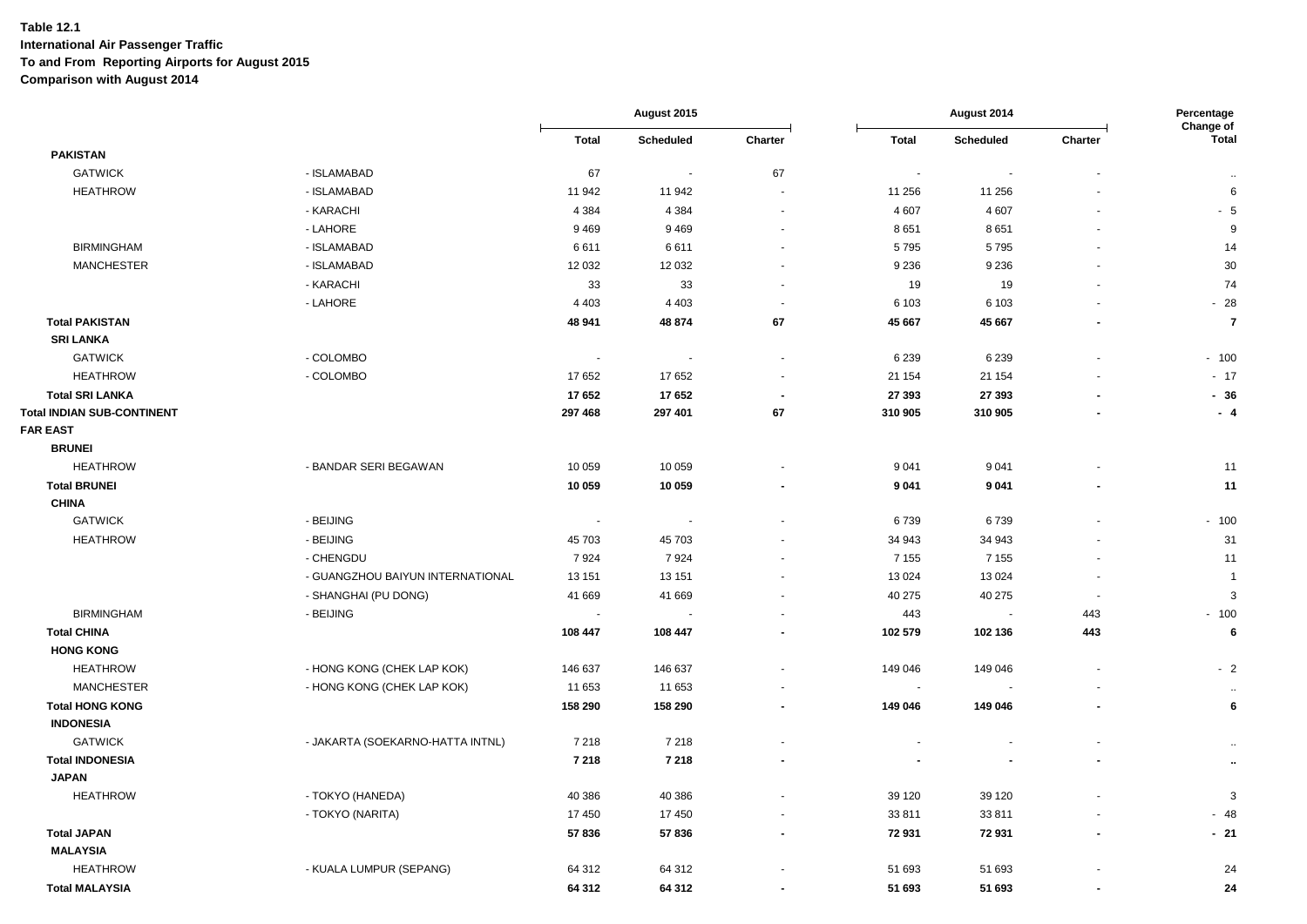|                                |                          |         | August 2015 |                          | August 2014  |           | Percentage<br>Change of |                      |
|--------------------------------|--------------------------|---------|-------------|--------------------------|--------------|-----------|-------------------------|----------------------|
|                                |                          | Total   | Scheduled   | Charter                  | <b>Total</b> | Scheduled | Charter                 | Total                |
| <b>PHILIPPINES</b>             |                          |         |             |                          |              |           |                         |                      |
| <b>HEATHROW</b>                | - MANILA                 | 7785    | 7785        | ÷,                       | 10 332       | 10 3 32   |                         | $-25$                |
| <b>Total PHILIPPINES</b>       |                          | 7785    | 7785        | $\blacksquare$           | 10 332       | 10 332    |                         | $-25$                |
| <b>REPUBLIC OF KOREA</b>       |                          |         |             |                          |              |           |                         |                      |
| <b>HEATHROW</b>                | - SEOUL (INCHEON)        | 44 807  | 44 807      | $\blacksquare$           | 45 079       | 45 0 79   |                         | $-1$                 |
| <b>Total REPUBLIC OF KOREA</b> |                          | 44 807  | 44 807      |                          | 45 079       | 45 079    |                         | - 1                  |
| <b>SINGAPORE</b>               |                          |         |             |                          |              |           |                         |                      |
| <b>HEATHROW</b>                | - SINGAPORE              | 110 256 | 110 256     | $\blacksquare$           | 106 417      | 106 417   |                         | $\overline{4}$       |
| <b>MANCHESTER</b>              | - SINGAPORE              | 12 993  | 12 993      |                          | 11 064       | 11 064    |                         | 17                   |
| <b>Total SINGAPORE</b>         |                          | 123 249 | 123 249     |                          | 117 481      | 117 481   |                         | 5                    |
| <b>TAIWAN</b>                  |                          |         |             |                          |              |           |                         |                      |
| <b>HEATHROW</b>                | - TAIPEI                 | 12 671  | 12671       | $\overline{\phantom{a}}$ | 12 061       | 12 061    |                         | 5                    |
| <b>Total TAIWAN</b>            |                          | 12 671  | 12 671      | $\overline{\phantom{a}}$ | 12 061       | 12 061    |                         | 5                    |
| <b>THAILAND</b>                |                          |         |             |                          |              |           |                         |                      |
| <b>HEATHROW</b>                | - BANGKOK SUVARNABHUMI   | 49 453  | 49 453      | $\overline{a}$           | 53 319       | 53 319    |                         | $-7$                 |
| <b>Total THAILAND</b>          |                          | 49 453  | 49 453      | $\overline{a}$           | 53 319       | 53 319    |                         | $-7$                 |
| <b>VIETNAM</b>                 |                          |         |             |                          |              |           |                         |                      |
| <b>GATWICK</b>                 | - HANOI                  | ÷,      |             |                          | 4996         | 4 9 9 6   |                         | $-100$               |
|                                | - HO CHI MINH CITY       |         |             |                          | 5 0 0 7      | 5 0 0 7   |                         | $-100$               |
| <b>HEATHROW</b>                | - HANOI                  | 6817    | 6817        | $\overline{a}$           | $\sim$       | $\sim$    |                         | $\ddot{\phantom{1}}$ |
|                                | - HO CHI MINH CITY       | 4912    | 4912        |                          |              |           |                         | $\bullet\bullet$     |
| <b>Total VIETNAM</b>           |                          | 11 729  | 11729       | $\overline{a}$           | 10 003       | 10 003    |                         | 17                   |
| <b>Total FAR EAST</b>          |                          | 655 856 | 655 856     | ٠                        | 633 565      | 633 122   | 443                     | 4                    |
| <b>AUSTRALASIA</b>             |                          |         |             |                          |              |           |                         |                      |
| <b>AUSTRALIA</b>               |                          |         |             |                          |              |           |                         |                      |
| <b>HEATHROW</b>                | - MELBOURNE              | 12837   | 12 837      | $\sim$                   | 13 4 9 7     | 13 4 9 7  |                         | $-5$                 |
|                                | - SYDNEY                 | 27 40 6 | 27 076      | 330                      | 28 003       | 28 003    |                         | $-2$                 |
| <b>Total AUSTRALIA</b>         |                          | 40 243  | 39 913      | 330                      | 41 500       | 41 500    |                         | - 3                  |
| <b>NEW ZEALAND</b>             |                          |         |             |                          |              |           |                         |                      |
| <b>HEATHROW</b>                | - AUCKLAND INTERNATIONAL | 10 688  | 10 688      | $\sim$                   | 10885        | 10885     |                         | $-2$                 |
| <b>Total NEW ZEALAND</b>       |                          | 10 688  | 10 688      | ь.                       | 10885        | 10885     |                         | $-2$                 |
| <b>Total AUSTRALASIA</b>       |                          | 50 931  | 50 601      | 330                      | 52 385       | 52 385    |                         | $-3$                 |
| <b>CANADA</b>                  |                          |         |             |                          |              |           |                         |                      |
| <b>CANADA</b>                  |                          |         |             |                          |              |           |                         |                      |
| <b>GATWICK</b>                 | - CALGARY                | 8 0 3 9 | 8 0 3 9     |                          | 8 3 9 8      | 8 3 9 8   |                         | $-4$                 |
|                                | - EDMONTON               | $\sim$  | $\sim$      |                          | 2 0 7 1      | 2 0 7 1   |                         | $-100$               |
|                                | - HALIFAX INT            | 1998    | 1998        |                          | 1601         | 1601      |                         | 25                   |
|                                | - MONTREAL (DORVAL)      | 3586    | 3586        |                          | 1976         | 1976      |                         | 81                   |
|                                | - OTTAWA INTERNATIONAL   | $\sim$  |             |                          | 1824         | 1824      |                         | $-100$               |
|                                | - TORONTO                | 28 688  | 28 688      |                          | 25 28 2      | 25 28 2   |                         | 13                   |
|                                | - VANCOUVER              | 17 139  | 17 139      | $\blacksquare$           | 15 173       | 15 173    |                         | 13                   |
|                                |                          |         |             |                          |              |           |                         |                      |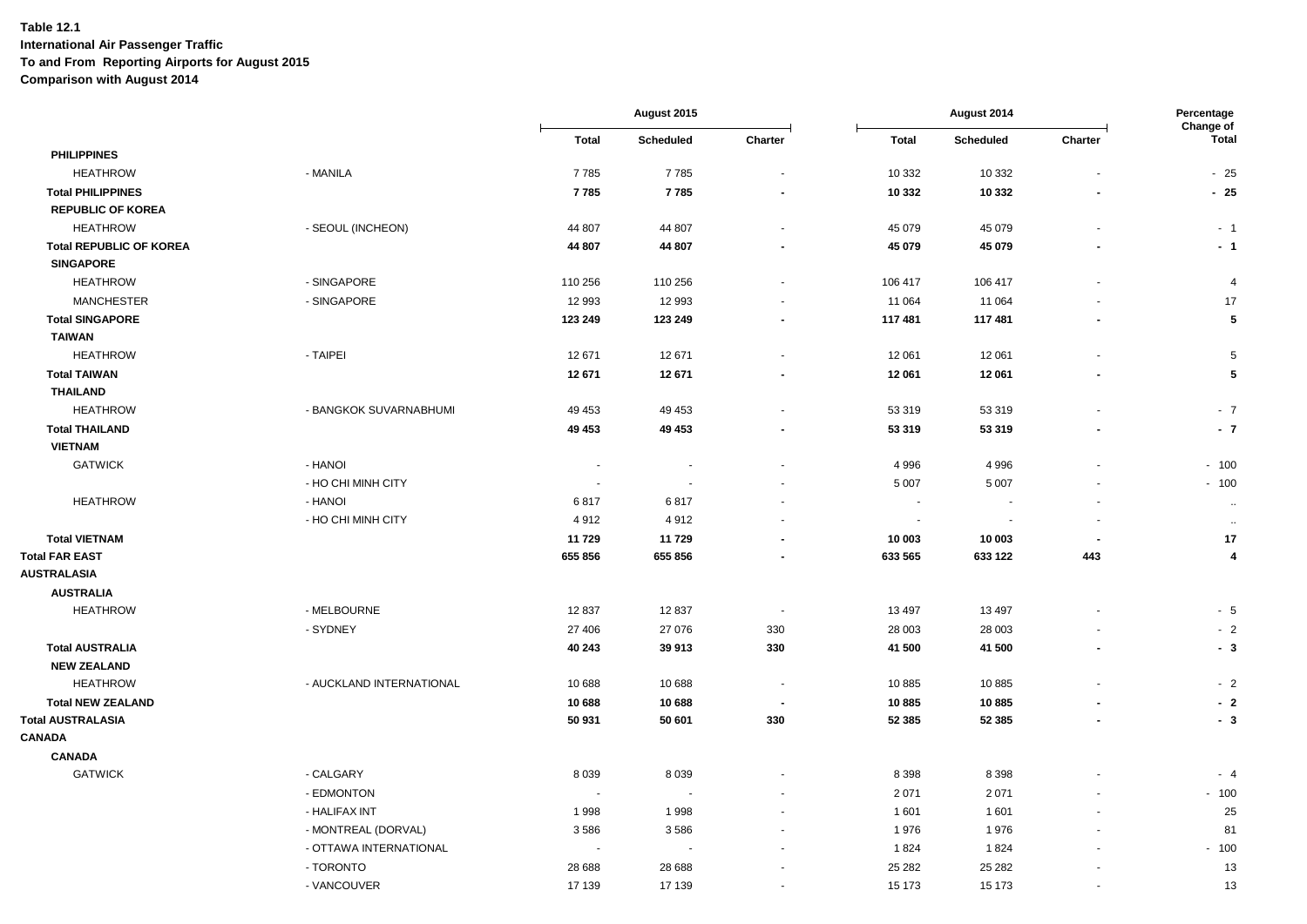|                          |                             |                          | August 2015         |                          |                        | August 2014              |                          | Percentage<br>Change of        |
|--------------------------|-----------------------------|--------------------------|---------------------|--------------------------|------------------------|--------------------------|--------------------------|--------------------------------|
| <b>HEATHROW</b>          | - CALGARY                   | <b>Total</b><br>32 679   | Scheduled<br>32 679 | Charter                  | <b>Total</b><br>30 500 | Scheduled<br>30 500      | Charter                  | <b>Total</b><br>$\overline{7}$ |
|                          | - EDMONTON                  | 5 3 3 8                  | 5 3 3 8             |                          | 11752                  | 11752                    |                          | $-55$                          |
|                          | - HALIFAX INT               | 10833                    | 10833               |                          | 11 377                 | 11 377                   |                          | $-5$                           |
|                          | - MONTREAL (DORVAL)         | 36 427                   | 36 427              | $\blacksquare$           | 39 541                 | 39 541                   |                          | $-8$                           |
|                          | - OTTAWA INTERNATIONAL      | 11 565                   | 11 565              |                          | 11 530                 | 11 530                   |                          |                                |
|                          | - ST JOHNS                  | 5934                     | 5934                |                          | 6 2 6 6                | 6 2 6 6                  |                          | - 5                            |
|                          | - TORONTO                   | 106 775                  | 106 775             |                          | 112 256                | 112 256                  |                          | - 5                            |
|                          | - VANCOUVER                 | 61 901                   | 61 901              | $\overline{\phantom{a}}$ | 71 679                 | 71 679                   |                          | $-14$                          |
| BELFAST INTERNATIONAL    | - TORONTO                   | 205                      | $\blacksquare$      | 205                      | $\blacksquare$         | $\overline{\phantom{a}}$ |                          | $\sim$                         |
| <b>BIRMINGHAM</b>        | - TORONTO                   | 2682                     | 2682                | $\overline{\phantom{a}}$ | 2 4 8 2                | 2 4 8 2                  |                          | 8                              |
| <b>EDINBURGH</b>         | - GANDER                    | 176                      |                     | 176                      |                        |                          |                          | $\ddot{\phantom{a}}$           |
|                          | - TORONTO                   | 10 478                   | 10 478              |                          | 10 137                 | 10 137                   |                          | 3                              |
| <b>GLASGOW</b>           | - CALGARY                   | 1 2 4 3                  | 1 2 4 3             | ÷,                       | 1 4 4 5                | 1 4 4 5                  |                          | $-14$                          |
|                          | - HALIFAX INT               | $\sim$                   | $\sim$              |                          | 322                    | . .                      | 322                      | $-100$                         |
|                          | - TORONTO                   | 17 210                   | 17 210              |                          | 11 254                 | 11 254                   |                          | 53                             |
|                          | - VANCOUVER                 | 2 4 4 8                  | 2448                |                          | 2527                   | 2527                     |                          | $-3$                           |
| <b>MANCHESTER</b>        | - CALGARY                   | 4 9 4 6                  | 4 9 4 6             |                          | 4 4 0 8                | 4 4 0 8                  |                          | 12                             |
|                          | - TORONTO                   | 23 856                   | 23 856              |                          | 25 177                 | 25 177                   |                          | $-5$                           |
|                          | - VANCOUVER                 | 5775                     | 5775                |                          | 6565                   | 6565                     | $\overline{\phantom{a}}$ | $-12$                          |
| <b>NEWCASTLE</b>         | - GOOSE BAY                 | $\overline{\phantom{a}}$ |                     |                          | 123                    |                          | 123                      | $-100$                         |
| <b>Total CANADA</b>      |                             | 399 921                  | 399 540             | 381                      | 415 666                | 415 221                  | 445                      | - 4                            |
| <b>Total CANADA</b>      |                             | 399 921                  | 399 540             | 381                      | 415 666                | 415 221                  | 445                      | - 4                            |
| UNITED STATES OF AMERICA |                             |                          |                     |                          |                        |                          |                          |                                |
| <b>USA</b>               |                             |                          |                     |                          |                        |                          |                          |                                |
| <b>GATWICK</b>           | - FORT LAUDERDALE           | 2 2 5 7                  | 2 2 5 7             |                          | 4863                   | 4863                     |                          | $-54$                          |
|                          | - LAS VEGAS                 | 30 760                   | 30 760              |                          | 31 359                 | 31 359                   |                          | $-2$                           |
|                          | - LOS ANGELES INTERNATIONAL | 9617                     | 9617                |                          | 4 6 5 7                | 4 6 5 7                  |                          | 107                            |
|                          | - NEW YORK (JF KENNEDY)     | 14 311                   | 14 311              |                          | 7 3 6 6                | 7 3 6 6                  |                          | 94                             |
|                          | - ORLANDO                   | 90 793                   | 90 793              |                          | 79 781                 | 79781                    |                          | 14                             |
|                          | - SANFORD                   | 7 9 0 9                  | $\sim$              | 7909                     | 11 168                 | $\overline{\phantom{a}}$ | 11 168                   | $-29$                          |
|                          | - TAMPA                     | 15 4 49                  | 15 4 49             |                          | 14 0 58                | 14 0 58                  |                          | $10$                           |
| <b>HEATHROW</b>          | - ATLANTA                   | 62 295                   | 62 295              |                          | 52 145                 | 52 145                   |                          | 19                             |
|                          | - AUSTIN (BERGSTROM)        | 11 047                   | 11 047              |                          | 10 600                 | 10 600                   |                          | $\overline{4}$                 |
|                          | - BALTIMORE                 | 10775                    | 10775               | ÷,                       | 10 270                 | 10 270                   |                          | 5                              |
|                          | - BOSTON                    | 95 353                   | 95 353              |                          | 92 867                 | 92 867                   |                          | 3                              |
|                          | - CHARLOTTE                 | 29 800                   | 29 800              |                          | 16 315                 | 16315                    |                          | 83                             |
|                          | - CHICAGO (O'HARE)          | 111 539                  | 111 539             |                          | 122 356                | 122 356                  |                          | - 9                            |
|                          | - DALLAS/FORT WORTH         | 60 382                   | 60 382              |                          | 60 156                 | 60 156                   |                          |                                |
|                          | - DENVER INTERNATIONAL      | 19 0 96                  | 19 0 96             |                          | 14 981                 | 14 981                   |                          | 27                             |
|                          | - DETROIT                   | 24 312                   | 24 312              |                          | 26 205                 | 26 20 5                  |                          | $-7$                           |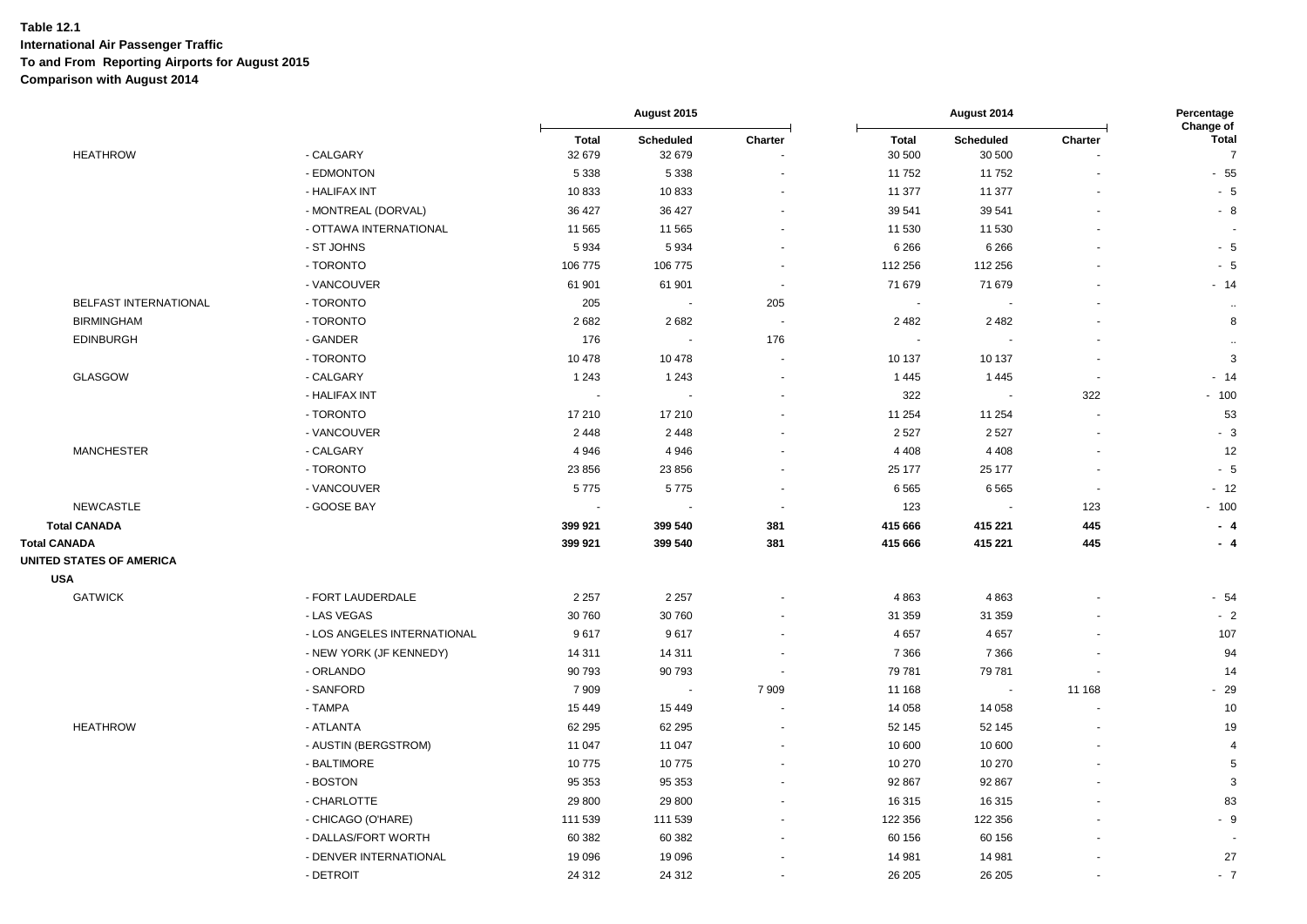| Change of<br>Total<br><b>Total</b><br>Scheduled<br>Charter<br><b>Total</b><br>Scheduled<br>Charter<br>- HOUSTON<br>55 058<br>58 177<br>58 177<br>$-5$<br><b>HEATHROW</b><br>55 058<br>- LAS VEGAS<br>20 014<br>20 014<br>19 409<br>19 409<br>3<br>17<br>- LOS ANGELES INTERNATIONAL<br>160 391<br>160 391<br>137 267<br>137 267<br>- MIAMI INTERNATIONAL<br>88 199<br>81 645<br>81 645<br>8<br>88 199<br>$\blacksquare$<br>- MINNEAPOLIS-ST PAUL<br>13572<br>13572<br>13 649<br>13649<br>$-1$<br>$\ddot{\phantom{1}}$<br>295 482<br>295 482<br>296 165<br>296 165<br>- NEW YORK (JF KENNEDY)<br>$\overline{a}$<br>99 763<br>99 763<br>122 260<br>122 260<br>$-18$<br>- NEW YORK (NEWARK)<br>39 630<br>30<br>- PHILADELPHIA INTERNATIONAL<br>51 323<br>51 323<br>39 630<br>- PHOENIX<br>19 002<br>19 002<br>18 450<br>18 450<br>3<br>- RALEIGH<br>11 410<br>11 410<br>10897<br>10897<br>5<br>3<br>- SAN DIEGO<br>16 206<br>16 206<br>15 7 37<br>15737<br>- SAN FRANCISCO<br>112781<br>112781<br>95 569<br>95 569<br>18<br>$-2$<br>- SEATTLE (TACOMA)<br>36 805<br>36 805<br>37 376<br>37 376<br>ä,<br>- WASHINGTON (DULLES)<br>88 347<br>89 914<br>89914<br>$-2$<br>88 347<br>ä,<br><b>LONDON CITY</b><br>- NEW YORK (JF KENNEDY)<br>898<br>898<br>1 2 0 6<br>1 2 0 6<br>$-26$<br>÷,<br>SOUTHEND<br>- LOS ANGELES INTERNATIONAL<br>8<br>8<br>$\sim$ |
|----------------------------------------------------------------------------------------------------------------------------------------------------------------------------------------------------------------------------------------------------------------------------------------------------------------------------------------------------------------------------------------------------------------------------------------------------------------------------------------------------------------------------------------------------------------------------------------------------------------------------------------------------------------------------------------------------------------------------------------------------------------------------------------------------------------------------------------------------------------------------------------------------------------------------------------------------------------------------------------------------------------------------------------------------------------------------------------------------------------------------------------------------------------------------------------------------------------------------------------------------------------------------------------------------------------------------------------------------|
|                                                                                                                                                                                                                                                                                                                                                                                                                                                                                                                                                                                                                                                                                                                                                                                                                                                                                                                                                                                                                                                                                                                                                                                                                                                                                                                                                    |
|                                                                                                                                                                                                                                                                                                                                                                                                                                                                                                                                                                                                                                                                                                                                                                                                                                                                                                                                                                                                                                                                                                                                                                                                                                                                                                                                                    |
|                                                                                                                                                                                                                                                                                                                                                                                                                                                                                                                                                                                                                                                                                                                                                                                                                                                                                                                                                                                                                                                                                                                                                                                                                                                                                                                                                    |
|                                                                                                                                                                                                                                                                                                                                                                                                                                                                                                                                                                                                                                                                                                                                                                                                                                                                                                                                                                                                                                                                                                                                                                                                                                                                                                                                                    |
|                                                                                                                                                                                                                                                                                                                                                                                                                                                                                                                                                                                                                                                                                                                                                                                                                                                                                                                                                                                                                                                                                                                                                                                                                                                                                                                                                    |
|                                                                                                                                                                                                                                                                                                                                                                                                                                                                                                                                                                                                                                                                                                                                                                                                                                                                                                                                                                                                                                                                                                                                                                                                                                                                                                                                                    |
|                                                                                                                                                                                                                                                                                                                                                                                                                                                                                                                                                                                                                                                                                                                                                                                                                                                                                                                                                                                                                                                                                                                                                                                                                                                                                                                                                    |
|                                                                                                                                                                                                                                                                                                                                                                                                                                                                                                                                                                                                                                                                                                                                                                                                                                                                                                                                                                                                                                                                                                                                                                                                                                                                                                                                                    |
|                                                                                                                                                                                                                                                                                                                                                                                                                                                                                                                                                                                                                                                                                                                                                                                                                                                                                                                                                                                                                                                                                                                                                                                                                                                                                                                                                    |
|                                                                                                                                                                                                                                                                                                                                                                                                                                                                                                                                                                                                                                                                                                                                                                                                                                                                                                                                                                                                                                                                                                                                                                                                                                                                                                                                                    |
|                                                                                                                                                                                                                                                                                                                                                                                                                                                                                                                                                                                                                                                                                                                                                                                                                                                                                                                                                                                                                                                                                                                                                                                                                                                                                                                                                    |
|                                                                                                                                                                                                                                                                                                                                                                                                                                                                                                                                                                                                                                                                                                                                                                                                                                                                                                                                                                                                                                                                                                                                                                                                                                                                                                                                                    |
|                                                                                                                                                                                                                                                                                                                                                                                                                                                                                                                                                                                                                                                                                                                                                                                                                                                                                                                                                                                                                                                                                                                                                                                                                                                                                                                                                    |
|                                                                                                                                                                                                                                                                                                                                                                                                                                                                                                                                                                                                                                                                                                                                                                                                                                                                                                                                                                                                                                                                                                                                                                                                                                                                                                                                                    |
|                                                                                                                                                                                                                                                                                                                                                                                                                                                                                                                                                                                                                                                                                                                                                                                                                                                                                                                                                                                                                                                                                                                                                                                                                                                                                                                                                    |
|                                                                                                                                                                                                                                                                                                                                                                                                                                                                                                                                                                                                                                                                                                                                                                                                                                                                                                                                                                                                                                                                                                                                                                                                                                                                                                                                                    |
| <b>STANSTED</b><br>- LAS VEGAS<br>2 2 1 9<br>2 2 1 9<br>$\ddot{\phantom{a}}$                                                                                                                                                                                                                                                                                                                                                                                                                                                                                                                                                                                                                                                                                                                                                                                                                                                                                                                                                                                                                                                                                                                                                                                                                                                                       |
| - ORLANDO<br>4743<br>4743<br>$\bullet\bullet$                                                                                                                                                                                                                                                                                                                                                                                                                                                                                                                                                                                                                                                                                                                                                                                                                                                                                                                                                                                                                                                                                                                                                                                                                                                                                                      |
| BELFAST INTERNATIONAL<br>9423<br>$-2$<br>- NEW YORK (NEWARK)<br>9 2 4 7<br>9 2 4 7<br>9423                                                                                                                                                                                                                                                                                                                                                                                                                                                                                                                                                                                                                                                                                                                                                                                                                                                                                                                                                                                                                                                                                                                                                                                                                                                         |
| <b>BIRMINGHAM</b><br>- NEW YORK (JF KENNEDY)<br>8311<br>8 3 1 1<br>$\ldots$                                                                                                                                                                                                                                                                                                                                                                                                                                                                                                                                                                                                                                                                                                                                                                                                                                                                                                                                                                                                                                                                                                                                                                                                                                                                        |
| - NEW YORK (NEWARK)<br>9 3 5 8<br>9 3 5 8<br>9762<br>9762<br>$-4$<br>$\blacksquare$<br>$\sim$                                                                                                                                                                                                                                                                                                                                                                                                                                                                                                                                                                                                                                                                                                                                                                                                                                                                                                                                                                                                                                                                                                                                                                                                                                                      |
| - SANFORD<br>2019<br>2019<br>2570<br>2570<br>$-21$<br>$\overline{a}$                                                                                                                                                                                                                                                                                                                                                                                                                                                                                                                                                                                                                                                                                                                                                                                                                                                                                                                                                                                                                                                                                                                                                                                                                                                                               |
| <b>CARDIFF WALES</b><br>- ORLANDO<br>293<br>293<br>$\ddot{\phantom{a}}$                                                                                                                                                                                                                                                                                                                                                                                                                                                                                                                                                                                                                                                                                                                                                                                                                                                                                                                                                                                                                                                                                                                                                                                                                                                                            |
| EAST MIDLANDS INTERNATIONAL<br>- SANFORD<br>2 3 0 8<br>1 9 9 7<br>2 3 0 8<br>1 9 9 7<br>16<br>$\overline{\phantom{a}}$                                                                                                                                                                                                                                                                                                                                                                                                                                                                                                                                                                                                                                                                                                                                                                                                                                                                                                                                                                                                                                                                                                                                                                                                                             |
| <b>EDINBURGH</b><br>- CHICAGO (O'HARE)<br>8770<br>8770<br>8 6 0 7<br>8607<br>2                                                                                                                                                                                                                                                                                                                                                                                                                                                                                                                                                                                                                                                                                                                                                                                                                                                                                                                                                                                                                                                                                                                                                                                                                                                                     |
| - NEW YORK (JF KENNEDY)<br>8668<br>8668                                                                                                                                                                                                                                                                                                                                                                                                                                                                                                                                                                                                                                                                                                                                                                                                                                                                                                                                                                                                                                                                                                                                                                                                                                                                                                            |
| 17 295<br>- NEW YORK (NEWARK)<br>17 379<br>17 379<br>17 295                                                                                                                                                                                                                                                                                                                                                                                                                                                                                                                                                                                                                                                                                                                                                                                                                                                                                                                                                                                                                                                                                                                                                                                                                                                                                        |
| - PHILADELPHIA INTERNATIONAL<br>8801<br>8801<br>$-100$<br>÷.<br>$\overline{\phantom{a}}$<br>$\blacksquare$<br>$\sim$                                                                                                                                                                                                                                                                                                                                                                                                                                                                                                                                                                                                                                                                                                                                                                                                                                                                                                                                                                                                                                                                                                                                                                                                                               |
| - SANFORD<br>592<br>592<br>546<br>546<br>8<br>$\overline{\phantom{a}}$                                                                                                                                                                                                                                                                                                                                                                                                                                                                                                                                                                                                                                                                                                                                                                                                                                                                                                                                                                                                                                                                                                                                                                                                                                                                             |
| <b>GLASGOW</b><br>- LAS VEGAS<br>483<br>483<br>$\ddot{\phantom{1}}$<br>÷,<br>$\ddotsc$                                                                                                                                                                                                                                                                                                                                                                                                                                                                                                                                                                                                                                                                                                                                                                                                                                                                                                                                                                                                                                                                                                                                                                                                                                                             |
| $-2$<br>- NEW YORK (NEWARK)<br>9 3 6 1<br>9 3 6 1<br>9594<br>9594<br>÷.<br>$\blacksquare$                                                                                                                                                                                                                                                                                                                                                                                                                                                                                                                                                                                                                                                                                                                                                                                                                                                                                                                                                                                                                                                                                                                                                                                                                                                          |
| - ORLANDO<br>10 081<br>$-12$<br>8913<br>8913<br>10 081<br>ä,<br>÷,                                                                                                                                                                                                                                                                                                                                                                                                                                                                                                                                                                                                                                                                                                                                                                                                                                                                                                                                                                                                                                                                                                                                                                                                                                                                                 |
| - PHILADELPHIA INTERNATIONAL<br>8413<br>8413<br>8921<br>8921<br>$-6$<br>÷,                                                                                                                                                                                                                                                                                                                                                                                                                                                                                                                                                                                                                                                                                                                                                                                                                                                                                                                                                                                                                                                                                                                                                                                                                                                                         |
| - SANFORD<br>2882<br>2893<br>2893<br>2882                                                                                                                                                                                                                                                                                                                                                                                                                                                                                                                                                                                                                                                                                                                                                                                                                                                                                                                                                                                                                                                                                                                                                                                                                                                                                                          |
| <b>MANCHESTER</b><br>- ATLANTA<br>12 931<br>12 931<br>10<br>14 180<br>14 180<br>L,                                                                                                                                                                                                                                                                                                                                                                                                                                                                                                                                                                                                                                                                                                                                                                                                                                                                                                                                                                                                                                                                                                                                                                                                                                                                 |
| - CHARLOTTE<br>9 100<br>9 1 0 0<br>$-100$                                                                                                                                                                                                                                                                                                                                                                                                                                                                                                                                                                                                                                                                                                                                                                                                                                                                                                                                                                                                                                                                                                                                                                                                                                                                                                          |
| - CHICAGO (O'HARE)<br>10 925<br>10 9 25<br>11 356<br>11 356<br>4                                                                                                                                                                                                                                                                                                                                                                                                                                                                                                                                                                                                                                                                                                                                                                                                                                                                                                                                                                                                                                                                                                                                                                                                                                                                                   |
| - LAS VEGAS<br>13742<br>13 684<br>13 684<br>13742                                                                                                                                                                                                                                                                                                                                                                                                                                                                                                                                                                                                                                                                                                                                                                                                                                                                                                                                                                                                                                                                                                                                                                                                                                                                                                  |
| - MIAMI INTERNATIONAL<br>5486<br>5486<br>119<br>119<br>4510                                                                                                                                                                                                                                                                                                                                                                                                                                                                                                                                                                                                                                                                                                                                                                                                                                                                                                                                                                                                                                                                                                                                                                                                                                                                                        |
| - NEW YORK (JF KENNEDY)<br>28779<br>28779<br>9868<br>9868<br>192<br>ä,<br>ä,                                                                                                                                                                                                                                                                                                                                                                                                                                                                                                                                                                                                                                                                                                                                                                                                                                                                                                                                                                                                                                                                                                                                                                                                                                                                       |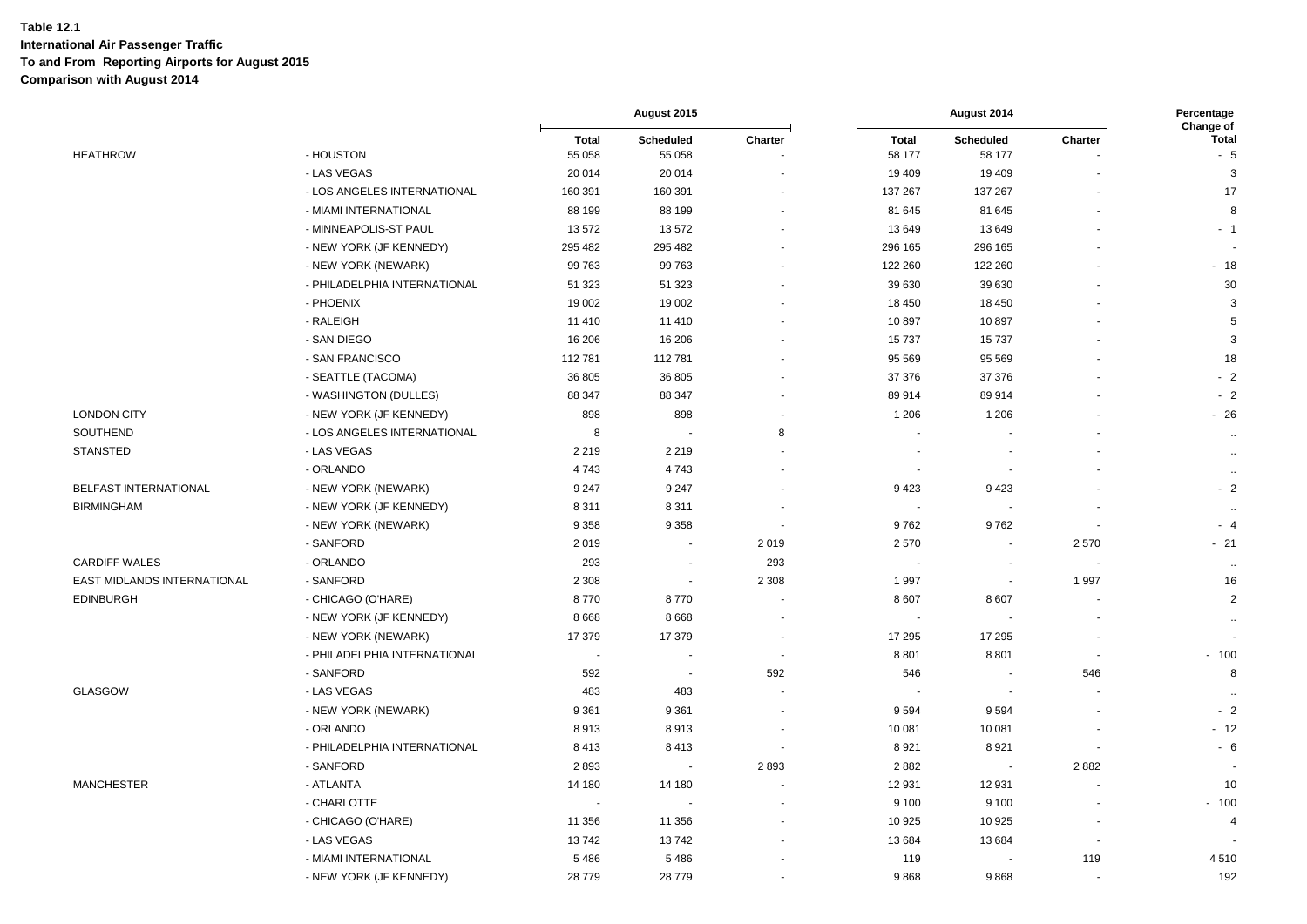|                                                                 |                              | August 2015<br>August 2014 |                          | Percentage<br>Change of  |                        |                            |                          |                      |
|-----------------------------------------------------------------|------------------------------|----------------------------|--------------------------|--------------------------|------------------------|----------------------------|--------------------------|----------------------|
| <b>MANCHESTER</b>                                               | - NEW YORK (NEWARK)          | <b>Total</b><br>9649       | Scheduled<br>9649        | Charter                  | <b>Total</b><br>10 102 | <b>Scheduled</b><br>10 102 | Charter                  | <b>Total</b><br>$-4$ |
|                                                                 | - ORLANDO                    | 65 859                     | 65 859                   |                          | 55 372                 | 55 372                     |                          | 19                   |
|                                                                 | - PHILADELPHIA INTERNATIONAL | 13 860                     | 13 860                   | $\blacksquare$           | 13 656                 | 13 656                     |                          | $\overline{1}$       |
|                                                                 | - SANFORD                    | 7767                       | $\sim$                   | 7767                     | 13 850                 | $\overline{\phantom{a}}$   | 13850                    | $-44$                |
|                                                                 | - WASHINGTON (DULLES)        | 9 2 5 8                    | 9 2 5 8                  | $\overline{\phantom{a}}$ | 9 3 9 4                | 9 3 9 4                    | $\blacksquare$           | $-1$                 |
| <b>NEWCASTLE</b>                                                | - NEW YORK (NEWARK)          | 4 9 0 4                    | 4 9 0 4                  |                          | $\sim$                 |                            |                          | $\ddot{\phantom{a}}$ |
|                                                                 | - SANFORD                    | 2 3 2 0                    |                          | 2 3 2 0                  | 2 2 8 5                | $\sim$                     | 2 2 8 5                  | $\overline{2}$       |
| <b>Total USA</b>                                                |                              | 1956084                    | 1929975                  | 26 109                   | 1848263                | 1812846                    | 35 417                   | 6                    |
| <b>Total UNITED STATES OF AMERICA</b><br><b>CENTRAL AMERICA</b> |                              | 1956084                    | 1929975                  | 26 109                   | 1848 263               | 1812846                    | 35 417                   | 6                    |
| <b>BELIZE</b>                                                   |                              |                            |                          |                          |                        |                            |                          |                      |
| <b>CARDIFF WALES</b>                                            | - BELIZE CITY                |                            |                          |                          | 84                     |                            | 84                       | $-100$               |
| <b>Total BELIZE</b>                                             |                              |                            |                          |                          | 84                     | $\blacksquare$             | 84                       | $-100$               |
| <b>CUBA</b>                                                     |                              |                            |                          |                          |                        |                            |                          |                      |
| <b>GATWICK</b>                                                  | - HAVANA                     | 6411                       | 6411                     | $\blacksquare$           | 6879                   | 6879                       | $\blacksquare$           | $-7$                 |
|                                                                 | - HOLGUIN (FRANK PAIS)       | 2571                       | $\overline{\phantom{a}}$ | 2571                     | 2 5 6 0                | $\sim$                     | 2 5 6 0                  |                      |
| <b>MANCHESTER</b>                                               | - CUNAGUA (CAYO COCO)        | 2 5 3 2                    | $\sim$                   | 2 5 3 2                  | 2 5 4 5                | $\blacksquare$             | 2545                     | $-1$                 |
|                                                                 | - HOLGUIN (FRANK PAIS)       | 5 3 5 3                    | $\sim$                   | 5 3 5 3                  | 2559                   | $\sim$                     | 2 5 5 9                  | 109                  |
|                                                                 | - VARADERO                   | 2877                       | $\sim$                   | 2877                     | 3 1 2 2                | $\blacksquare$             | 3 1 2 2                  | $-8$                 |
| <b>Total CUBA</b>                                               |                              | 19744                      | 6411                     | 13 3 3 3                 | 17665                  | 6879                       | 10786                    | 12                   |
| <b>DOMINICAN REPUBLIC</b>                                       |                              |                            |                          |                          |                        |                            |                          |                      |
| <b>GATWICK</b>                                                  | - PUERTO PLATA               | 2889                       | $\sim$                   | 2889                     | 2 5 8 8                | $\sim$                     | 2588                     | 12                   |
|                                                                 | - PUNTA CANA                 | 12 175                     | 4848                     | 7 3 2 7                  | 13848                  | 6088                       | 7760                     | $-12$                |
| <b>MANCHESTER</b>                                               | - PUERTO PLATA               | 2883                       | $\sim$                   | 2883                     | 2 3 0 7                | $\sim$                     | 2 3 0 7                  | 25                   |
|                                                                 | - PUNTA CANA                 | 8 0 9 6                    | $\sim$                   | 8 0 9 6                  | 8 3 8 8                | $\overline{\phantom{a}}$   | 8 3 8 8                  | $-3$                 |
| <b>Total DOMINICAN REPUBLIC</b><br><b>MEXICO</b>                |                              | 26 043                     | 4848                     | 21 195                   | 27 131                 | 6088                       | 21 043                   | $-4$                 |
| <b>GATWICK</b>                                                  | - CANCUN                     | 38 897                     | 23 773                   | 15 124                   | 39 0 28                | 23 639                     | 15 389                   |                      |
|                                                                 | - PUERTO VALLARTA            | 2 9 0 8                    |                          | 2 9 0 8                  | 2820                   |                            | 2820                     | 3                    |
| <b>HEATHROW</b>                                                 | - MEXICO CITY                | 24 045                     | 24 045                   | $\overline{\phantom{a}}$ | 18 939                 | 18 939                     |                          | 27                   |
| <b>STANSTED</b>                                                 | - CANCUN                     | 2 5 8 8                    | 2 5 8 8                  | $\overline{\phantom{a}}$ | $\blacksquare$         |                            | $\overline{\phantom{a}}$ | $\ddotsc$            |
| <b>BIRMINGHAM</b>                                               | - CANCUN                     | 4916                       | $\sim$                   | 4916                     | 2881                   | $\sim$                     | 2881                     | 71                   |
| EAST MIDLANDS INTERNATIONAL                                     | - CANCUN                     | 2 3 0 6                    | $\sim$                   | 2 3 0 6                  | 2 0 0 2                | $\sim$                     | 2 0 0 2                  | 15                   |
| <b>EDINBURGH</b>                                                | - CANCUN                     | 591                        | $\sim$                   | 591                      | 290                    | $\overline{\phantom{a}}$   | 290                      | 104                  |
| <b>GLASGOW</b>                                                  | - CANCUN                     | 3 2 3 4                    | 621                      | 2613                     | 3770                   | 866                        | 2 9 0 4                  | $-14$                |
| <b>MANCHESTER</b>                                               | - CANCUN                     | 21 000                     | 8540                     | 12 460                   | 25 8 86                | 13 259                     | 12 627                   | $-19$                |
|                                                                 | - PUERTO VALLARTA            | 2605                       | $\sim$                   | 2605                     | 2510                   | $\overline{\phantom{a}}$   | 2510                     | $\overline{4}$       |
| <b>NEWCASTLE</b>                                                | - CANCUN                     | 2605                       | $\sim$                   | 2 6 0 5                  | 2 3 1 6                | $\sim$                     | 2 3 1 6                  | 12                   |
| <b>Total MEXICO</b>                                             |                              | 105 695                    | 59 567                   | 46 128                   | 100 442                | 56703                      | 43739                    | 5                    |
| <b>Total CENTRAL AMERICA</b>                                    |                              | 151 482                    | 70826                    | 80 656                   | 145 322                | 69 670                     | 75 652                   | 4                    |
| <b>SOUTH AMERICA</b>                                            |                              |                            |                          |                          |                        |                            |                          |                      |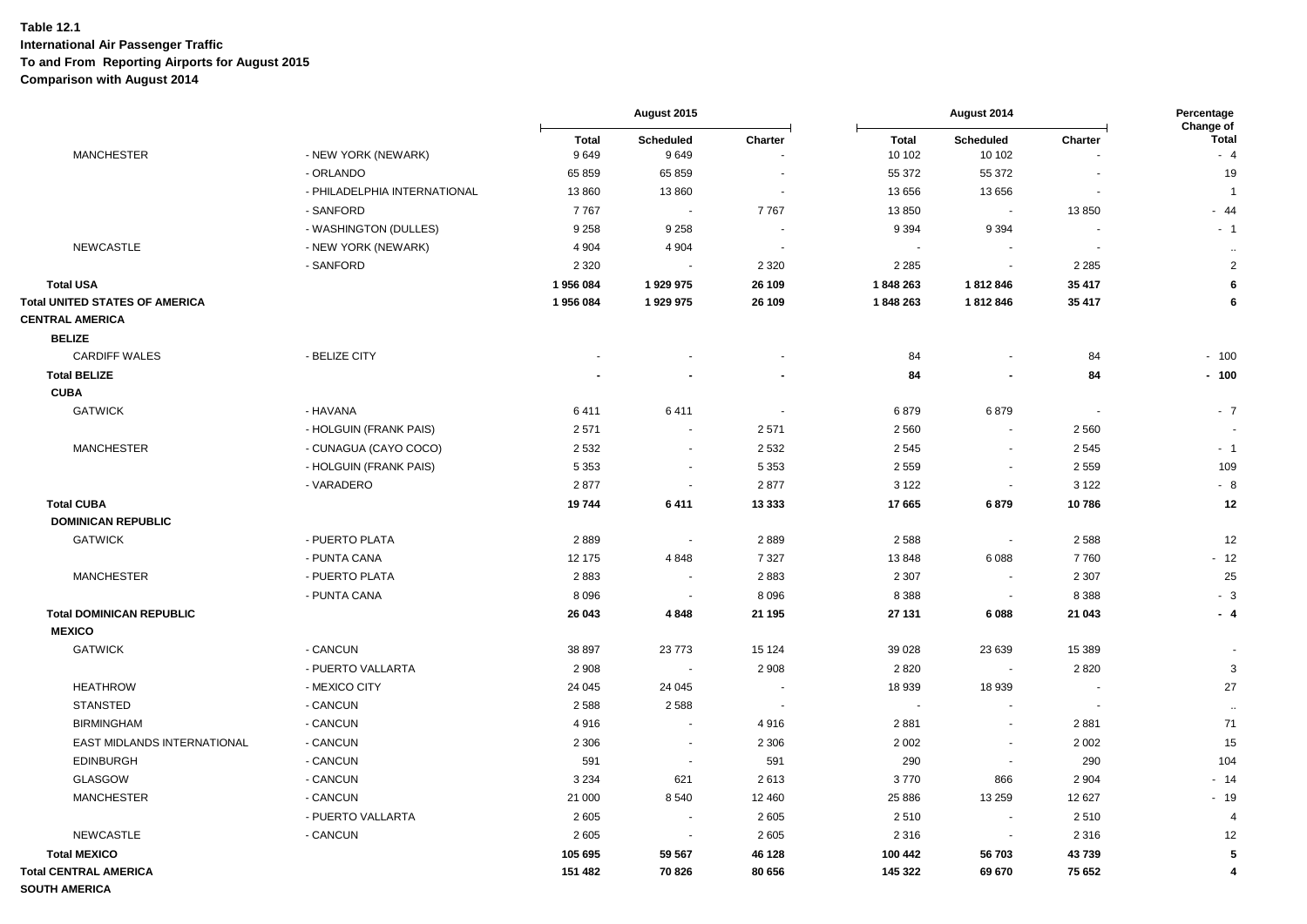|                                      |                           | August 2015<br>August 2014 |                | Percentage<br>Change of |              |                          |         |                         |
|--------------------------------------|---------------------------|----------------------------|----------------|-------------------------|--------------|--------------------------|---------|-------------------------|
|                                      |                           | <b>Total</b>               | Scheduled      | Charter                 | <b>Total</b> | <b>Scheduled</b>         | Charter | <b>Total</b>            |
| <b>ARGENTINA</b>                     |                           |                            |                |                         |              |                          |         |                         |
| <b>HEATHROW</b>                      | - BUENOS AIRES            | 10 906                     | 10 906         |                         | 13 503       | 13503                    |         | $-19$                   |
| <b>Total ARGENTINA</b>               |                           | 10 906                     | 10 906         |                         | 13 503       | 13 503                   |         | $-19$                   |
| <b>BRAZIL</b>                        |                           |                            |                |                         |              |                          |         |                         |
| <b>HEATHROW</b>                      | - RIO DE JANEIRO (GALEAO) | 13 652                     | 13 652         |                         | 14 311       | 14 311                   |         | $-5$                    |
|                                      | - SAO PAULO (GUARULHOS)   | 38722                      | 38722          |                         | 36 881       | 36 881                   |         | 5                       |
| <b>Total BRAZIL</b>                  |                           | 52 374                     | 52 374         |                         | 51 192       | 51 192                   |         | $\overline{2}$          |
| <b>COLOMBIA</b>                      |                           |                            |                |                         |              |                          |         |                         |
| <b>HEATHROW</b>                      | - BOGOTA                  | 13 178                     | 13 178         |                         | 7726         | 7726                     |         | 71                      |
| <b>Total COLOMBIA</b>                |                           | 13 178                     | 13 178         |                         | 7726         | 7726                     |         | 71                      |
| <b>Total SOUTH AMERICA</b>           |                           | 76 458                     | 76 458         |                         | 72 421       | 72 421                   |         | 6                       |
| <b>CARIBBEAN AREA</b>                |                           |                            |                |                         |              |                          |         |                         |
| <b>ANTIGUA AND BARBUDA</b>           |                           |                            |                |                         |              |                          |         |                         |
| <b>GATWICK</b>                       | - ANTIGUA                 | 6424                       | 6424           |                         | 6620         | 6620                     |         | $-3$                    |
| <b>Total ANTIGUA AND BARBUDA</b>     |                           | 6424                       | 6424           |                         | 6620         | 6620                     |         | $-3$                    |
| <b>BAHAMAS</b>                       |                           |                            |                |                         |              |                          |         |                         |
| <b>HEATHROW</b>                      | - NASSAU                  | 4810                       | 4810           |                         | 3861         | 3861                     |         | 25                      |
| <b>Total BAHAMAS</b>                 |                           | 4810                       | 4810           |                         | 3861         | 3861                     |         | 25                      |
| <b>BARBADOS</b>                      |                           |                            |                |                         |              |                          |         |                         |
| <b>GATWICK</b>                       | - BRIDGETOWN              | 27 661                     | 27 661         |                         | 29 3 29      | 29 3 29                  |         | - 6                     |
| <b>MANCHESTER</b>                    | - BRIDGETOWN              | 3663                       | 3663           |                         | 4 3 8 5      | 4 3 8 5                  |         | $-16$                   |
| <b>Total BARBADOS</b>                |                           | 31 324                     | 31 324         |                         | 33714        | 33714                    |         | $-7$                    |
| <b>BERMUDA</b>                       |                           |                            |                |                         |              |                          |         |                         |
| <b>GATWICK</b>                       | - BERMUDA                 | 10742                      | 10742          |                         | 10 966       | 10 966                   |         | $-2$                    |
| <b>Total BERMUDA</b>                 |                           | 10742                      | 10742          |                         | 10 966       | 10 966                   |         | $-2$                    |
| <b>CAYMAN ISLANDS</b>                |                           |                            |                |                         |              |                          |         |                         |
| <b>HEATHROW</b>                      | - GRAND CAYMAN            | 3 1 3 0                    | 3 1 3 0        |                         | 3 1 5 0      | 3 1 5 0                  |         | $-1$                    |
| <b>Total CAYMAN ISLANDS</b>          |                           | 3 1 3 0                    | 3 1 3 0        |                         | 3 1 5 0      | 3 1 5 0                  |         | $-1$                    |
| <b>GRENADA</b>                       |                           |                            |                |                         |              |                          |         |                         |
| <b>GATWICK</b>                       | - GRENADA                 | 8 2 6 6                    | 8 2 6 6        |                         | 8 1 0 1      | 8 1 0 1                  |         | $\overline{2}$          |
| <b>Total GRENADA</b>                 |                           | 8 2 6 6                    | 8 2 6 6        |                         | 8 1 0 1      | 8 1 0 1                  |         | $\overline{2}$          |
| <b>ISLE OF CURACAO NETH.ANTILLES</b> |                           |                            |                |                         |              |                          |         |                         |
| <b>GATWICK</b>                       | - ARUBA                   | 2 3 2 1                    | $\blacksquare$ | 2 3 2 1                 | 2 3 0 5      | $\overline{\phantom{a}}$ | 2 3 0 5 | -1                      |
| Total ISLE OF CURACAO NETH.A         |                           | 2 3 2 1                    | ٠              | 2 3 2 1                 | 2 3 0 5      | $\overline{\phantom{a}}$ | 2 3 0 5 | $\overline{\mathbf{1}}$ |
| <b>JAMAICA</b>                       |                           |                            |                |                         |              |                          |         |                         |
| <b>GATWICK</b>                       | - KINGSTON                | 8686                       | 8686           | $\sim$                  | 8 3 9 9      | 8 3 9 9                  |         | 3                       |
|                                      | - MONTEGO BAY             | 18 172                     | 10876          | 7 2 9 6                 | 15 646       | 10707                    | 4939    | 16                      |
| <b>BIRMINGHAM</b>                    | - MONTEGO BAY             | 2619                       | $\sim$         | 2619                    | 2866         | $\sim$                   | 2866    | - 9                     |
| <b>MANCHESTER</b>                    | - MONTEGO BAY             | 7910                       | 2700           | 5 2 1 0                 | 7 3 7 0      | 2483                     | 4887    | $\overline{7}$          |
| <b>Total JAMAICA</b>                 |                           | 37 387                     | 22 26 2        | 15 125                  | 34 281       | 21 589                   | 12 692  | 9                       |
| <b>SAINT KITTS AND NEVIS</b>         |                           |                            |                |                         |              |                          |         |                         |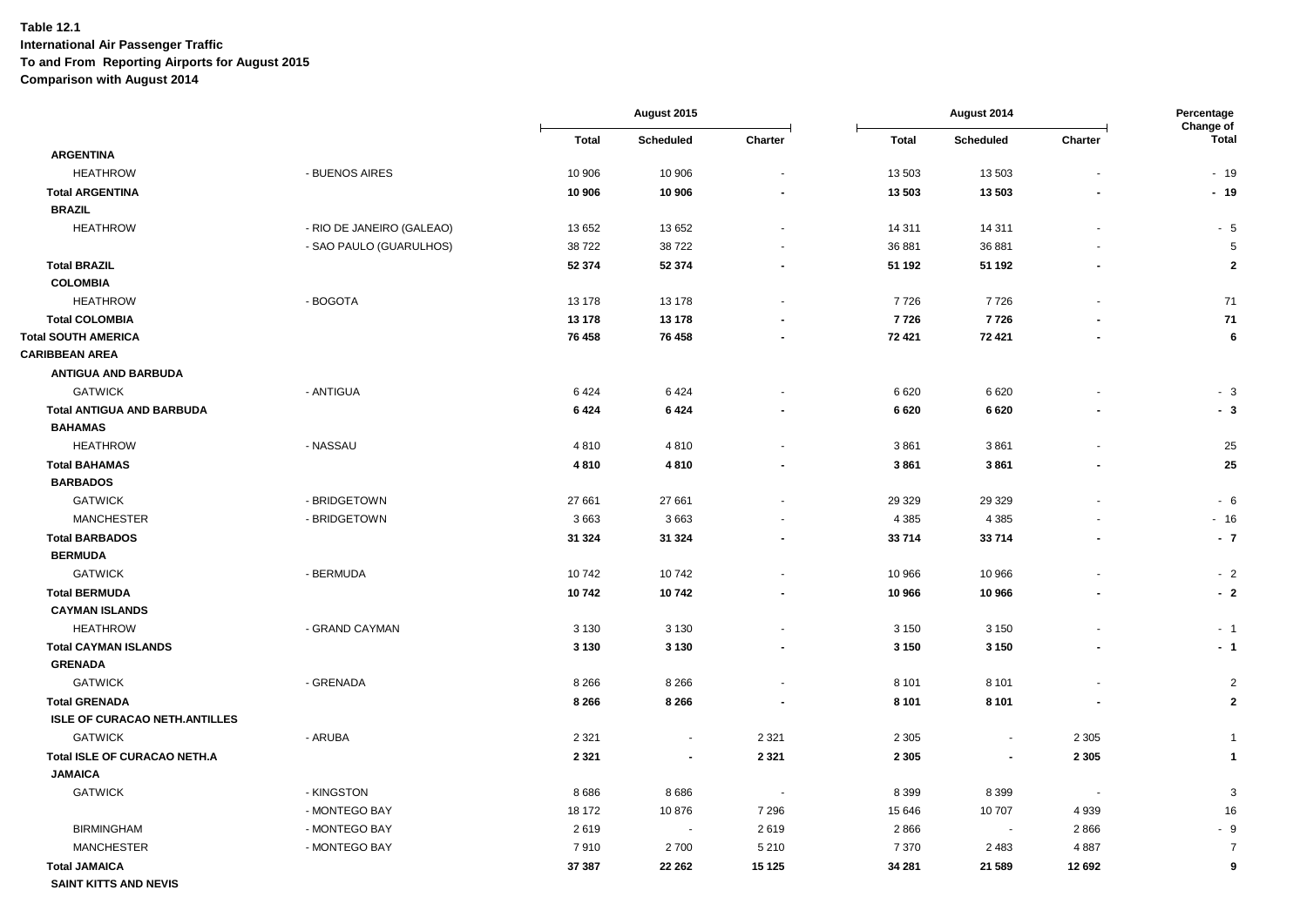|                                     |                        |                | August 2015              |                          |                          | August 2014              |                          |                           |  |
|-------------------------------------|------------------------|----------------|--------------------------|--------------------------|--------------------------|--------------------------|--------------------------|---------------------------|--|
|                                     |                        | <b>Total</b>   | Scheduled                | Charter                  | <b>Total</b>             | Scheduled                | Charter                  | Change of<br><b>Total</b> |  |
| <b>GATWICK</b>                      | - ST KITTS             | 4 3 4 1        | 4 3 4 1                  |                          | 3848                     | 3848                     |                          | 13                        |  |
| <b>Total SAINT KITTS AND NEVIS</b>  |                        | 4 3 4 1        | 4 3 4 1                  | $\overline{a}$           | 3848                     | 3848                     |                          | 13                        |  |
| <b>ST LUCIA</b>                     |                        |                |                          |                          |                          |                          |                          |                           |  |
| <b>GATWICK</b>                      | - ST LUCIA (HEWANORRA) |                |                          |                          | 2 1 4 7                  | 2 1 4 7                  |                          | $-100$                    |  |
| <b>MANCHESTER</b>                   | - ST LUCIA (HEWANORRA) |                |                          | $\blacksquare$           | 1587                     | 1587                     |                          | $-100$                    |  |
| <b>Total ST LUCIA</b>               |                        |                |                          | $\blacksquare$           | 3734                     | 3734                     |                          | $-100$                    |  |
| <b>TRINIDAD AND TOBAGO</b>          |                        |                |                          |                          |                          |                          |                          |                           |  |
| <b>GATWICK</b>                      | - PORT OF SPAIN        | 17 624         | 17 624                   | ٠                        | 13884                    | 13884                    | $\blacksquare$           | 27                        |  |
|                                     | - TOBAGO               | 6942           | 6942                     |                          | 4513                     | 1776                     | 2737                     | 54                        |  |
| <b>Total TRINIDAD AND TOBAGO</b>    |                        | 24 5 66        | 24 5 66                  | $\blacksquare$           | 18 397                   | 15 660                   | 2737                     | 34                        |  |
| <b>TURKS AND CAICOS ISLANDS</b>     |                        |                |                          |                          |                          |                          |                          |                           |  |
| <b>GATWICK</b>                      | - PROVIDENCIALES       | 2 4 8 6        | 2 4 8 6                  | $\blacksquare$           | $\blacksquare$           | $\overline{\phantom{a}}$ |                          | $\ddot{\phantom{a}}$      |  |
| <b>HEATHROW</b>                     | - PROVIDENCIALES       |                |                          | $\overline{a}$           | 872                      | 872                      |                          | $-100$                    |  |
| <b>Total TURKS AND CAICOS ISLAN</b> |                        | 2486           | 2 4 8 6                  | $\blacksquare$           | 872                      | 872                      |                          | 185                       |  |
| <b>Total CARIBBEAN AREA</b>         |                        | 135 797        | 118 351                  | 17446                    | 129 849                  | 112 115                  | 17734                    | 5                         |  |
| <b>INDIAN OCEAN ISLANDS</b>         |                        |                |                          |                          |                          |                          |                          |                           |  |
| <b>MAURITIUS</b>                    |                        |                |                          |                          |                          |                          |                          |                           |  |
| <b>GATWICK</b>                      | - MAURITIUS            | 10 013         | 10 013                   |                          | 9685                     | 9685                     |                          | 3                         |  |
| <b>HEATHROW</b>                     | - MAURITIUS            | 9841           | 9841                     |                          | 10 0 36                  | 10 0 36                  |                          | $-2$                      |  |
| <b>Total MAURITIUS</b>              |                        | 19854          | 19854                    | $\overline{\phantom{a}}$ | 19721                    | 19721                    |                          | $\overline{1}$            |  |
| <b>Total INDIAN OCEAN ISLANDS</b>   |                        | 19854          | 19854                    | $\blacksquare$           | 19721                    | 19721                    |                          | $\mathbf 1$               |  |
| <b>ATLANTIC OCEAN ISLANDS</b>       |                        |                |                          |                          |                          |                          |                          |                           |  |
| <b>CAPE VERDE ISLANDS</b>           |                        |                |                          |                          |                          |                          |                          |                           |  |
| <b>GATWICK</b>                      | - BOA VISTA (RABIL)    | 3 4 8 9        | 3489                     |                          | 3478                     | 3 4 7 8                  |                          |                           |  |
|                                     | - ILHA DO SAL C.VERDE  | 7 5 3 5        | 5633                     | 1902                     | 3645                     | 3645                     |                          | 107                       |  |
| <b>BIRMINGHAM</b>                   | - BOA VISTA (RABIL)    | 1715           | 1715                     | ÷,                       | 1733                     | 1733                     |                          | $-1$                      |  |
|                                     | - ILHA DO SAL C.VERDE  | 1720           | 1720                     | $\blacksquare$           | $\overline{\phantom{a}}$ |                          |                          | $\sim$                    |  |
| <b>MANCHESTER</b>                   | - BOA VISTA (RABIL)    | 3 4 7 4        | 3 4 7 4                  | $\blacksquare$           | 3 4 8 0                  | 3480                     |                          |                           |  |
|                                     | - ILHA DO SAL C.VERDE  | 1701           | 1 7 0 1                  | $\overline{\phantom{a}}$ | 1727                     | 1727                     |                          | $-2$                      |  |
| <b>Total CAPE VERDE ISLANDS</b>     |                        | 19634          | 17732                    | 1902                     | 14 063                   | 14 063                   |                          | 40                        |  |
| <b>Total ATLANTIC OCEAN ISLANDS</b> |                        | 19634          | 17732                    | 1902                     | 14 063                   | 14 063                   |                          | 40                        |  |
| <b>OIL RIGS</b>                     |                        |                |                          |                          |                          |                          |                          |                           |  |
| <b>OIL RIGS</b>                     |                        |                |                          |                          |                          |                          |                          |                           |  |
| ABERDEEN                            | - OIL RIGS             | 43 823         | $\overline{\phantom{a}}$ | 43 823                   | 47 208                   | $\blacksquare$           | 47 208                   | $-7$                      |  |
| <b>BLACKPOOL</b>                    | - OIL RIGS             | 2 1 3 3        | $\blacksquare$           | 2 1 3 3                  | 2 3 3 4                  | $\blacksquare$           | 2 3 3 4                  | - 9                       |  |
| <b>HUMBERSIDE</b>                   | - OIL RIGS             | 4 4 1 7        | $\sim$                   | 4417                     | 4 3 5 8                  | $\sim$                   | 4 3 5 8                  | $\overline{1}$            |  |
| <b>INVERNESS</b>                    | - OIL RIGS             |                | $\sim$                   | $\overline{\phantom{a}}$ | 19                       | $\sim$                   | 19                       | $-100$                    |  |
| <b>KIRKWALL</b>                     | - OIL RIGS             | $\overline{1}$ | $\blacksquare$           | $\overline{1}$           |                          | $\blacksquare$           | $\overline{\phantom{a}}$ |                           |  |
| <b>NORWICH</b>                      | - OIL RIGS             | 8775           | $\blacksquare$           | 8775                     | 9 2 6 8                  | $\blacksquare$           | 9 2 6 8                  | $-5$                      |  |
| <b>SCATSTA</b>                      | - OIL RIGS             | 9478           | $\sim$                   | 9478                     | 11 821                   | $\overline{\phantom{a}}$ | 11821                    | $-20$                     |  |
| <b>SUMBURGH</b>                     | - OIL RIGS             | 2829           | $\omega$                 | 2829                     | 1741                     | $\blacksquare$           | 1741                     | 62                        |  |
|                                     |                        |                |                          |                          |                          |                          |                          |                           |  |